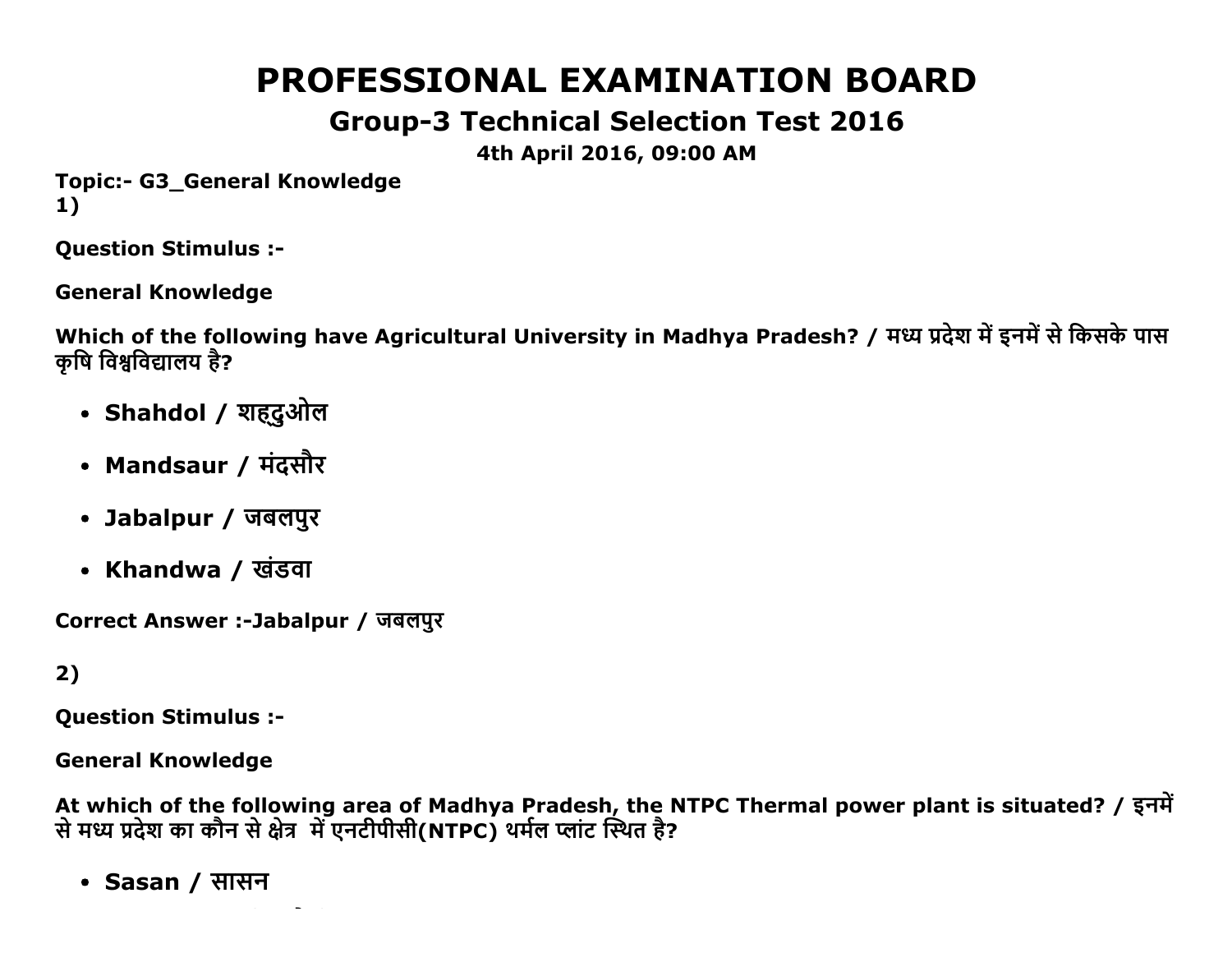- Singrauli / सिंगरौली
- Satpura / सतपुरा
- Musamudhi / मुसमुधि

Correct Answer :-Singrauli / सिंगरौली

3)

Question Stimulus :

General Knowledge

Which of the following dams is constructed on Chambal in Madhya Pradesh? / मध्य प्रदेश में इनमें से कौन सा बांध चंबल के ऊपर बनाया गया है?

- Gandhi Sagar Dam / गाँधी सागर बांध
- Bansagar Dam / बनसागर बांध
- Bhadbhada Dam / भदभदा बांध
- Jawahar Sagar Dam / जवाहर सागर बांध

Correct Answer :-Gandhi Sagar Dam / गाँधी सागर बांध

4)

Question Stimulus :

General Knowledge

Which of the following Tiger reserve is NOT situated in Madhya Pradesh? / निम्नलिखित टाइगर रिजर्व में से कौन सा मध्य प्रदेश में स्थित नहीं है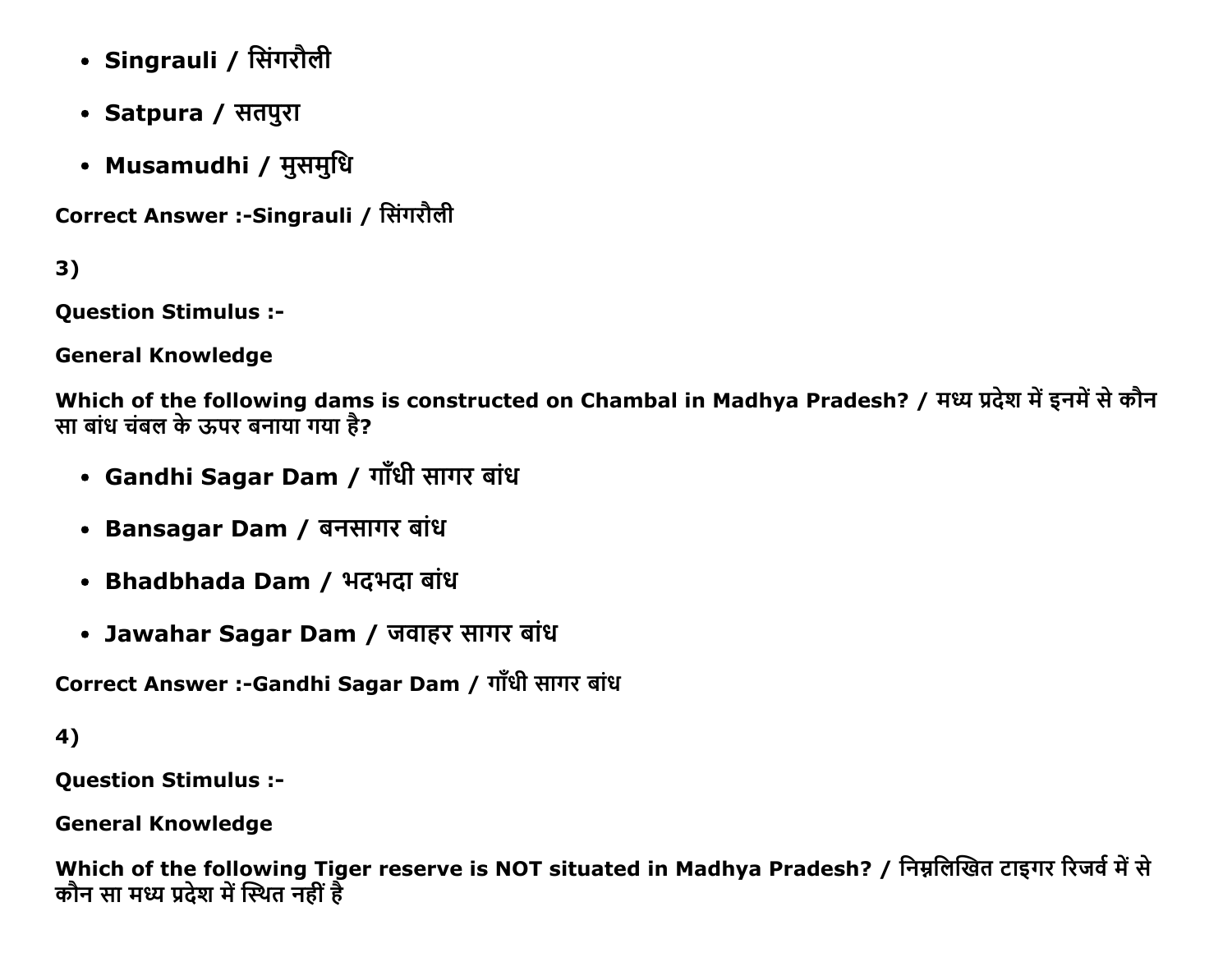- Kanha *।* कान्हा
- Bandhavgarh / बांधवगढ
- $\cdot$  Panna /  $\overline{q}$
- Jim Corbett / जिम कोर्बेट

Correct Answer :-Jim Corbett / जिम कोर्बेट

5)

Question Stimulus :

General Knowledge

Which of the following grounds of Madhya Pradesh, where Sachin Tendulkar scored his maiden double hundred in ODI? / मध्य प्रदेश में इनमे से वह कौन सा मैदान है, जहाँ सचिन तेंदुलकर ने ओ डी आई में नाबाद दोहरा शतक बनाया था?

- Capt. Roop Singh Stadium, Gwalior / कैप्टेन रूप सिंह स्टेडियम,ग्वालियर
- Nehru Stadium, Indore / नेहरु स्टेडियम,इंदौर
- Holkar Stadium, IndorE / होलकर स्टेडियम,इंदौर
- Nehru Stadium, Bhopal ⁄ नेहरु स्टेडियम,भोपाल

Correct Answer :-Capt. Roop Singh Stadium, Gwalior / कैप्टेन रूप सिंह स्टेडियम,ग्वालियर

6)

Question Stimulus :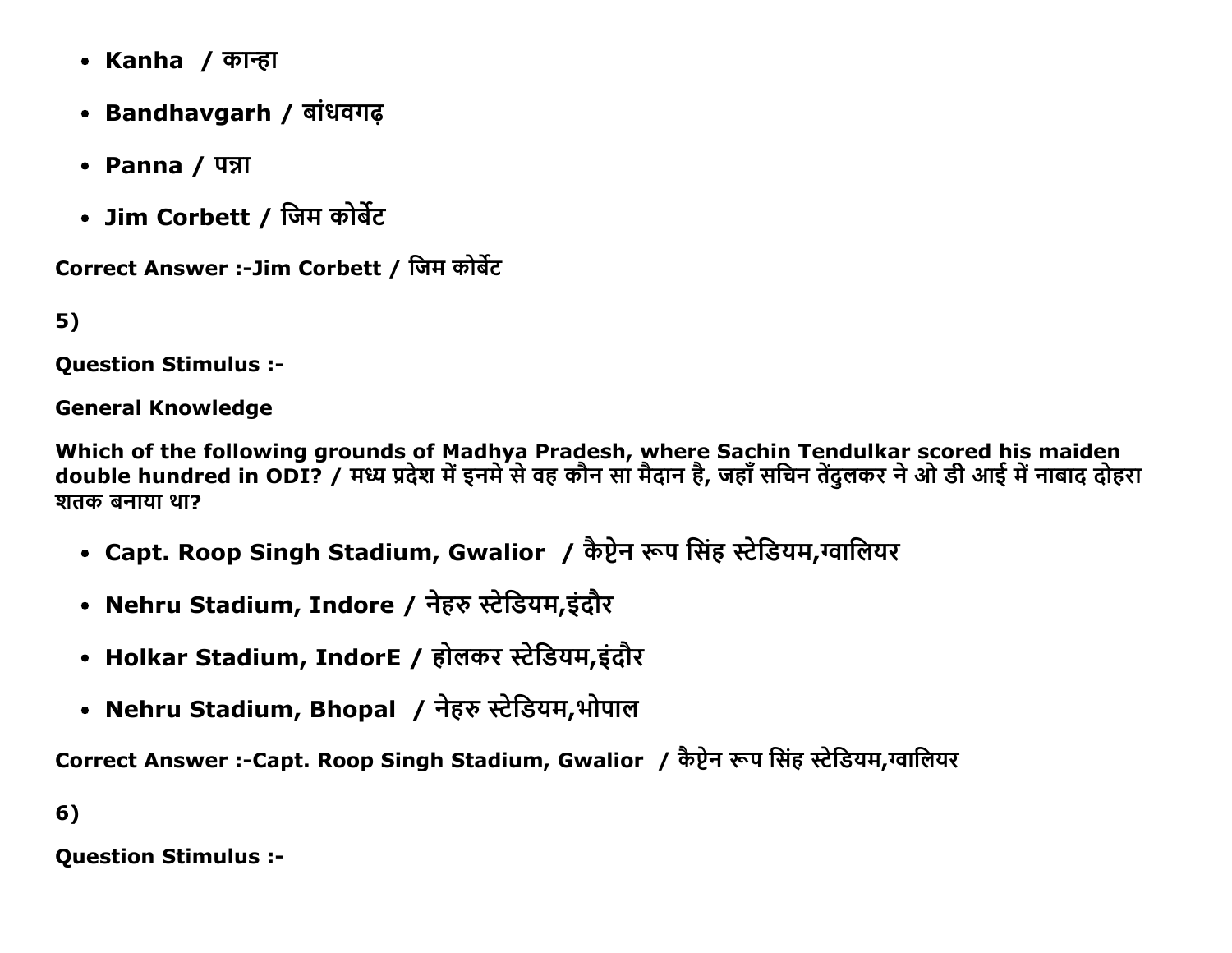## **General Knowledge**

Which of the following state is in the south western side of Madhya Pradesh? / मध्य प्रदेश के दक्षिणी पश्चिम भाग में इनमे से कौन सा राज्य है?

- Rajasthan / राजस्थान
- Uttar Pradesh / उत्तर प्रदेश
- Gujarat / गुजरात
- Maharashtra / महाराष्ट्

Correct Answer :- Maharashtra / महाराष्ट

 $7)$ 

**Question Stimulus :-**

**General Knowledge** 

How many seats are in Madhya Pradesh legislative assembly? / मध्य प्रदेश विधानसभा में कितनी सीटें होती हैं?

- $\cdot$  200 / २००
- $\cdot$  210 / २१०
- $\cdot$  230 / २३०
- $\cdot$  252 / २५२

Correct Answer :-230 / २३०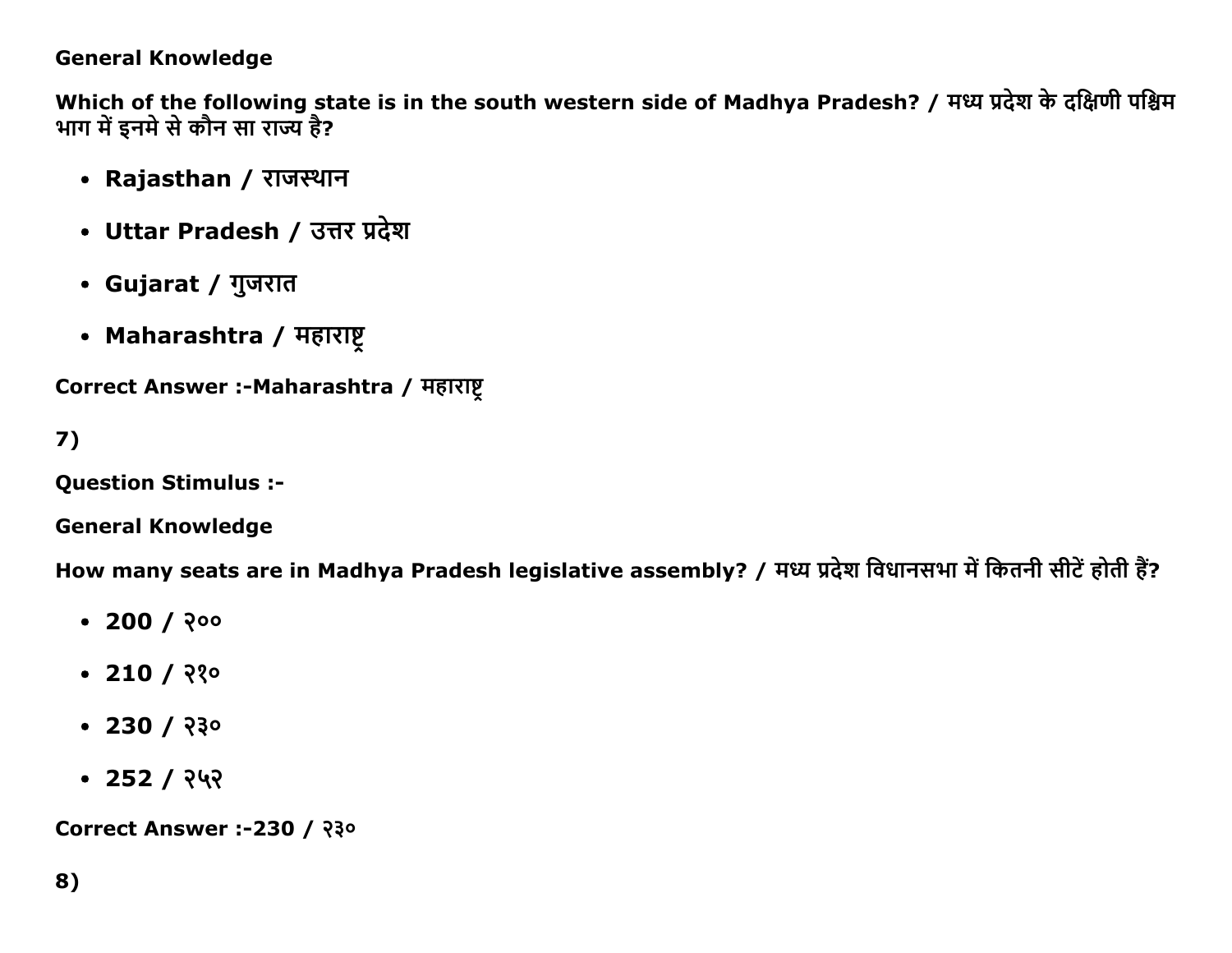### **Question Stimulus :-**

## **General Knowledge**

Which of the following Emperor commissioned the famous Stupa? / इनमें से किस सम्राट ने प्रसिद्ध स्तूप को कमीशन किया था?

- Ashoka / अशोक
- Chandragupt Maurya / चन्द्रगुप्त मौर्य
- Bindusara / बिन्दुसार
- Samudragupta / समुद्रगुप्त

Correct Answer :-Ashoka / अशोक

```
9)
```
**Question Stimulus :-**

**General Knowledge** 

Which of the following is called the "City of Lakes" of Madhya Pradesh? / इनमे से किसे मध्य प्रदेश का "झीलों का शहर कहा जाता हैं?

- Indore / इंदौर
- Jabalpur / जबलपुर
- Gwalior / ग्वालियर
- Bhopal / भोपाल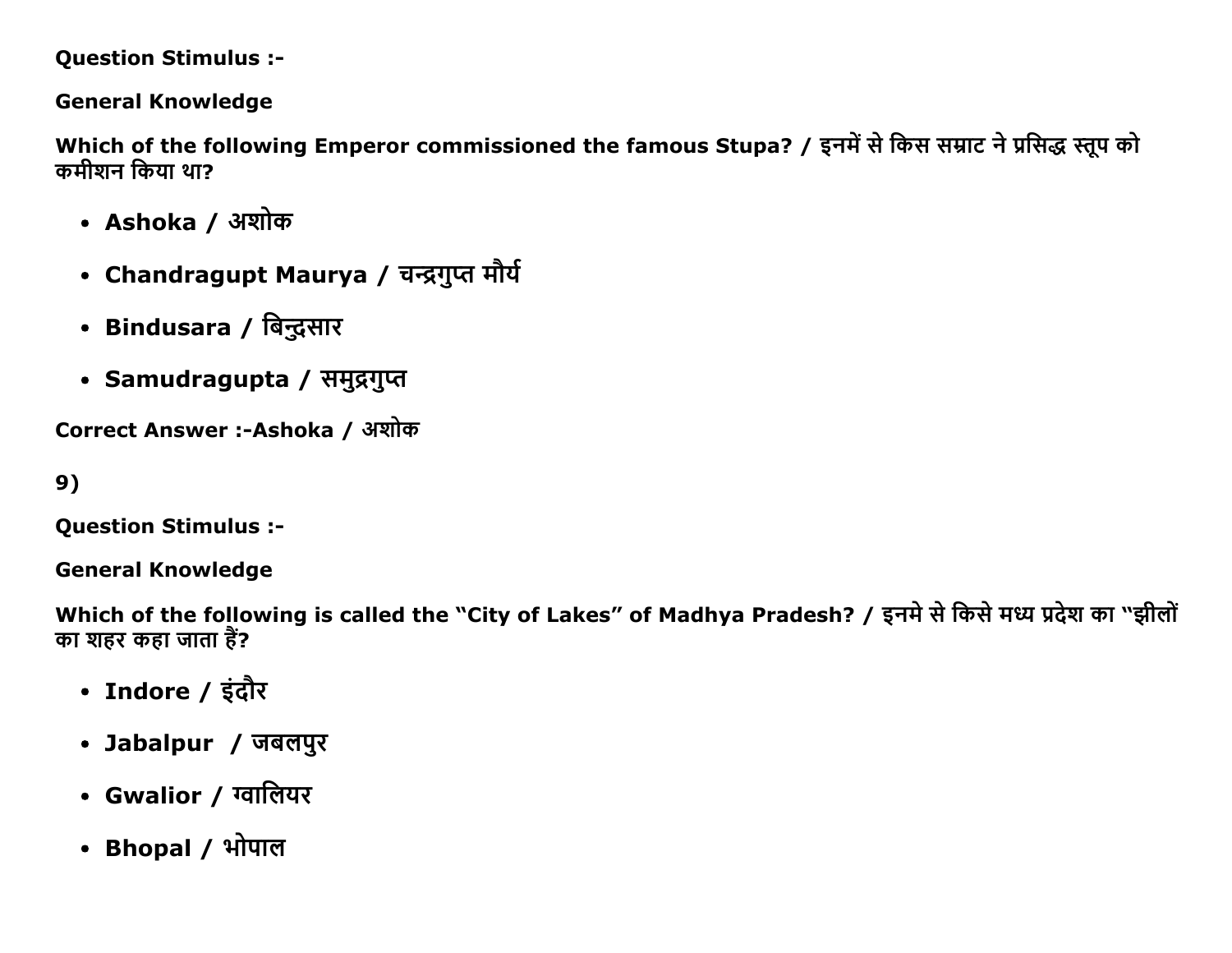Correct Answer :-Bhopal / भोपाल

10)

**Question Stimulus :-**

**General Knowledge** 

Who is the former Chief Justice of the Supreme Court of India from Madhya Pradesh? / मध्य प्रदेश से भारत के उच्चतम न्यायालय के पूर्व मुख्य न्यायाधीश कौन है?

- Just. R. M. Lodha / जस्टिस आर. एम. लोढ़ा
- Just. J.S. Verma / जस्टिस जे. एस. वर्मा
- Just. T S Thakur / जस्टिस टी. एस. ठाकुर
- Just. Rang Nath Mishra /जस्टिस रंग नाथ मिश्र

Correct Answer :-Just. J.S. Verma / जस्टिस जे. एस. वर्मा

 $11)$ 

**Ouestion Stimulus :-**

**General Knowledge** 

Who is the speaker of present Loksabha and also a member of parliament from Indore? / वर्तमान लोकसभा के अध्यक्ष कौन है और साथ ही इंदौर से सांसद सदस्य हैं?

- Sumitra Mahajan / सुमित्रा महाजन
- Maya Singh / माया सिंह
- Vasundhara Raje / वसुंधरा राजे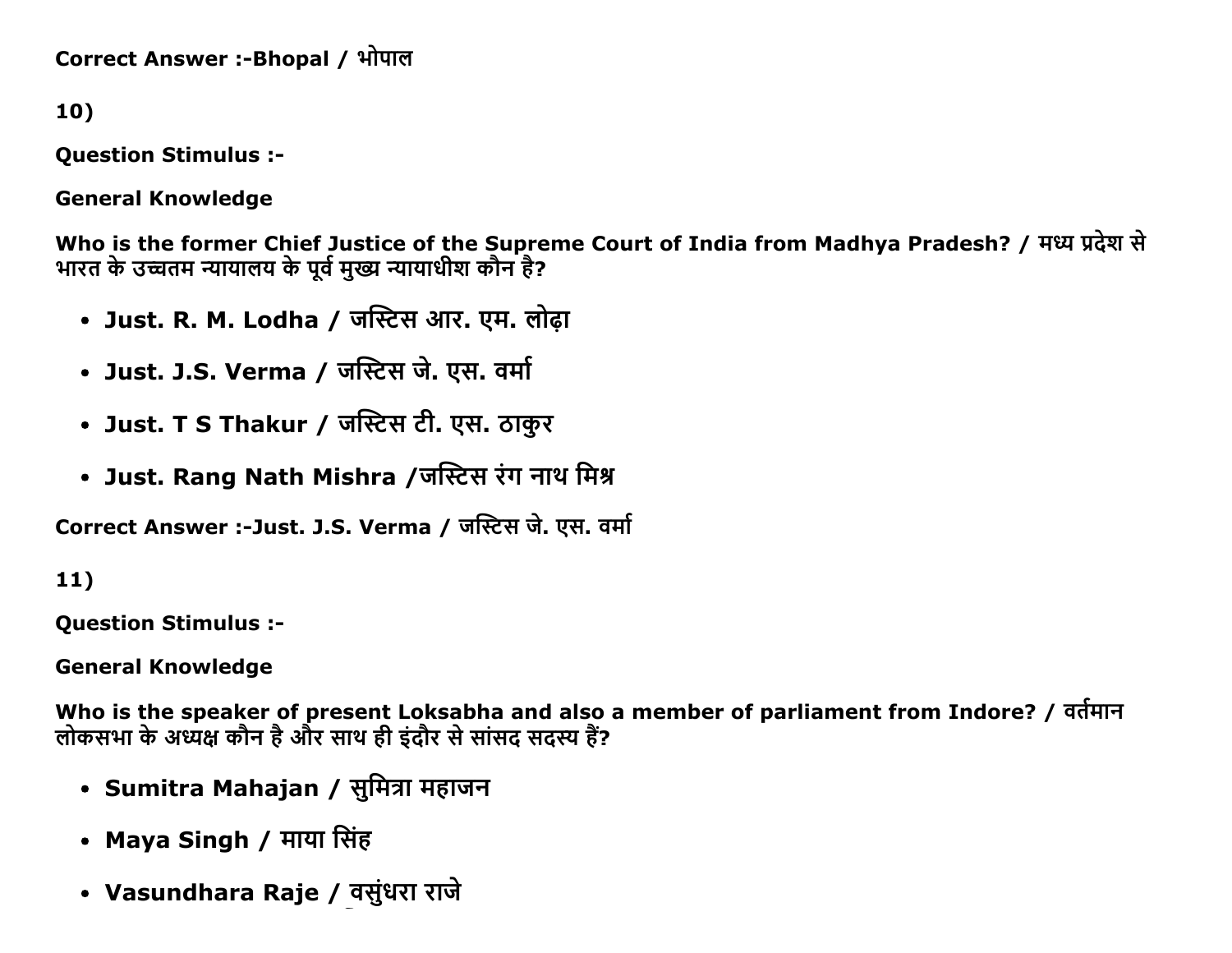• Margaret Alva / मार्गरेट अल्वा

Correct Answer :-Sumitra Mahajan / सुमित्रा महाजन

 $12)$ 

**Question Stimulus :-**

**General Knowledge** 

Which of the following is called Satpura ki Rani? / इनमे से सतपुरा की रानी किसे कहा जाता है?

- Mount Abu / माउंट अबू
- Pachmarhi / पंचमढ़ी
- Tapti / ताप्ति
- Narmada / नर्मदा

Correct Answer :-Pachmarhi / पंचमढ़ी

 $13)$ 

**Question Stimulus :-**

**General Knowledge** 

Which of the following is the most populated city of Madhya Pradesh? / मध्य प्रदेश का सबसे आबादी वाला शहर कौन सा हैं?

- Indore / इंदौर
- Bhopal / भोपाल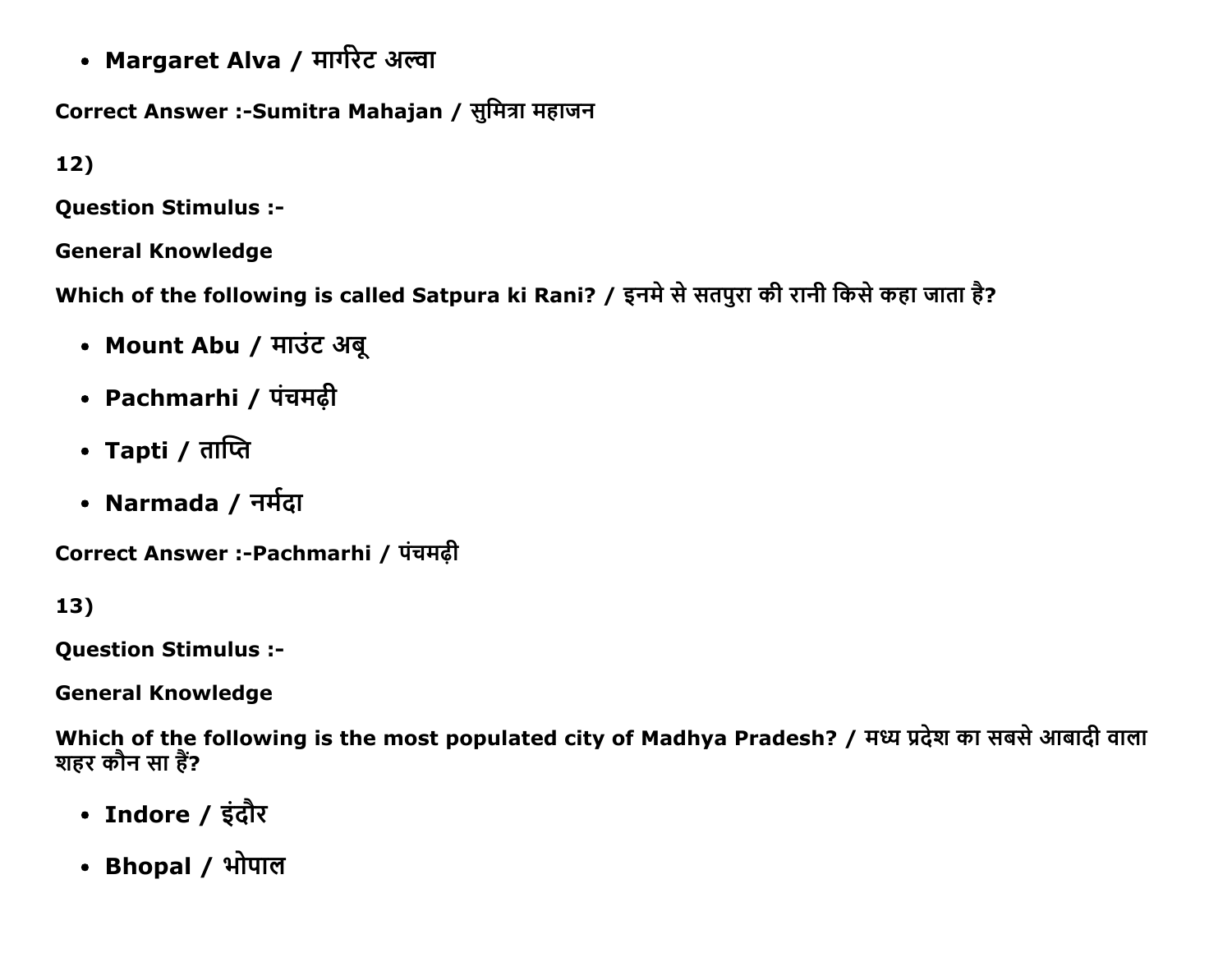- Jabalpur / जबलपुर
- Gwalior / ग्वालियर

Correct Answer :-Indore / इंदौर

 $14)$ 

**Question Stimulus :-**

**General Knowledge** 

At which river, the Kumbh mela is organized in Madhya Pradesh? / किस नदी पर,मध्य प्रदेश में कुम्भ मेला का आयोजन किया जाता हैं?

- Kshipra / क्षिप्रा
- Narmada / नर्मदा
- Tapti / ताप्ति
- Son / सोन

Correct Answer :-Kshipra / क्षिप्रा

15)

**Question Stimulus :-**

**General Knowledge** 

Which of the following river is originated from Amarkantak? / इनमे से कौन सी नदी अमरकंटक से निकलने वाली हैं?

• Narmada / नर्मदा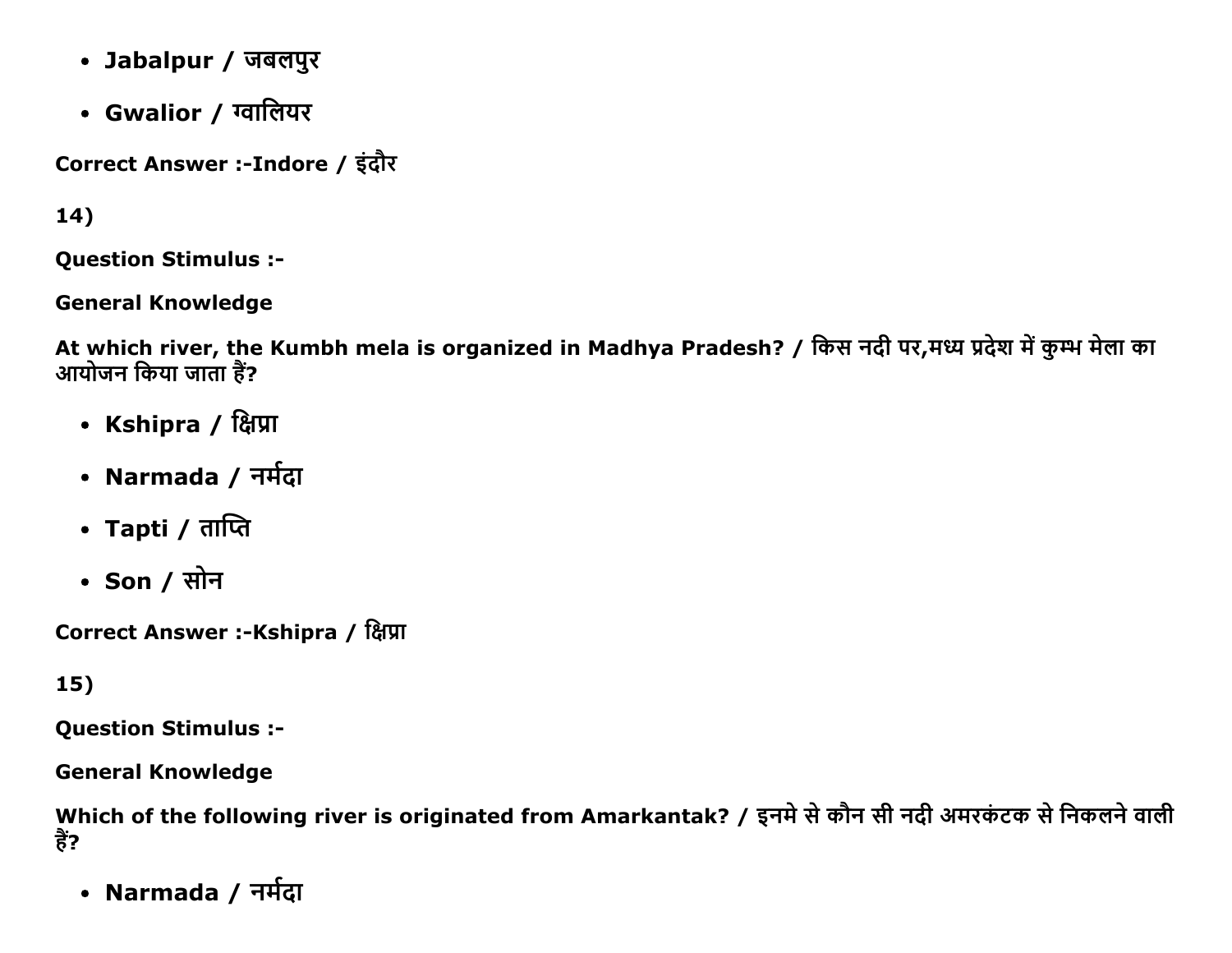- Tapti / ताप्ति
- Chambal / चंबल
- Mahanadi / महानदी

Correct Answer :-Narmada / नर्मदा

Topic:- G3\_General Hindi 1)

Question Stimulus :

Hindi

निम्नलिखित शब्दों में से भिन्न शब्द का चयन कीजिए-

- $\bullet$  तात
- पूज्य
- पिता
- मोती

Correct Answer :-मोती

2)

Question Stimulus :

Hindi

वर्तमान हिन्दी का प्रचलित रूप है-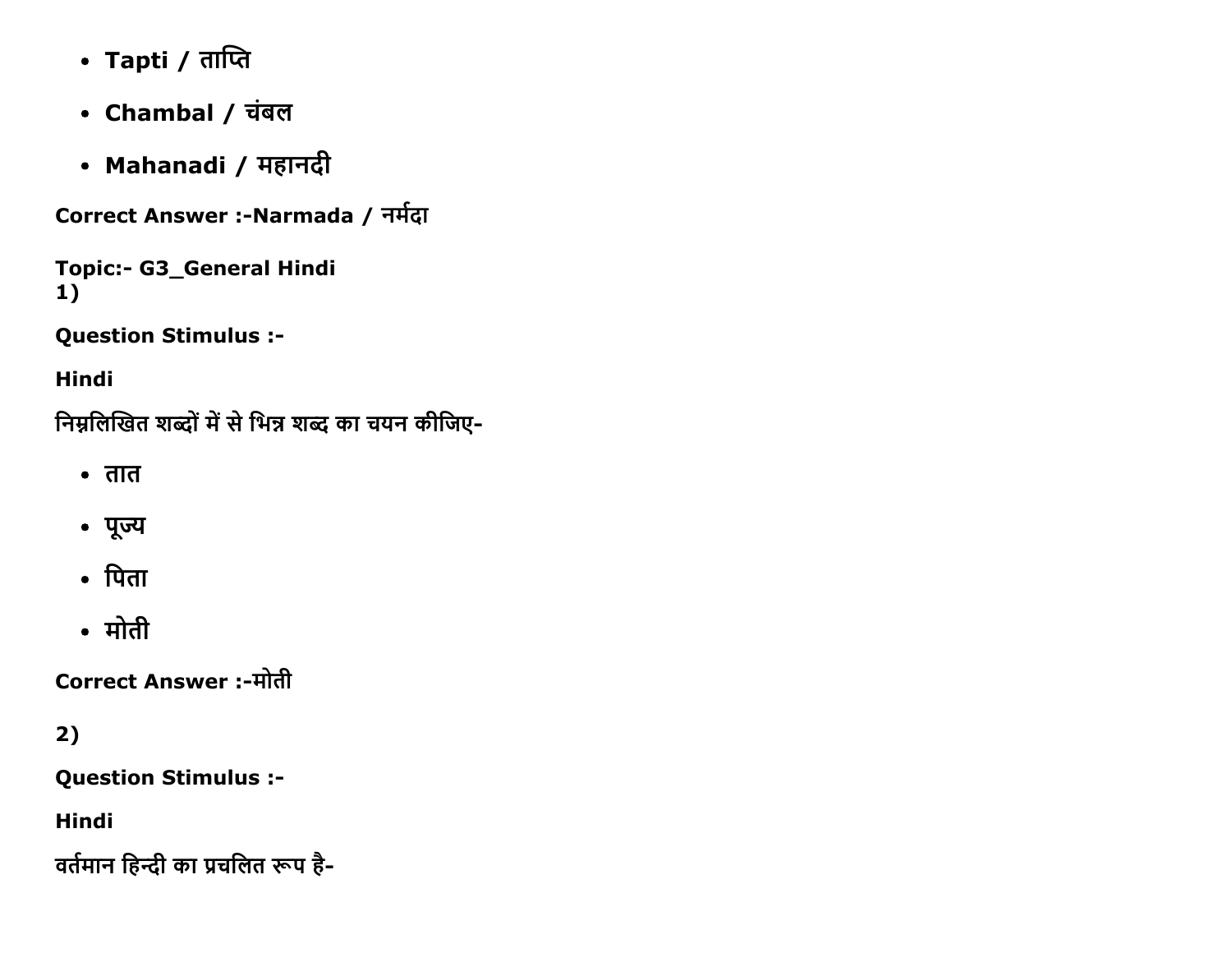- अवधी
- ब्रज
- देवनागरी
- खड़ीबोली

Correct Answer :-खड़ीबोली

 $3)$ 

**Question Stimulus :-**

Hindi

'स्तुति' शब्द का विलोम शब्द होगा-

- सेवक
- निवेदन
- प्रार्थना
- निन्दा

Correct Answer :-निन्दा

4)

**Question Stimulus :-**

Hindi

'खग' का पयार्यवाची शब्द होगा-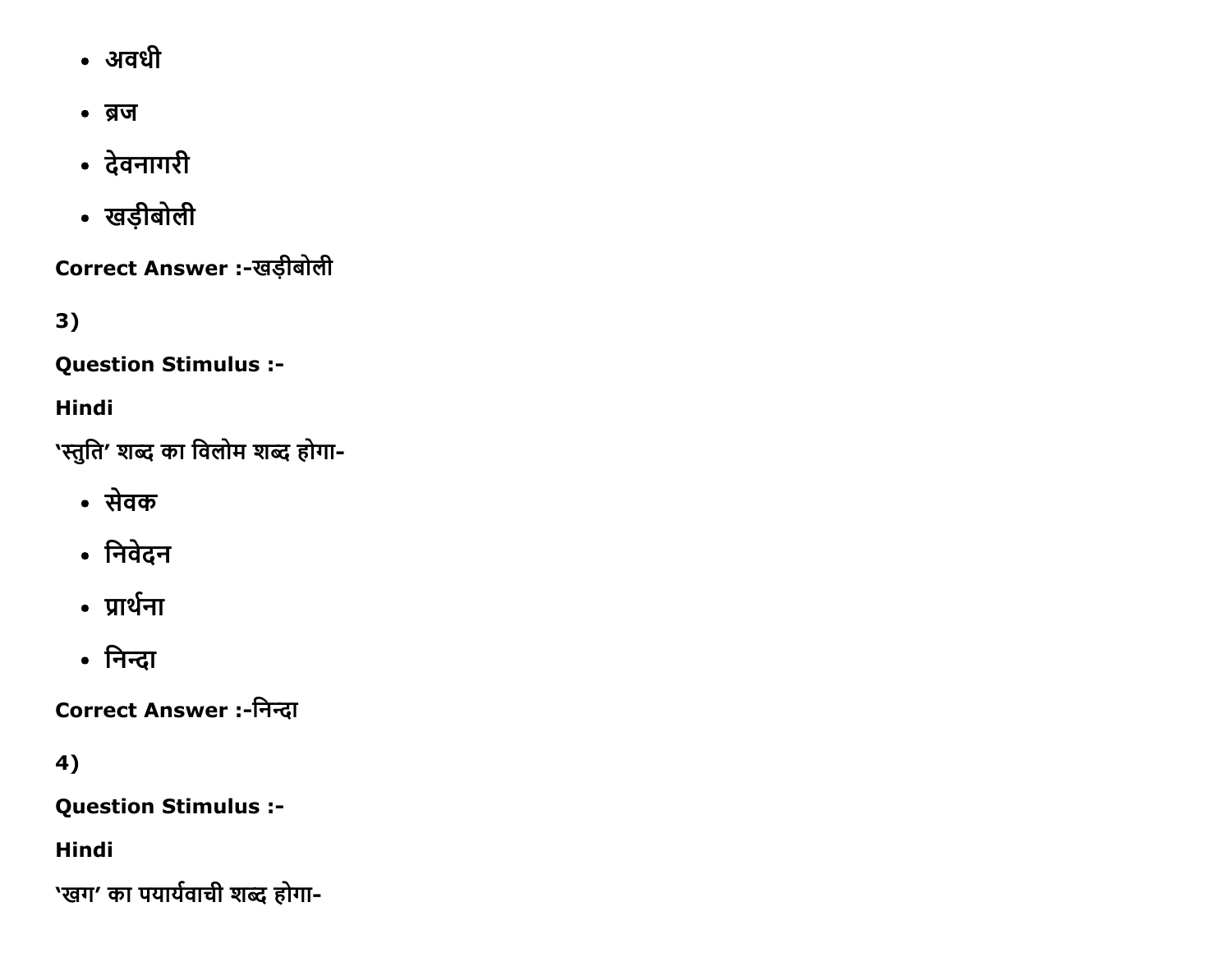- मन
- मयूर
- विहग
- अनुचर

Correct Answer :-विहग

 $5)$ 

**Question Stimulus :-**

Hindi

नीचे लिखे शब्दों में कौन-सा शुद्ध शब्द होगा-

- गृहिणी
- ग्रहिणी
- ग्रहीणि
- गृहीणि

Correct Answer :-गृहिणी

 $6)$ 

**Question Stimulus :-**

Hindi

'दिगम्बर' में संधि विच्छेद होगा-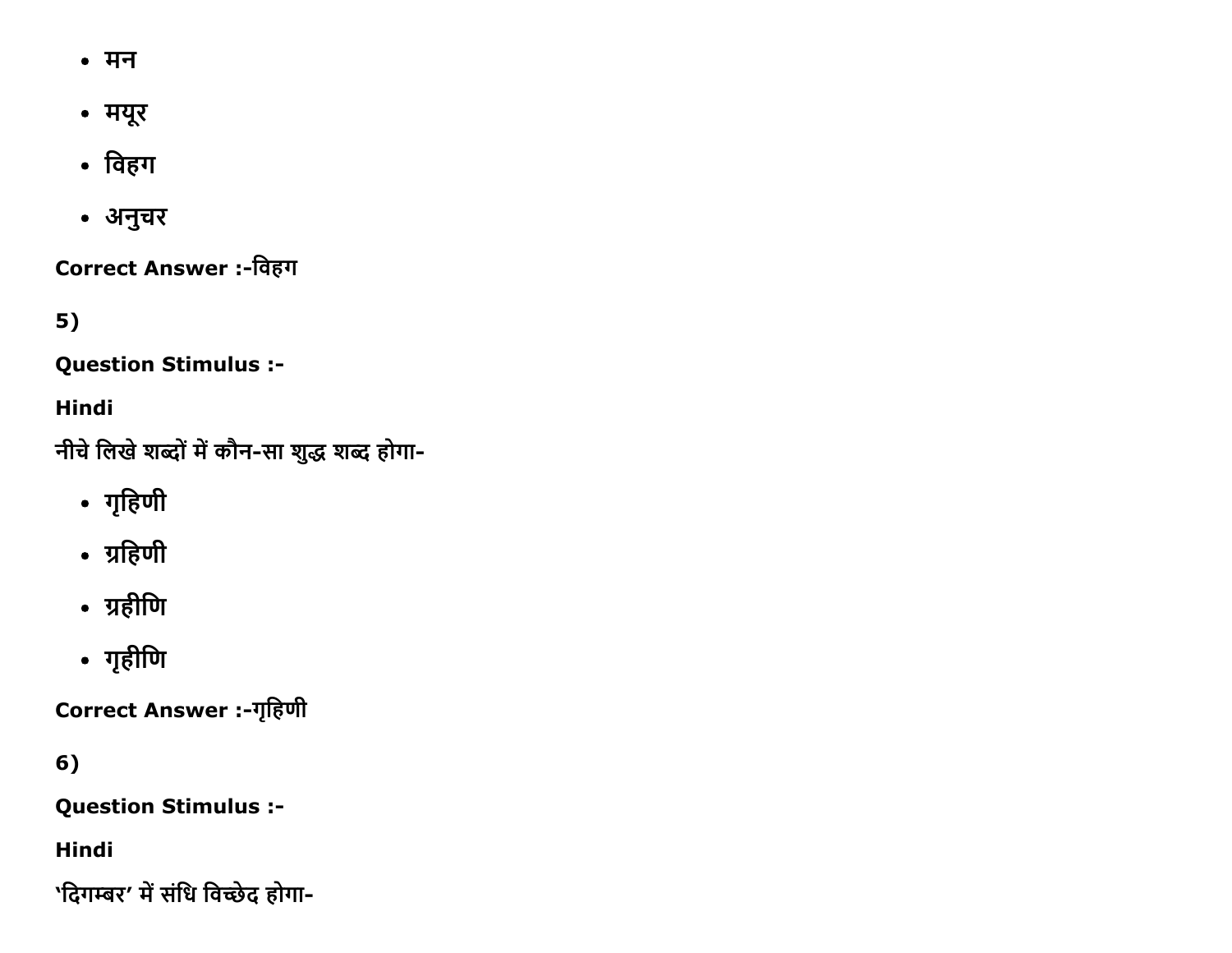- दिग् + अम्बर
- दिक् + अम्बर
- दिग + अम्बर
- दिक + अम्बर

Correct Answer :-दिक् + अम्बर

## $7)$

**Question Stimulus :-**

Hindi

अनेक शब्दों के लिए एक शब्द का चयन कीजिए- जो पुरुषों के अनुरूप हो-

- पुरुषोचित
- पौरुषेय
- पौरुष
- पुरुष

Correct Answer :- पुरुषोचित

8)

**Question Stimulus :-**

**Hindi** 

'अन्न + अभाव' में संधि होगी-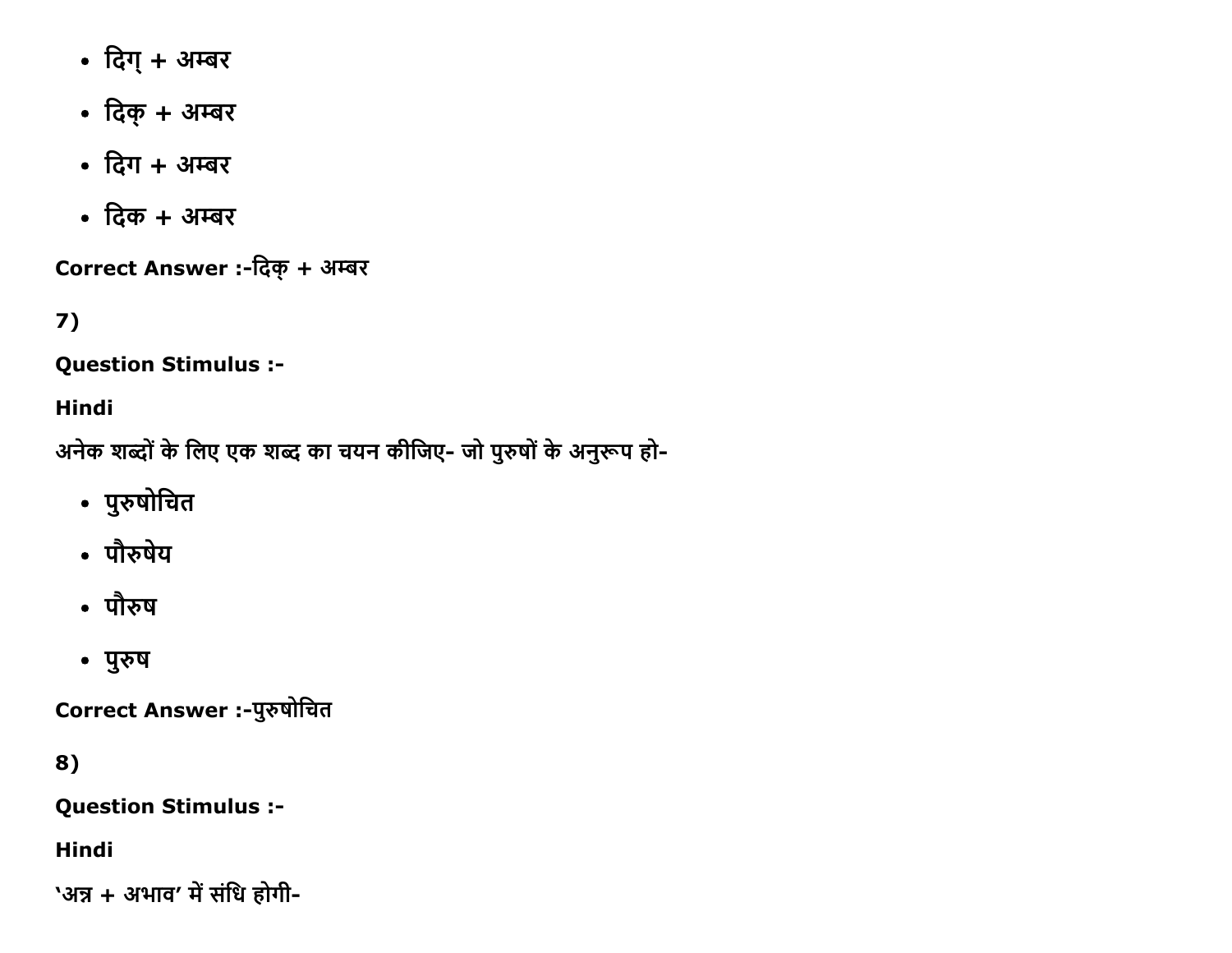- अन्नाभाव
- अन्नअभाव
- अन्याभाव
- अन्नआभाव

Correct Answer :-अन्नाभाव

 $9)$ 

**Question Stimulus :-**

**Hindi** 

निम्नलिखित में शुद्ध वाक्य चयन कीजिए-

- मेरे को घर जाना चाहिए
- मैंने घर जाना चाहिए
- मुझे घर जाना चाहिए
- मुझको घर जाना चाहिए

Correct Answer :-मुझे घर जाना चाहिए

10)

**Question Stimulus :-**

**Hindi** 

'घी का लडूड टेढ़ा भी भला' मुहावरें का अर्थ होगा-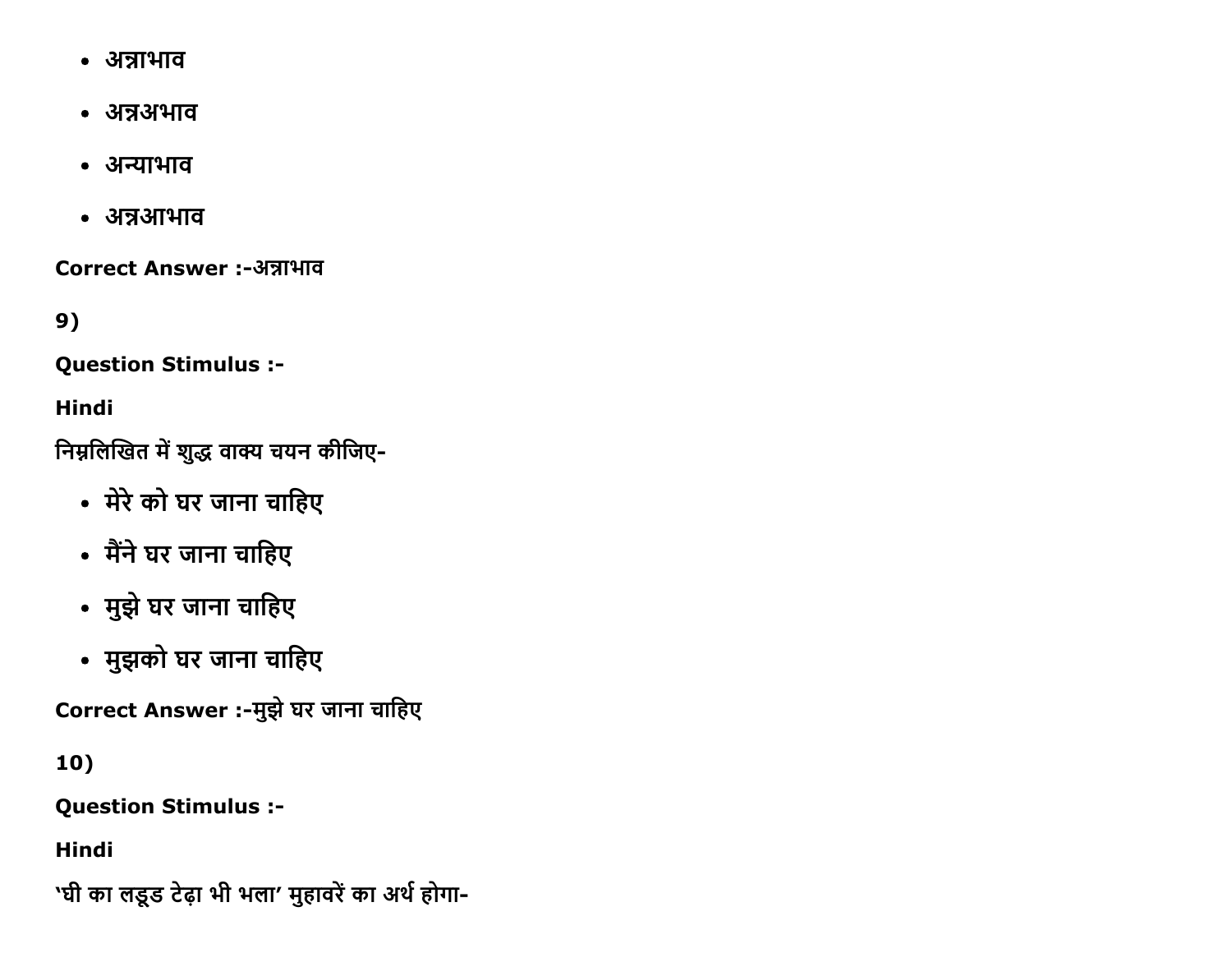- गुणी व्यक्ति की आलोचना
- घी का लडूड स्वादिष्ट होता है
- उपयोगी वस्तु का रूप-रंग नहीं देखा जाता
- घी का लडूड मँहगा होता है।

Correct Answer :-उपयोगी वस्तु का रूप-रंग नहीं देखा जाता

 $11)$ 

**Question Stimulus :-**

**Hindi** 

दिये गए शब्द का कौन-सा पयार्यवाची शब्द नहीं है? 'बेटा'-

- पुत्र
- सुत
- आत्मज
- अग्रज

**Correct Answer:-अग्रज** 

 $12)$ 

**Question Stimulus :-**

**Hindi** 

छायावादी काव्य धारा के प्रमुख कवि हैं-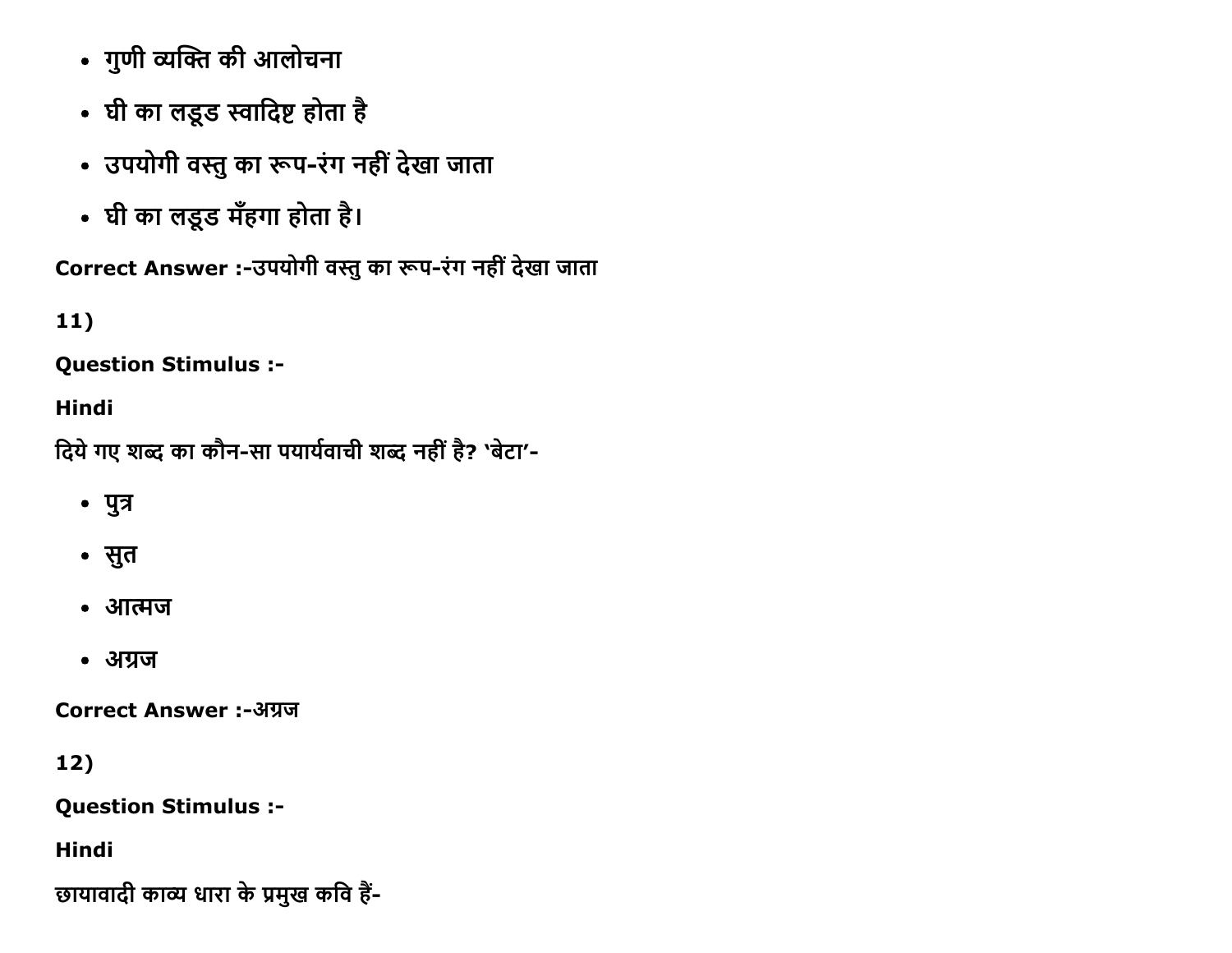- जयशंकर प्रसाद
- धर्मवीर भारती
- भारत भूषण
- रामविलास शर्मा

Correct Answer :-जयशंकर प्रसाद

 $13)$ 

**Question Stimulus :-**

**Hindi** 

'रात-दिन' में समास होगा-

- द्विगु
- द्वन्द्व
- कर्मधारय
- अव्ययीभाव

Correct Answer :-द्वन्द्व

14)

**Question Stimulus :-**

Hindi

निम्नलिखित शब्द में उपसर्ग लगाने से बनने वाले सही विकल्प को चुने- 'सम्+अन्वय'-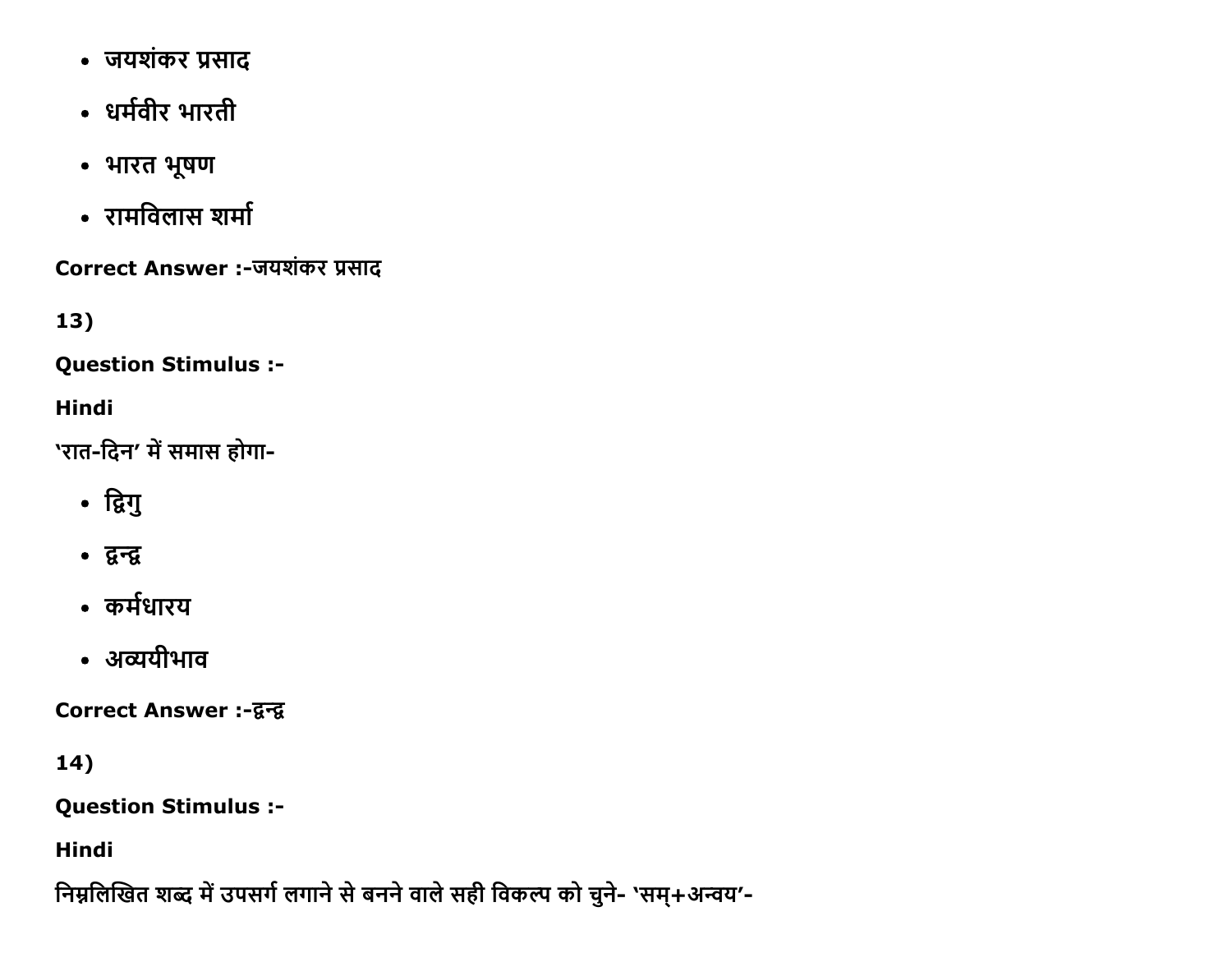- समअन्वय
- समोन्वय
- समान्वय
- समन्वय

Correct Answer :-समन्वय

15)

**Question Stimulus :-**

Hindi

निम्नलिखित में से किस शब्द में 'अक' प्रत्यय नहीं है?

- सड़क
- रक्षक
- याचक
- नर्तक

Correct Answer :-सड़क

**Topic:- G3\_General English**  $1)$ 

**Question Stimulus :-**

**English**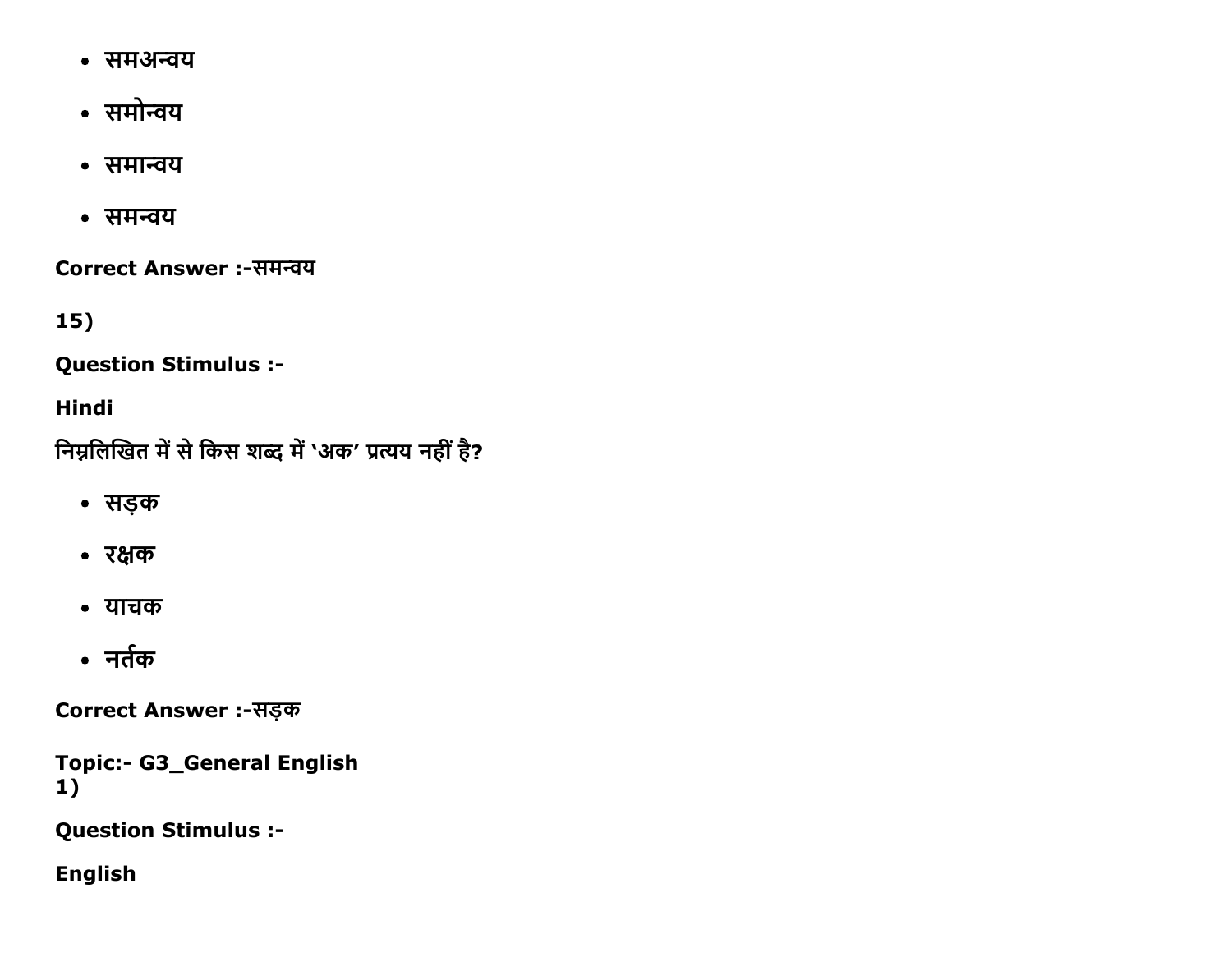Fill in the blank.

The meal she cooked was \_\_\_\_\_\_\_\_\_\_\_\_\_\_\_.

- Dazzling
- Flashing
- Delicious
- Glistening

**Correct Answer :-Delicious** 

2)

Question Stimulus :

English

Identify the given sentence.

May I borrow your umbrella?

- Interrogative
- Imperative
- Declarative
- Exclamatory

**Correct Answer :- Interrogative**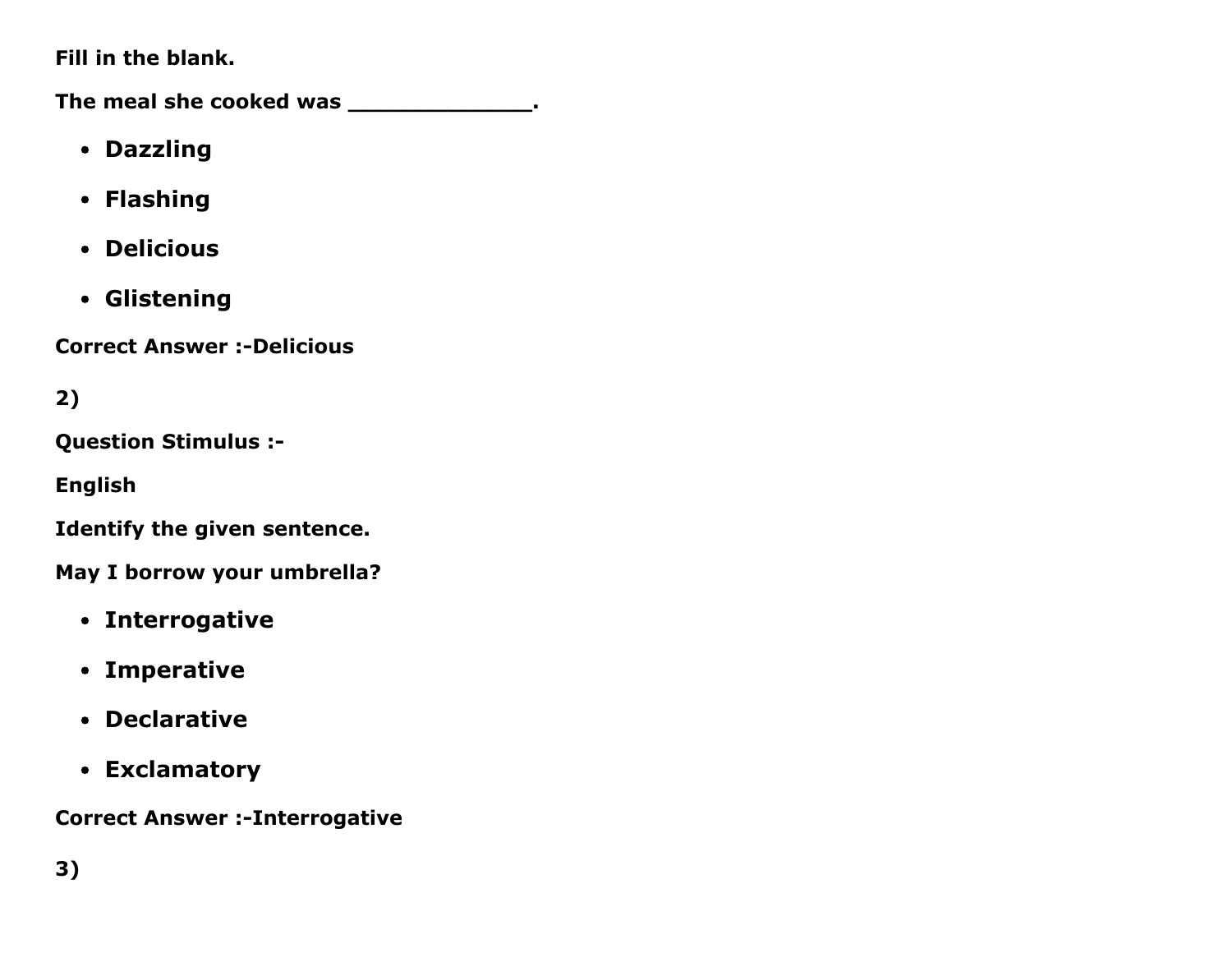## Question Stimulus :

## English

Fill in the blank.

Yesterday, I \_\_\_\_\_\_\_ my hand while chopping vegetables.

- cutted
- cutting
- has cut
- cut

**Correct Answer :- cut** 

4)

Question Stimulus :

English

Find the odd word out.

Desk, chair, table, bag

- Desk
- Chair
- Table
- Bag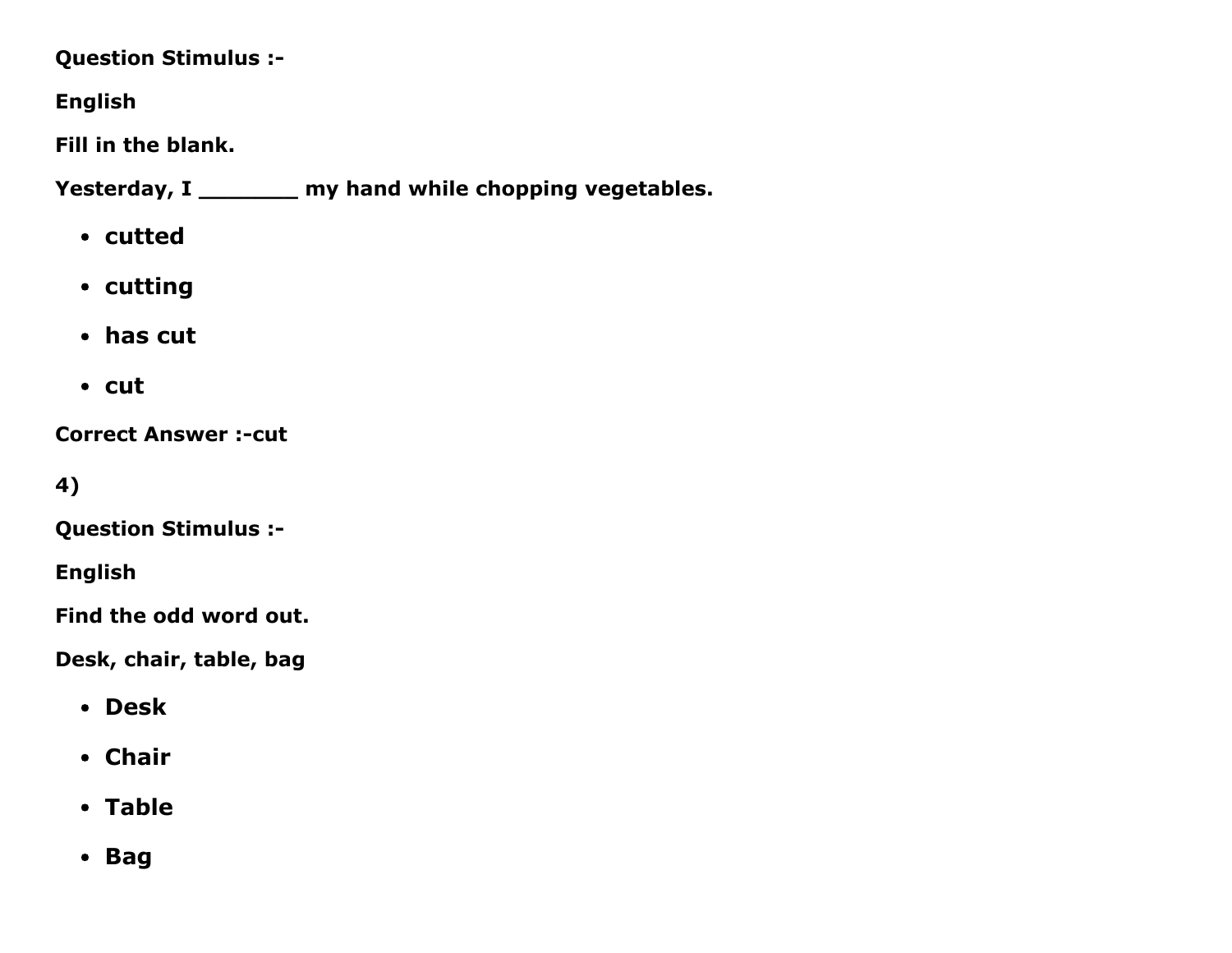#### **Correct Answer :- Bag**

## 5)

Question Stimulus :

English

What is the antonym: cruel (medium)

- Inhuman
- Merciless
- Kind
- Pitiless

**Correct Answer :-Kind** 

6)

Question Stimulus :

English

What does the given idiom mean?

'A bitter pill'

- Necessary
- Unpleasant
- Joyous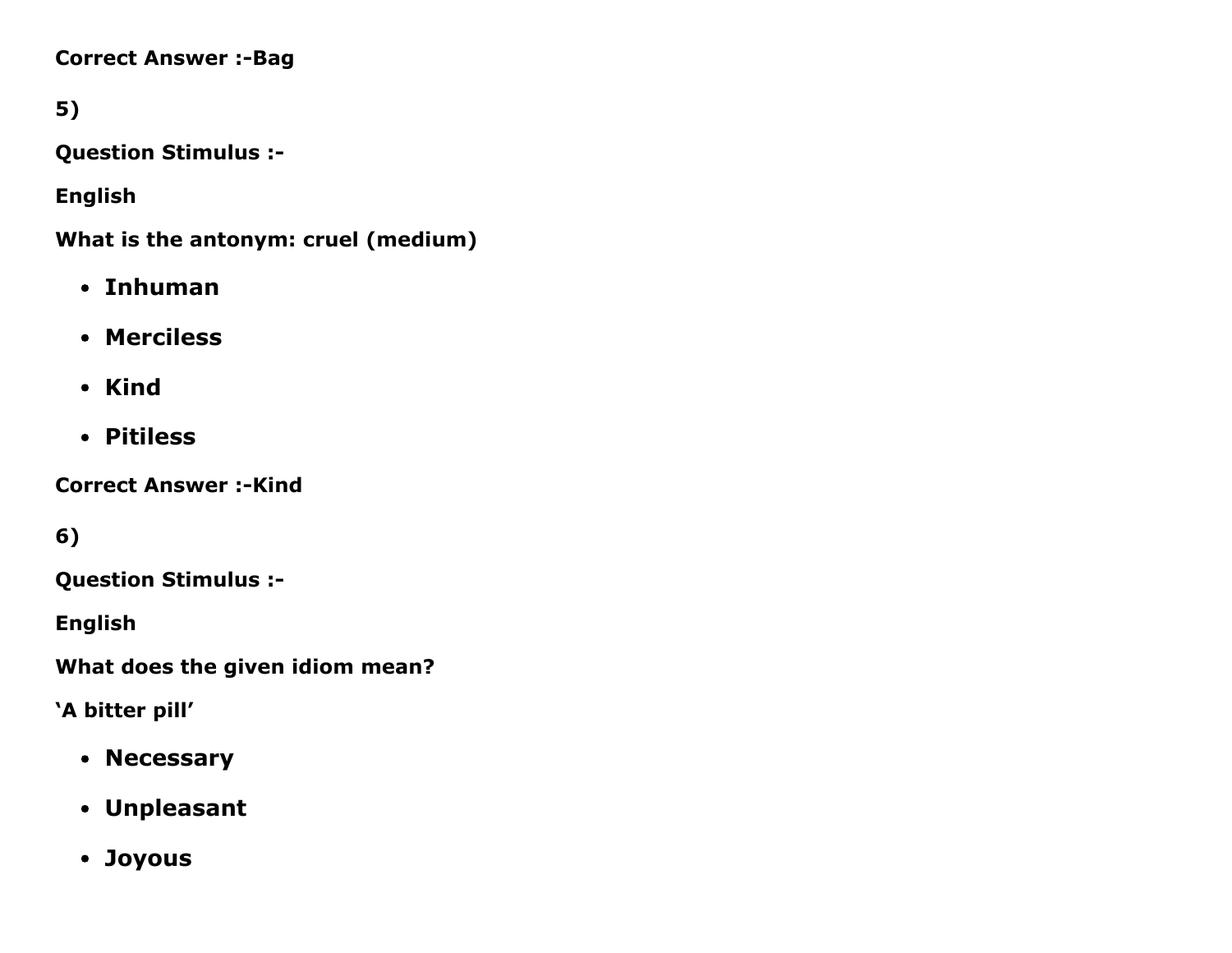Difficult

**Correct Answer :- Unpleasant** 

7)

Question Stimulus :

English

Identify the given sentence.

John and James went to the park.

- Compound
- Simple
- Complex
- Imperative

**Correct Answer :- Simple** 

8)

Question Stimulus :

English

What is the synonym of: curious

- Inquiring
- Ordinary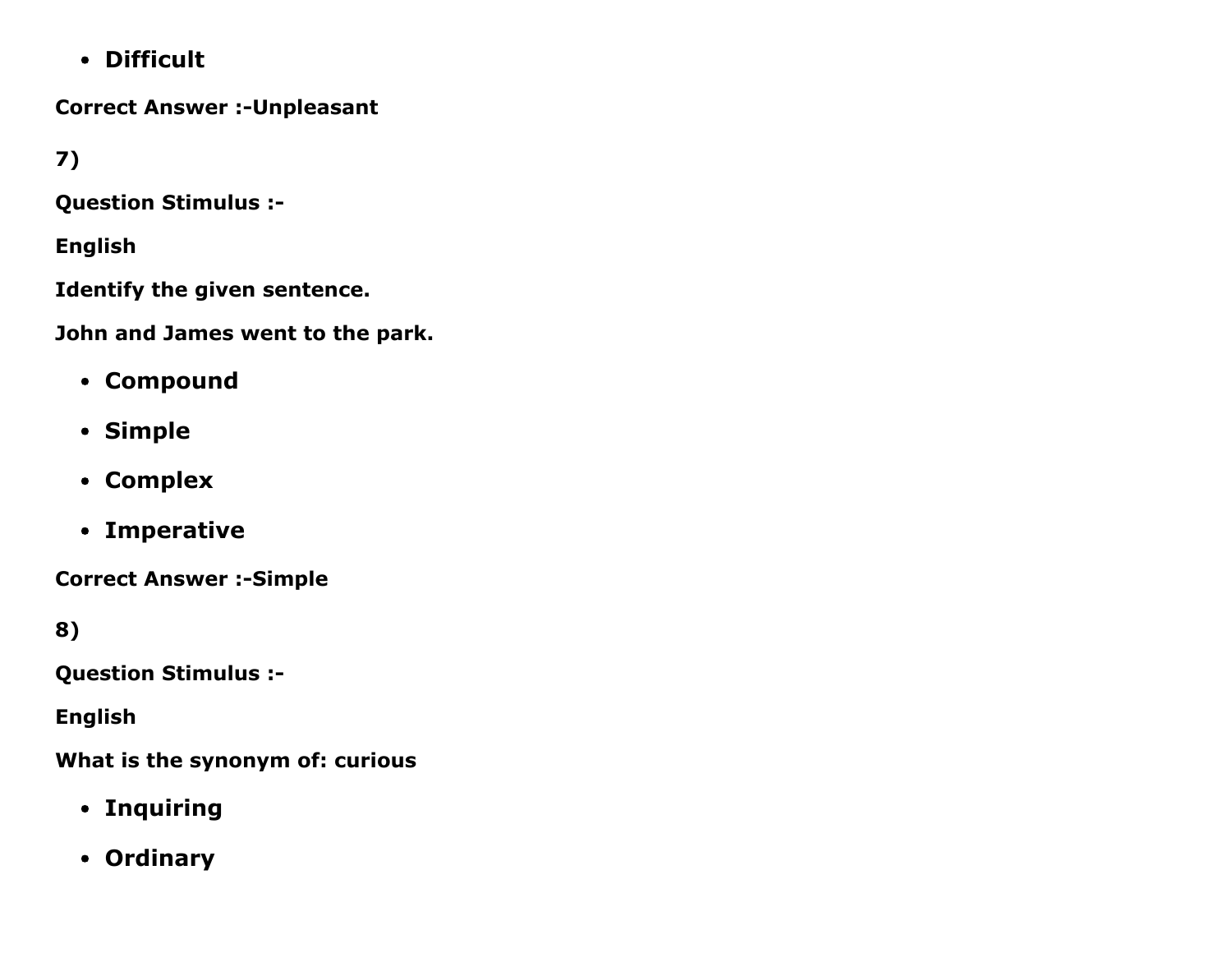- Indifferent
- Common

**Correct Answer :- Inquiring** 

9)

Question Stimulus :

English

Find the odd word out.

Jog, sprint, cough, run

- Jog
- Sprint
- Cough
- Run

**Correct Answer :- Cough** 

10)

Question Stimulus :

English

Fill in the blank.

He was asked in the court to \_\_\_\_\_\_\_\_\_\_\_\_\_\_\_\_ his statement.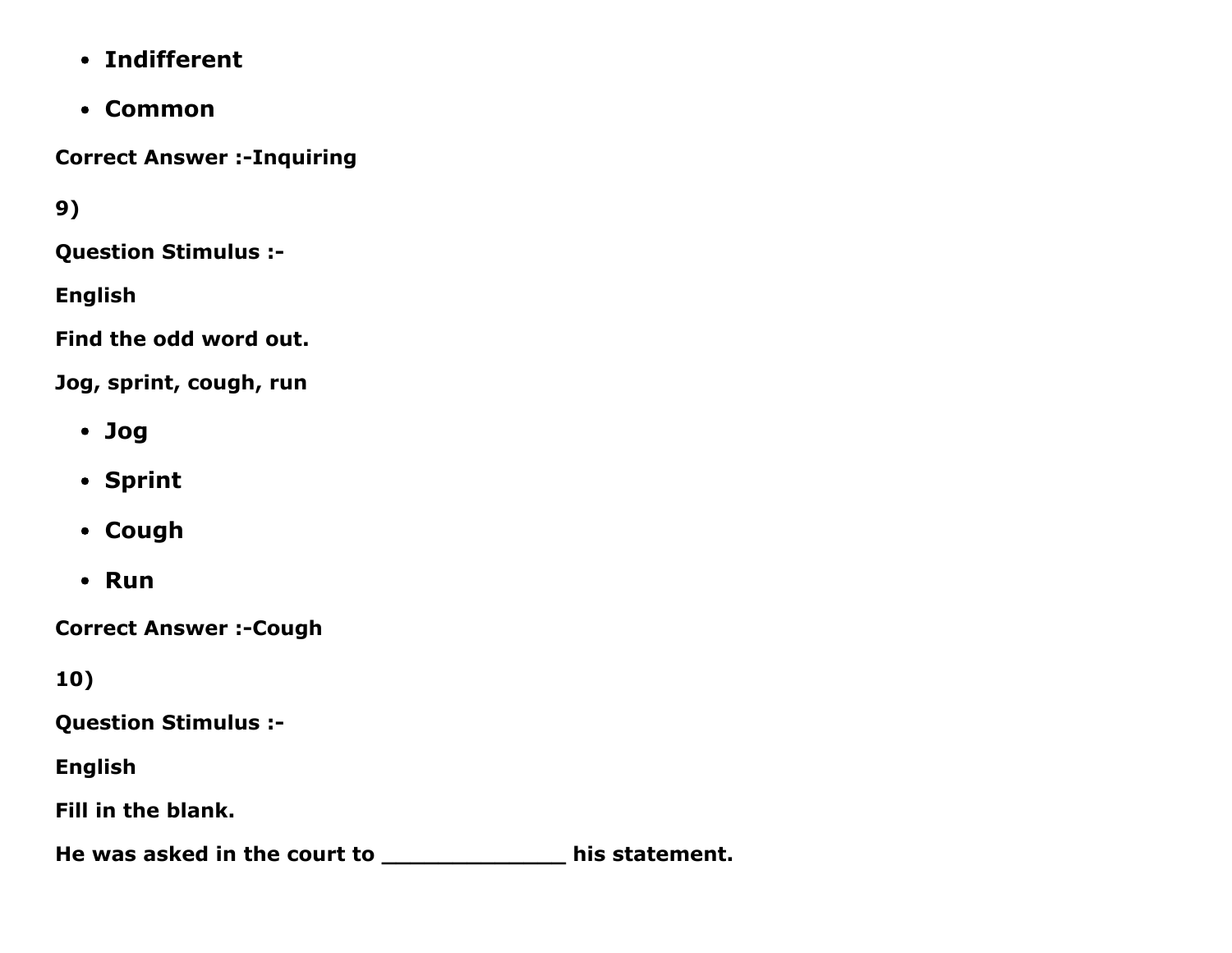- accuse
- change
- justify
- think

**Correct Answer :-justify** 

11)

Question Stimulus :

English

Which of the given words is spelt correctly?

- Disappoint
- Disapoint
- Dissapoint
- Dissappoint

**Correct Answer :- Disappoint** 

12)

Question Stimulus :

English

Find the odd word out.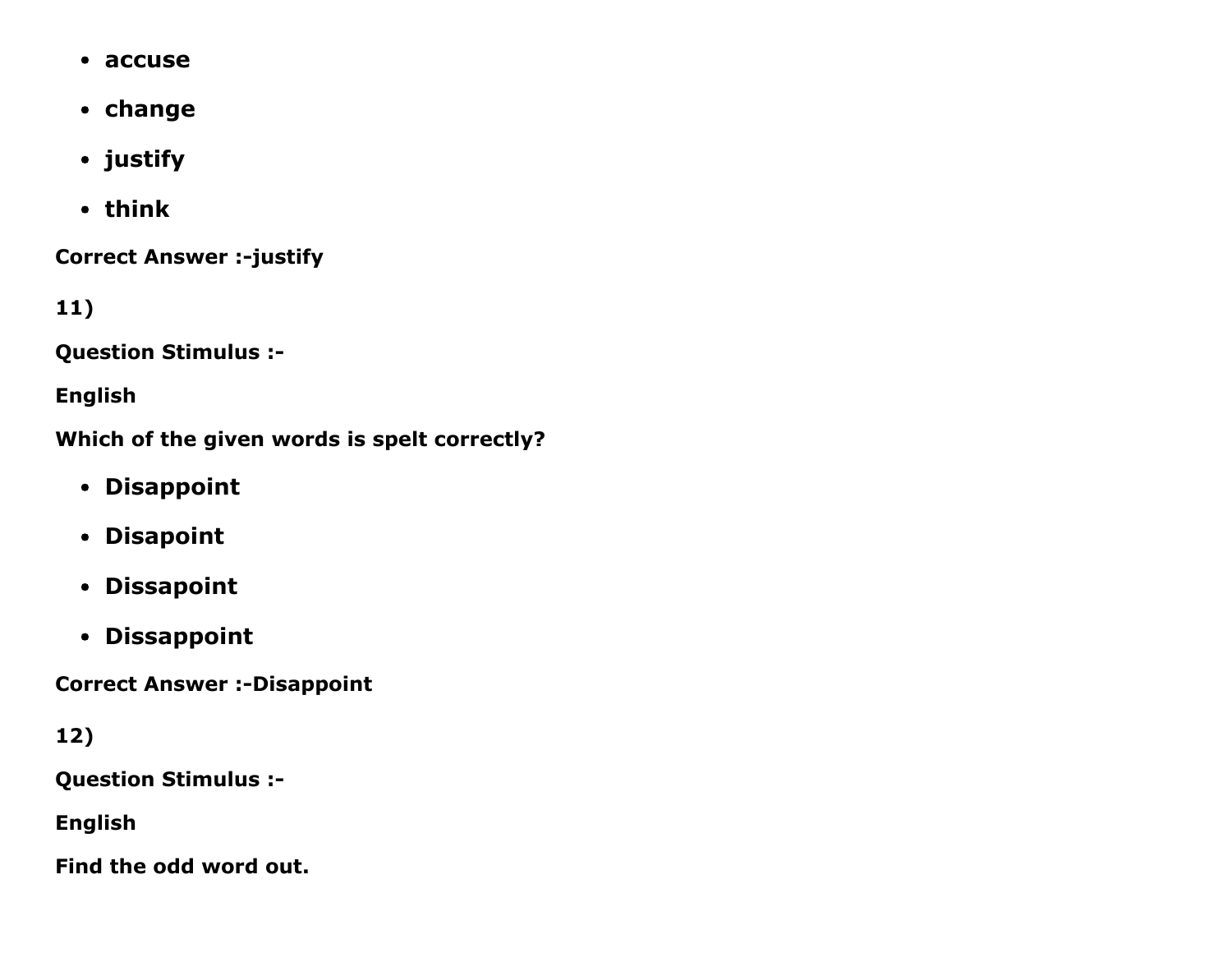Football, cricket, rugby, badminton

- Football
- Rugby
- Badminton
- Cricket

**Correct Answer :- Badminton** 

13)

Question Stimulus :

English

Which of the given words is spelt correctly?

- Desperet
- Desperate
- Desperete
- Desparate

**Correct Answer :-Desperate** 

14)

Question Stimulus :

English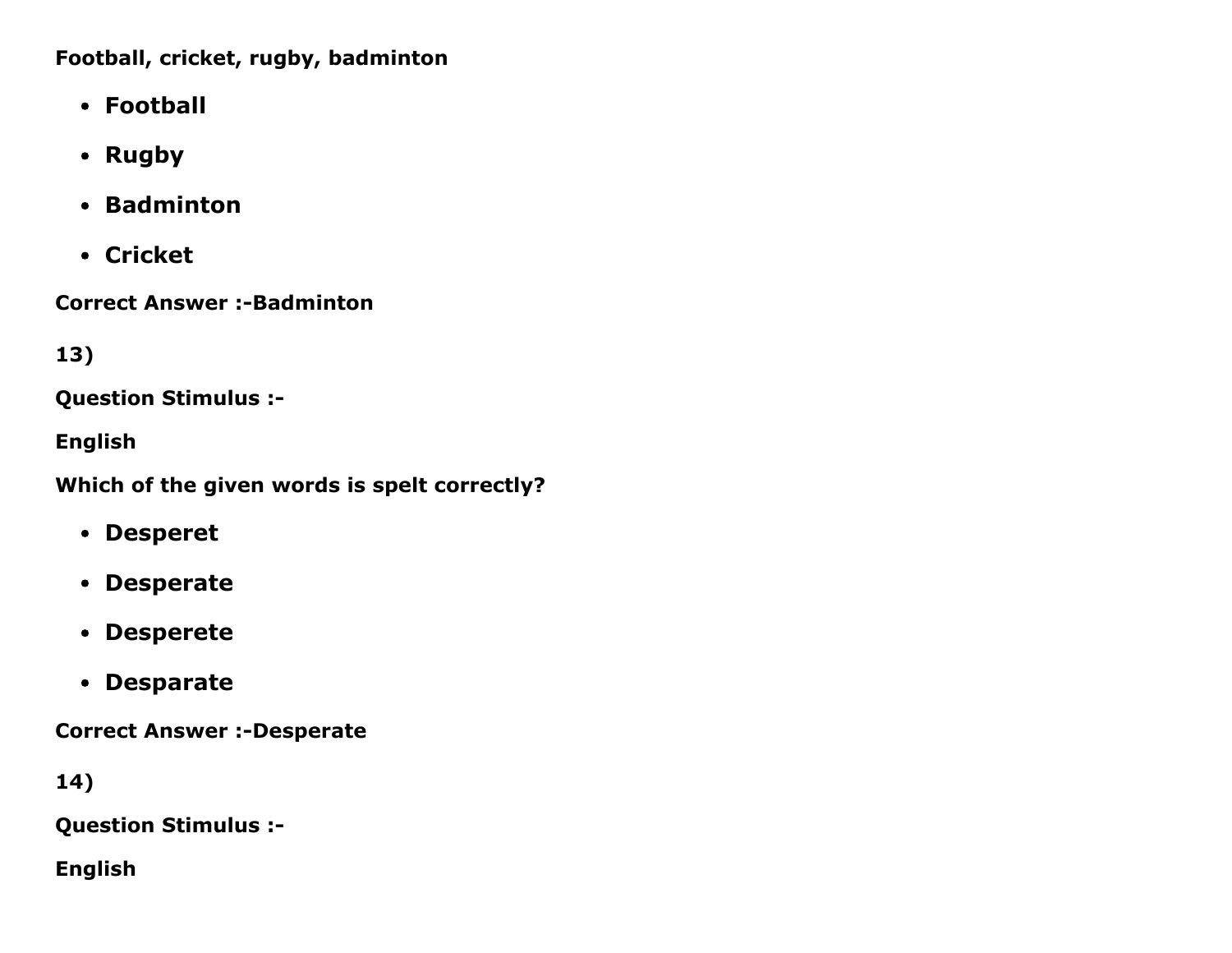What does the given idiom mean?

'All ears'

- Listening carefully
- Ignoring
- Partially listening
- Not being able to listen

**Correct Answer :- Listening carefully** 

```
Topic:- G3 General Maths
1)
```
**Question Stimulus :-**

**CANCELLED** 

**Maths** 

A card is drawn from a well shuffled pack of cards. What is the probability that it is a red card or a<br>face card? / एक कार्ड को किसी कार्ड के पैक के साथ अच्छी तरह मिला दिया गया है।तो ये लाल कार्ड है और यह समतल कार्ड हैं इसका अनुमान कैसे लगाएंगे?

- $\cdot$  19/26 / १९/२६
- $\cdot$  9/13 /  $\frac{8}{3}$
- $\cdot$  8/13 / 6/23
- $\cdot$  37/52 / ३७/५२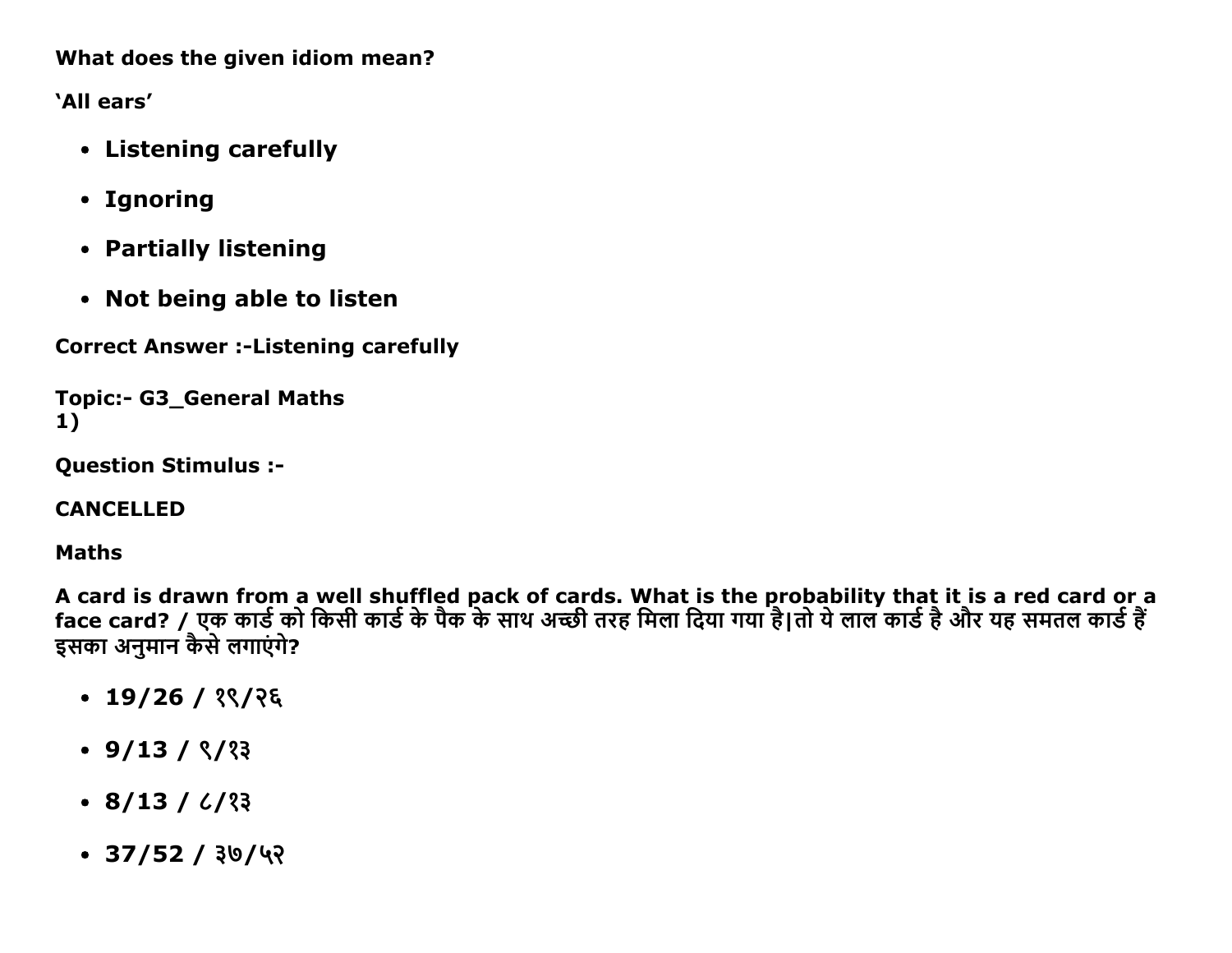Correct Answer :-8/13 /  $\frac{2}{3}$ 

## 2)

Question Stimulus :

Maths

What is the magnitude of a vector A = 9i – j + 3k? / A =  $\gamma$ i – j + ३k वेक्टर का परिमाण क्या है?

- $\cdot \sqrt{13} / \sqrt{33}$
- $\cdot \sqrt{31} / \sqrt{32}$
- $\cdot \sqrt{81} / \sqrt{2}$
- $\cdot \sqrt{91} / \sqrt{9}$

Correct Answer :-√91 / √९१

## 3)

Question Stimulus :

#### Maths

Three numbers 4, (X – 6) and (X + 9) forms a geometric progression. What can be the possible value of X? / तीन संख्याओं के ४ , (X – ६)और(X + ९) एक ज्यामितीय रूप बनता है| X का निश्चित मान क्या होगा?

- $\cdot$  16 /  $35$
- $-4/8$
- $-1/3$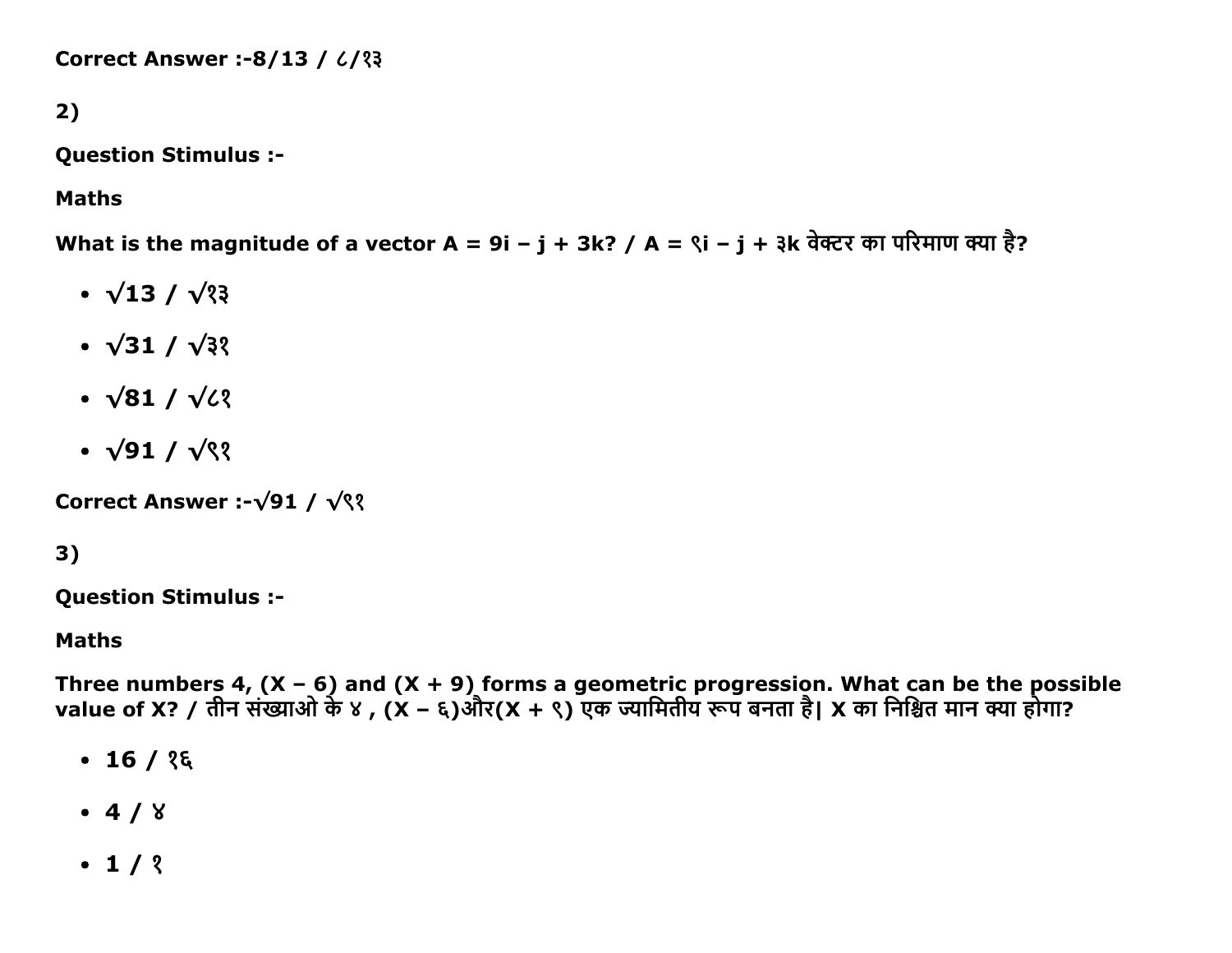$-16/ - 26$ 

Correct Answer :-16 / १६

4)

**Ouestion Stimulus :-**

**Maths** 

In a hotel the rent for the first three days in the hotel is Rs.  $50/$  = per day and for the next five days the rent will be Rs.  $100/$  = per day and for the remaining days the rent will be Rs. 300/ = per day. Initially the registration fee is Rs. 50/=. If any guest paid upto Rs.  $1300/$  = then for how many days he stayed in it? / एक होटल में पहले तीन दिनों का किराया 50रुपये/=प्रति दिन है और अगले पांच दिनों का किराया 100 रुपये/=प्रति दिन होगा और शेष दिनों का किराया 300रुपये/=प्रति दिन होगा।शुरुआत में पंजीकरण शुल्क 50 रुपये है।अगर कोई मेहमान १३०० रुपये का भुगतान करता है तो कितने दिन वह वहां रुक सकता है?

- 7 days / ७ दिन
- 8 days /  $6$  दिन
- 9 days / ९ दिन
- 10 days / १० दिन

Correct Answer :-10 days / १० दिन

 $5)$ 

**Question Stimulus :-**

**Maths** 

The sides of a triangle a, b, c are such that  $2a = 3b = 4c$  and its perimeter is 208 cm. What is the length of the longest side? / (ए,बी,सी) a, b, c त्रिकोण के पक्ष 2a = 3b = 4c है और उसकी परिधि २०८ से.मी है।उसके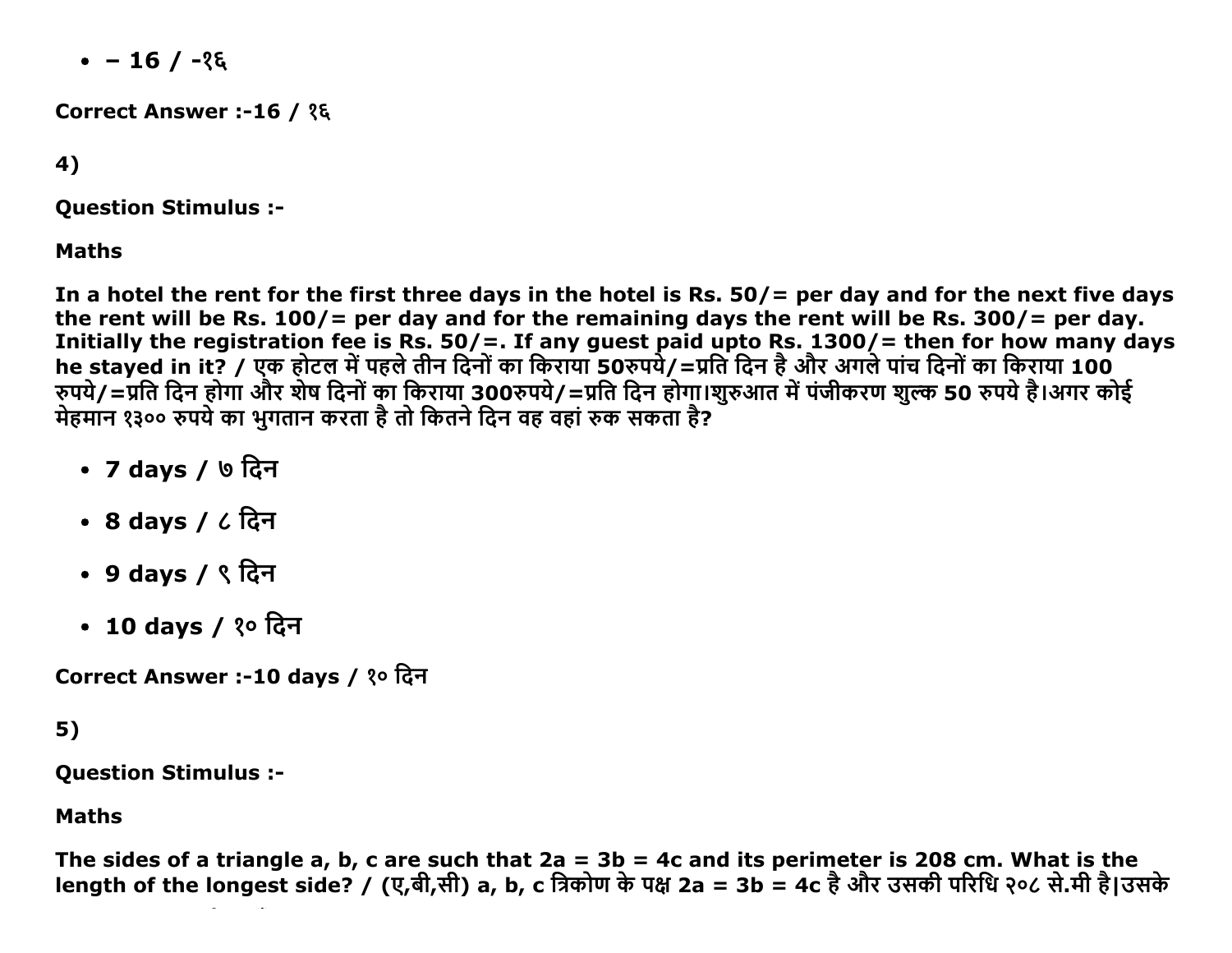बड़ी पक्ष की लम्बाई बताएँ?

- 48 cm / ४८ से.मी
- 96 cm / ९६ से.मी
- 64 cm / ६४ से.मी
- 54 cm / ५४ से.मी

Correct Answer :-96 cm / ९६ से.मी

## 6)

**Question Stimulus :-**

### **Maths**

A certain sum of money doubles itself at a certain simple interest in 12 years. It will become more than five times of itself in how many more years from the 12<sup>th</sup> year? / पैसो की एक निश्चित राशि १२ वर्षो में साधारण ब्याज पर दोगुनी हो जाती है। यह १२ वर्ष से कितने समय बाद खुद से पांच गुणा ज्यादा हो जाएगी?

- 48 years / ४८ साल
- 36 years / ३६ साल
- 24 years / २४ साल
- 32 years / ३२ साल

Correct Answer :-36 years / ३६ साल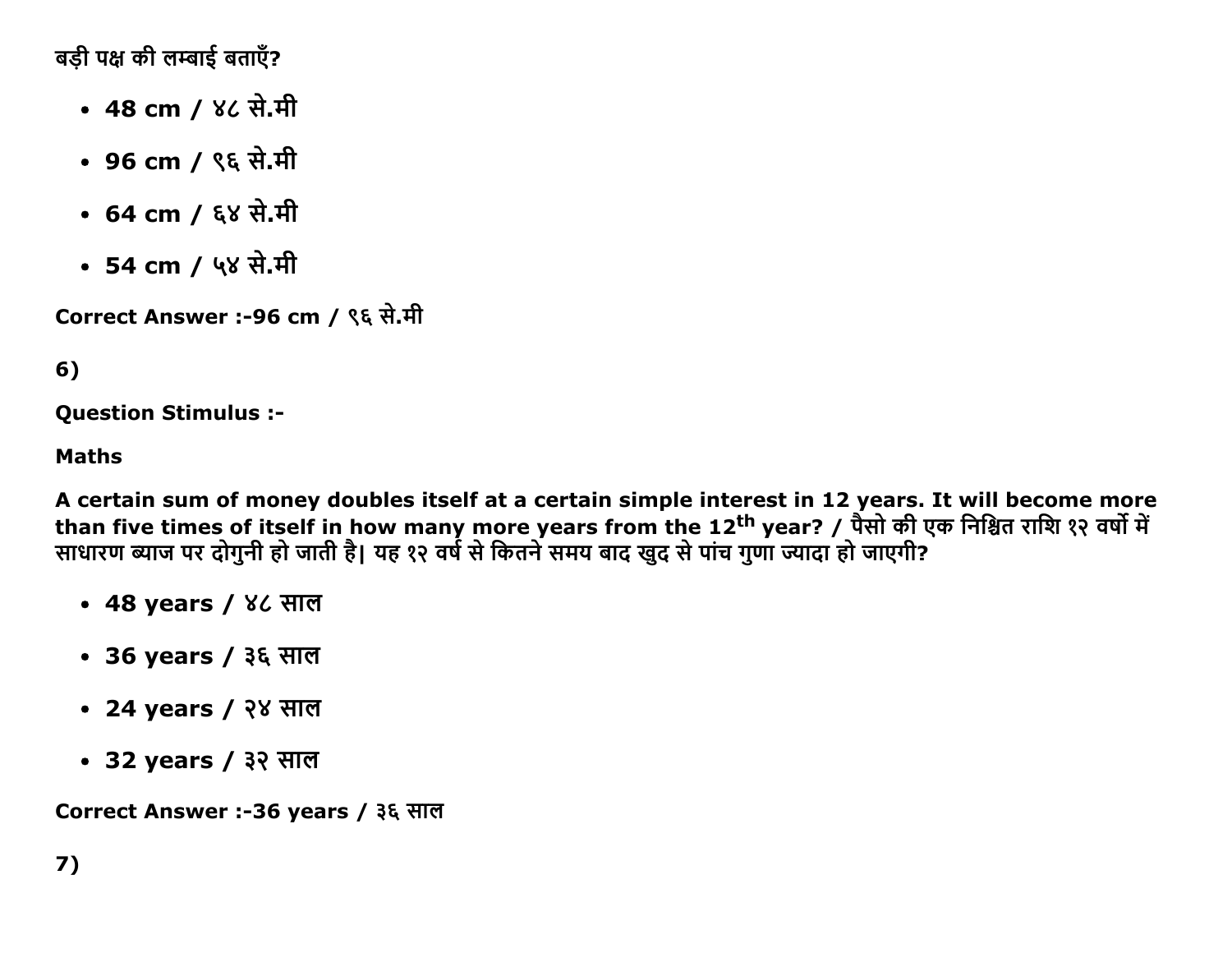Question Stimulus :

#### Maths

What are the factors of the expression  $x^3 - x^2 - 2x$ ? / व्यंजक  $x^3 - x^2 - 3x$  का क्या कारक है?

\n- $$
x, (x + 1), (x - 2) / x, (x + 2), (x - 2)
$$
\n- $x, (x + 1), (x + 2) / x, (x + 2), (x + 2)$
\n- $x, (x - 1), (x - 2) / x, (x - 2), (x - 2)$
\n- $x, (x - 1), (x + 2) / x, (x - 2), (x + 2)$
\n
\nCorrect Answer: - $x, (x + 1), (x - 2) / x, (x + 2), (x - 2)$ 

8)

Question Stimulus :

#### Maths

If 3 points, whose Cartesian-co ordinates are (1, 1), (x, 0) and (0, y) are collinear, then, which of the following is correct? / यदि 3अक, जिसका कार्तीय निर्देशाक (१, १), (x, 0) और (0, y) समरेख है,तो इनमें से कौन सही है?

- $x + y = 2xy / x + y = 2xy$
- $\bullet$   $x y = xy$
- $\cdot$  x+y=2 / x+y= $\frac{2}{3}$
- $x y = 2xy / x y = 2xy$

Correct Answer :- $x+y=2 / x+y=2$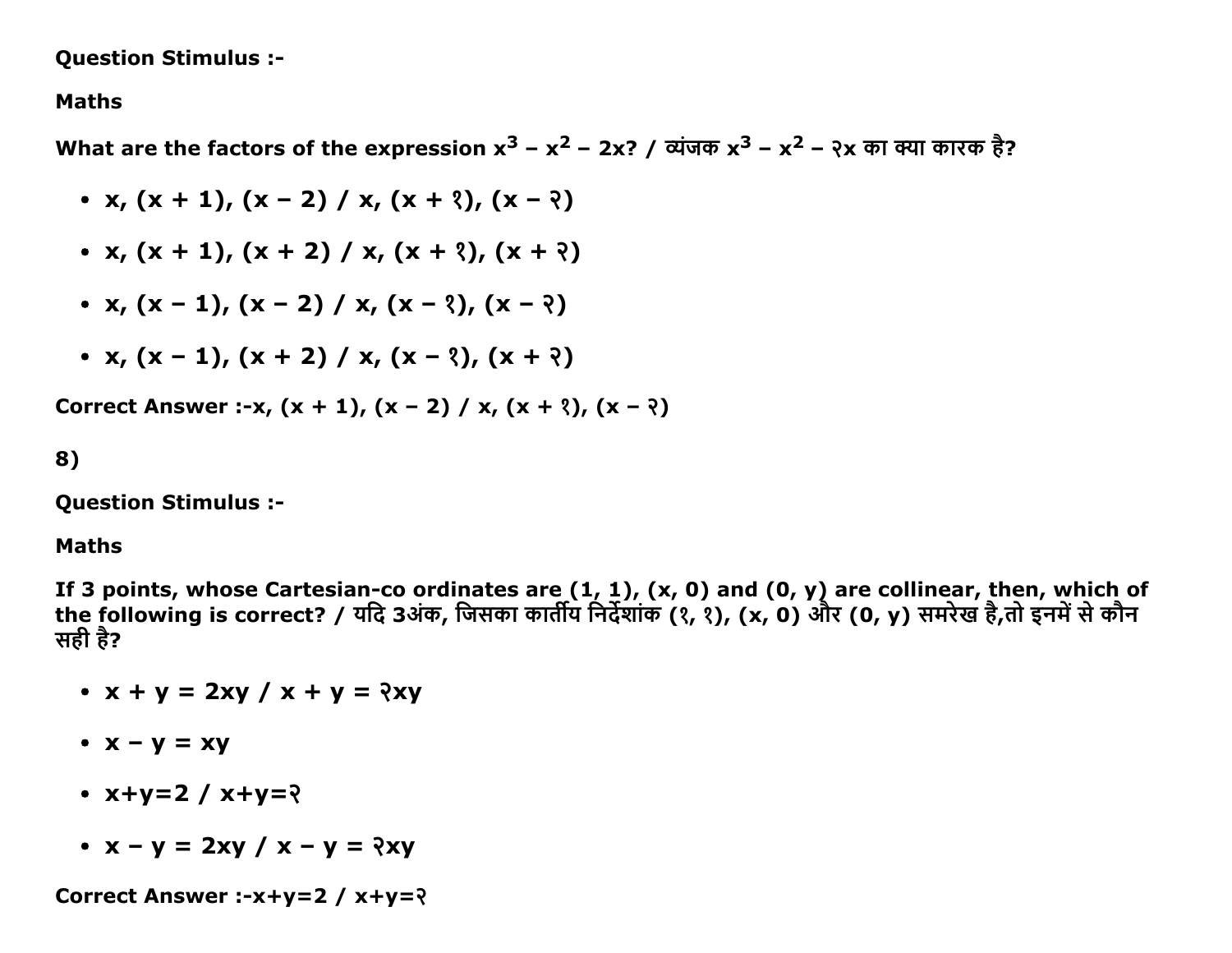$9)$ 

**Question Stimulus :-**

## **Maths**

What is the difference between sum and product of the two roots of the equation  $4x^2 - 5x + 13 = 0$ ? /  $4x^2 - 5x + 13 = 0$  में समीकरण के दो मूलों के जोड़ और गुणनफल के बीच का अंतर बताएँ?

- $\cdot$  2
- $\cdot$  -2
- $\cdot$  3
- $\cdot$  -3

**Correct Answer :-- 2** 

## 10)

**Question Stimulus :-**

**Maths** 

Given X = acosA + bsinA and Y = asinA - bcosA. What can be the value of  $a^2 + b^2$ ? / दिए गए X = acosA + bsinA और Y = asinA - bcosA होगा | a<sup>2</sup> + b<sup>2</sup> का मान निकालें?

- $X^2 Y^2$
- $X^2 + Y^2$
- $\cdot$  2x<sup>2</sup> + y<sup>2</sup>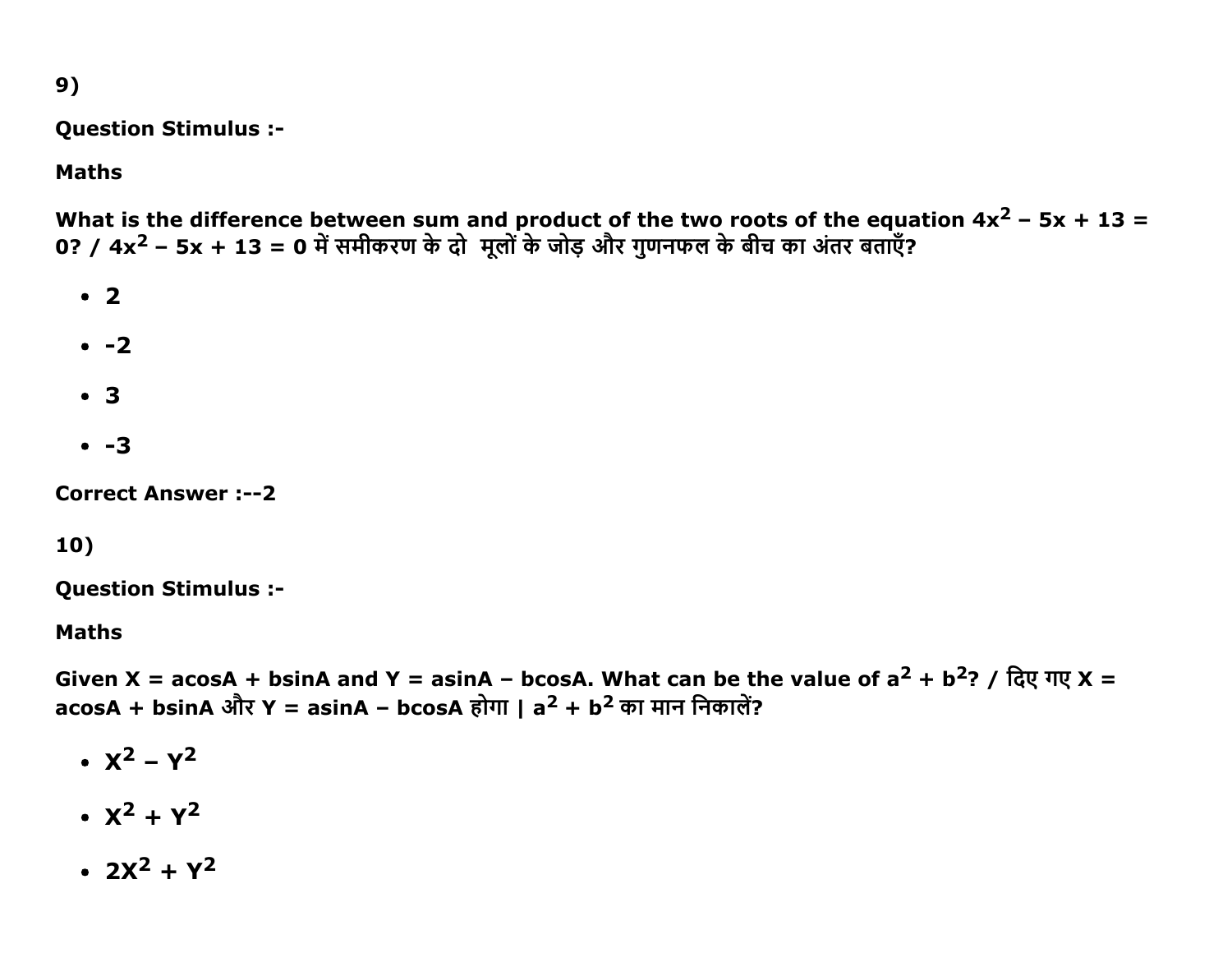$\cdot$   $x^2 - 2y^2$ 

Correct Answer :- $X^2 + Y^2$ 

 $11)$ 

**Question Stimulus :-**

#### **Maths**

What is the Arithmetic Mean of first 100 natural numbers? / पहले १०० प्राकृतिक संख्याओ का अंकगणितीय माध्य क्या होगा?

- $-50/40$
- $\cdot$  50.5 / ५०.५
- $-51/93$
- $\bullet$  55 / ५५

Correct Answer :-50.5 / ५०.५

 $12)$ 

**Question Stimulus :-**

**Maths** 

Find  $\frac{\dot{\phi}}{dx}$  of the function:  $y = 5x^4 + 3x^3 - 7x^2 + x - 8$  /  $y = 4x^4 + 3x^3 - 8x^2 + x - 6$  है तो  $\frac{dy}{dx}$  का अंतर निकालें।

•  $20x^3 + 9x^2 - 14x + 1 / 20x^3 + 8x^2 - 88x + 8$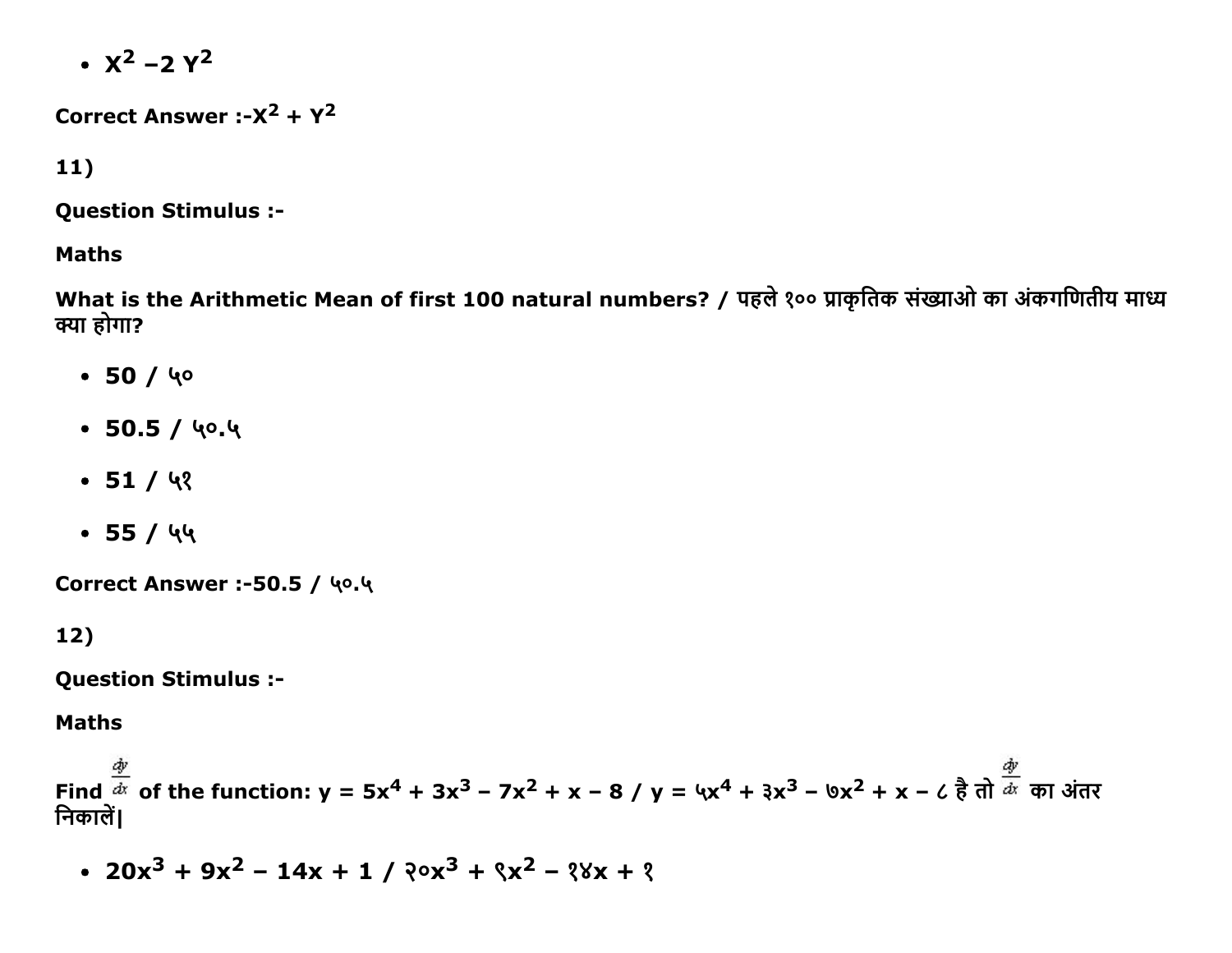- $20x^3 + 9x 14x^2 + 1 / 20x^3 + 8x 88x^2 + 8$
- $2x^3 + 19x^2 14x + 1$  /  $3x^3 + 8x^2 8x + 8$
- $20x^3 + 9x^2 + 14x + 1 / 20x^3 + 8x^2 + 8x + 8$

Correct Answer: -20x<sup>3</sup> + 9x<sup>2</sup> - 14x + 1 /  $20x^3 + 8x^2 - 8x + 8$ 

13)

**Question Stimulus :-**

### **Maths**

The sum and difference between LCM and HCF of two numbers is 84 and 60 respectively. If one of the numbers is 24, find the other number. / दो संख्याओ क्रमशः ८४ और ६० को लघुतम समप्य्वर्तक और महत्तम समप्य्वर्तक के जोड़ और गुणनफल का अंतर स्पष्ट करें।अगर एक संख्या २४ है तो अन्य संख्या ज्ञात करें।

- $-48/82$
- $36 / 36$
- $-54/48$
- $\cdot$  16 / १६

Correct Answer :-36 / ३६

14)

**Question Stimulus :-**

**Maths**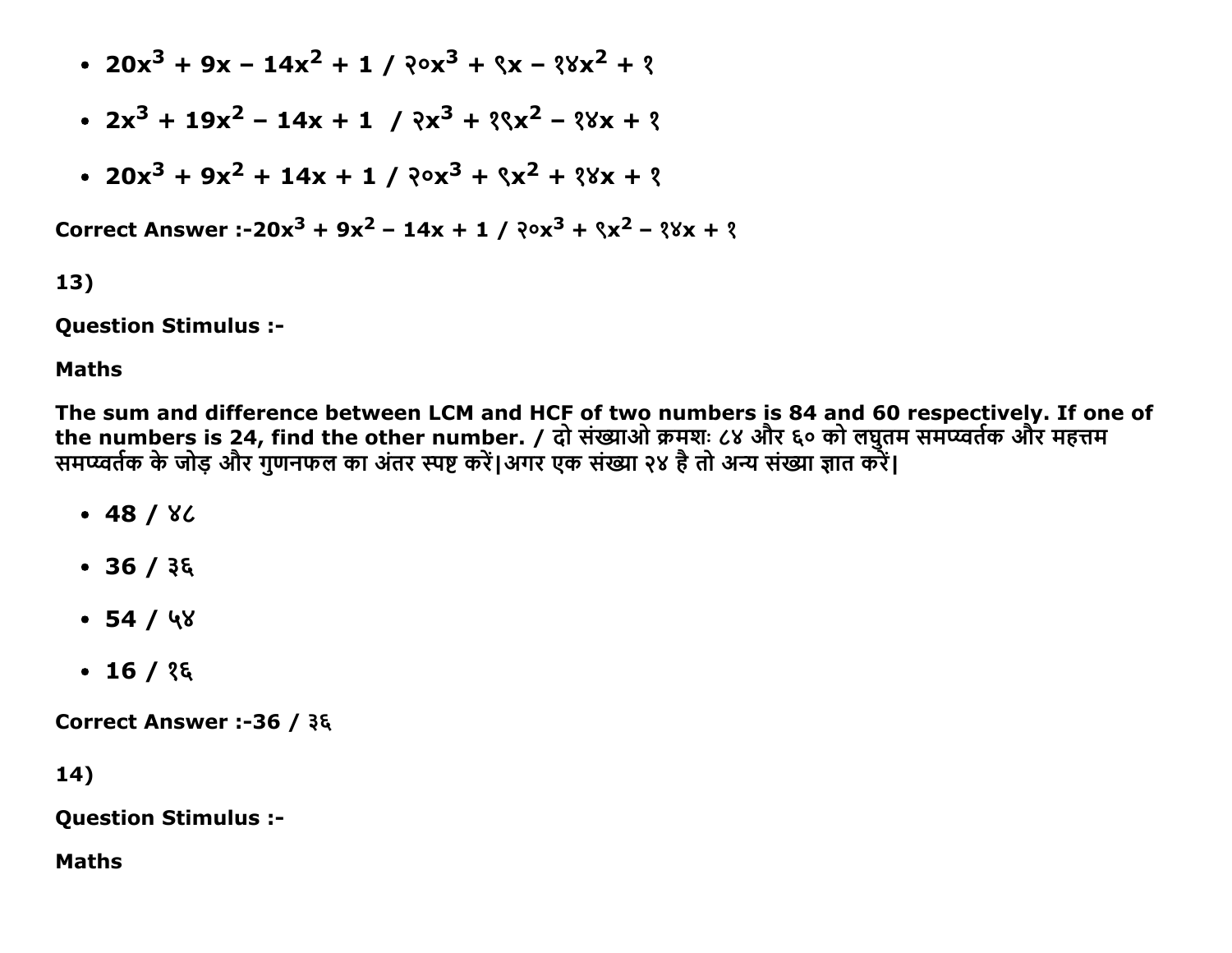If Aditya's salary is 25% more than Amit's salary, then Amit's salary is how much less than Aditya's salary? / अगर आदित्य का वेतन अमित के वेतन से २५% ज्यादा है,तो अमित का वेतन आदित्य के वेतन से कितना कम है?

- $\cdot$  16.67% / १६.६७%
- $\cdot$  32.5% / ३२.५%
- $\cdot$  20% / २०%
- $\cdot$  22.5% / २२.५%

**Correct Answer :-20% / २०%** 

```
Topic:- G3 General Reasoning
1)
```
**Question Stimulus :-**

**Reasoning** 

Muzzafar simultaneously throws 5 Dice which face 4, 6, 6, 2 and 3 respectively. What shall be the total of the exact opposite sides of the 5 Dice as thrown by him? / मुज़फ्फर एक साथ ५ पासा फेंकता है जिसका अग्र भाग क्रमशः ४,६,६,२ और ३ है।उसके द्वारा फेंके गए ५ पासों के सटीक विपरीत भागों का योग क्या होगा?

- $\cdot$  13 / १३
- $\cdot$  23 / २३
- $\cdot$  15 / १५
- $\cdot$  14 / १४

**Correct Answer :-14 / ?8**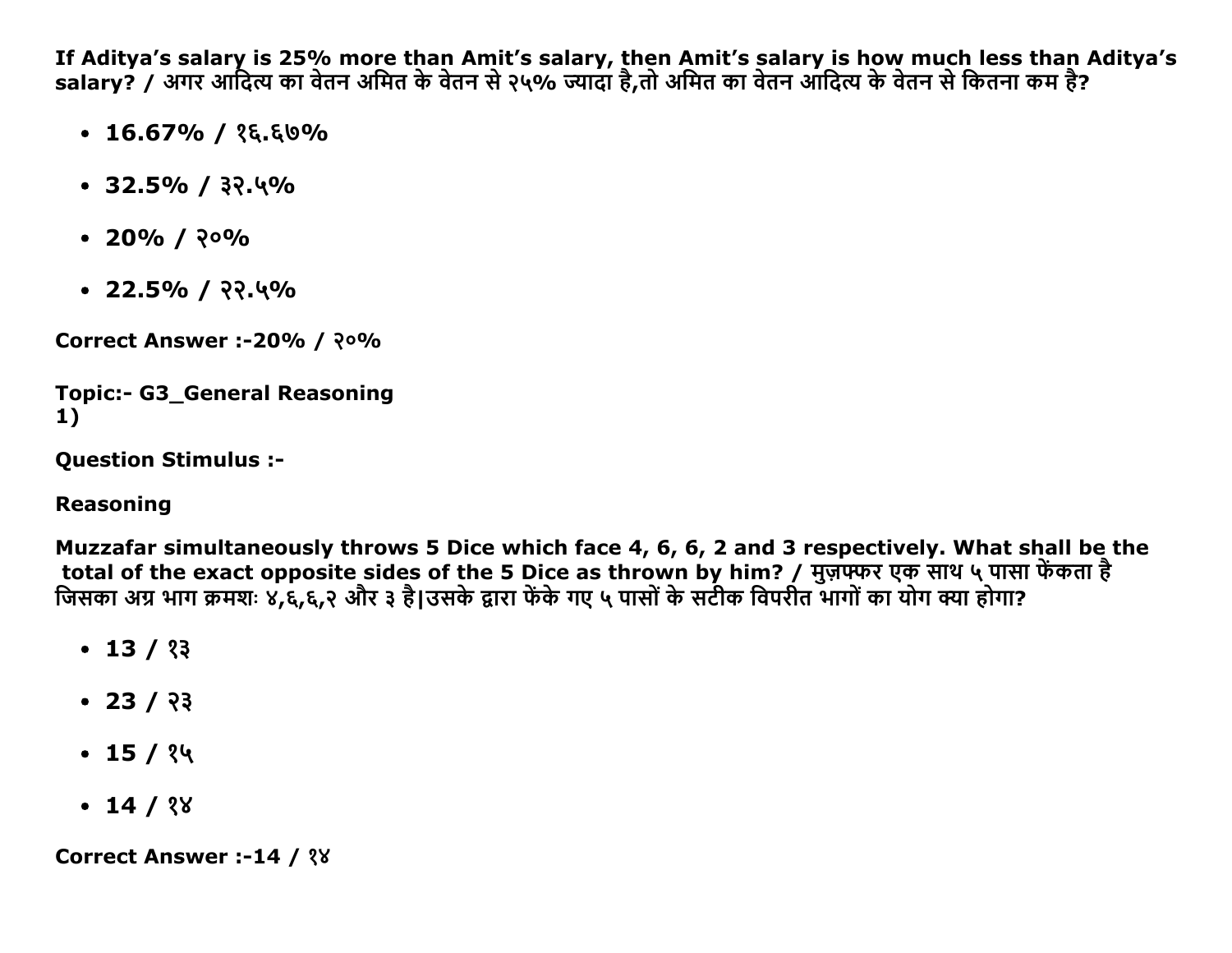2)

**Question Stimulus :-**

**Reasoning** 

Find the Number that shall come in place of X.

एक्स(x) की जगह पर आने वाले अंक को ज्ञात करें।

1111 2248 3399 4471 5578 6699 X

११११ २२४८ ३३९९ ४४७१ ५५७८ ६६९९ एक्स

- $\bullet$  7741 / ৩৩४१
- $\cdot$  7788 / ७७८८
- $\bullet$  7749 / ७७४९
- $\cdot$  7739 / 0039

**Correct Answer :-7741 / 008?** 

 $3)$ 

**Ouestion Stimulus :-**

**Reasoning** 

Pointing towards Omna, Omkar said that, "She is the only girl child of my grandfather's only child".<br>How is Omkar related to Omna? / ओमना की तरफ इशारा करके ओमकार कहता है कि, "वह मेरे दादा के इकलौते बच्चे की इकलौती बच्ची है". ओमकार का ओमना से क्या संबंध है?

• Brother / भाई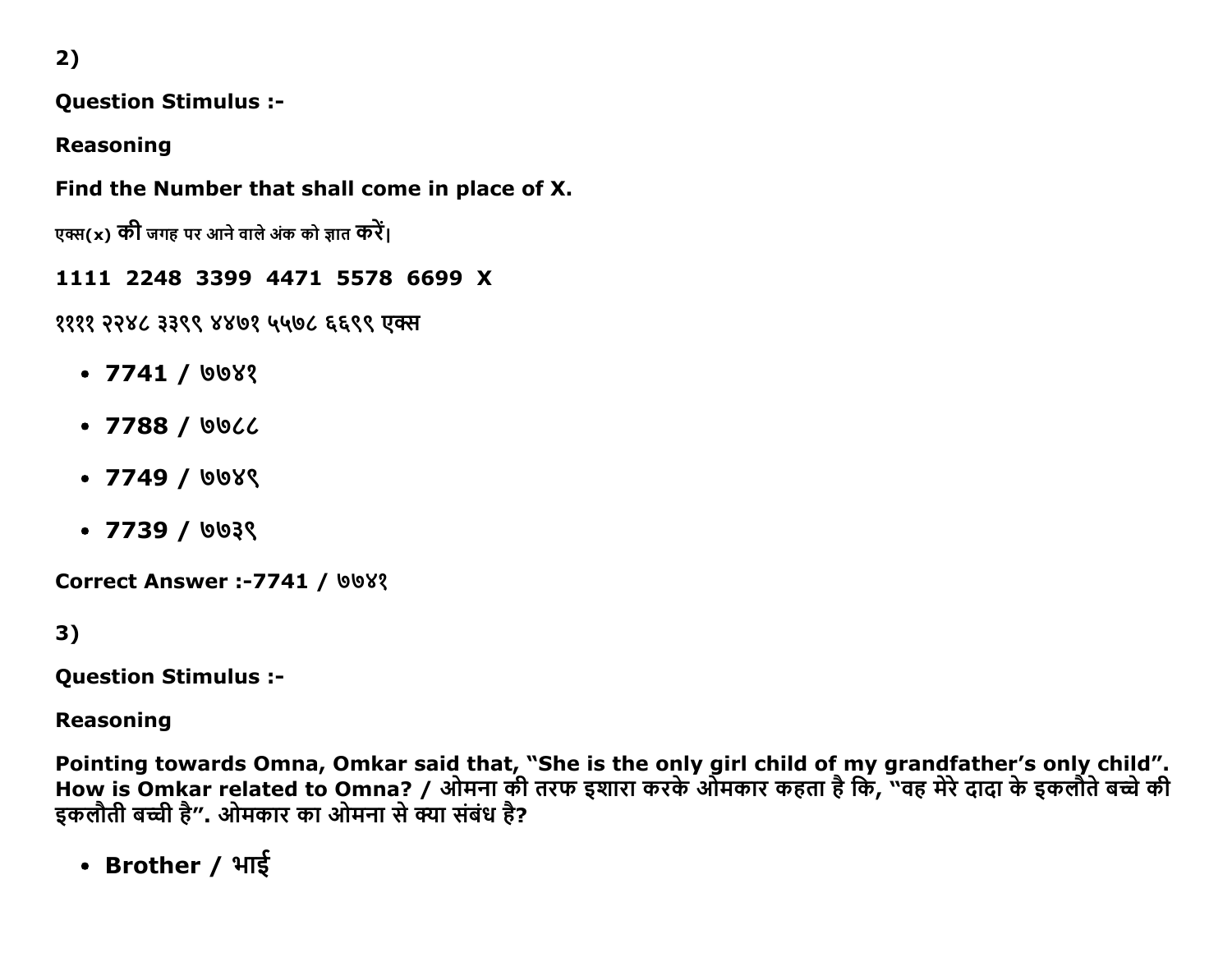- Uncle / चाचा
- Nephew / भतीजा
- Father / पिता

Correct Answer :- Brother / भाई

4)

**Question Stimulus :-**

**CANCELLED** 

**Reasoning** 

Given in the Chart is the Share Price movement of the Shares of M/s. LMN Limited at the Local Stock Exchange on 3 different dates, 1-1-2014, 1-1-2015 and 1-1-2016 in Rupees.

Share Price Value of M/s. LMN Limited at Local Stock Exchange

दी गयी सूची में एम/एस. एलएमएन लिमिटेड के शेयरों का स्थानीय शेयर बाज़ार में तीन अलग अलग तारीख, १-१-२०१४, १-१-२०१५ और १-१-२०१६ को मूल्यों की चाल को रुपये में दर्शाता है

स्थानीय शेयर बाजार में एम/एस. एलएमएन लिमिटेड के शेयरों का मुल्य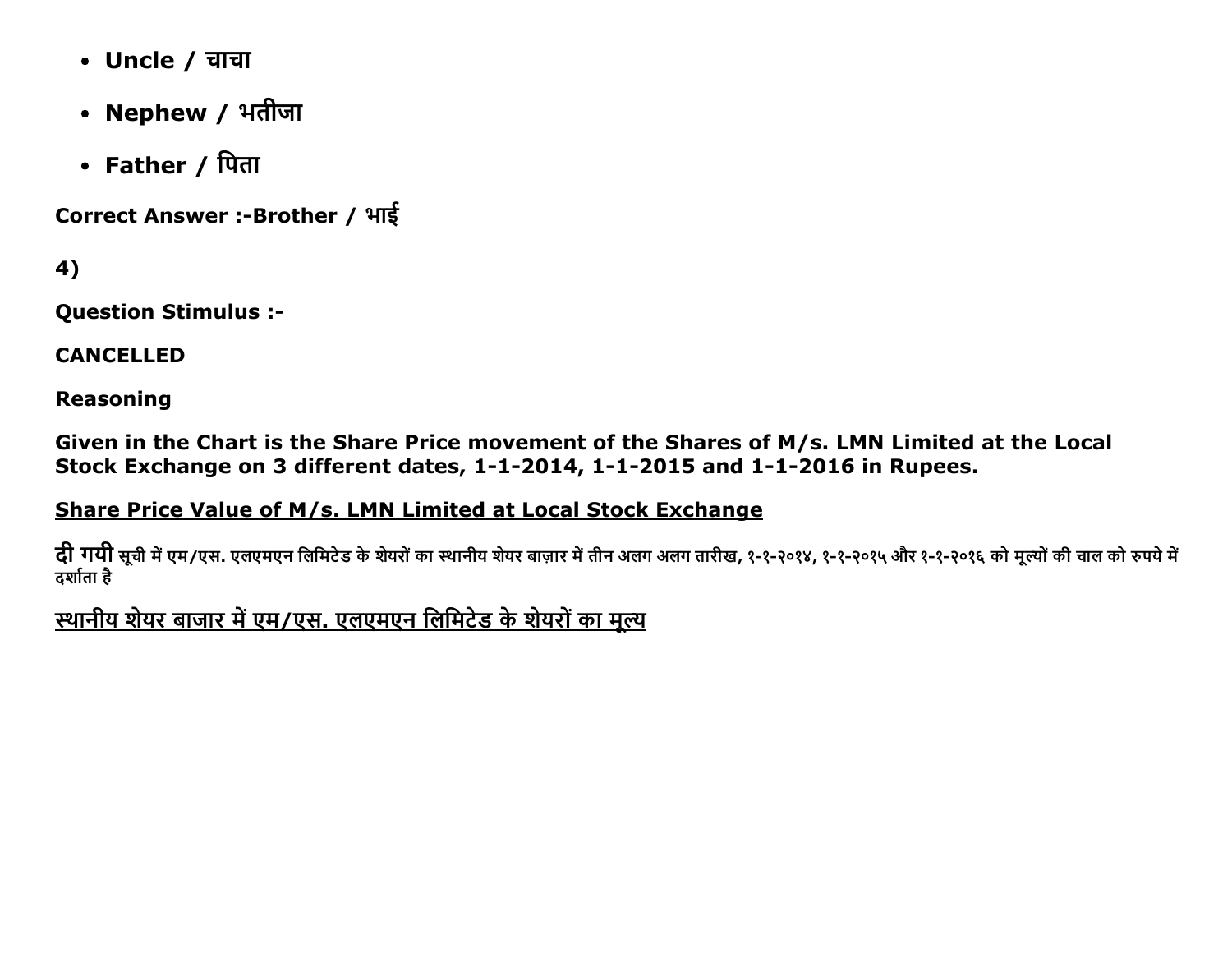

What is the Maximum Difference in Money Terms between the Opening and Lowest Rates of the shares of M/s. LMN Limited across the given period?

पैसों के मामले में एम/एस. एलएमएन लिमिटेड के शेयरों को एक निश्चित अवधि में उद्घाटन और उनके सबसे कम दरों के बीच का अधिकतम अंतर क्या है?

- Rs. 32 / /  $\overline{x}$ . 32/-
- Rs. 22 / /  $\overline{v}$ . ??/ -
- Rs. 37 /- /  $\overline{v}$ . 30/-
- Rs. 27 / /  $\overline{v}$ .  $\frac{1}{2}$  / -

Correct Answer :- Rs. 22 / - / रु. २२/-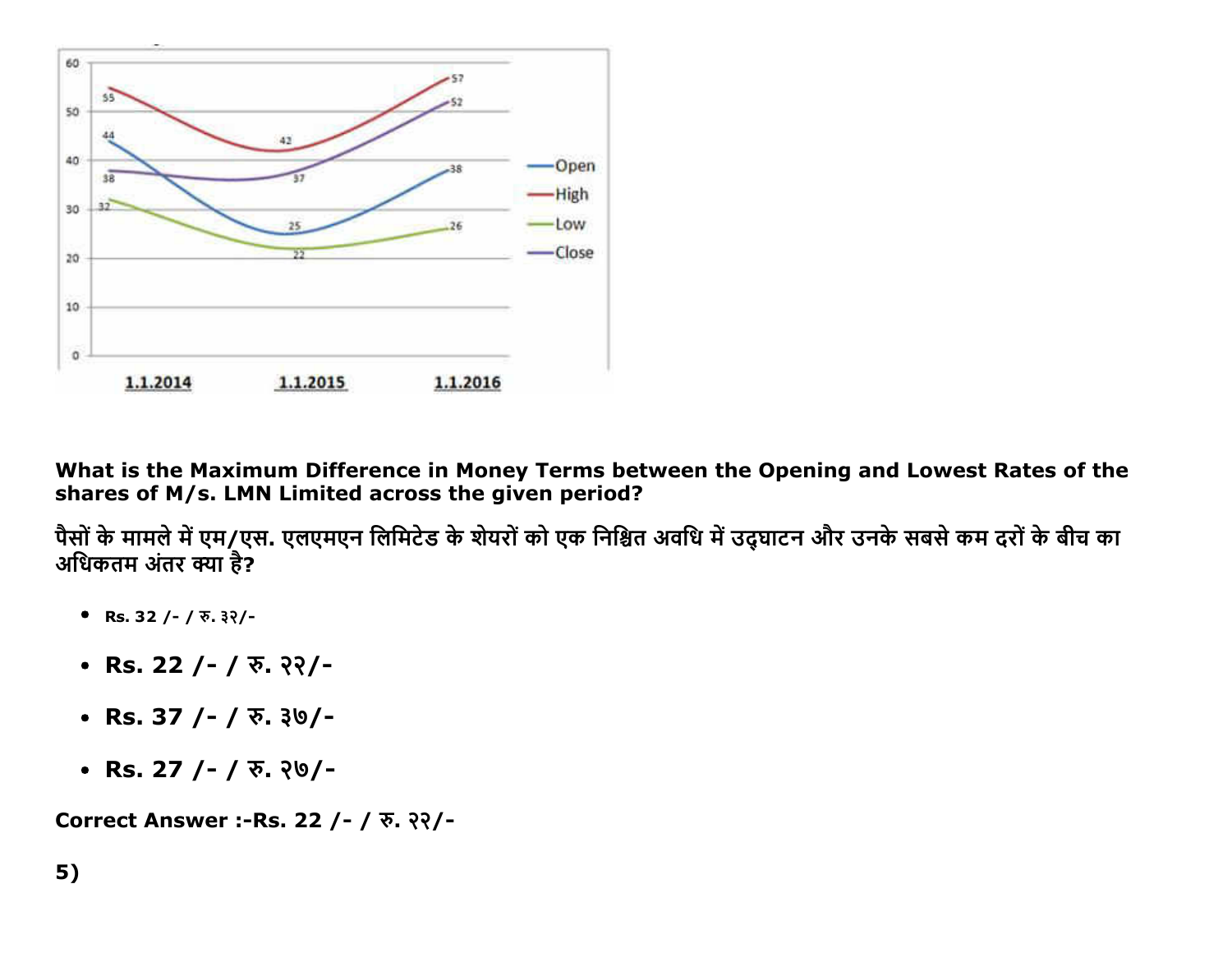#### **Question Stimulus :-**

## **Reasoning**

Christmas was celebrated in the year 2015 on a Friday. In which year Christmas came on a Friday before 2015. / वर्ष २०१५ में क्रिसमस शुक्रवार को मनाया गया था। २०१५ से पहले किस वर्ष में क्रिसमस शुक्रवार को आया था।

- $\cdot$  2014 / २०१४
- $\cdot$  2010 / २०१०
- $\cdot$  2008 / २००८
- $\cdot$  2009 / २००९

**Correct Answer :-2009 / २००९** 

6)

**Question Stimulus :-**

**Reasoning** 

What shall come in place of ? in the given series of special characters? / दिए गए विशेष चरित्रों की श्रेणियों में ? की जगह पर क्या आएगा?  $X X'$  ?  $X' \sim > X' >' \sim$ 

- $\bullet$  X
- $\bullet$  XX
- $\bullet$   $\mathbf{x}$
- $\bullet$   $\sim$  X $\sim$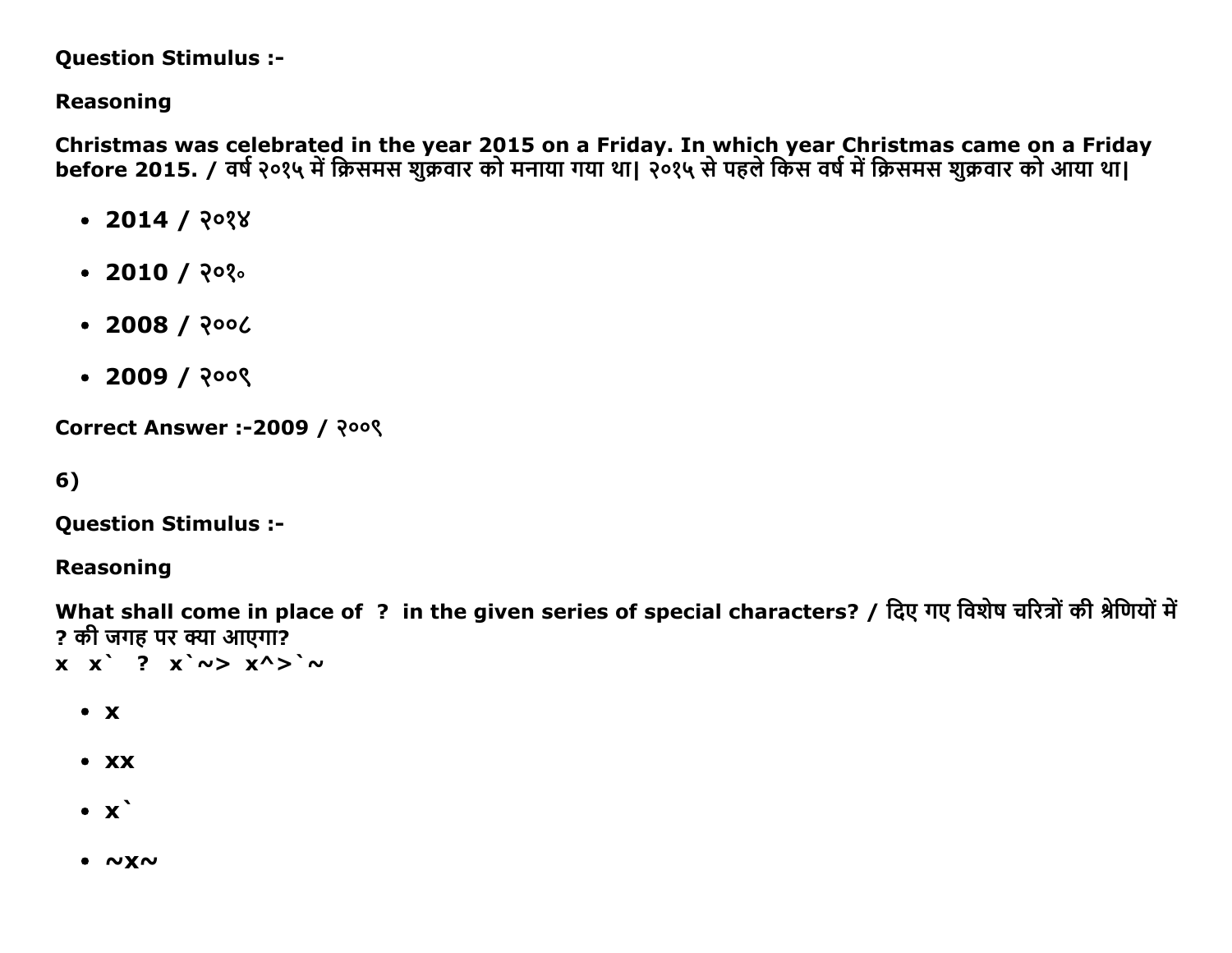Correct Answer :-~x~

# 7)

**Question Stimulus :-**

### **Reasoning**

Exactly how many times do the hands of a clock form a Right Angle in 24 Hours? / २४ घंटे में घड़ी की सई कितनी बार समकोण बनती है?

- $\cdot$  12 / १२
- $\cdot$  36 / ३६
- $-44/88$
- $\cdot$  22 / २२

**Correct Answer :-44 / 88** 

```
8)
```
**Ouestion Stimulus :-**

**General Reasoning** 

Ananyaa bought 10 toffees and 5 pencils from the grocer for Rs. 40 /-. Subsequently, she returned 1 pencil and got 2 toffees in exchange. The price of each toffee would be:

अनन्या किराना दुकान से १० टॉफ़ी और ५ पेंसिल ४०/-रूपये में खरीदती है।इसके बाद वह १पेंसिल लौटाती है और उसके बदले २टॉफ़ी लेती है।तो प्रत्येक टॉफ़ी का दाम क्या होगा:

• Rs. 3 / - / ३/-रुपये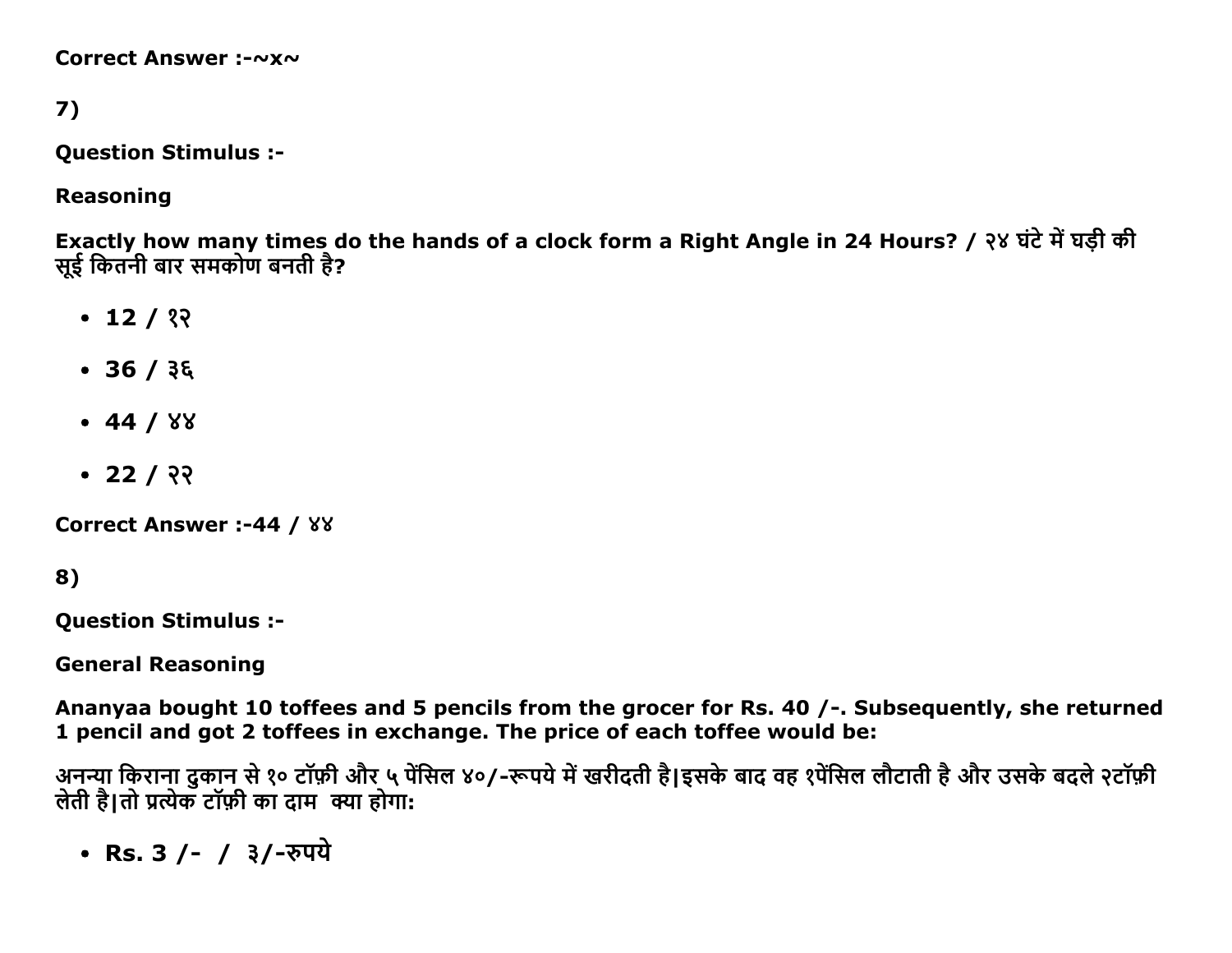- Rs. 2 /- / २/-रुपये
- Re. 1 / / १/-रुपये
- Rs. 4 / /  $8/$ -रुपये

Correct Answer :- Rs. 2 /- / २/-रुपये

9)

**Ouestion Stimulus :-**

**Reasoning** 

Five friends Ajoya, Ameya, Anaya, Abhaya, and Akshaya. Their are Architect, Teacher, Painter, Singer and Gymnast. None of them work on Saturdays, Sundays and any one other day of the week.<br>/ अजोय, अमेय, अनन्या, अभय और अक्षय पांच दोस्त हैं| व्यवसाय से वे वास्तुकार,शिक्षक,पेंटर,संगीतकार और व्यायामपटू हैं| उनमें से कोई भी शनिवार, रविवार या सप्ताह के किसी और दिन काम नहीं करता।

\* Akshaya is a singer but does not practice on Tuesday. / \* अक्षय गायक है लेकिन वह मंगलवार को अभ्यास नहीं करता।

\* Ameya does the teaching but not on Friday. / \* अमेय पढाता है लेकिन शुक्रवार को नहीं।

\* Architect and Gymnast work on Thursdays surely. / \* वास्तुकार और व्यायामपटू गुरूवार को निश्चित काम करते हैं।

\* Anaya likes to sing but that's not her profession and she does not work on Wednesday. / \* अनन्या गाना पसंद करती है लेकिन यह उसका व्यवसाय नहीं है और वह बुधवार को काम नहीं करती। /

\* Painter does not work on Wednesday, and Abhaya is not the painter. / \* चित्रकार बुधवार को काम नहीं करता और अभय चित्रकार नहीं है.

\* Ajoya works on Monday and goes to leave his son for cricket practice on Fridays as he does not go<br>to office that day. / \* अजोय सोमवार को काम करता है और अपने बेटे को क्रिकेट के अभ्यास के लिए छोड़ने जाता है क्योंकि वह उस दिन ऑफिस नहीं जाता.

Which of the following is Most probably True? / इनमें से कौन सा शायद सबसे सही है?

• Anaya enjoys a Three-day long weekend each week. / अनन्या हर सप्ताह के ३ दिनों के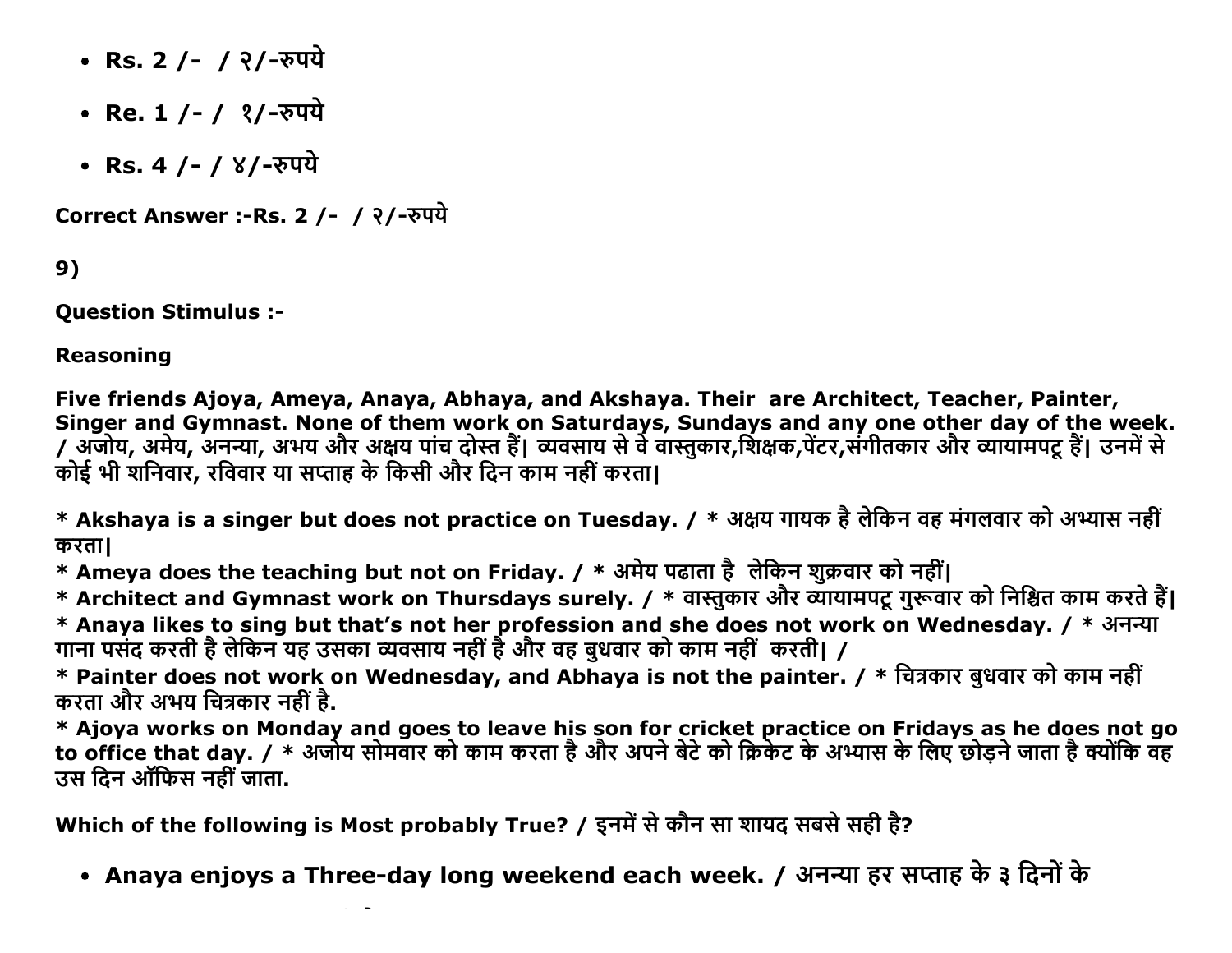सप्ताहांत का आनंद उठाती है।

- All the friends are working on Wednesday. / सारे मित्र बुधवार को कार्य करते हैं।
- Akshaya too goes to leave Ajoya's son on Friday. / अक्षय भी शुक्रवार को अजोय के बेटे को छोड़ने जाता है।
- Thursday for all of them is an Official Working Day. / गुरूवार को सबके लिए आधिकारिक कार्यकारी दिवस होता है।

Correct Answer :-Thursday for all of them is an Official Working Day. / गुरूवार को सबके लिए आधिकारिक कार्यकारी दिवस होता है।

10)

**Question Stimulus :-**

**Reasoning** 

Qaisar, Rhitwik, Vidhya, Tanjul, Sudhanshu, Prasad and Urvisha are sitting in a circular fashion facing towards the Centre. / कैसर, र्हित्विक, विद्या, तन्जुल, सुधांशु, प्रसाद और उर्विषा एक गोलाकार घेरे में केंद्र की तरफ मुंह करके बैठे हैं।

I. There are exactly two people sitting between Qaisar and Urvisha towards the left of Urvisha; / 1. उर्विषा के बायीं ओर कैंसर और उर्विषा के मध्य में २ लोग बैठे हैं:

II. Sudhanshu is towards the left of Qaisar but on the Right of Urvisha, though none of them are sitting exactly next to each other; / 2. सुधांशु कैसर के बांयी तरफ लेकिन उर्विषा के दांयी तरफ है, जबकि दोनों एक दसरे के पास नहीं बैठे हैं.

III. Only one person is such on whose left is a person whose name does not start with an alphabet just next as per the English Alphabet series. / 3. मात्र एक व्यक्ति जिसके बांये में एक व्यक्ति है जिसका नाम अंग्रेजी वर्णमाला के हिसाब से अगले वर्ण से शुरू नहीं होता है।

Which of the following is Most Probably False? / निम्नलिखित में से कौन सा शायद सबसे गलत है?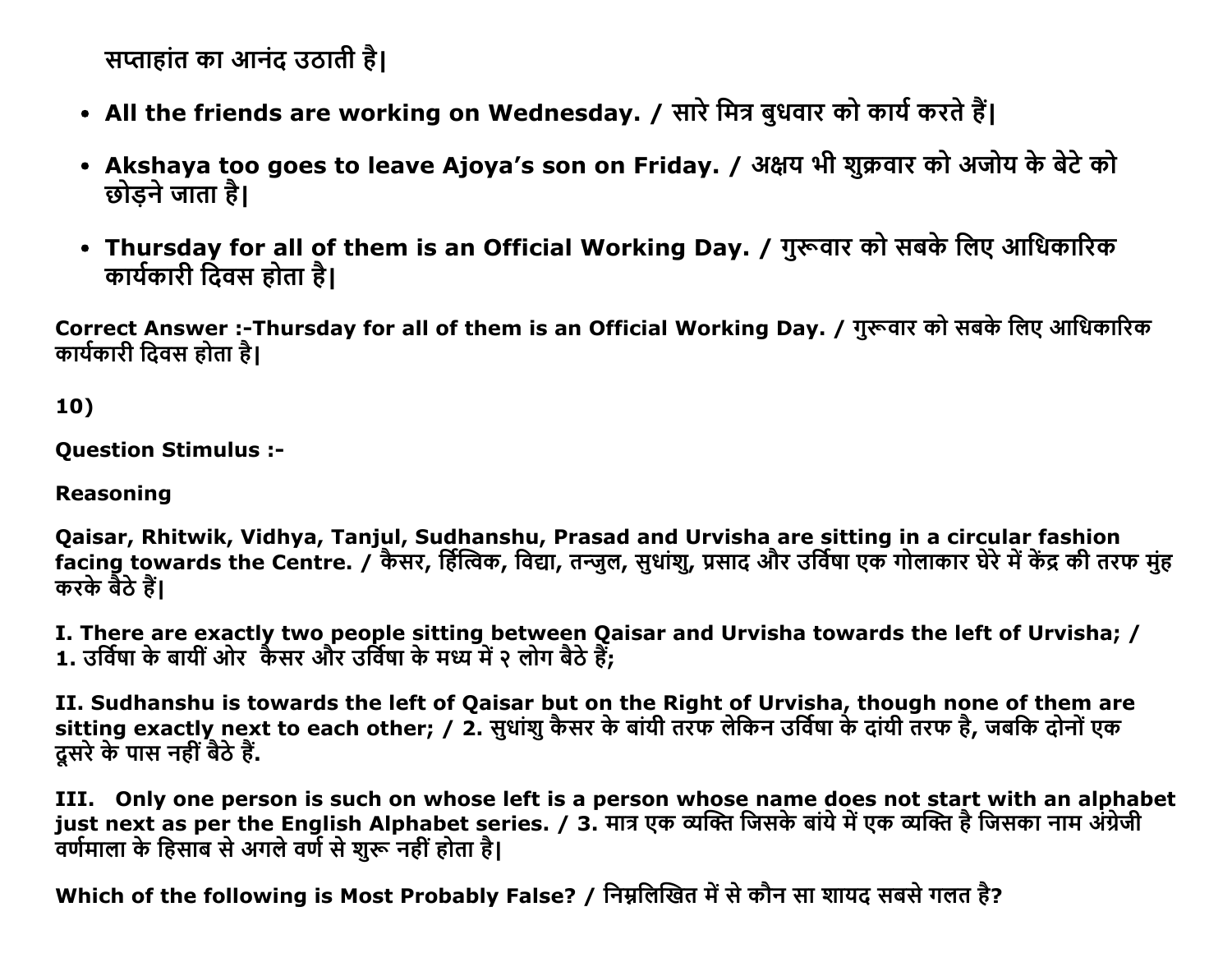- Prasad and Vidhya are sitting between Qaisar and Urvisha / प्रसाद और विद्या कैसर और उर्विषा के मध्य में बैठे हैं।
- Vidhya and Tanjul & Sudhanshu and Qaisar are seated immediately next to each other / विद्या और तन्जुल और सुधांशु और कैसर एक दूसरे के बिलकुल पास बैठे हैं।
- Sudhanshu is seated between Urvisha and Qaisar. / सुधांशु उर्विषा और कैसर के बीच में बैठा हैं।
- Vidhya is seated between Prasad and Urvisha / विद्या प्रसाद और उर्विषा के बीच में बैठी हैं.

Correct Answer :- Vidhya and Tanjul & Sudhanshu and Qaisar are seated immediately next to each other / विद्या और तन्जुल और सुधांशु और कैसर एक दूसरे के बिलकुल पास बैठे हैं।

### $11)$

**Question Stimulus :-**

### **Reasoning**

In the question below are given Two Statements followed by Two Conclusions numbered I and II. You have to take the given two Statements to be true even if they seem to be at variance from commonly known facts. Read the Conclusions and then decide which of the given Conclusions logically follows from the Two given Statements. / नीचे दिए गए प्रत्येक प्रश्न में दो कथन और दो निष्कर्ष दिए गए हैं जो १ और २ द्वारा संख्यांकित किये गए हैं. अगर ये कथन साधारणतया ज्ञात तथ्यों से अलग हों तब भी आपको दिए गए **दोनों** कथनों को सत्य मानना है. निष्कर्षों को पढे और निर्णय **करें** की कौन सा निष्कर्ष दिए गए कथनों से तर्कपूर्ण दृष्टि से उद्धत होता है.

```
Give answer: / उत्तर दें:
```
A)If only conclusion I follows / क. अगर मात्र निष्कर्ष १ के साथ।

(B) If only conclusion II follows / ख. अगर मात्रा निष्कर्ष २ के साथ।

(C) If either I or II follows / ग. अगर १ या २के साथ।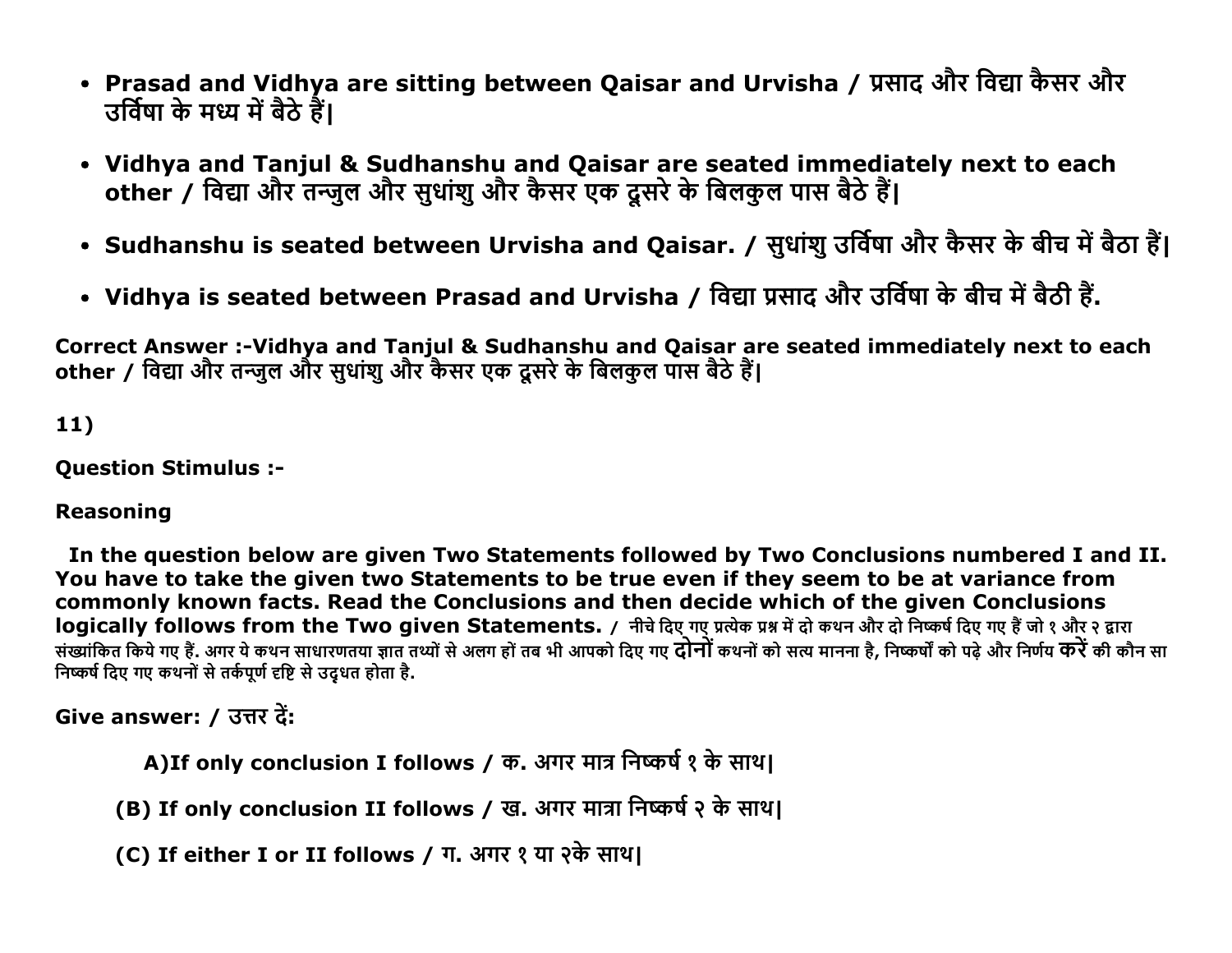(D) If neither I nor II follows / घ. अगर ना तो १ नाहीं २ के साथ।

Statements: All monsoon winds bring rains. No rains are dry. / कथन: सारी मॉनसूनी हवाएं वर्षा लाती हैं। कोई भी बारिश सुखी नहीं होती।

Conclusions: / निष्कर्ष:

- I. All monsoon winds are dry. /1. सारी मॉनसूनी हवाएं सूखी होती हैं।
- II. No winds are dry. / २. कोई भी हवा सूखी नहीं होती है।
- $\bullet$  A / क
- B / ख
- $\bullet$  C /  $\text{T}$
- D / घ

Correct Answer :-A / क

 $12)$ 

**Ouestion Stimulus :-**

### **Reasoning**

In an artificial language, milk teeth is written as *doonetrmp*, white teeth is written as *doonezwnkl* and sheen teeth is written as *doonegiooi. / एक कु*त्रिम भाषा में, मिल्क तिथ को दनेत्रम्प लिखा जाता है, वाइट तिथ को दनेज्जक्ल और शीन तिथ को दुनेक़्ज़ूइ लिखा जाता है.

How is white milk written in that language? / वाइट तिथ को उस भाषा में कैसे लिखेंगे?

• trmpdoone / टरंपद्रने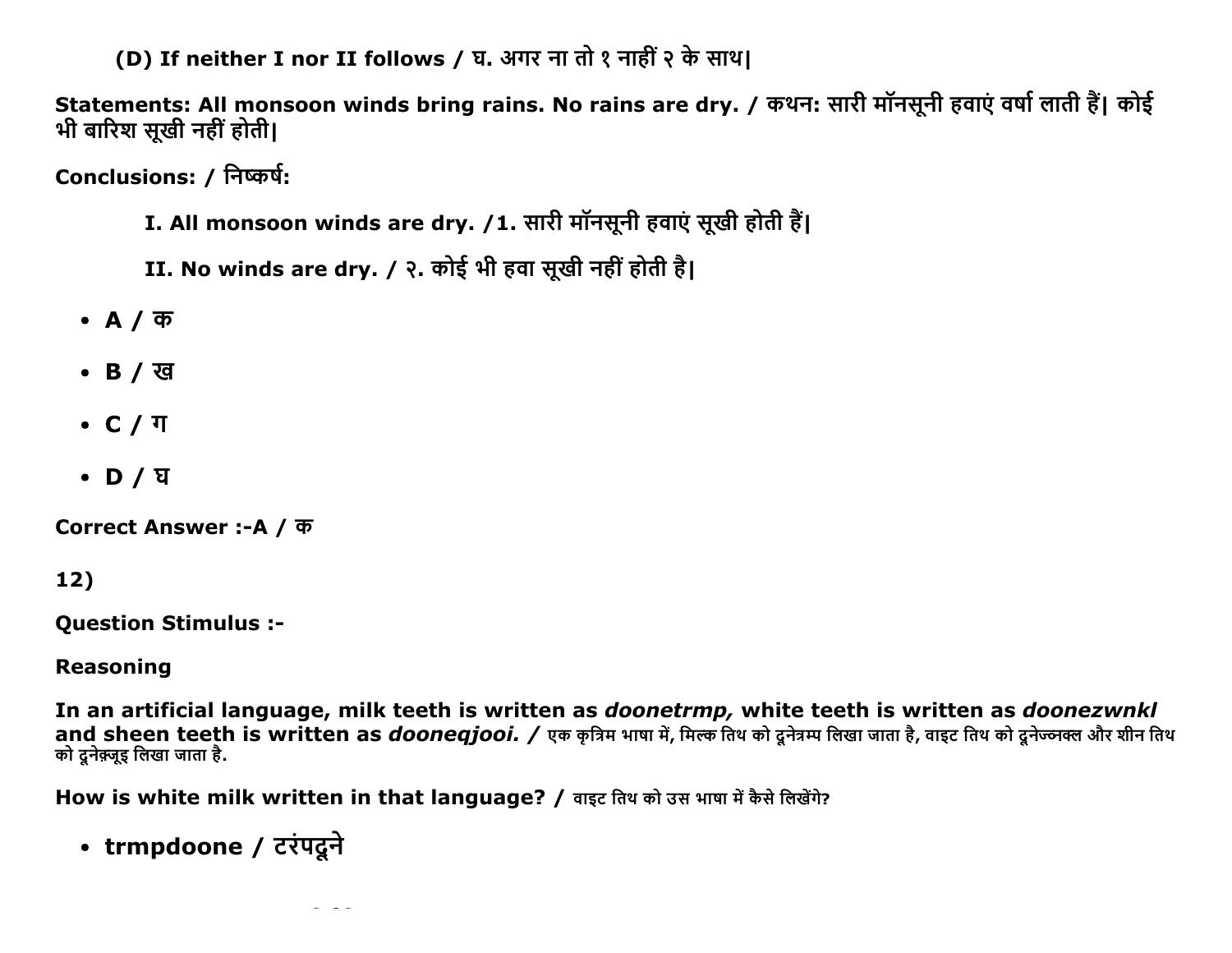- qjooizwnkl / क्यूजोईजेडवंल
- trmpqjooi / तरंपक़्जोई
- trmpzwnkl / तरंपज्वनक्ल

Correct Answer :-trmpzwnkl / तरंपज्वनक्ल

13)

**Ouestion Stimulus :-**

**CANCELLED** 

**Reasoning** 

Gatansha decides to take the last 10 letters of the following alphabet series and put them in the beginning of the series while keeping the remaining alphabets in the series unchanged. / गतान्षा निम्नांकित वर्णक्रम श्रंखला के अंतिम १० वर्णों को लेकर श्रंखला के शुरुआत में रखने का फैसला करती है और वर्णक्रम श्रंखला के बाकी वर्णक्रम को यथावत छोड देती है.

A B C D E F G H I J K L M N O P O R S T U V W X Y Z / एबीसीडीइएफजीएचआईजेकेएलएमएनओपीक्युआरएसटीयवीडब्लूएक्सवाईजेड

Then using the Third, Eleventh, Fifteenth, Twenty Second and Twenty Fourth alphabets of the new series she decides to make a meaningful word. Which of the following is most likely the word she shall so form? / फिर वह नई श्रंखला के तीसरे, ग्यारहवें, पंद्रहवें, बीसवें और चौबीसवें वर्णों के प्रयोग से एक अर्थपर्ण शब्द बनाने का निर्णय लेती है. इस तरह वह निम्नांकित में से कौन सा शब्द बनाएगी?

- LOTUS / लोटस
- LINES / लाइन्स
- LANES / लेन्स
- CORUS / कोरस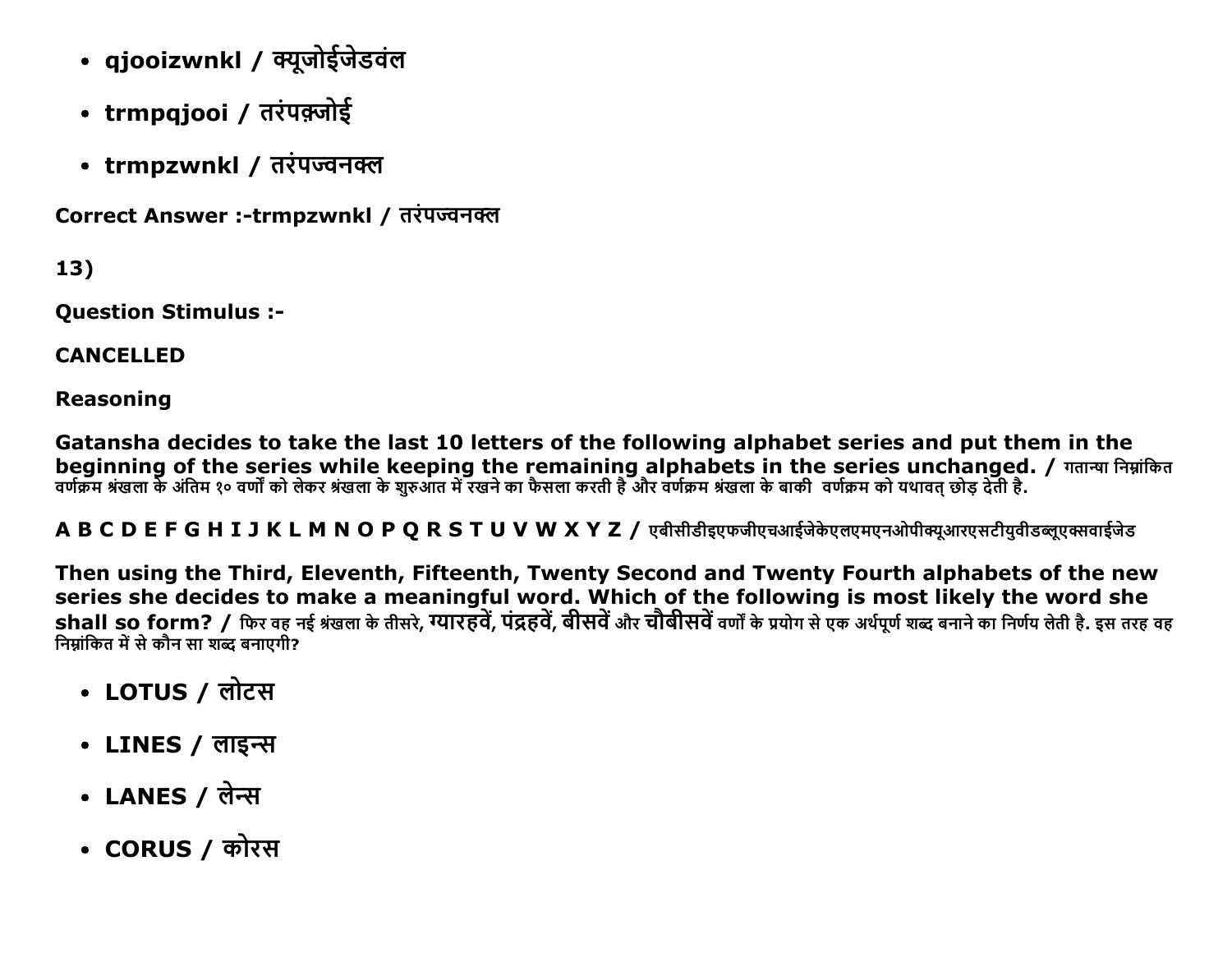Correct Answer :-LANES / लेन्स

```
14)
```
**Question Stimulus :-**

**Reasoning** 

In a certain Code Language using Code symbols for Mathematical operations: / गणितीय कार्य के लिए सांकेतिक भाषा एक खास सांकेतिक चिन्हों का उपयोग

 $19 + 3 = 16$ ;  $\frac{1}{3}$   $\frac{1}{4}$   $\frac{1}{5}$   $\frac{1}{6}$ ;  $18 - 2 = 9$ ; /  $\frac{1}{6}$  /  $\frac{1}{2}$  /  $\frac{1}{2}$  /  $\frac{1}{2}$  /  $\frac{1}{2}$ 11 × 11 = 22 and /  $\{9, 4, 5\}$  =  $\{3, 4\}$  $8 \div 3 = 24 / 6 \div 3 = 88$ 

Evaluate the following operation in this code language / इस सांकेतिक भाषा में निम्न ऑपरेशन का मूल्यांकन  $15 \times 3 - 6 + 2 \div 9 = ?$  /  $24 \times 3 - 6 + 2 - 2 = ?$ 

- $\cdot$  9/  $\zeta$
- $-18/36$
- $-6/6$
- $\cdot$  12/ ??

**Correct Answer :- 9 / ९** 

```
Topic:- G3_General Science
1)
```
**Ouestion Stimulus :-**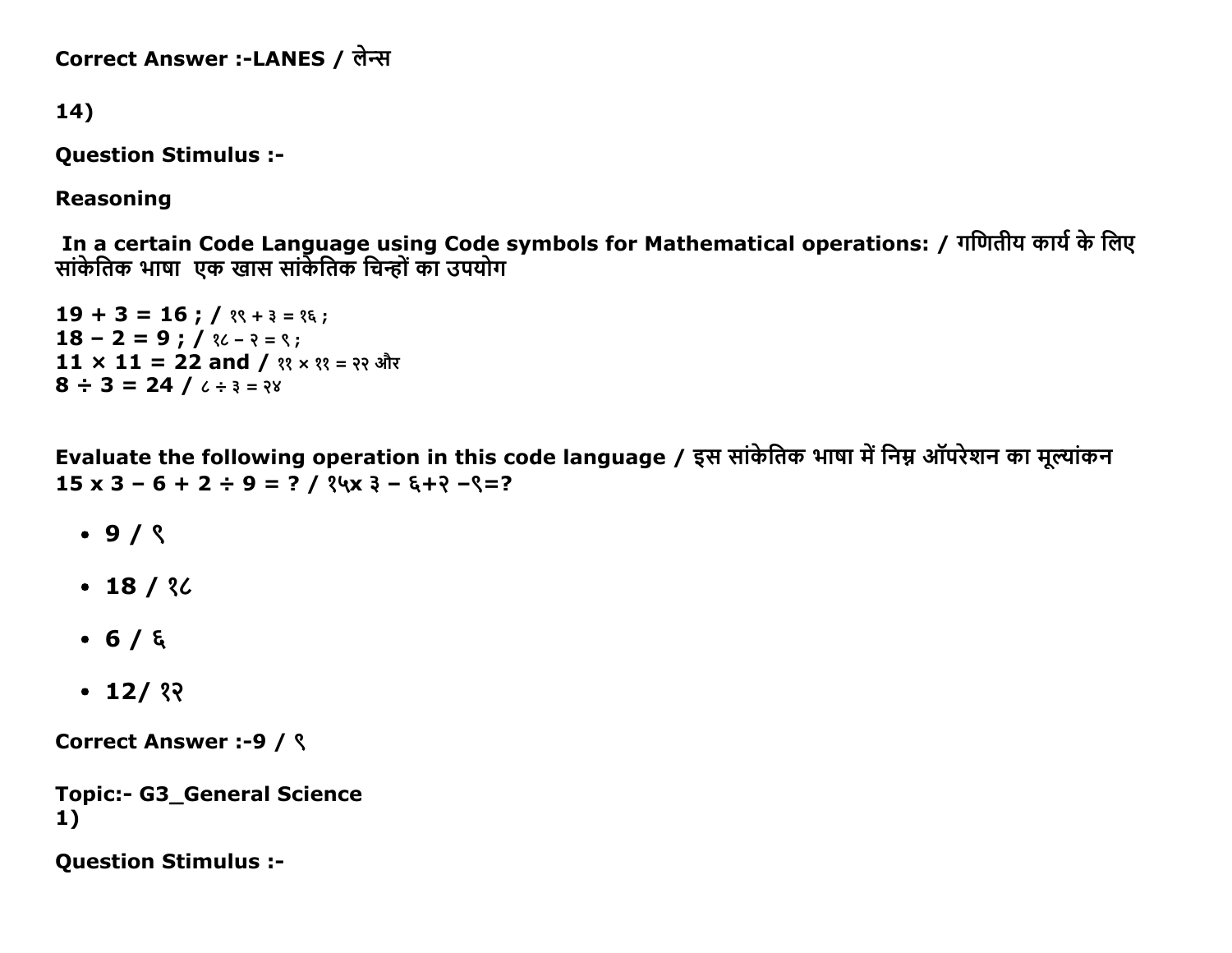### General Science

The Organism that carries a disease from an Organism to another is known as: / एक जीव से अन्य जीव में रोग वहन करने वाला जीव कहलाता है:

- Vector / रोगवाहक (वेक्टर)
- Parasite / परजीवी (पैरासाइट)
- Host / पोषिता (होस्ट)
- Motion / गति (मोशन)

Correct Answer :-Vector / रोगवाहक (वेक्टर)

2)

Question Stimulus :

General Science

The temperature at and above which a ferromagnetic material becomes paramagnetic is called:- / वह तापमान जिस पर एव जिसके ऊर्ध्व एक लोहचुबकीय वस्तु अनुचुबकीय बन जाता है, वह कहलाता है:-

- Critical temperature / क्रांतिक (विषम) तापमान
- Inversion temperature / विलोमन तापमान
- Currie temperature / कर्री तापमान
- Debye temperature / डेबाई तापमान

Correct Answer :-Currie temperature / कर्री तापमान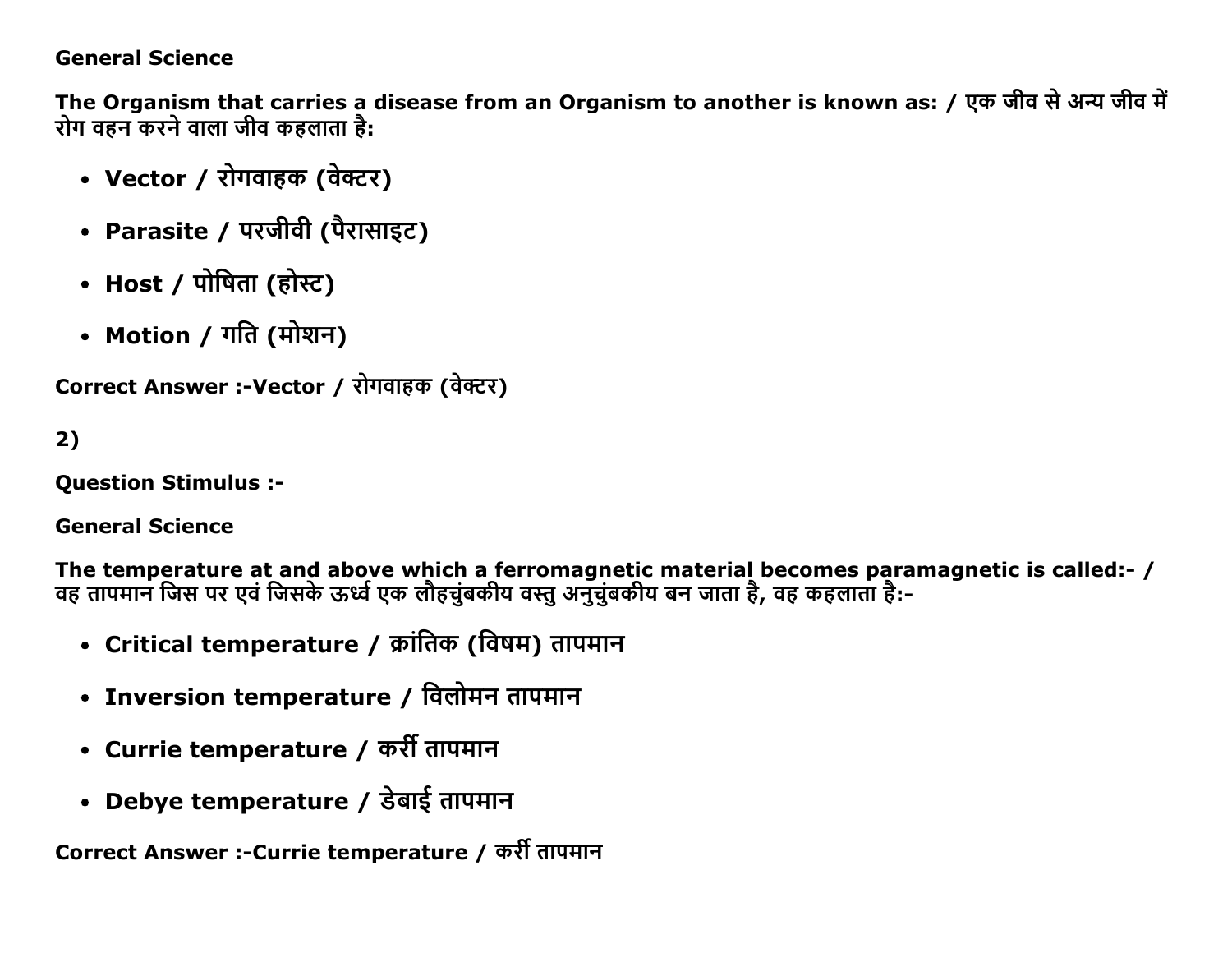3)

### Question Stimulus :

General Science

The number of lenses in a terrestrial telescope are: / एक पार्थिव दूरबीन में वीक्षों (लेंस) की संख्या होती है:

- $-3/3$
- $-2/2$
- $-4/8$
- $-6/6$

Correct Answer :-3 /  $3$ 

### 4)

Question Stimulus :

General Science

The difference between Systolic and Diastolic Pressure is: / प्रकुंचक (सिस्टोलिक) एवं प्रसारक (डायास्टोलिक) दाब का अंतर है:

- Heart Beat / हृद्स्पंदन
- Pulse Pressure / नाड़ी दाब
- Blood Pressure / रक्त चाप
- Sugar Content in Blood / रक्त में शर्करा की मात्रा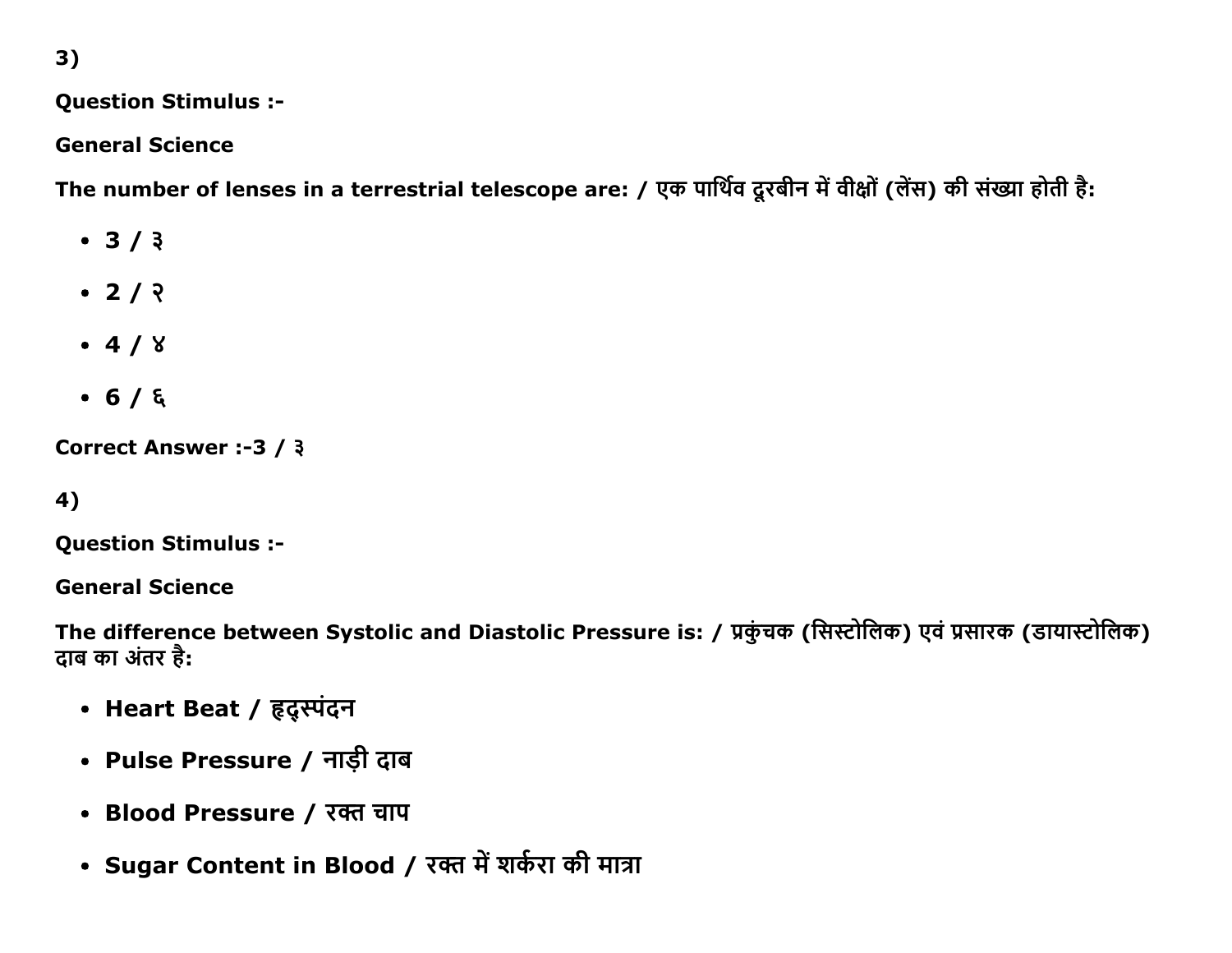Correct Answer :-Pulse Pressure / नाडी दाब

5)

Question Stimulus :

General Science

Cod liver oil is: / कॉड यकृत तैल (लिवर ऑयल) है:

- Emulsion / पयस्य (घोल)
- Suspension / निलंबन (सस्पेंशन)
- Colloidal Solution / कलिलीय विलयन
- Repulsion / पराजय (रिपल्षन)

Correct Answer :-Emulsion / पयस्य (घोल)

6)

Question Stimulus :

General Science

The colour that appears on the thin film of soap and soap bubble is due to a phenomena known as: / साबुन की पतली पट्टी एवं साबुन के बुलबुलों पर जो रंग दिखता है वह एक घटना के कारण होता है जो कहलाता है:

- Dispersion / विक्षेपण (बिखराव)
- Refraction / अपवर्तन
- Interference / व्यतिकरण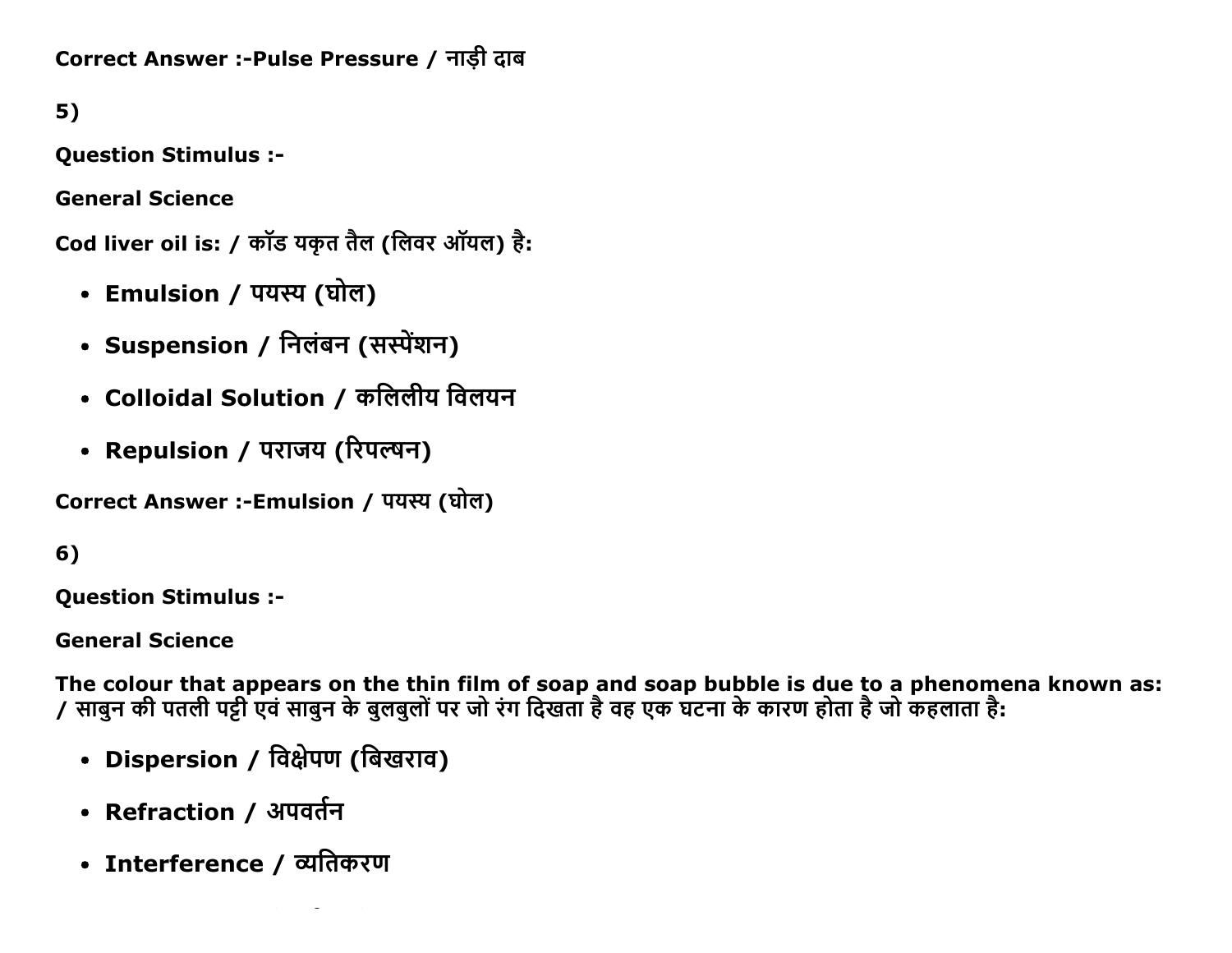• Diffraction / विवर्तन (विसरण)

Correct Answer :-Interference / व्यतिकरण

7)

Question Stimulus :

General Science

Following are breeds of cows, except: / निम्नलिखित गो-वंश (गायों के नस्ल) है, सिवाय:

- Jersey / जर्सी
- Nagpuri / नागपुरी
- Sahiwal / साहिवाल
- Sindhi / सिंधी

Correct Answer :-Nagpuri / नागपुरी

8)

Question Stimulus :

General Science

The Acetic Acid contained in Vinegar is: / सिरका (विनेगर) में स्थित शुक्ताम्ल (एसिटिक एसिड) है:

- $\cdot$  15 20 % / 24 20 %
- $\cdot$  30 35 % /  $30 34$  %
- $\cdot$  90 100 % / ९० १०० %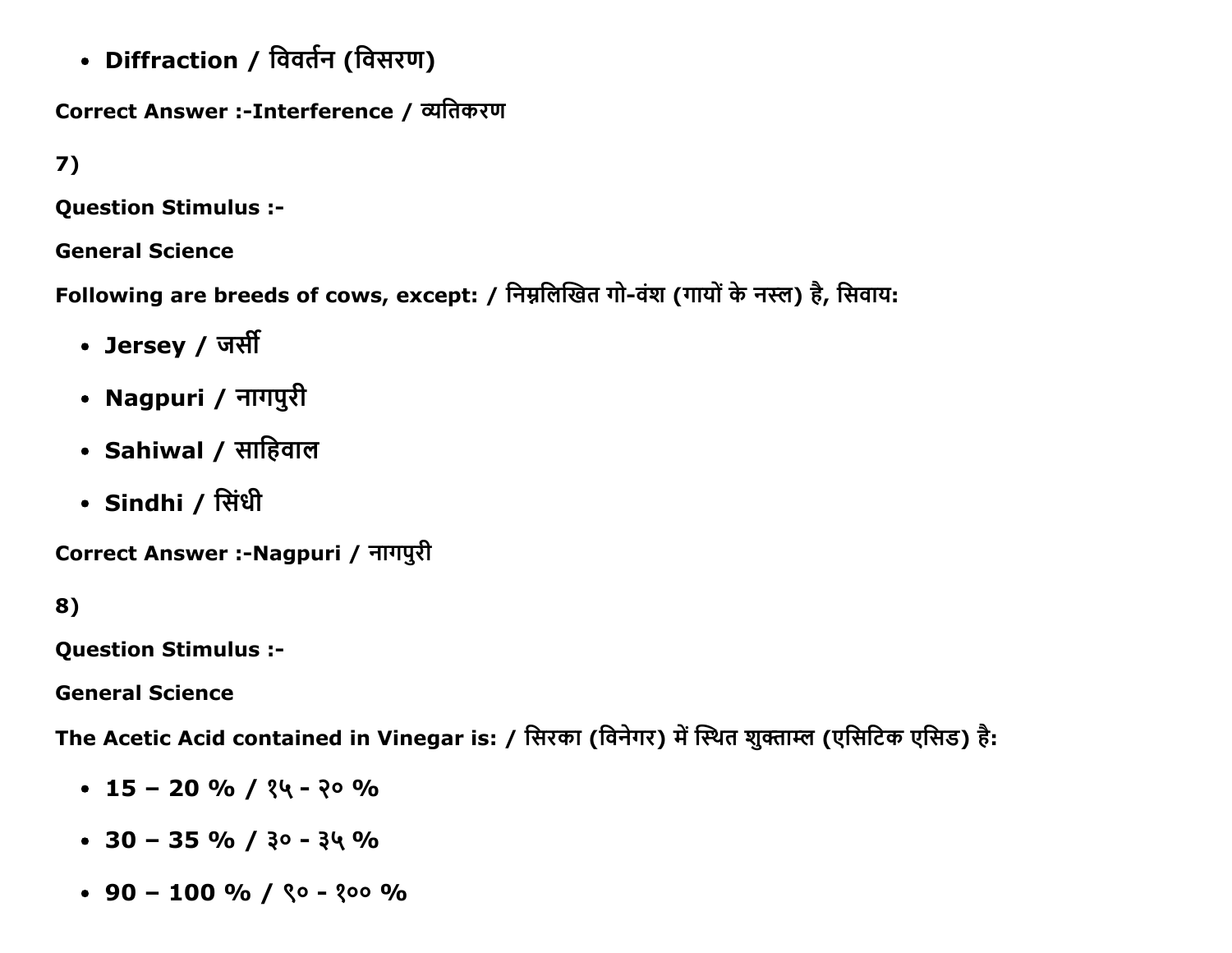$\cdot$  7 - 8 % / \ -  $\cdot$  %

Correct Answer :-7 - 8 % / b - 6 %

 $9)$ 

**Ouestion Stimulus :-**

**General Science** 

In a food chain, Lion is a: / एक खाद्य-श्रृंखला में, सिंह है एक:

- Tertiary Consumer / तृतीयक (तृतीय-स्तर) भक्षक (ग्राहक)
- Primary Consumer / प्राथमिक (प्रथम-स्तर) भक्षक (ग्राहक)
- Secondary Consumer / द्वितीयक (द्वितीय-स्तर) भक्षक (ग्राहक)
- Annexed Provider / उप-पोषणकर्ता

Correct Answer :-Tertiary Consumer / तृतीयक (तृतीय-स्तर) भक्षक (ग्राहक)

10)

**Question Stimulus :-**

**General Science** 

Amrita is sitting in an open jeep which is moving at a constant velocity and throws a ball vertically<br>into the air above, the ball shall fall: / अमृता एक खुले जीप में बैठी है जो कि अपरिवर्तित गति से चल रही है एवं वह ऊपर हवा में लंबवत (सीधा) एक गेंद फेंकती है, गेंद गिरेगा:

- Outside the Jeep / जीप के बाहर
- Exactly back in her hands / सठीक उसके हाथों में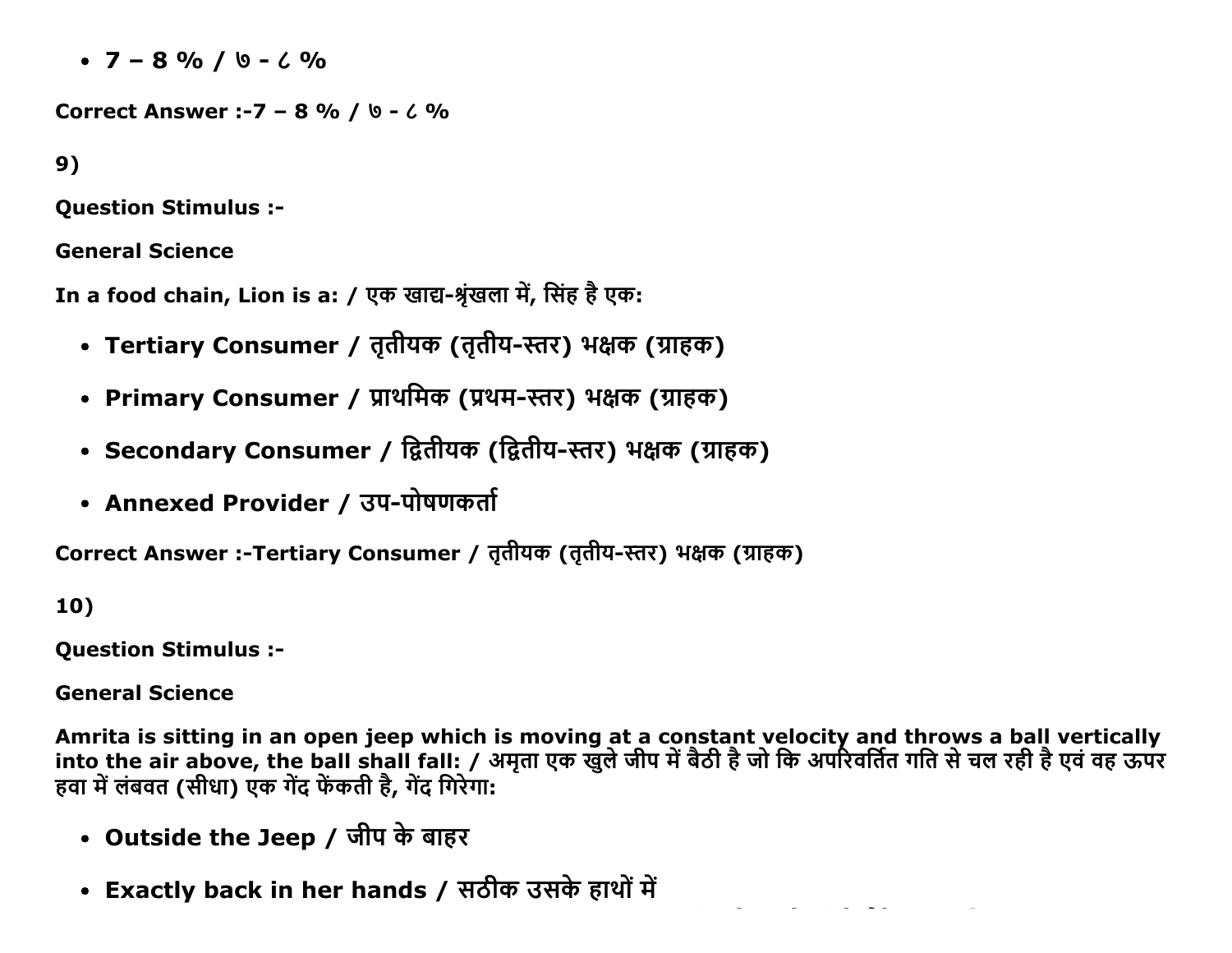- In the Jeep to the person sitting behind her / जीप में उसके पीछे बैठे हुए व्यक्ति पर
- In the Jeep to the person sitting in front of her / जीप में उसके सामने बैठे हुए व्यक्ति पर

Correct Answer :- Exactly back in her hands / सठीक उसके हाथों में

 $11)$ 

**Ouestion Stimulus :-**

**General Science** 

Age of a tree can be estimated by: / किसी वृक्ष के वय का अनुमान इसके द्वारा लगाया जा सकता है:

- Its height and girth / उसकी ऊँचाई एवं मोटाई
- Biomass / जैव भार
- Number of annual rings / वार्षिक वलयों की संख्या
- Diameter of its heartwood / मर्म-काष्ठ का व्यास

Correct Answer :- Number of annual rings / वार्षिक वलयों की संख्या

 $12)$ 

**Question Stimulus :-**

**General Science** 

Who is the present Minister of Environment, Forests and Climate Change, Government of India? / भारत सरकार में वर्तमान पर्यावरण, वन एवं जलवायु परिवर्तन मंत्री कौन हैं?

• Ms. Maneka Gandhi / सुश्री मेनका गांधी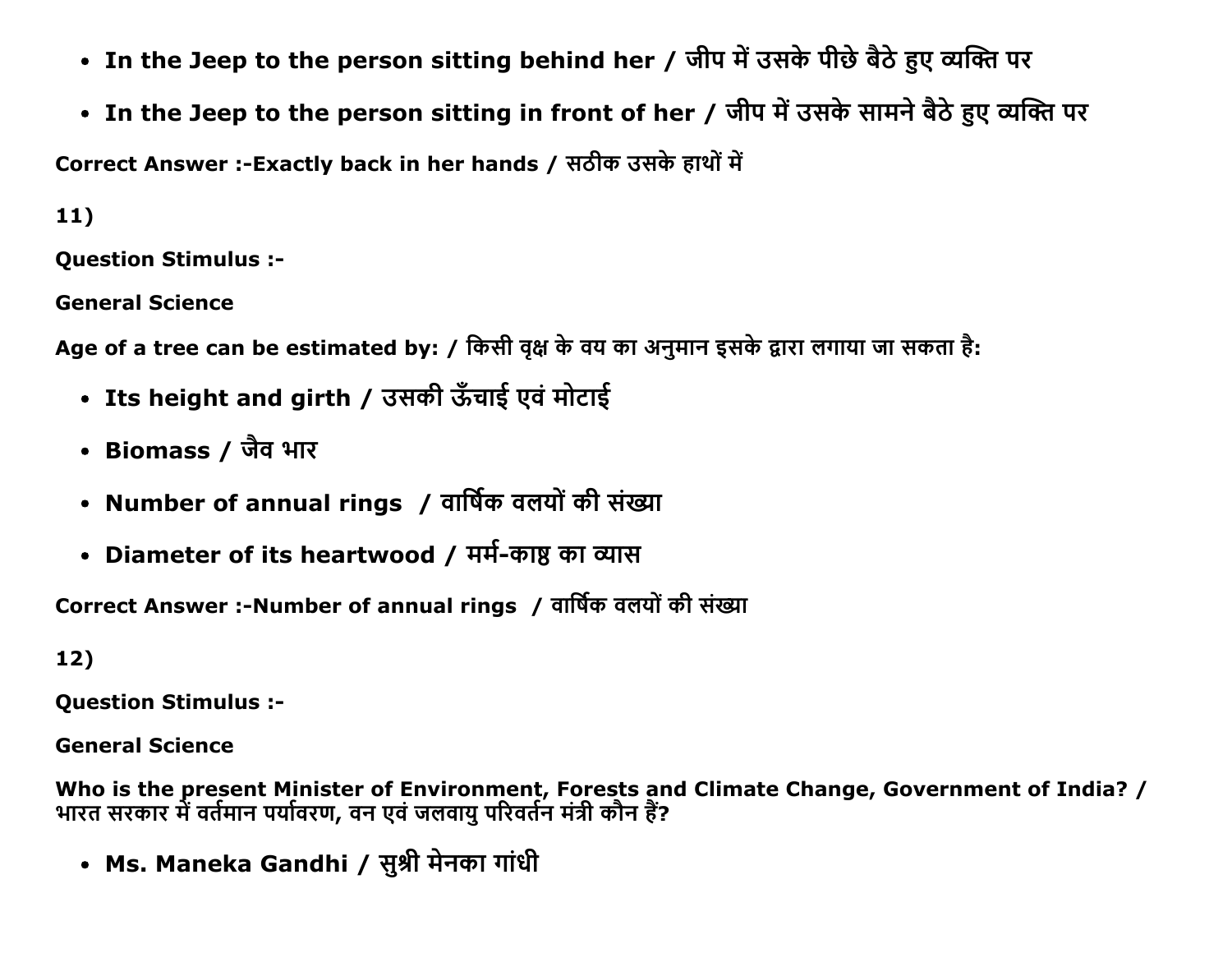- Mr. Prakash Javadekar, / श्री प्रकाश जावड़ेकर
- Ms. Najma Heptullah / सुश्री नज़मा हेप्तुल्लाह
- Mr. Manohar Parrikar / श्री मनोहर पर्रिकर

Correct Answer :- Mr. Prakash Javadekar, / श्री प्रकाश जावड़ेकर

 $13)$ 

**Question Stimulus :-**

**General Science** 

In which of the following animals, diaphragm has no role to play during the process of respiration? / निम्नलिखित में से कौन से जंतु में, श्वसन के समय मध्यच्छद (डायाफ्राम) की कोई भूमिका नहीं होती?

- Camel /  $\overline{3}$ c $\overline{3}$
- Rat / मूषक
- Frog / मेंढक
- Dog / श्वान

Correct Answer :-Frog / मेंढक

 $14)$ 

**Question Stimulus :-**

**General Science** 

The main function of the switch is to:- / बटन (स्विच) का मुख्य कार्य \_\_\_\_\_ करना है।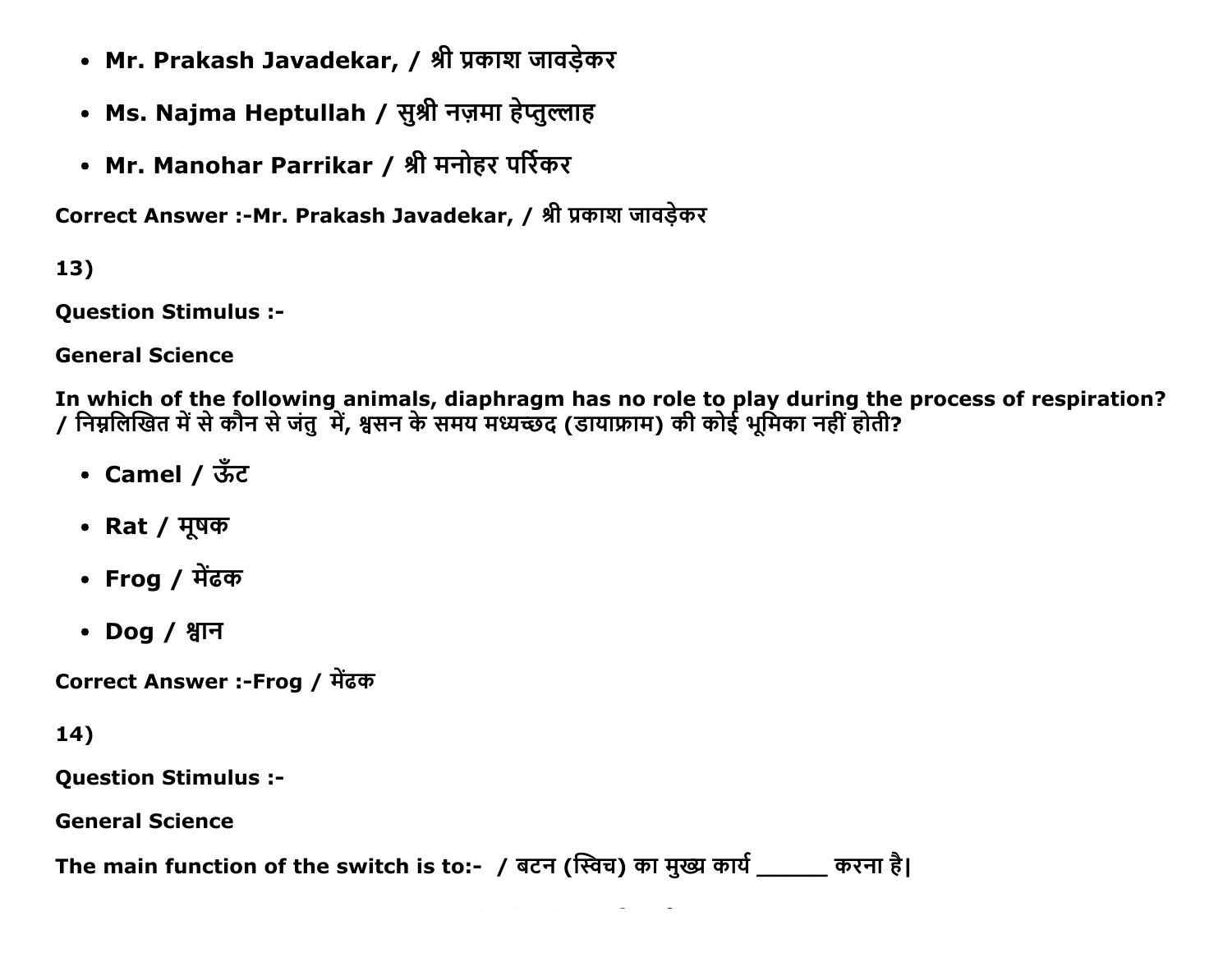- complete or break a circuit / किसी परिपथ को पूर्ण करना या भंग करना
- make the bulb glow easily / वैदुयतिक दीप (बल्ब) को सरलतापूर्वक प्रकाशमान करना
- all charges to flow / सभी आवेशों को प्रवाहित करना
- Prevent electric shocks / वैदुयतिक आघातों (शॉक) को निरोधित करना

Correct Answer :-complete or break a circuit / किसी परिपथ को पूर्ण करना या भंग करना

Topic:- G3 General Computer Knowledge 1)

Question Stimulus :

Computer

```
MAN stand for: / मैन (एमएएन) से अभिप्राय है:
```
- Metropolitan Area Network / महानगरीय क्षेत्र तंत्रजाल (मेट्रोपॉलिटन एरिया नेटवर्क)
- My Area Net / मेरा क्षेत्र संजाल (माय एरिया नेटवर्क)
- Mean Area Network / मध्य क्षेत्र तंत्रजाल (मीन एरिया नेटवर्क)
- Metro Area Network / भूमिगत क्षेत्र तंत्रजाल (मेट्रो एरिया नेटवर्क)

Correct Answer :-Metropolitan Area Network / महानगरीय क्षेत्र तंत्रजाल (मेट्रोपॉलिटन एरिया नेटवर्क)

2)

Question Stimulus :

Computer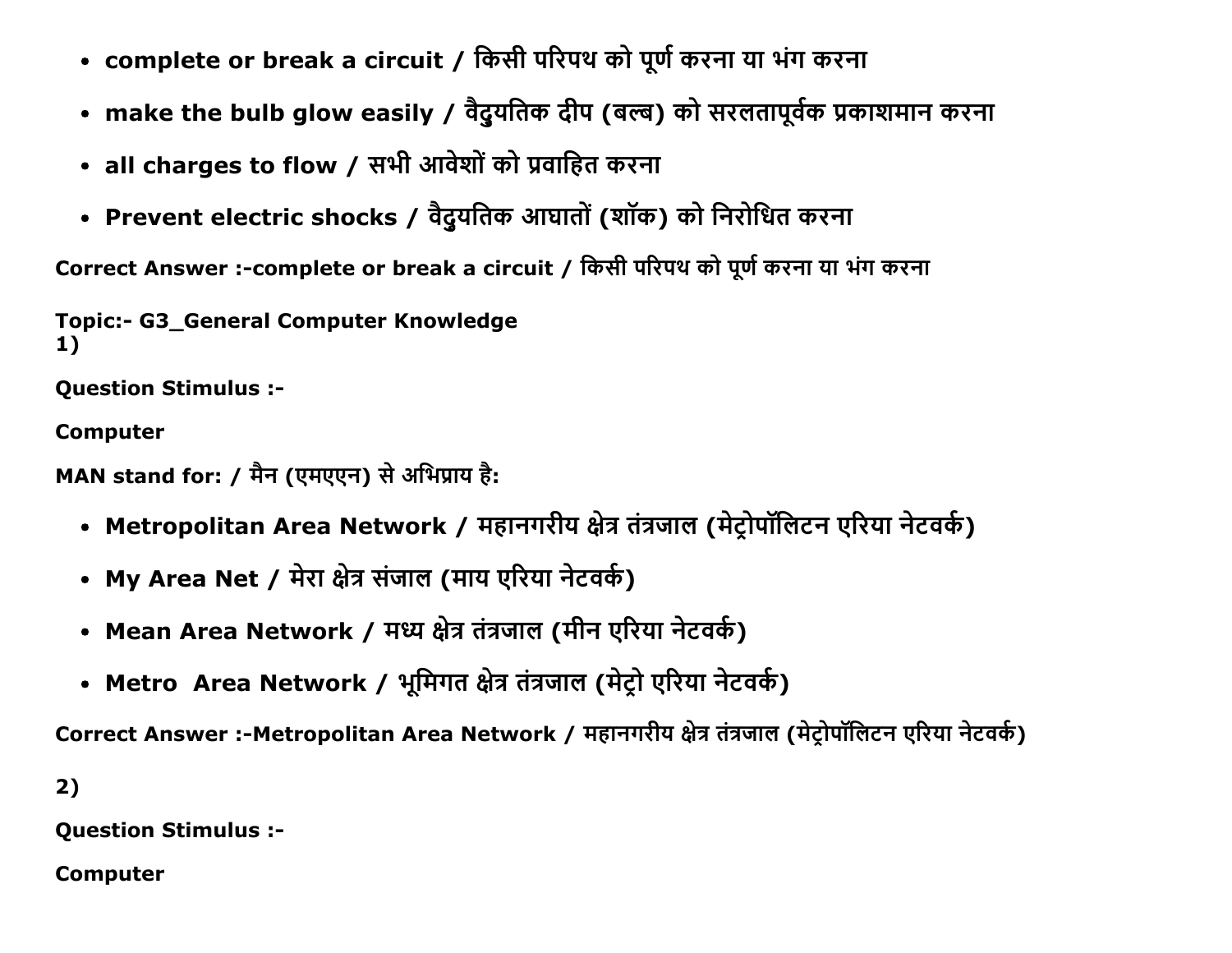\_\_\_\_\_ is NOT the probable number representation format. / \_\_\_\_\_\_\_\_\_\_ संभाव्य संख्या निरूपण प्रपत्र नहीं है।

- octal / अष्टक
- Hexa-octal / षढ़-अष्टक
- decimal / दशमलव
- Binary coded decimal / द्विचर कूटबद्ध दशमलव

Correct Answer :-Hexa-octal / षढ-अष्टक

 $3)$ 

**Ouestion Stimulus :-**

**Computer** 

Internet Explorer comes inbuilt along with \_\_\_\_\_ / इंटरनेट एक्स्प्लोरर \_\_\_\_\_\_ के साथ अन्तर्निहित आता है

- Linux / लिनक्स
- MAC / ਸੈ<del>ਕ</del>
- Windows / विंडोज
- Android / एंड्राइड

Correct Answer :-Windows / विंडोज

4)

**Ouestion Stimulus :-**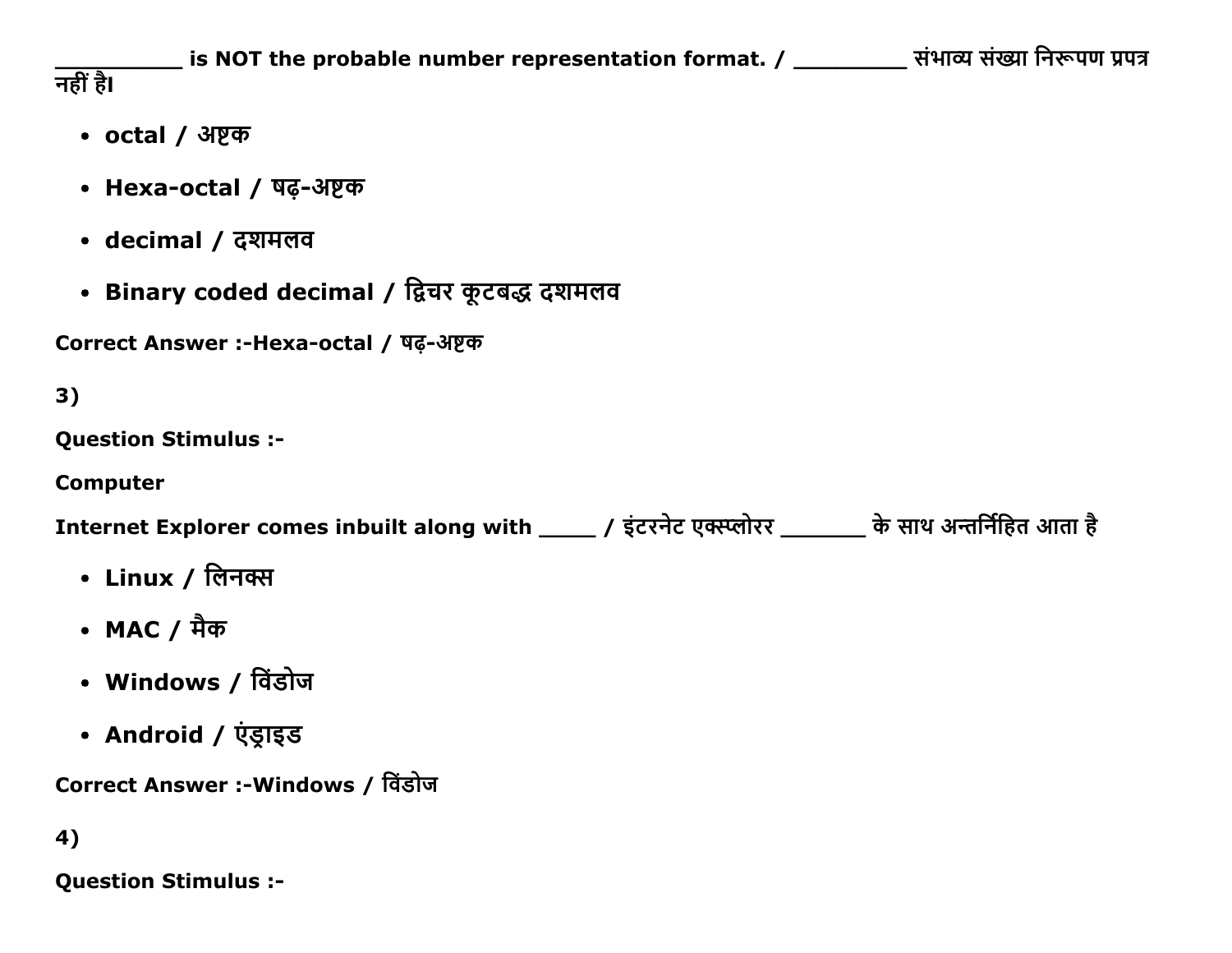#### **Computer**

Back panel of computer CPU does not consists of : / संगणक सीपीयू के पश्चातवर्ती पट्टिका में यह सम्मिलित नहीं होता:

- RS-322 Connector / आरएस-३२२ संयोजक
- Network Connector / तंत्रजाल संयोजक
- USB connector / यूएसबी संयोजक
- Speaker connector / भाषक (स्पीकर) संयोजक

Correct Answer :-RS-322 Connector / आरएस-३२२ संयोजक

 $5)$ 

**Question Stimulus :-**

**Computer** 

के अवधारणा का उपयोग करता है।<br>के अवधारणा का उपयोग करता है।

- Second Generation / द्वितीय प्रजन्म
- Third Generation / तृतीय प्रजन्म
- Fourth Generation / चतुर्थ प्रजन्म
- Fifth Generation / पंचम प्रजन्म

Correct Answer :-Fifth Generation / पंचम प्रजन्म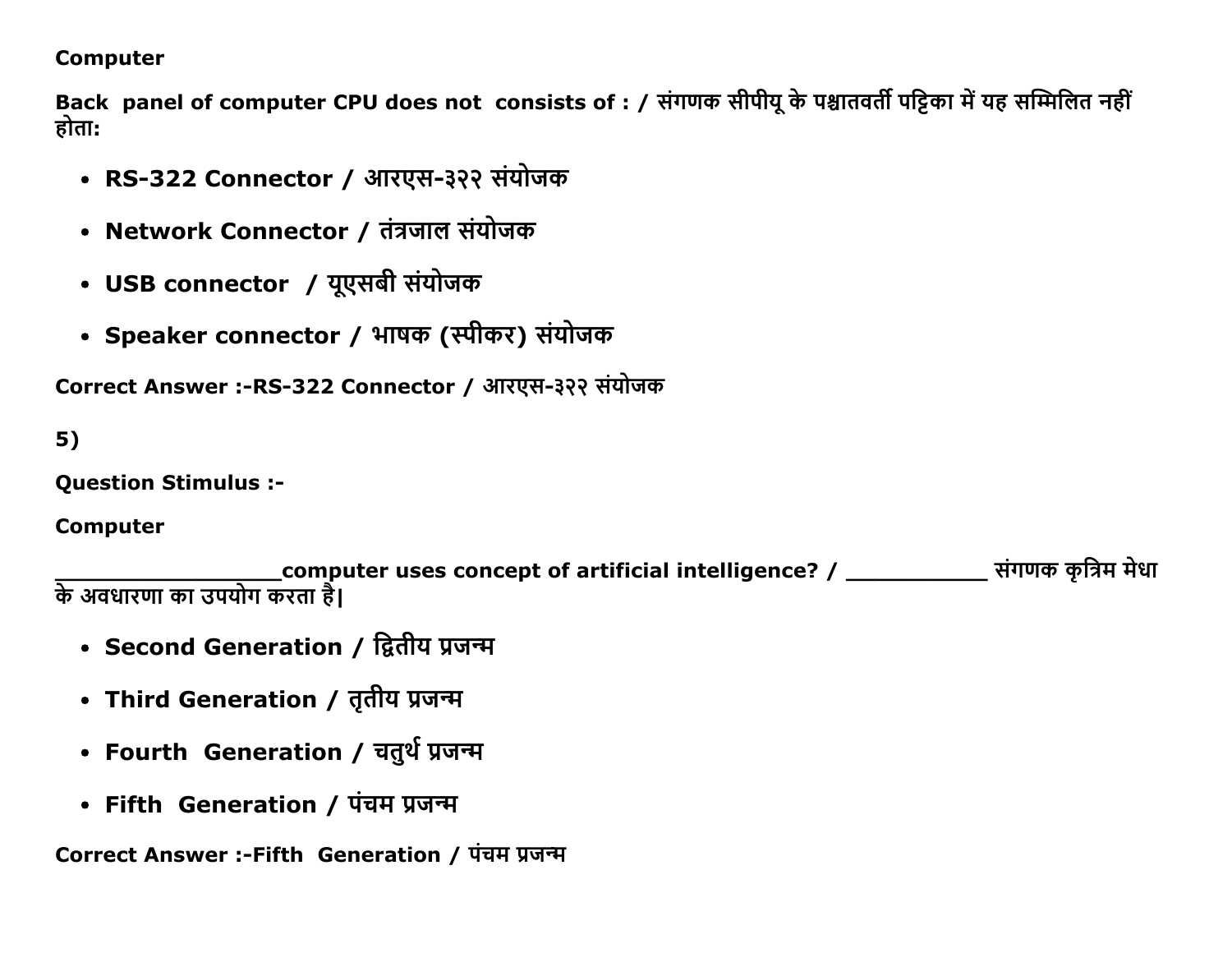$6)$ 

**Ouestion Stimulus :-**

**Computer** 

Pseudo code is used for: / छद्म कूट इस हेतू व्यवहृत होता है:

- Denoting the program Flow / क्रमादेश प्रवाह को दर्शाना
- To make structure chart / संरचना सारणी निर्माण हेतु
- For coding the program / क्रमादेश को कूटबद्ध करने के लिए
- To write program steps / क्रमादेश चरण लिखने हेतु

Correct Answer :-To write program steps / क्रमादेश चरण लिखने हेत्

7)

**Question Stimulus :-**

**Computer** 

Operating system is: / प्रचालन तंत्र है:

- Hardware / यंत्रांश
- Software which manage resources of the system / तन्त्रांश जो तंत्र के स्रोतों का प्रबंधन करे
- Software which performs computation / तन्त्रांश जो संगणन करे
- None of these / इनमें से कोई नहीं

Correct Answer :-Software which manage resources of the system / तन्त्रांश जो तंत्र के स्रोतों का प्रबंधन करे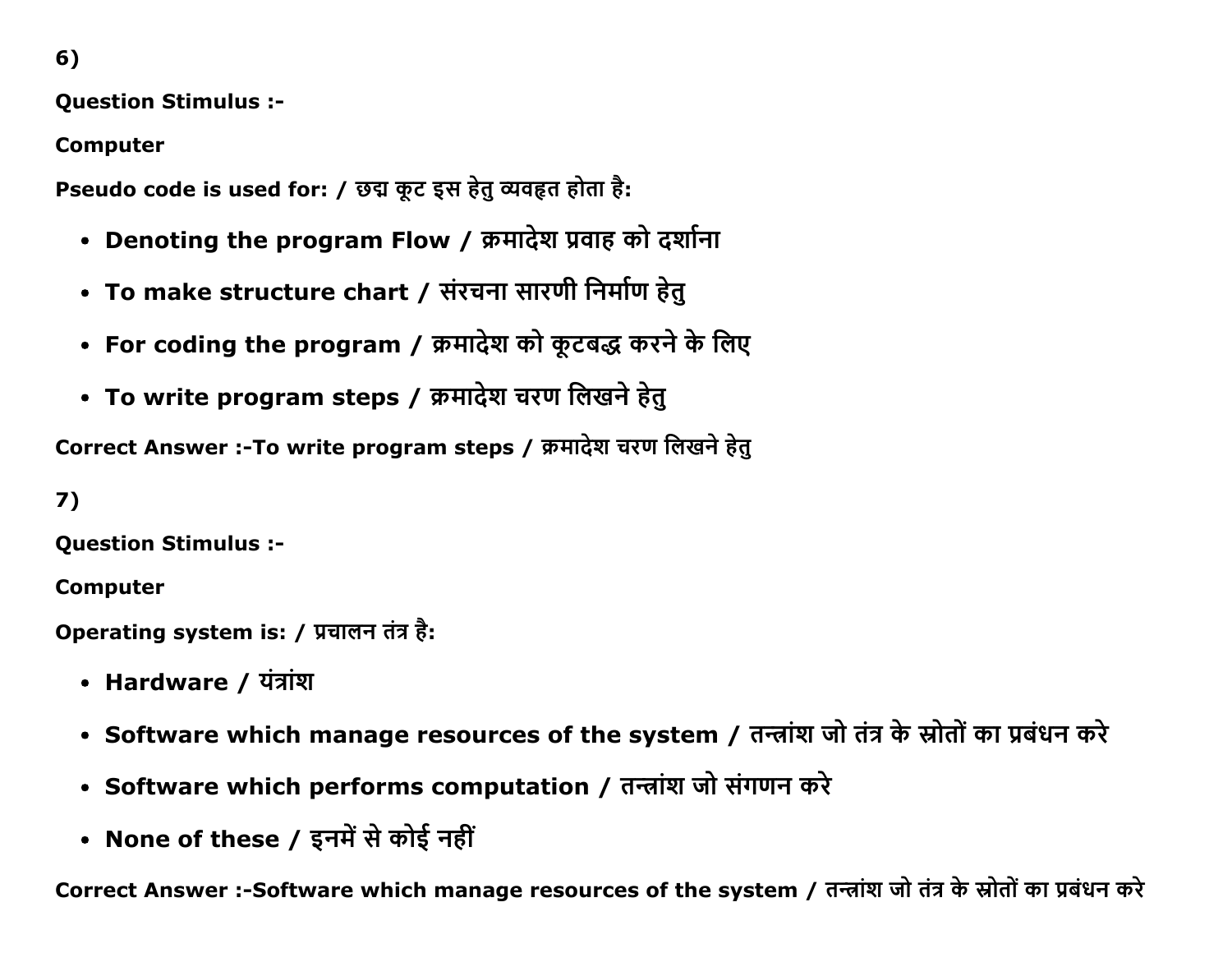### 8)

**Question Stimulus :-**

#### **Computer**

\_is/are function key(s) available on keyboards. / \_\_\_\_\_\_\_\_\_ कुंजी पाताल पर उपलब्ध क्रिया कुंजी(याँ) हैं/हैं।

- ALTER / ऑल्टर
- ULTER / आल्टर
- Pointer / पॉइंटर
- Inter / इंटर

Correct Answer :- ALTER / ऑल्टर

 $9)$ 

**Question Stimulus :-**

**Computer** 

\_\_\_\_\_\_\_is a case sensitive language. / \_\_\_\_\_\_\_\_\_\_\_\_\_ एक अक्षर-संवेदनशील भाषा है।

- $C++ / 7H++$
- Pascal / पास्कल
- BASIC / बेसिक
- All of above / उपरोक्त सभी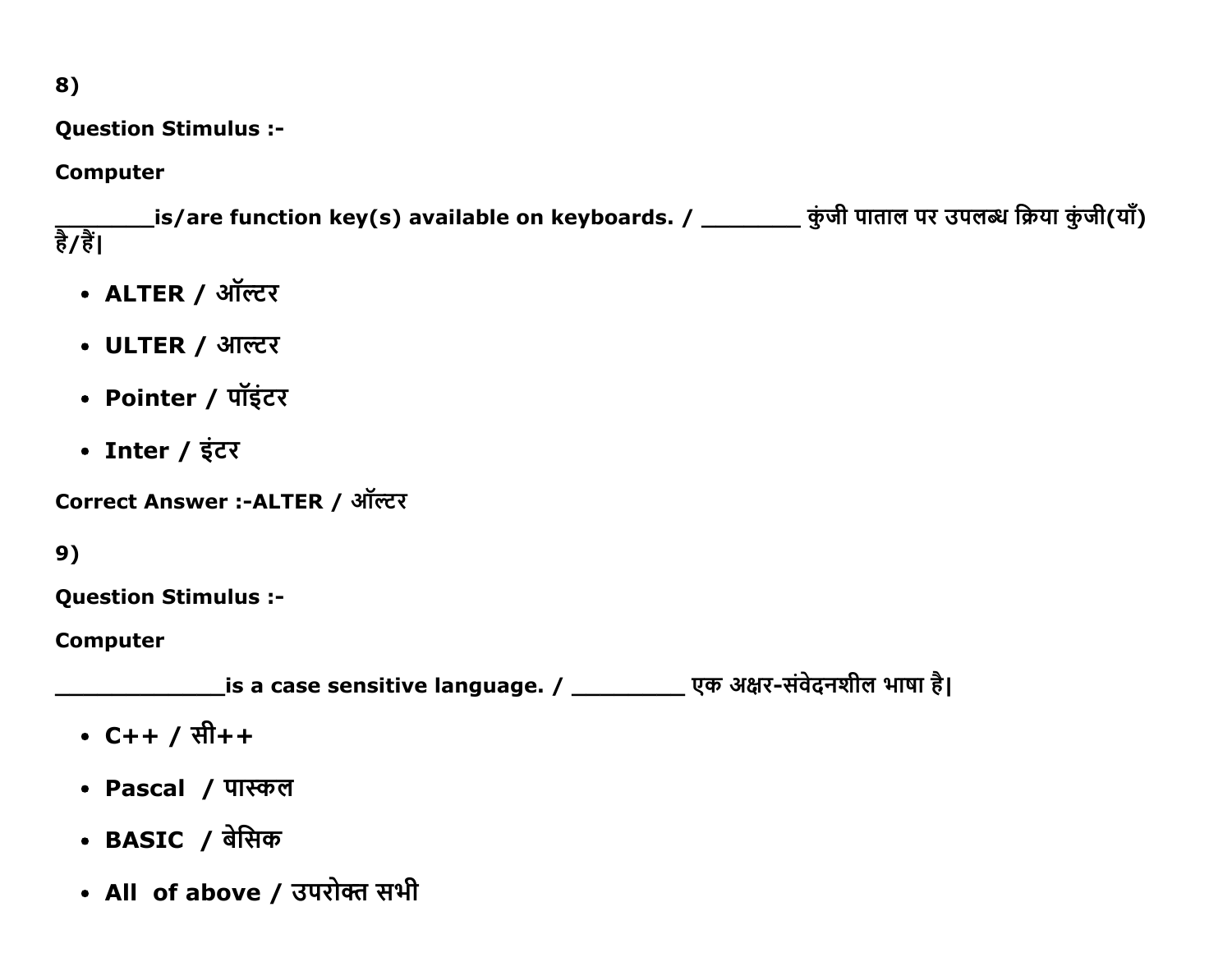Correct Answer :-C++ / सी++

10)

**Question Stimulus :-**

**Computer** 

- DDR / डीडीआर
- DDR-3 / डीडीआर-३
- DDR-1 / डीडीआर-१
- All of the above / उपरोक्त सभी

Correct Answer :-All of the above / उपरोक्त सभी

 $11)$ 

**Question Stimulus :-**

**Computer** 

\_is also treated as valid storage type. / \_\_\_\_\_\_\_\_\_\_\_\_ को मान्य भण्डारण प्रकार के रूप में भी माना जाता है।

- CPU / सीपीयू
- Keyboard / कुंजीपटल
- SD/(Secured Digital CARD / एसडी / (सुरक्षित अंकीय पत्रक)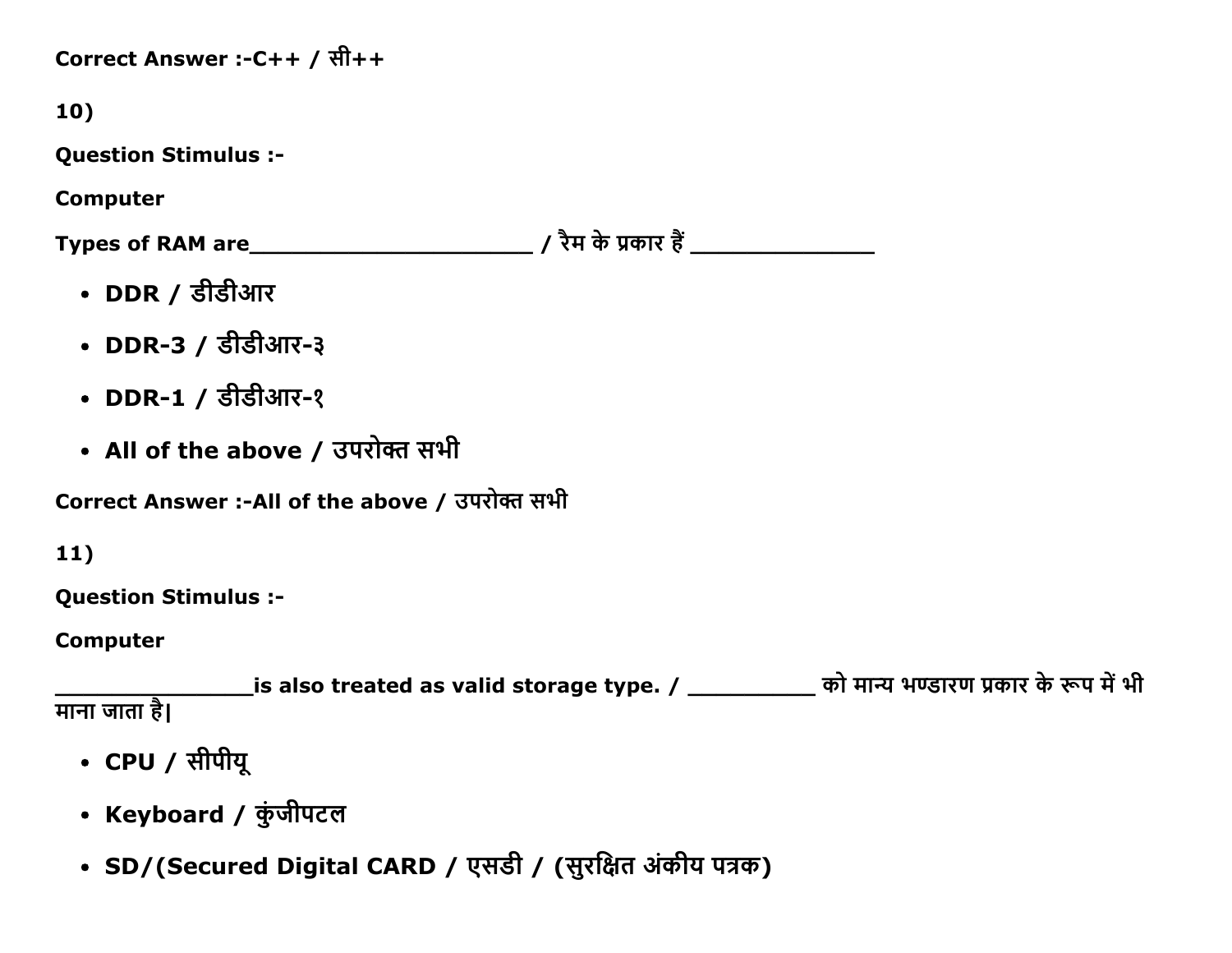• ZIP File / ज़िप (संकुचित) मिसिल

Correct Answer :-SD/(Secured Digital CARD / एसडी / (सुरक्षित अंकीय पत्रक)

 $12)$ 

**Question Stimulus :-**

**Computer** 

is/are known as renowned manufacturers of computers / \_\_\_\_\_\_\_\_\_\_ को<br>संगणकों के प्रसिद्ध निर्माता के रूप में जाना/जाने जाता/जाते है/हैं

- IBM and HP / आईबीएम एवं एचपी
- Onida / ऑनिडा
- DWELL / ड्वेल
- OASIS / ओएसिस

Correct Answer :- IBM and HP / आईबीएम एवं एचपी

 $13)$ 

**Question Stimulus :-**

**Computer** 

\_\_\_\_\_\_\_\_is not a System software? / \_\_\_\_\_\_\_\_\_\_\_\_\_\_\_\_ एक परितंत्र तन्त्रांश नहीं है।

- Compiler / संकलक (अनुभाषक)
- Power Point / पावर पॉइंट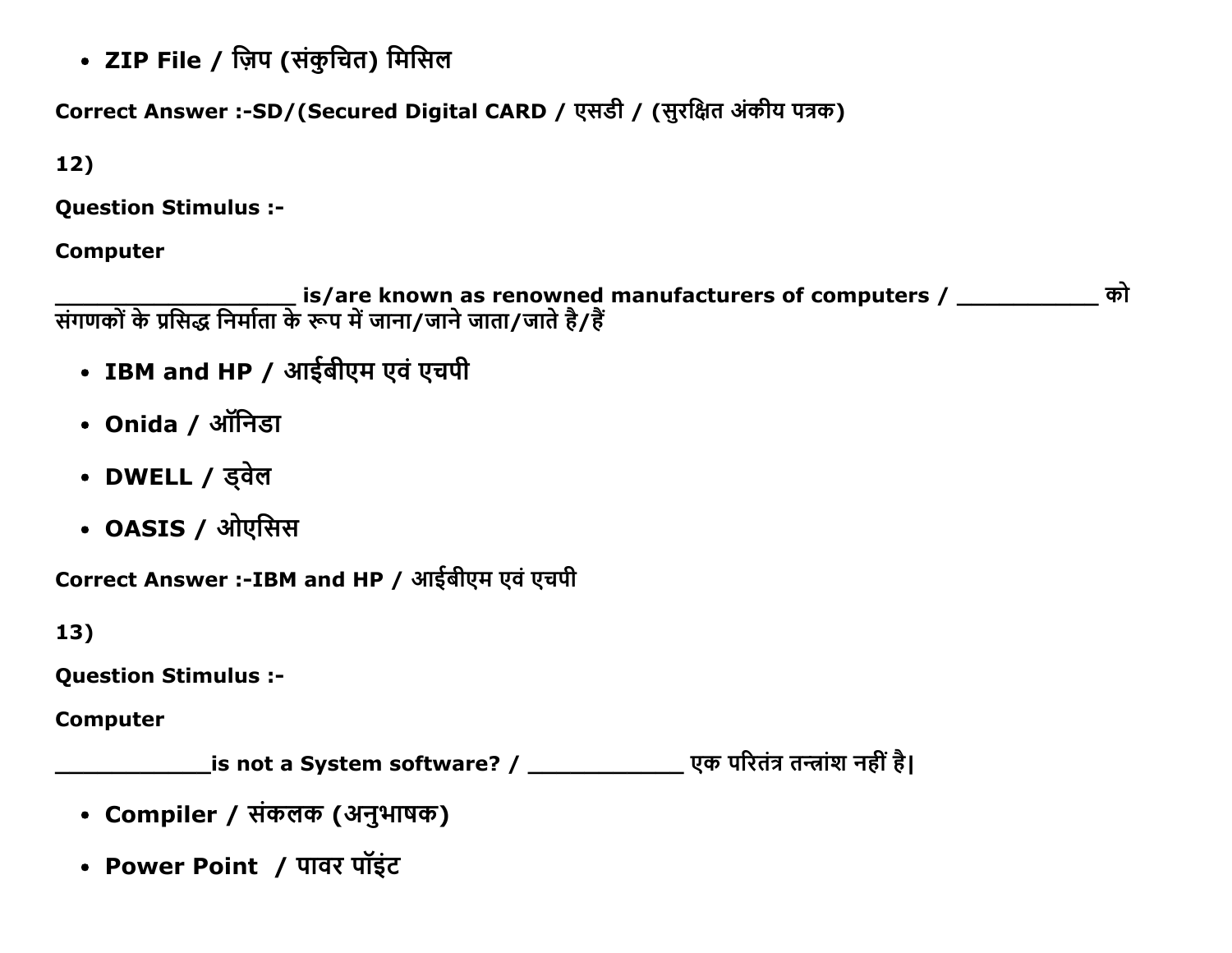- Debugger / त्रुटिनाशक (डिबगर)
- Loader / भारक (लोडर)

Correct Answer :- Power Point / पावर पॉइंट

# $14)$

**Question Stimulus :-**

**Computer** 

CPU consists of: / सीपीयू इनसे बना होता है

- ALU+CU / एएलयू + सीयू
- ROM+ALU / रॉम + एएलयू
- RAM+ROM  $/$  रैम + रॉम
- None / कोई नहीं

Correct Answer :-None / कोई नहीं

**Topic:- G3 Civil**  $1)$ 

**Question Stimulus :-**

**Civil** 

Given figure represent which type of instrument used for chain Surveying / दिया गया चित्र श्रृंखला सर्वेक्षण के लिए उपयोग किए जाने वाले किस प्रकार के उपकरण का प्रतिनिधित्व करता हैं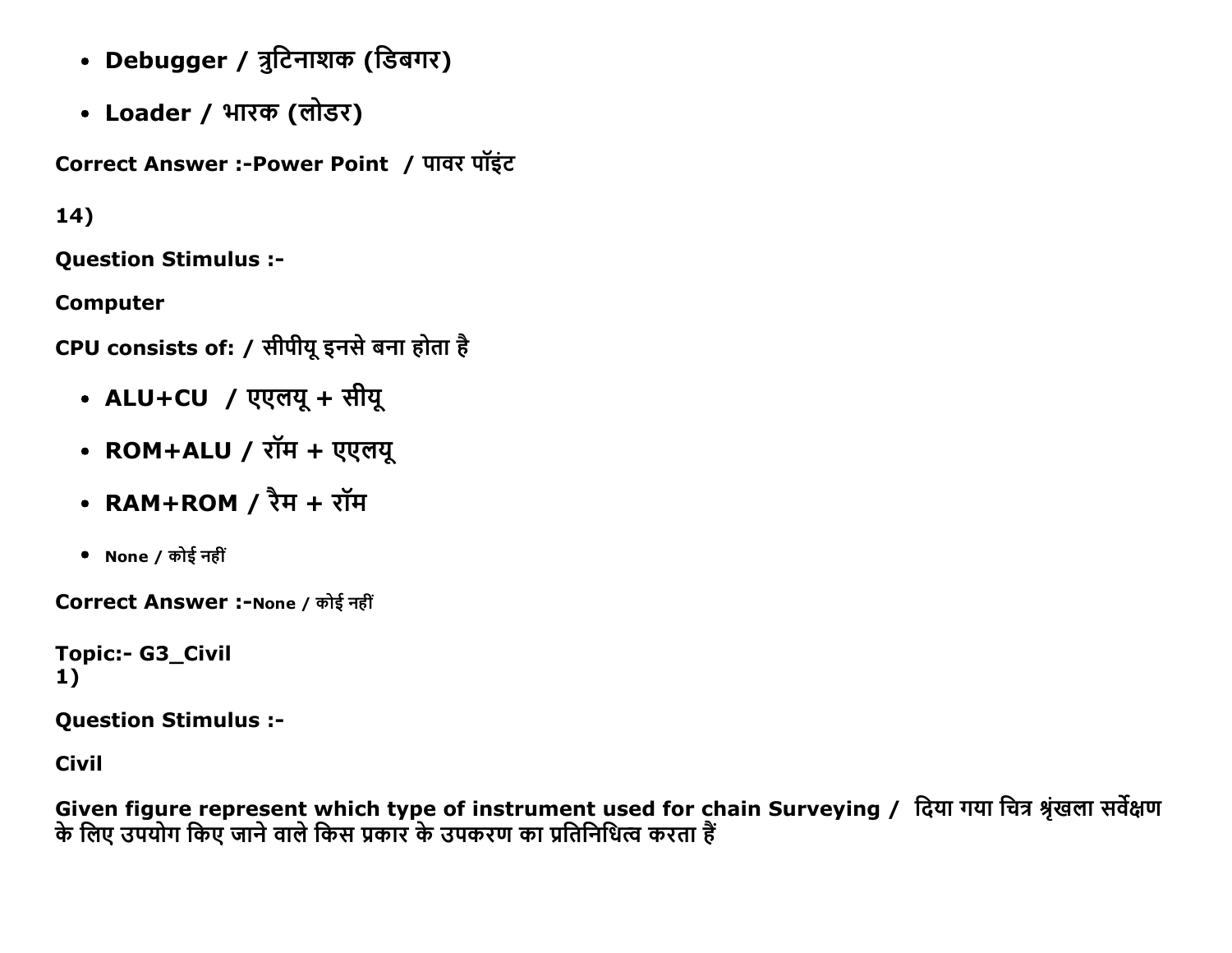

- Closed cross staff / क्लोप्ड क्रॉस स्टाफ
- Adustable cross staff / एडजस्टेबल क्रॉस स्टाफ
- French cross staff / फ्रेंच क्रॉस स्टाफ
- Open cross staff / ओपन क्रॉस स्टाफ

Correct Answer :- Open cross staff / ओपन क्रॉस स्टाफ

### $2)$

**Question Stimulus :-**

**Civil** 

For a jeepable road in hilly area gradient of 1 in 12 what will be the maximum gradient<br>recommended. / पहाड़ी क्षेत्र में 12 में 1 ढाल वाले जीप सक्षम सड़क के लिए कितने अधिकतम ढाल की सिफारिश की जानी चाहिए।

• 1 to 7 / 1 से 7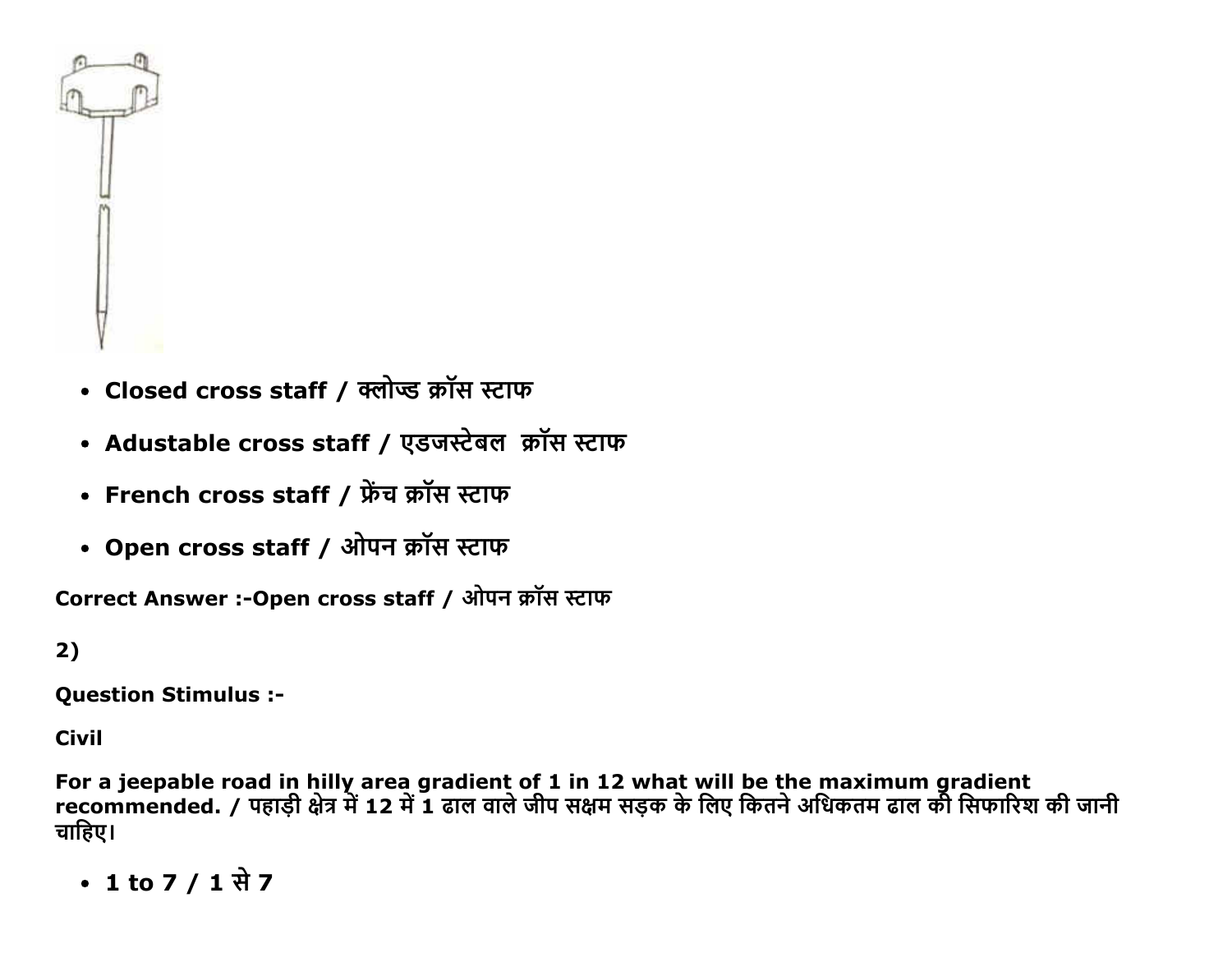- 1 to 12 / 1 से 12
- 1 to 15 / 1 से 15
- 1 to 30 / 1 से 30

Correct Answer :-1 to 7 / 1 से 7

 $3)$ 

**Question Stimulus :-**

**Civil** 

Following figure indicate which type of joint: / निम्नांकित चित्र किस प्रकार के संधि को प्रदर्शित करता है:



- Spiget and Socket joint / पानी का कल और गर्तिका संधि
- Hydraulic joint / हाइड्रोलिक संधि
- Flanged pipe joint / निकला हुआ किनारे वाले पाइप के संधि
- Expanision joint / विस्तार संधि

Correct Answer :-Expanision joint / विस्तार संधि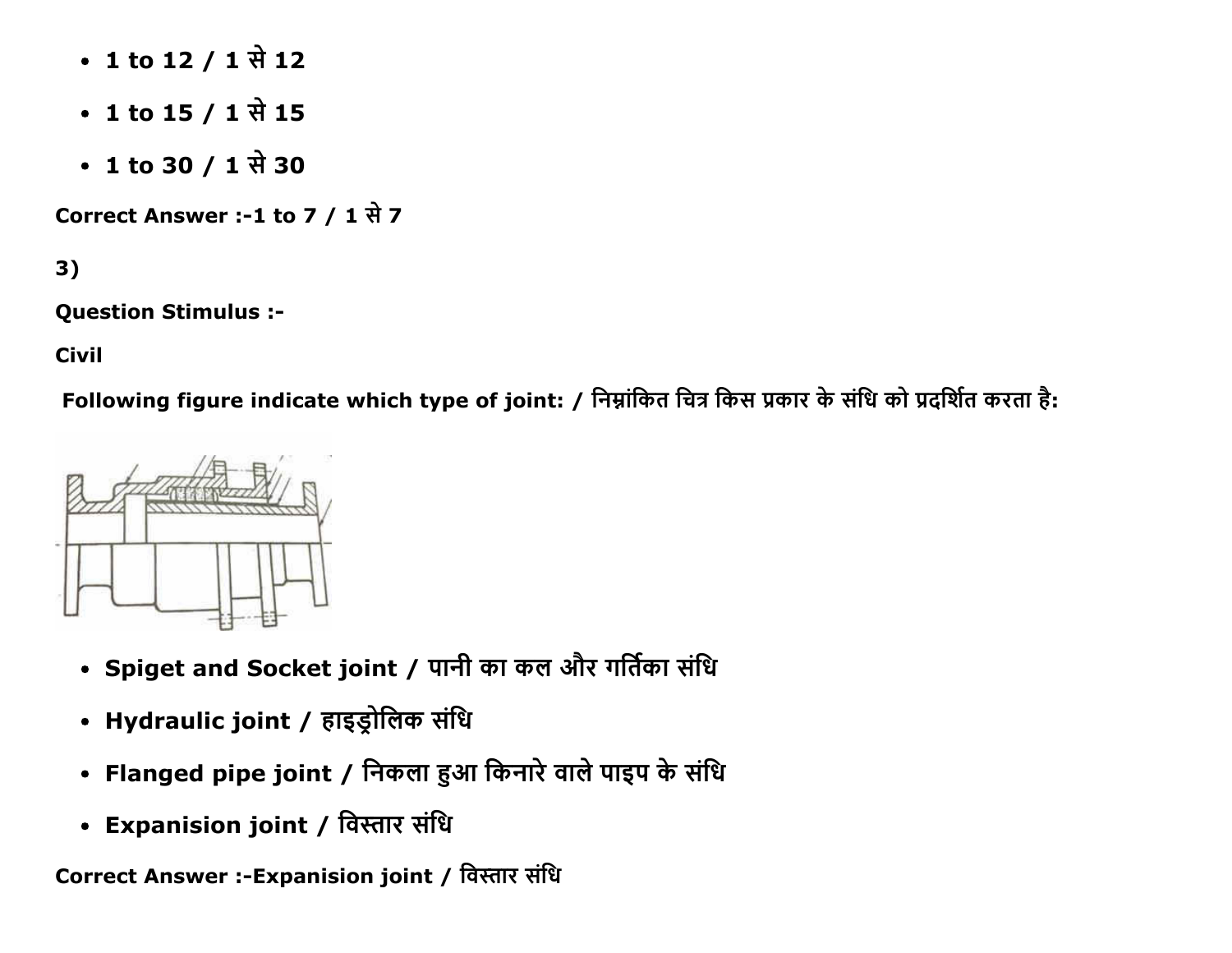4)

**Question Stimulus :-**

**Civil** 

The narrow strip of land at the ground level between the inner toe of the bank and top edge of cutting is known as: / किनारे के भीतरी छोर तथा काटने के ऊपरी किनारे के बीच जमीनी स्तर पर भूमि की संकीर्ण पट्टी किस के रूप में जानी जाती है:

- Free board / स्वतंत्र पटल (शीर्षांतर)
- Dowel / गिट्टक
- Spoil bank / खराब तट
- Berm / उपतट

Correct Answer :-Berm / उपतट

 $5)$ 

**Ouestion Stimulus :-**

**Civil** 

If the PO value is 3 which it means: \ अगर पीओ का मान 3 है तो इसका अर्थ है:

- Water got faint odour / जल में हल्का गंध मिला है
- Water got distinct odour / जल में विशिष्ट गंध मिला है
- Water got strong odour / जल में मजबूत गंध मिला है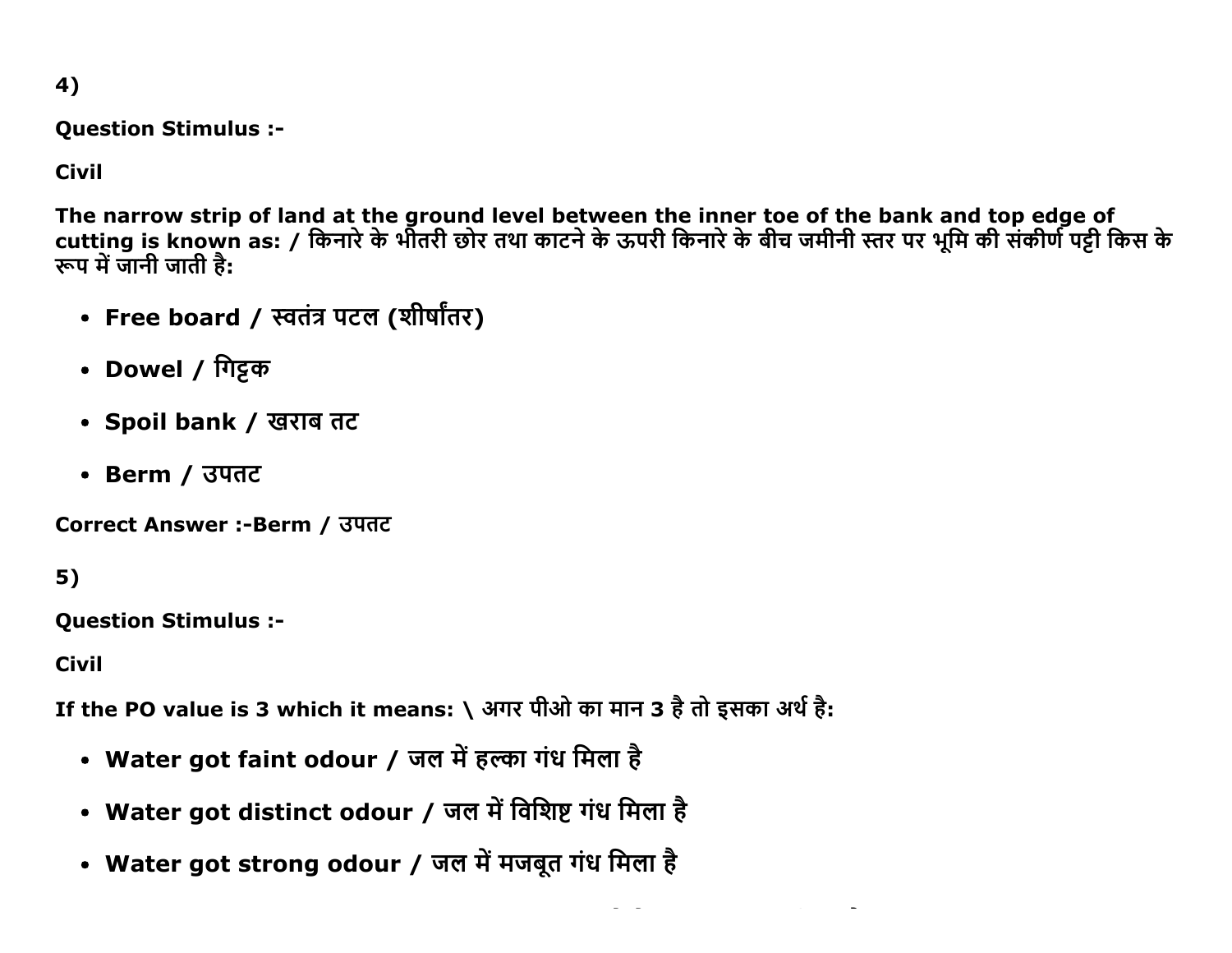• Water got extermely strong odour / जल में बेहद मजबूत गंध मिला है

Correct Answer :-Water got distinct odour / जल में विशिष्ट गंध मिला है

 $6)$ 

**Ouestion Stimulus :-**

### **CANCELLED**

Civil

In which method the field is divided into a number of long parallel strips? / किस विधि में खेतों को अनेकों लंबे समानांतर पट्टियों में विभाजित किया जाता है

- Border flooding irrigation / सीमा प्रवाहित सिंचाई
- Furrow irrigation / खाँचे में सिंचाई
- Free flooding irrigation / खाँचे में सिंचाई
- Check flooding irrigation / प्रवाहित सिंचाई परीक्षण

Correct Answer :-Border flooding irrigation / सीमा प्रवाहित सिंचाई

 $7)$ 

**Question Stimulus :-**

**Civil** 

The ratio of cultivated land for a particular crop to the total culturable command area is called as: / एक विशेष फसल की खेती के लिए भूमि से कुल कृषि योग्य कमान क्षेत्र के अनुपात को क्या कहा जाता है:

• Intensity of irrigation / सिंचाई की तीव्रता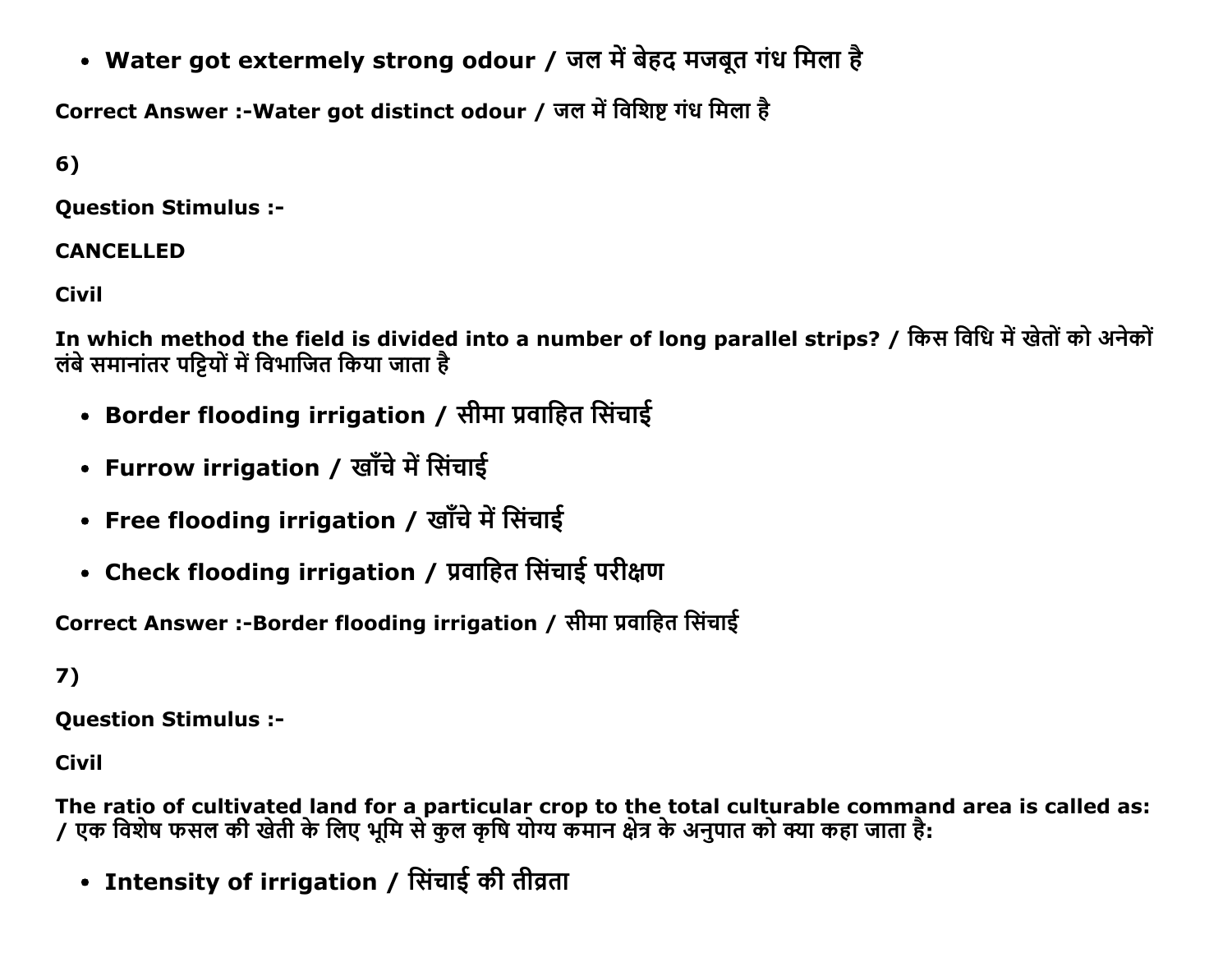- Crop ratio / फसल अनुपात
- Overlap allowance / अतिव्याप्ति अनुज्ञा
- Root zone depth / रूट जोन की गहराई

Correct Answer :-Intensity of irrigation / सिंचाई की तीव्रता

8)

**Question Stimulus :-**

**Civil** 

is the distance between the centre of rivet hole to the nearest edge of the plate.  $/$ ्थाली के निकटतम किनारे से कीलक के छेद के केंद्र के बीच की दूरी है।

- Tacking rivets / कीलक टैकिंग
- Pitch / पिच
- Nominal diameter / औसत व्यास
- Margin / हाशिया

Correct Answer :-Margin / हाशिया

 $9)$ 

**Question Stimulus :-**

**Civil** 

The ratio of weight of water to the weight of solids is called:- / ठोस के भार से पानी के भार के अनुपात को क्या कहा जाता है: -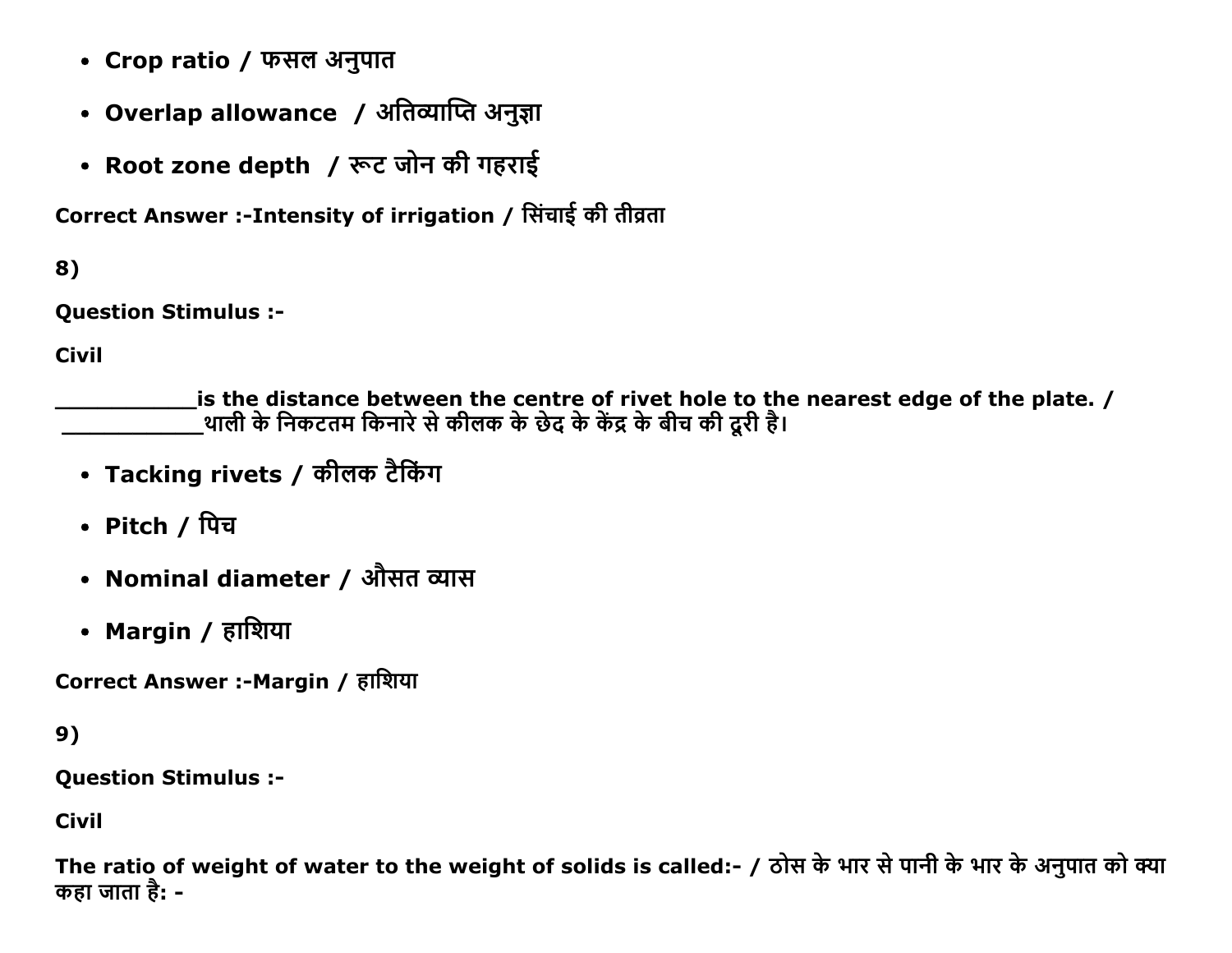- Void ratio / शून्य अनुपात
- Water content / पानी की मात्रा
- Degree of saturation / संतृप्ति का परिमाण
- Porosity / सरंध्रता

Correct Answer :-Water content / पानी की मात्रा

10)

**Ouestion Stimulus :-**

**Civil** 

What is defined as the apex of the angle formed by the termination of the inclined surface at the<br>top of a slope? / एक ढलान के शीर्ष पर झुके सतह के समापन द्वारा निर्मित कोण के शीर्ष को किस रूप में परिभाषित किया गया है?

- Valley / घाटी
- Ridge / कटक
- Eaves / कंगनी
- Pitch of the roof / छत की पिच

Correct Answer :- Ridge / कटक

11)

**Question Stimulus :-**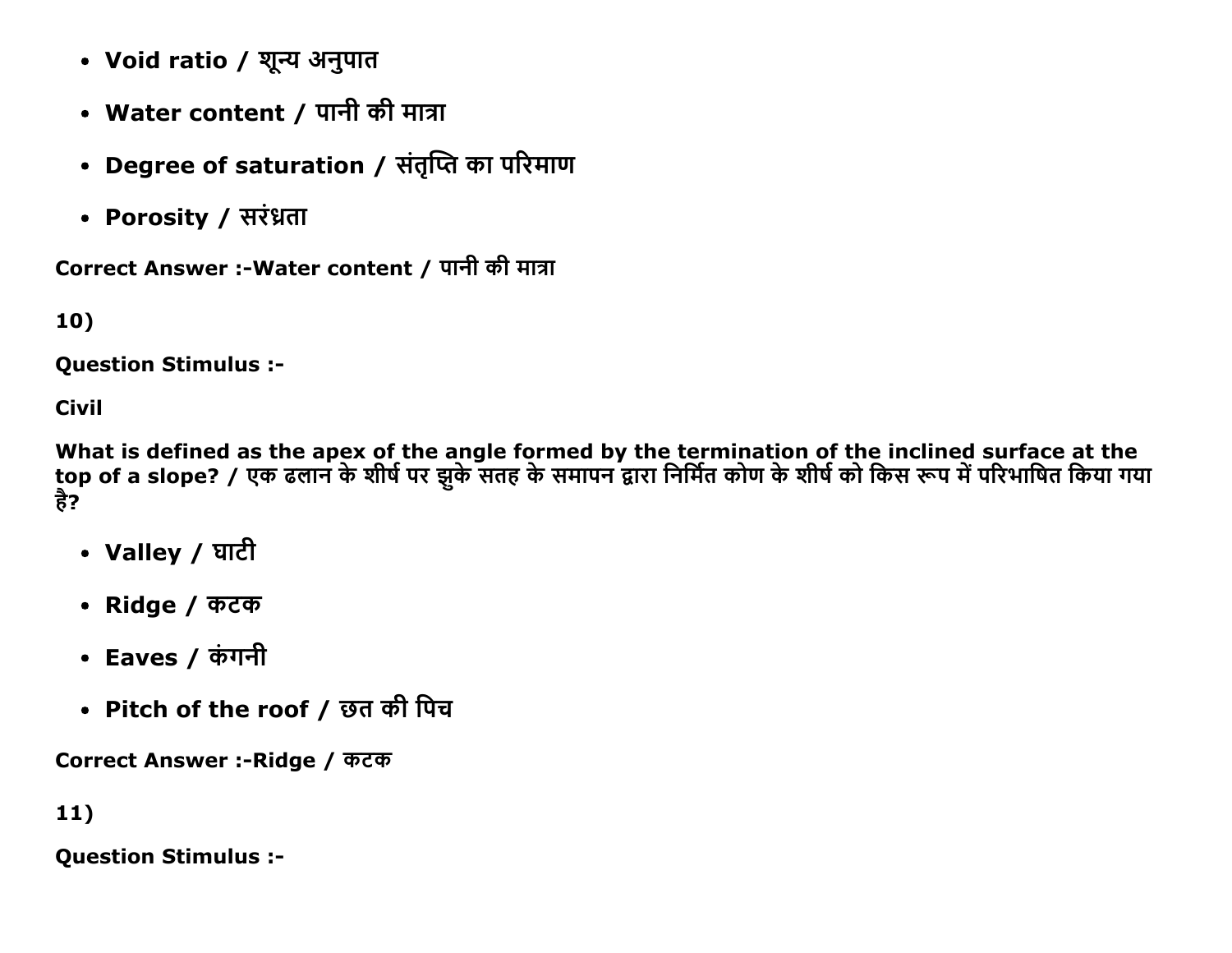**Civil** 

Given figure represents which type of bituminous road: / दिया गया चित्र किस प्रकार के बिटुमिनस सड़क का प्रतिनिधित्व करता है:



- Bituminous macadam road / बिटुमिनस गिट्टी किए हुए सड़क
- Bituminous full grounded macadam road / बिटुमिनस पूर्ण जमीनी रोड़ी वाले सड़क
- Bituminous concrete / बिटुमिनस कंक्रीट
- Bituminous sheet asphalt / बिटुमिनस पत्रक डामर

Correct Answer :-Bituminous macadam road / बिटमिनस गिट्टी किए हुए सड़क

 $12)$ 

**Question Stimulus :-**

**Civil** 

Find the plinth area of the building if a building with ground floor of 220  $m<sup>2</sup>$  and first floor of 200 m<sup>2</sup> is constructed over a plot of area 25 m × 30 m. / भवन के कुर्सी का क्षेत्रफल ज्ञात करें यदि 220एम<sup>2</sup> के भूतल और 200एम<sup>2</sup> की पहली मंजिल वाले एक भवन का निर्माण 25 मीटर × 30 मीटर के एक भूखंड पर किया गया है।

- 418 m<sup>2</sup> / 418 एम<sup>2</sup>
- 419 m<sup>2</sup> / 419  $\nu$ H<sup>2</sup>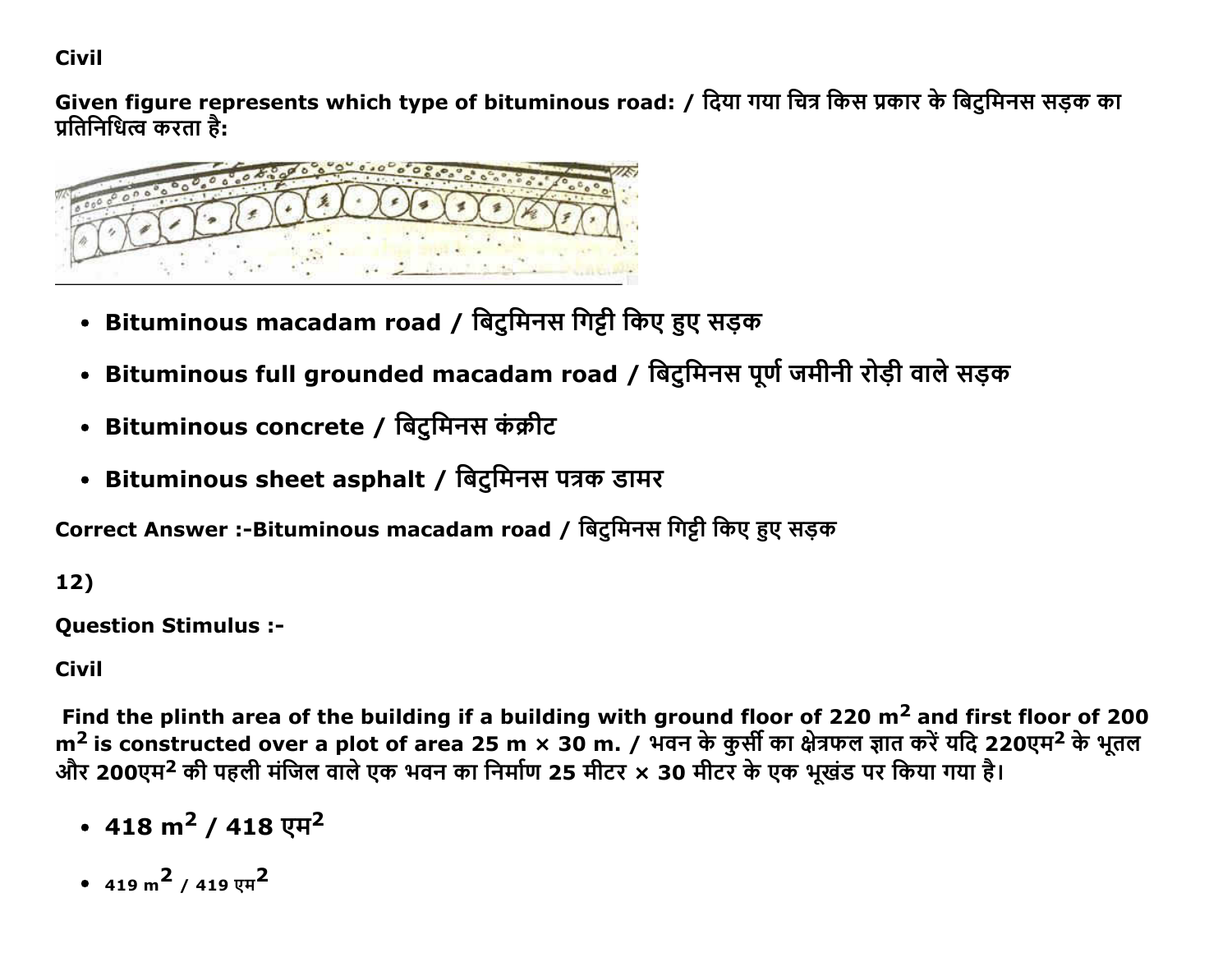- $420 \text{ m}^2$  /  $420 \text{ yr}^2$
- $421 \text{ m}^2$  /  $421 \text{ yr}^2$

**Correct Answer :-420 m<sup>2</sup> / 420 एम**<sup>2</sup>

### 13)

**Question Stimulus :-**

Civil

Open areas, court yard and balconies are NOT included in which area during valuation? / खुले क्षेत्र, आंगन और बालकनियों को मूल्यांकन के दौरान किस क्षेत्र में शामिल नहीं किया जाता हैं?

- Plinth area / कुर्सी का क्षेत्रफल
- Plot area / निश्चित भूभाग के क्षेत्रफल
- Carpet area / फर्श के क्षेत्रफल
- Floor area / धरातल के क्षेत्रफल

Correct Answer :-Plinth area / कुर्सी का क्षेत्रफल

# 14)

**Ouestion Stimulus :-**

**Civil** 

Find the tensile stress of a mild steel rod of 18 mm diameter. Given: ultimate load = 9.0 ton. / 18 मिमी व्यास वाले एक हल्के स्टील रॉड का तनन प्रतिबल ज्ञात करें। दिया गया है: मुख्य लोड = 9.0 टन।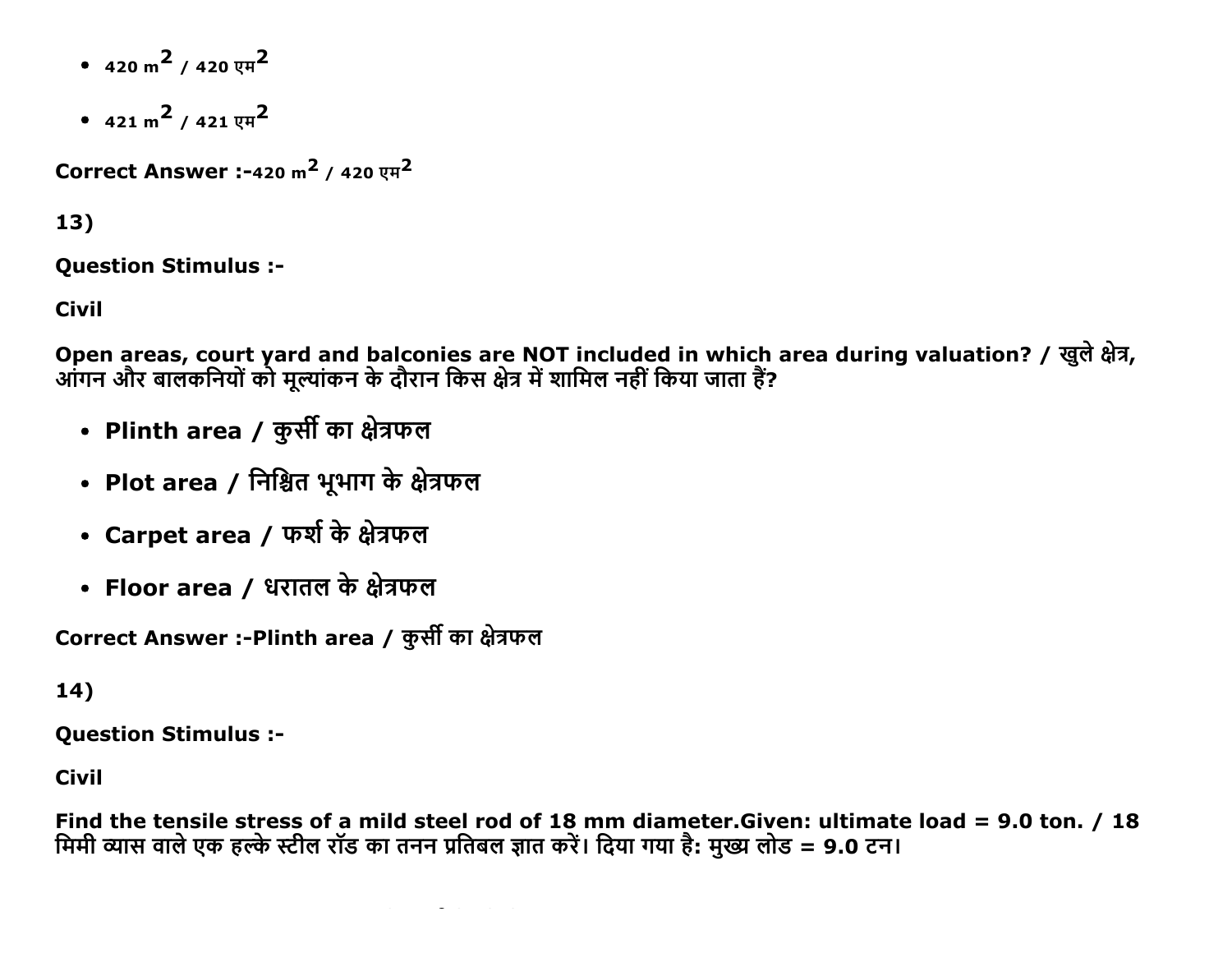- 0.03 T/sq.mm / 0.03 टी/वर्ग.मिलीमीटर
- 0.07 T/sq.mm / 0.04 टी/वर्ग.मिलीमीटर
- 0.05 T/sq.mm / 0.05 टी/वर्ग.मिलीमीटर
- 0.06 T/sq.mm / 0.06 टी/वर्ग.मिलीमीटर

Correct Answer :- 0.03 T/sq.mm / 0.03 टी/वर्ग.मिलीमीटर

15)

**Ouestion Stimulus :-**

**Civil** 

The property of a liquid which enables it to resist tensile stress is known as: / एक तरल का गुण जो इसे तन्य तनाव का विरोध करने में सक्षम बनाता है, के रूप में जाना जाता है:

- Surface tension / पृष्ठतनाव
- Capillarity / कैशिकता
- Compressibility / संपीड्यता
- Viscosity / स्यानता

Correct Answer :-Surface tension / पृष्ठतनाव

 $16)$ 

**Question Stimulus :-**

**Civil**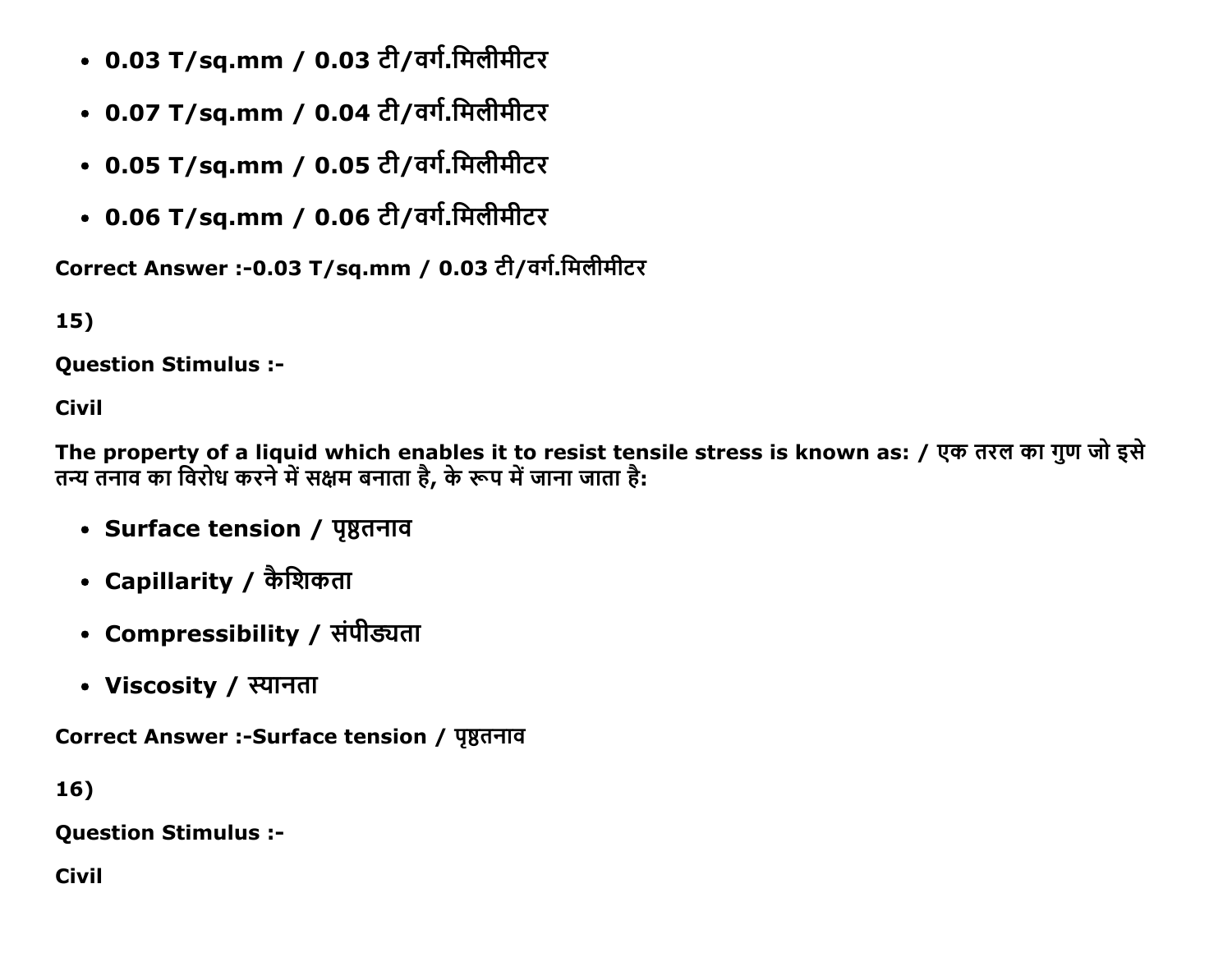The ratio of the plasticity index to the soil fraction is known as: / मृदा अंश के लिए सुघट्यता सूचकांक के अनुपात को जाना जाता है:

- activity of clay / चिकनी मिट्टी का कार्य
- toughness index / सख्तता सूचकांक
- liquidity index / तरलता सूचकांक
- relative consistency / सापेक्षिक स्थिरता

Correct Answer :-activity of clay / चिकनी मिट्टी का कार्य

17)

Question Stimulus :

Civil

In the design aspects of septic tank what should be about 40 to 60 cm: / सेप्टिक टैंक (मलकुंड) के डिजाइन पहलुओं में, 40 से 60 सेमी क्या होनी चाहिए:

- Capacity / क्षमता
- Detention period / अवधारण अवधि
- Free board / शीर्षांतर
- Shape / आकार

Correct Answer :-Free board / शीर्षांतर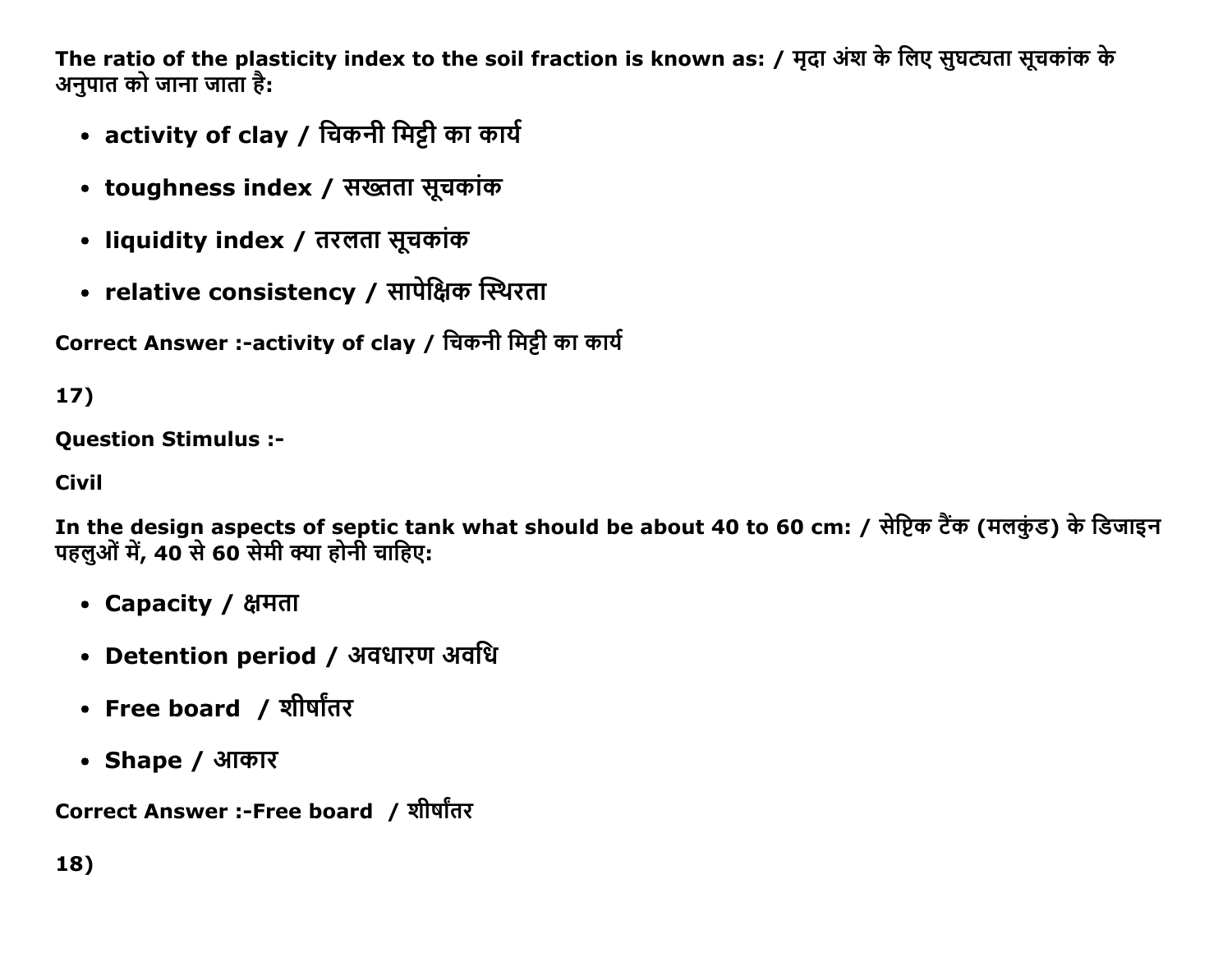### **Question Stimulus :-**

**Civil** 

The first watering before sowing the crop is called as: / फसल बुवाई से पहले डाले जाने वाले पहले पानी को कहा जाता है:

- Kor-watering / केओआर-पानी
- Root zone depth / जड़ क्षेत्र की गहराई
- Paleo / प्राथमिक
- Crop ratio / फसल का अनुपात

Correct Answer :-Paleo / प्राथमिक

```
19)
```
**Question Stimulus :-**

**Civil** 

The runaway speed of a turbine is:- / एक टरबाइन का बहुत ही सहज गति है: -

- The speed attained by the turbine under no load condition / बिना भार के अधीन टरबाइन द्रारा प्राप्त गति
- The speed of the wheel when Governor fails / पहिया की गति जब गवर्नर असफल हो जाता है
- The actual running speed at design load / डिजाइन भार पर वास्तविक परिचालन की गति
- The synchronous speed of the generato / जनरेटर की तुल्यकालिक गति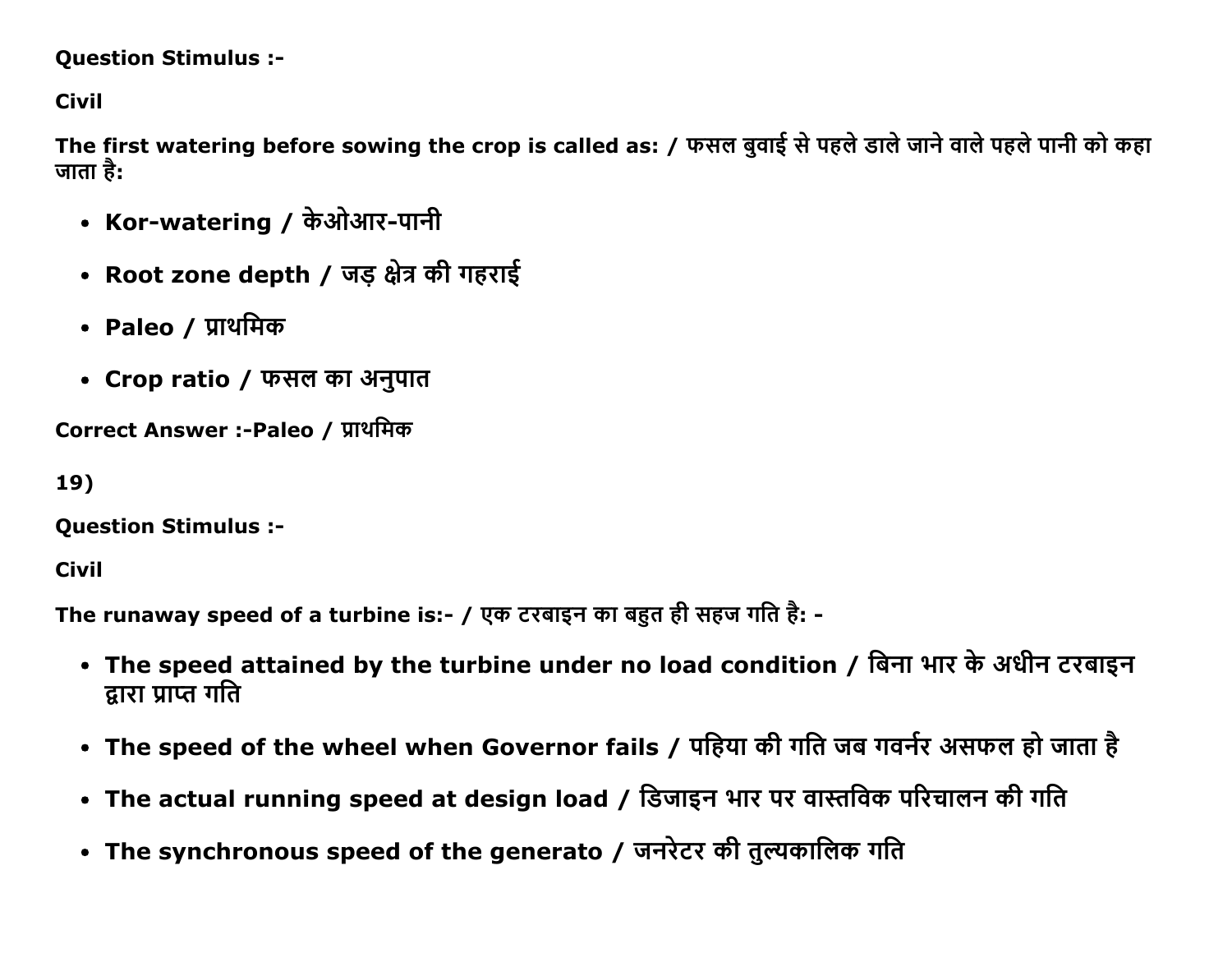Correct Answer :-The speed attained by the turbine under no load condition / बिना भार के अधीन टरबाइन द्रारा प्राप्त गति

20)

**Ouestion Stimulus :-**

**Civil** 

Which type of hydraulic machine is widely used in docks for loading and unloading ships? / किस प्रकार के हाइड्रोलिक मशीन का इस्तेमाल बंदरगाहों में व्यापक रूप से जहाजों में माल लदाने और उतराने के लिए किया जाता है?

- Hydraulic crane / द्रव-चालित (हाइड़ोलिक) क्रेन
- Hydraulic lift / द्रव-चालित (हाइड्रोलिक) लिफ्ट
- Hydraulic intensifier / द्रव-चालित (हाइड्रोलिक) प्रकर्षक
- Hydraulic accumulator / द्रव-चालित (हाइड़ोलिक) संचायक

Correct Answer :-Hydraulic crane / द्रव-चालित (हाइड़ोलिक) क्रेन

 $21)$ 

**Question Stimulus :-**

**Civil** 

Find the yield stress if a mild steel rod of 13 mm diameter with gauge length of 70 mm and yield load of 5.5 ton. Assume: steel is tested for tensile strength / पराभव प्रतिबल ज्ञात करें यदि 70 मिमी गेज लंबाई जीर 13 मिमी व्यास वाले एक हल्के स्टील रॉड का पराभव भार 5.5 टन हैं।मान लीजिए कि : स्टील की जाँच तनन बल के लिए की गई थी

• 0.05 T/sq.mm / 0.05 टी/वर्ग.मिलीमीटर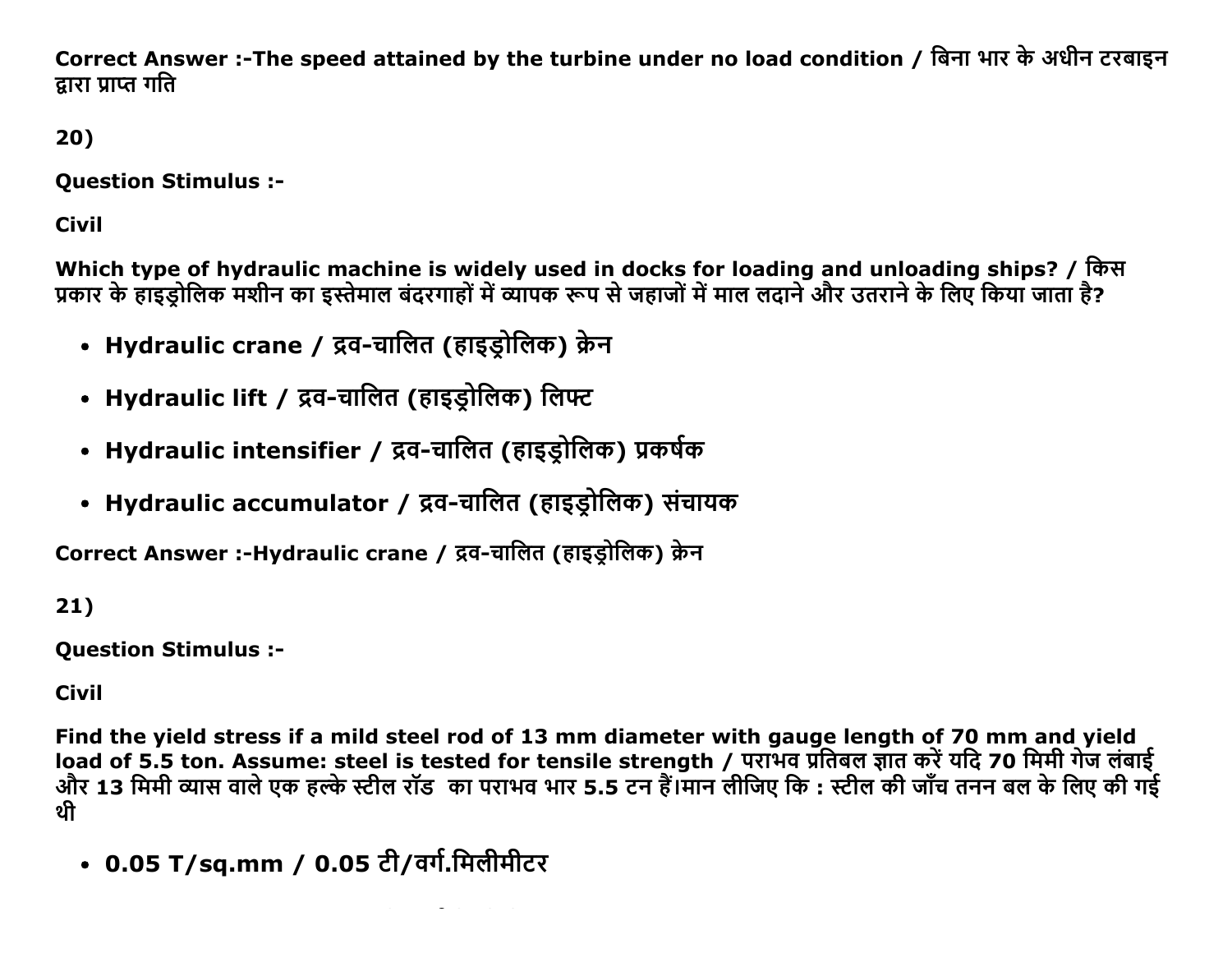- 0.04 T/sq.mm / 0.04 टी/वर्ग.मिलीमीटर
- 0.03 T/sq.mm / 0.03 टी/वर्ग.मिलीमीटर
- 0.02 T/sq.mm / 0.02 टी/वर्ग.मिलीमीटर

Correct Answer :- 0.04 T/sq.mm / 0.04 टी/वर्ग.मिलीमीटर

 $22)$ 

**Question Stimulus :-**

**Civil** 

are employed if the sewage contains grease and fatty oil which forms a scum in \_\_\_\_\_\_\_\_\_\_ का इस्तेमाल किया है, यदि सीवेज में तेल और वसायुक्त तेल मौजूद रहता है जो sedimentation tanks. / अवसादन टैंक में एक मैल का निर्माण करताहै।

- Sedimentation / अवसादन
- Chemical precipitation / रासायनिक वर्षा
- Grit settling / बजरी के तली में बैठने के लिए
- Skimming / फर्फुंदन

Correct Answer :-Skimming / फर्फूदन

 $23)$ 

**Question Stimulus :-**

**Civil** 

Given figure represent which type of joint: / दिया गया चित्र किस प्रकार के जोड़ का प्रतिनिधित्व करता है: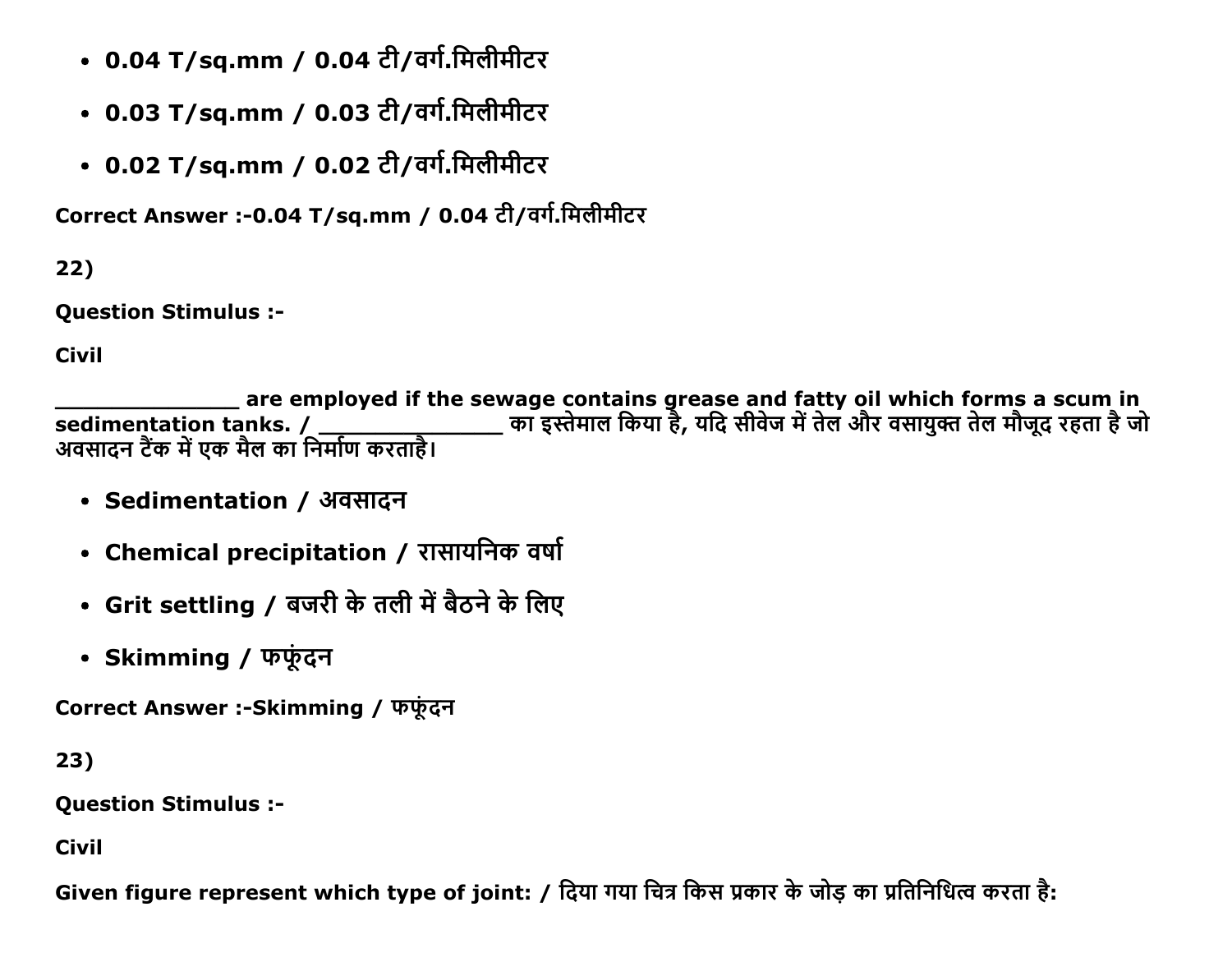

- Single V / एकल वी
- Single U / एकल यू
- Double V / दोगुना वी
- Double U / दोगुने यू

Correct Answer :-Double V / दोगुना वी

24)

Question Stimulus :

Civil

What is the relevant standard for mild steel plain bar type of reinforcement? / हल्के स्टील सादे बार के सुदृढीकरण के लिए प्रासंगिक मानक क्या है?

- IS 1786 1979 / आईएस 1786 1979
- IS 1566 1967 / आईएस 1566 1967
- IS 226 1975 / आईएस 226 1975
- IS 432 1996 / आईएस 432 1996

Correct Answer :-IS 432 – 1996 / आईएस 432 – 1996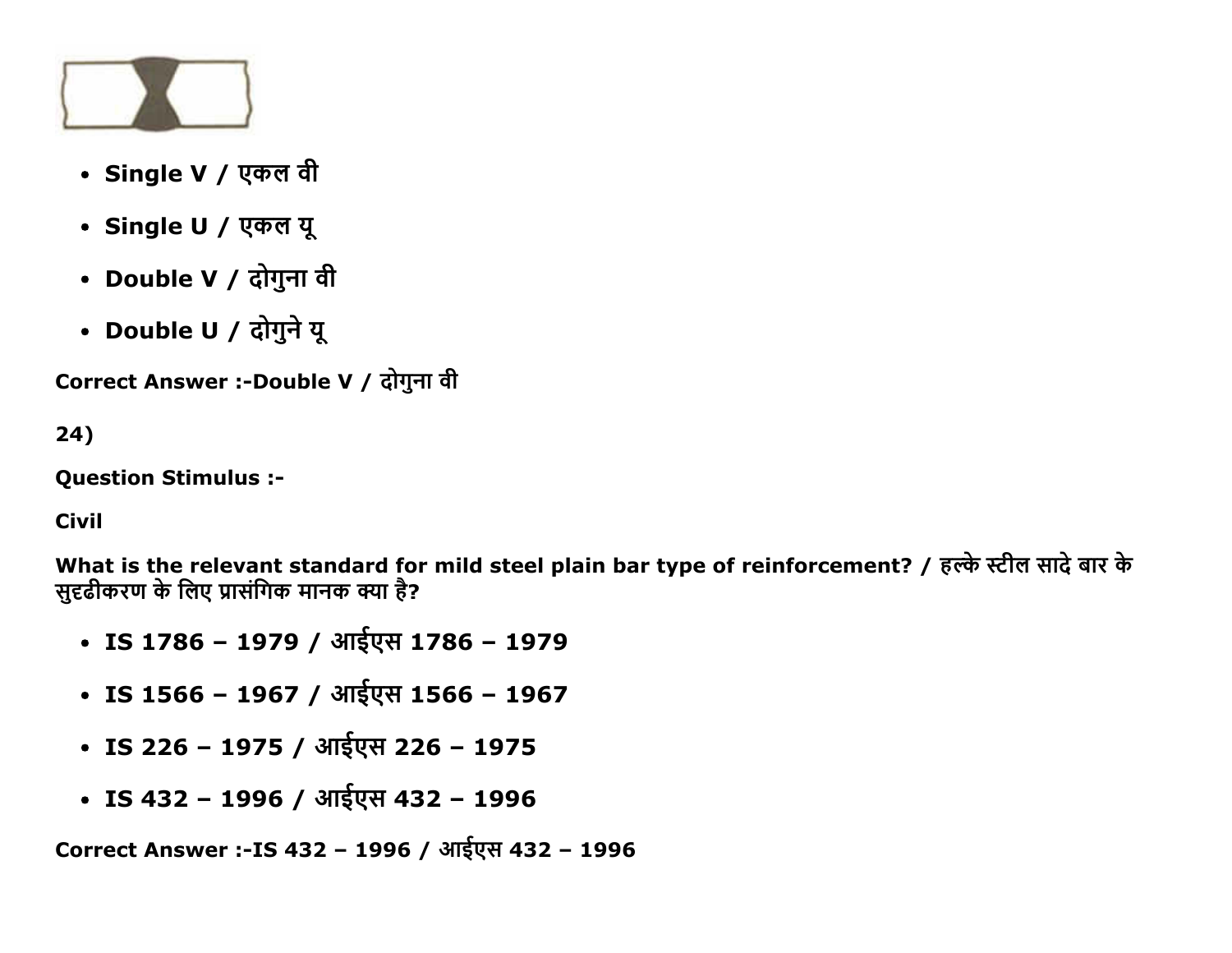$25)$ 

**Question Stimulus :-**

**Civil** 

Slate, laterite and kaolin are example of which type of stone?

स्लेट, लेटराइट और चीनी मिट्टी किस प्रकार के चट्टान का उदाहरण हैं?

- Argillaceous rocks/ चिकनी मिट्टी चट्टान
- Calcareous rocks / चूनेकार चट्टान
- Siliceous rocks / सिलिका चट्टान
- Igneous rocks / आग्नेय चट्टान

Correct Answer :-Argillaceous rocks/ चिकनी मिट्टी चट्टान

26)

**Ouestion Stimulus :-**

**Civil** 

It is a metal connection employed in stone masonry construction. What is it? / यह एक धातु का संयोजन है जिसका उपयोग पत्थर की चिनाई में किया जाता है। यह क्या है?

- Cornice / कंगनी (कारनीस)
- Bed joint / क्षैतिज संधि
- Corbal/ टोडा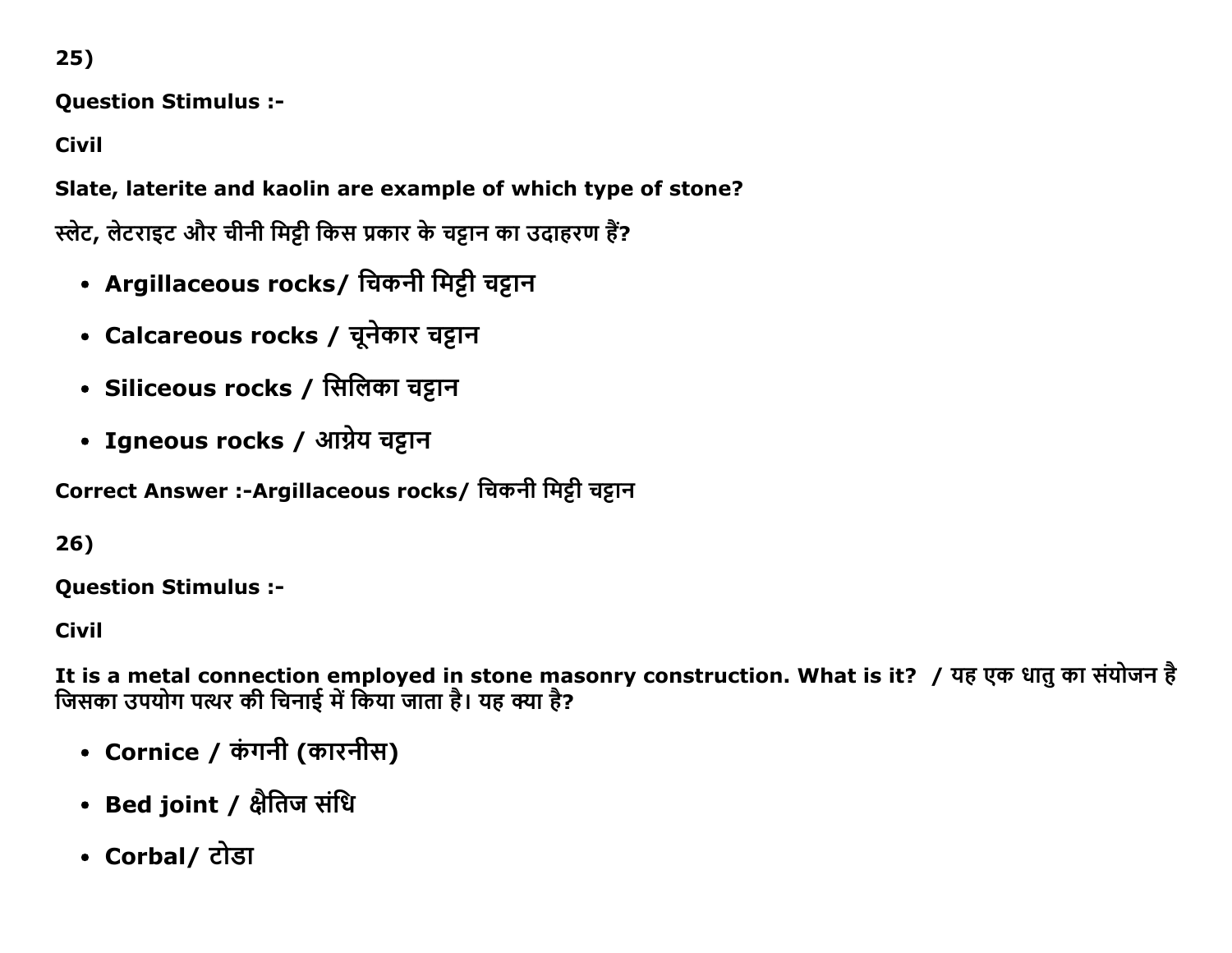• Cramp /संकुचन

Correct Answer :-Cramp /संकुचन

 $27)$ 

**Question Stimulus :-**

**Civil** 

of a body is that point through which the resultant of the system of parallel The forces formed by weights of all the particles of the body passes for all the position of the body. / एक<br>पिंड के गुरुत्वाकर्षण का केंद्र वह बिंदु है कि जिसके माध्यम से पिंड के सभी कणों के वजन द्वारा गठित समानांतर बलों की प्रणाली पिंड के सभी स्थितियों से होकर गुजरता है।

- Elongation / दीर्घीकरण
- Breaking point / विघात बिंदु
- Yield point / पराभव बिंदु
- Centre of gravity / गुरुत्वाकर्षण का केंद्र

Correct Answer :-Centre of gravity / गुरुत्वाकर्षण का केंद्र

28)

**Question Stimulus :-**

**Civil** 

The flood discharge in cumecs is given by Q =  $CA^{3/4}$  , the given formula is called as: / क्यूमेक्स में बाढ़<br>के पानी के प्रवाह को क्यू द्वारा दिया गया है = सीए 3/4, तब दिया गया सूत्र कहलाता है:

• Fanning's formula / मैनिंग के सूत्र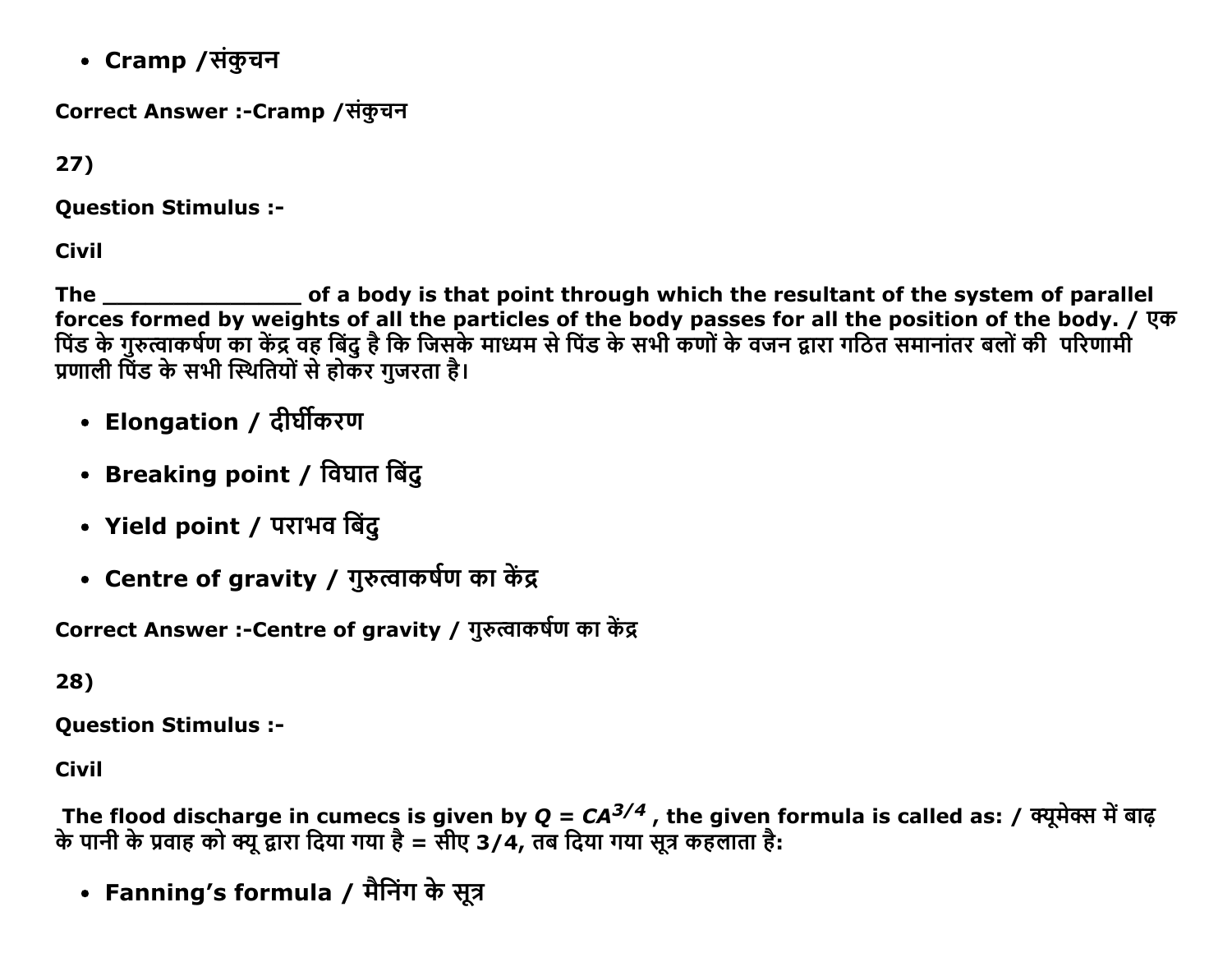- Inglis formula / इंगलिश सूत्र
- Ryve's formula / रवेस का सूत्र
- Dicken's formula / डीकेन का सूत्र

Correct Answer :-Dicken's formula / डीकेन का सूत्र

29)

**Question Stimulus :-**

**Civil** 

- Super chlorination / सुपर क्लोरीनीकरण
- Break point chlorination / ब्रेकप्वाइंट क्लोरीनीकरण
- Double chlorination / दोहरी क्लोरीनीकरण
- Plain chlorination / सादा क्लोरीनीकरण

Correct Answer :-Super chlorination / सुपर क्लोरीनीकरण

30)

**Question Stimulus :-**

The bond strength between steel and concrete is due to:- / इस्पात और कंक्रीट के बीच बंधन की शक्ति का कारण क्या है: -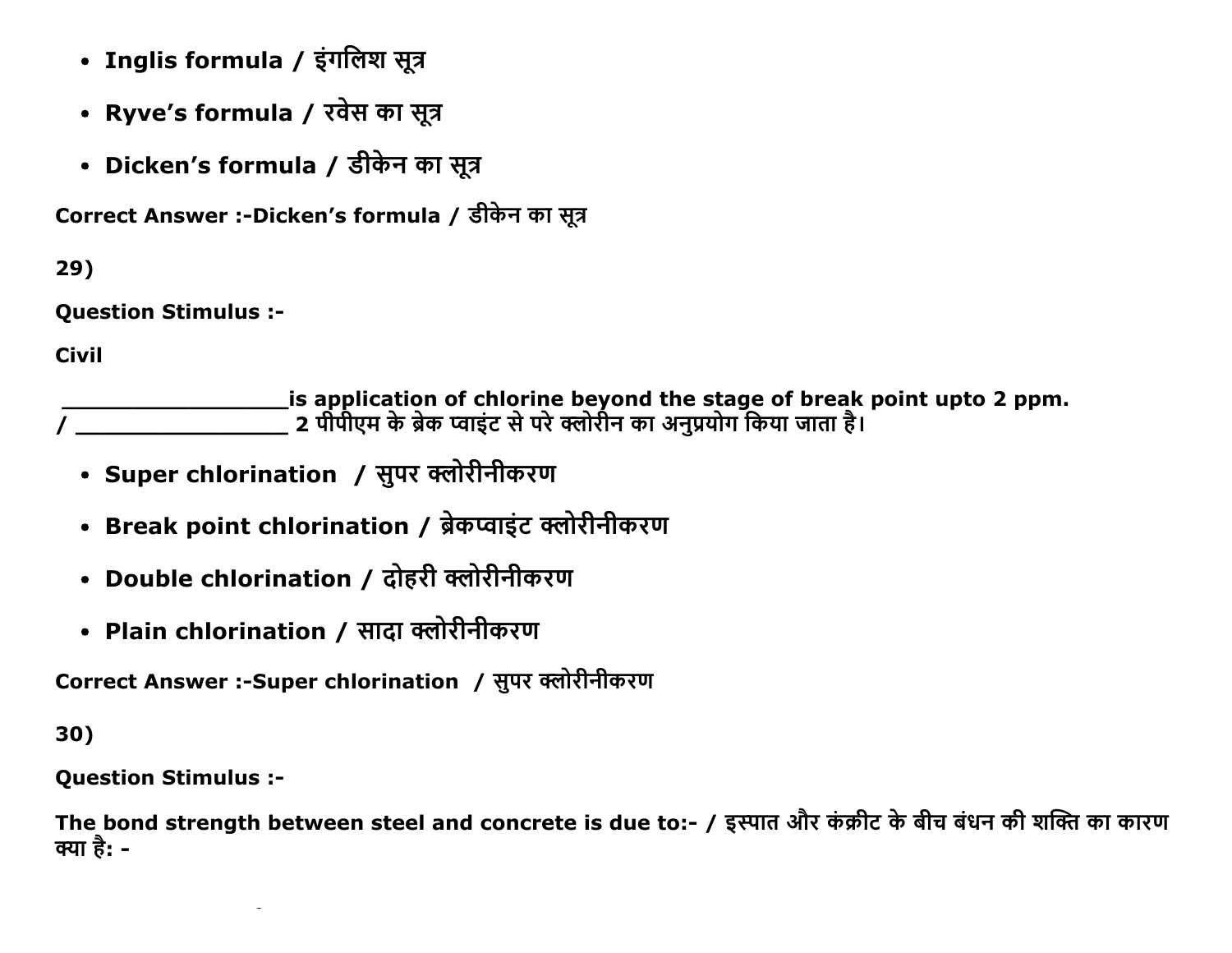- Friction / घर्षण
- Adhesion / आसंजन
- Both of the above /उपरोक्त दोनों
- None of the above / उपरोक्त में से कोई भी नहीं

Correct Answer :- Both of the above / उपरोक्त दोनों

31)

**Ouestion Stimulus :-**

**Civil** 

Which test is used to measure the resistance to the passage of light through the water? / किस परीक्षण का उपयोग के पानी से होकर प्रकाश के गुजरने पर उत्पन्न होने वाले प्रतिरोध को मापने के लिए किया जाता है?

- Turbidity test / आविलता परीक्षण
- Temperature test / तापमान परीक्षण
- Colour test / रंग परीक्षण
- Permissible test / स्वीकार्य परीक्षण

Correct Answer :-Turbidity test / आविलता परीक्षण

32)

**Question Stimulus :-**

**Civil**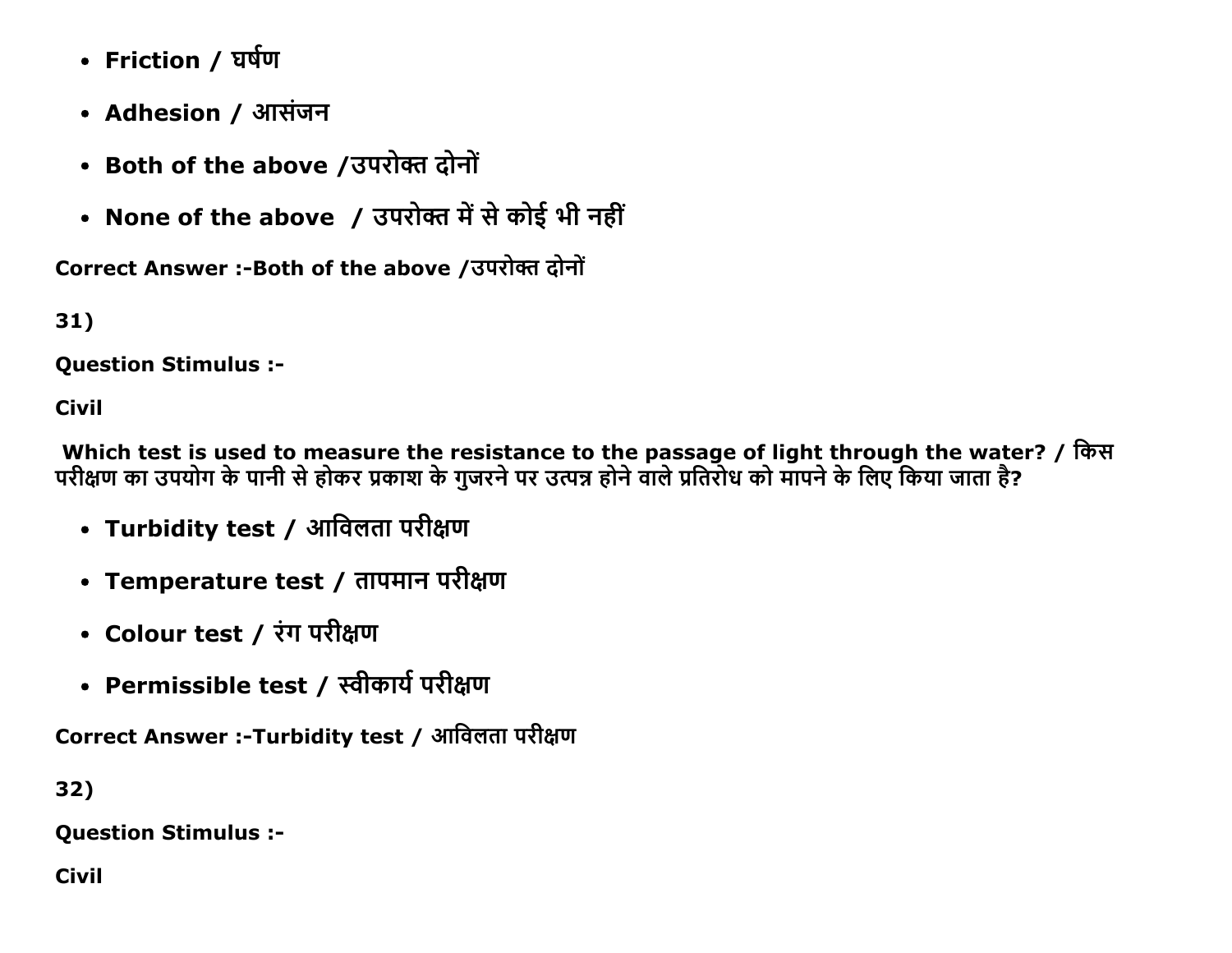Given figure represents which type of stair plan / दिया गया यह आंकड़ा किस प्रकार का सीढी योजना का अभिव्यक्त करता है:



- Plan of a four flight stair / एक चार फ्लाइट वालेन सीढ़ी की योजना
- Plan of a geometrical stair none / एक ज्यामितीय सीढ़ी की योजना
- Bifurcated stair / द्विभाजित सीढ़ी
- Plan of segmental stair / खंडीय सीढ़ी की योजना

Correct Answer :-Plan of a four flight stair / एक चार फ्लाइट वालेन सीढी की योजना

33)

**Ouestion Stimulus :-**

**Civil** 

The top of the ground on which the foundation of the road rests is called as: / भूमि के ऊपरी भाग जिस पर सड़क का आधार टिका हुआ उसे कहा जाता है:

- Soil sub grade / मिट्टी उप-ग्रेड
- Sub base course / उप आधार क्रम
- Wearing course / सड़क की उपरी परत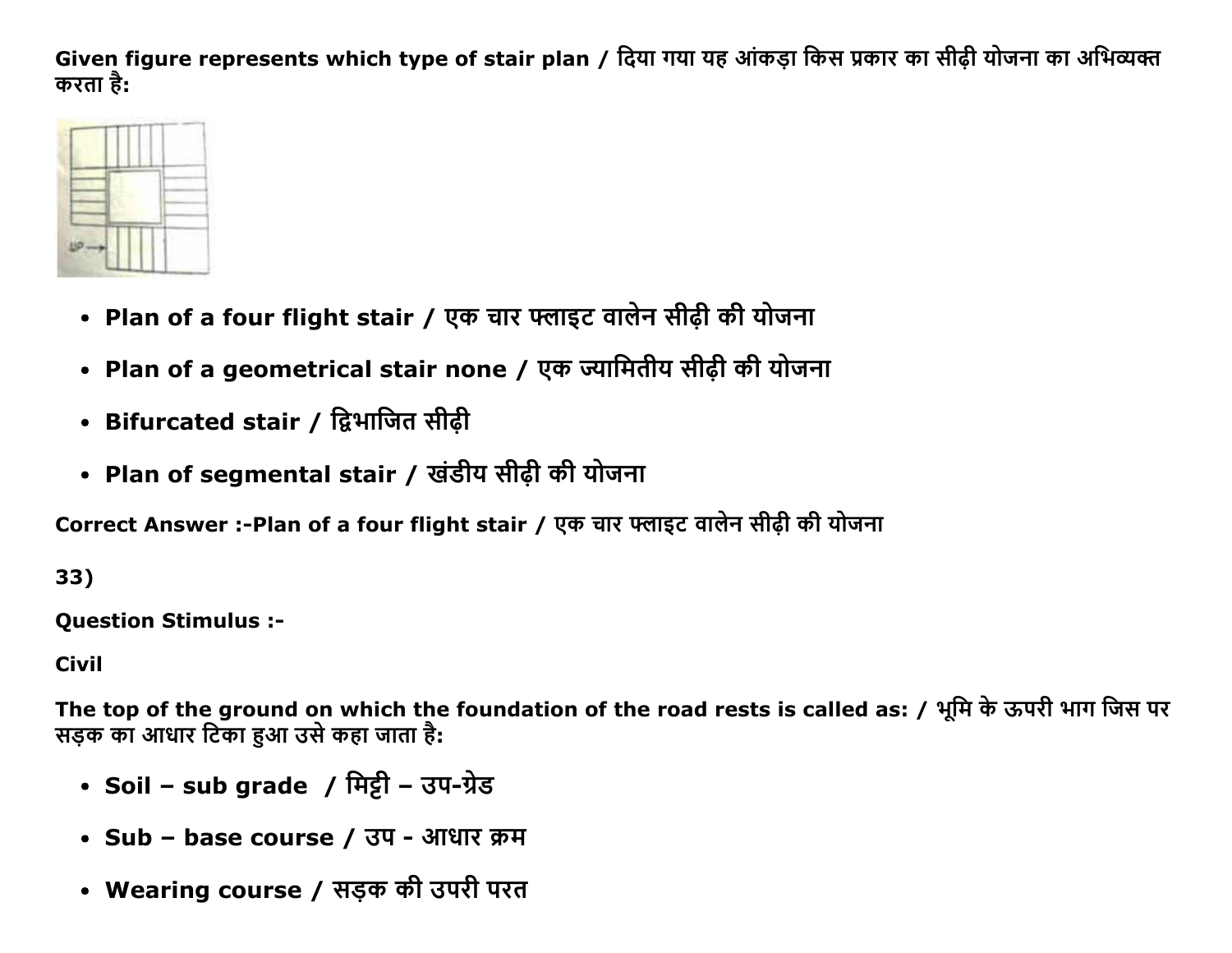• Base course / आधार क्रम

Correct Answer :-Soil - sub grade / मिट्टी - उप-ग्रेड

34)

**Ouestion Stimulus :-**

**Civil** 

sometime become septic due to overloading or unfavorable cloudy season. / अधिक गार या प्रतिकूल मेघाच्छादित मौसम के कारण \_\_\_\_\_\_\_\_\_\_\_\_\_\_\_\_\_\_\_ कुछ समय के लिए सेप्टिक (विषाक्त) हो जाता है।

- Refuse / अवशिष्ट
- Sewage / मल
- Sullage / कूड़ा
- Oxidation pond / ऑक्सीकरण तालाब

Correct Answer :- Oxidation pond / ऑक्सीकरण तालाब

35)

**Question Stimulus :-**

**Civil** 

In which type of soils more than half the total material by weight is larger than 75 micron IS sieve size? / किस प्रकार के मुदा में वजन से कुल सामग्री के आधे से अधिक 75 माइक्रोन चलनी के आकार से बड़ा होता है

- Coarse grained soils / स्थूल कणों वाली मिट्टी
- Fine grained soils / सूक्ष्म कणों वाली मिट्टी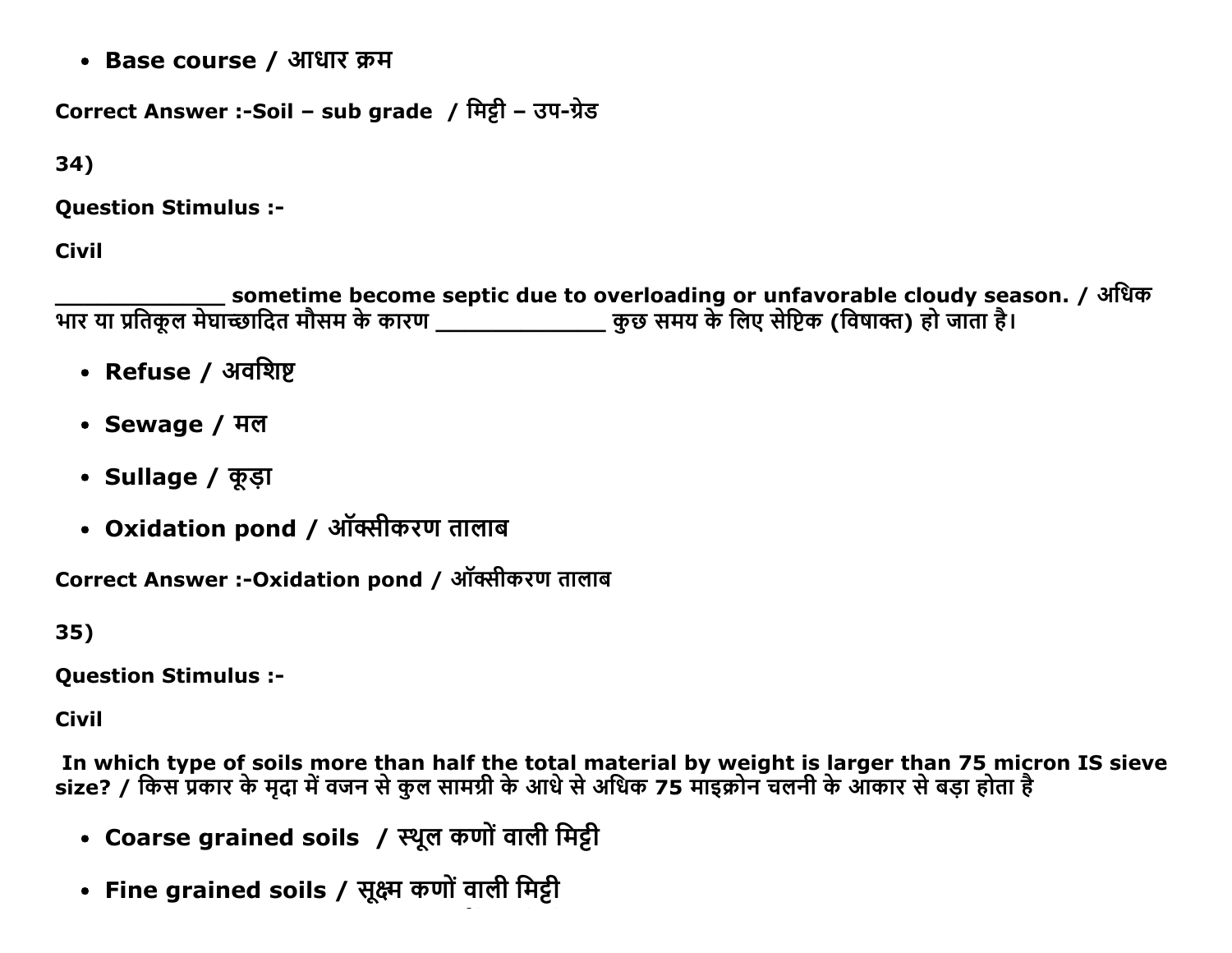- Highly organic soils \ उच्च कार्बनिक मिट्टी
- Silts soils / तलछट की मिट्टी

Correct Answer :- Coarse grained soils / स्थूल कणों वाली मिट्टी

36)

**Ouestion Stimulus :-**

**Civil** 

What is the recommended camber for bituminous type of road? / बिटुमिनस प्रकार के सड़क के लिए किस प्रकार के वक्रता की अनशंसा की गई है?

- 1 in 48 to 1 in 60 / 1 में 48 से 1 में 60
- 1 in 20 to 1 in 24 / 1 में 20 से 1 में 24
- 1 in 24 to 1 in 30 / 1 में 24 से 1 में 30
- 1 in 30 to 1 in 48 / 1 में 30 से 1 में 48

Correct Answer :-1 in 48 to 1 in 60 / 1 में 48 से 1 में 60

37)

**Question Stimulus :-**

Civil

Which types of errors occur in one direction only and go on accumulating in chaining? / किस प्रकार की त्रुटि केवल एक ही दिशा में होती है और श्रृंखलन में जमा होती जाती है?

• Cumulative errors / संचयी त्रुटियाँ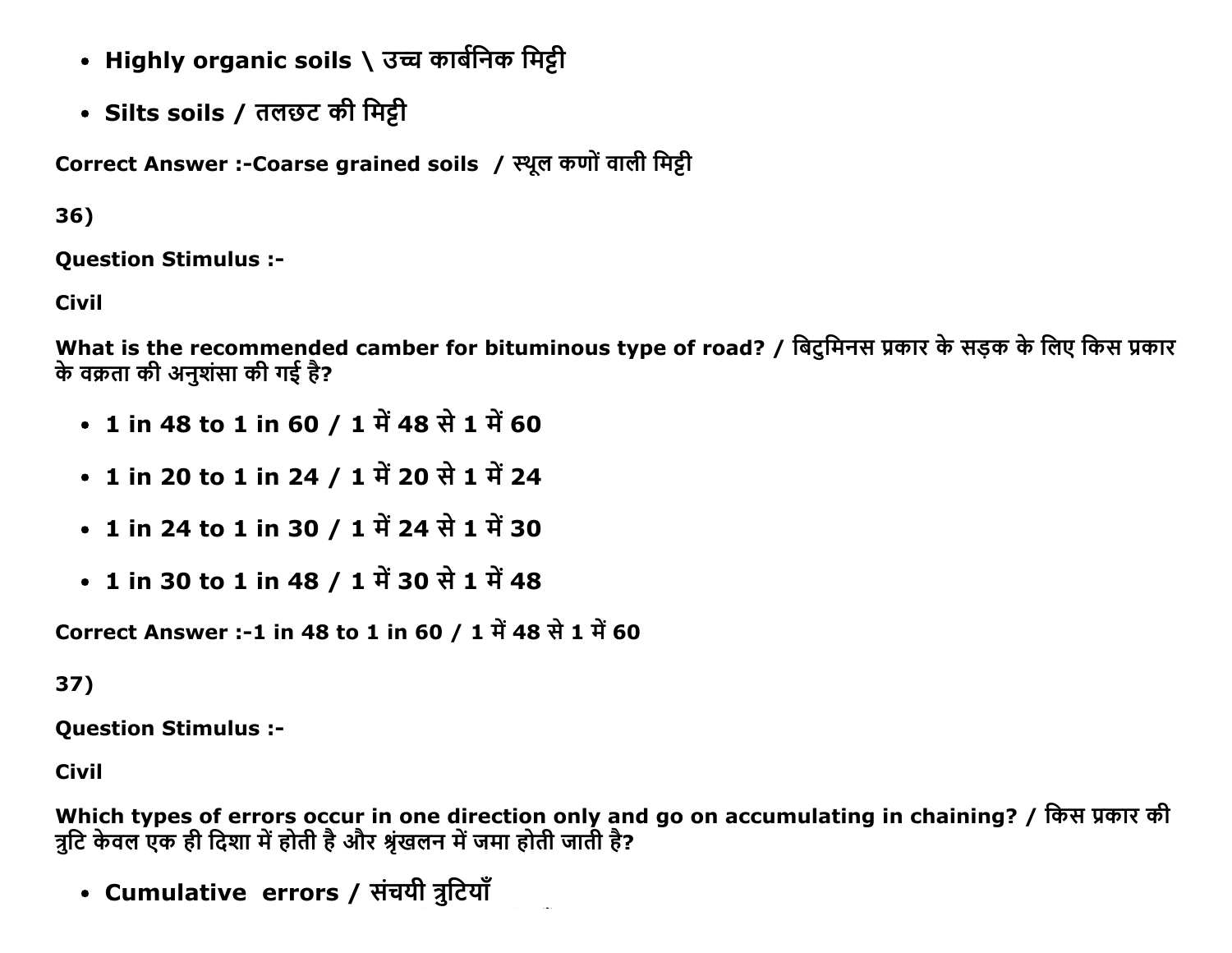- Compensating errors / क्षतिपूरक त्रुटियाँ
- Personal errors / व्यक्तिगत त्रुटियाँ
- Natural errors / प्राकृतिक त्रुटियाँ

Correct Answer :- Cumulative errors / संचयी त्रुटियाँ

38)

**Question Stimulus :-**

**Civil** 

Following figure represents which type of shear reinforcement: / निम्नलिखित चित्र किस प्रकार के अपरूपण सुदृढीकरण का प्रतिनिधित्व करता है:



- Inclined strirrups / झुका कुंडा
- Bent up bars alongwith strirrups / कुंडा के साथ मुड़ी सलाखें
- Vertical strirrups / ऊर्ध्वाधर कुंडा
- Horizontal strirrups / क्षैतिज कुंडा

Correct Answer :-Inclined strirrups / झुका कुंडा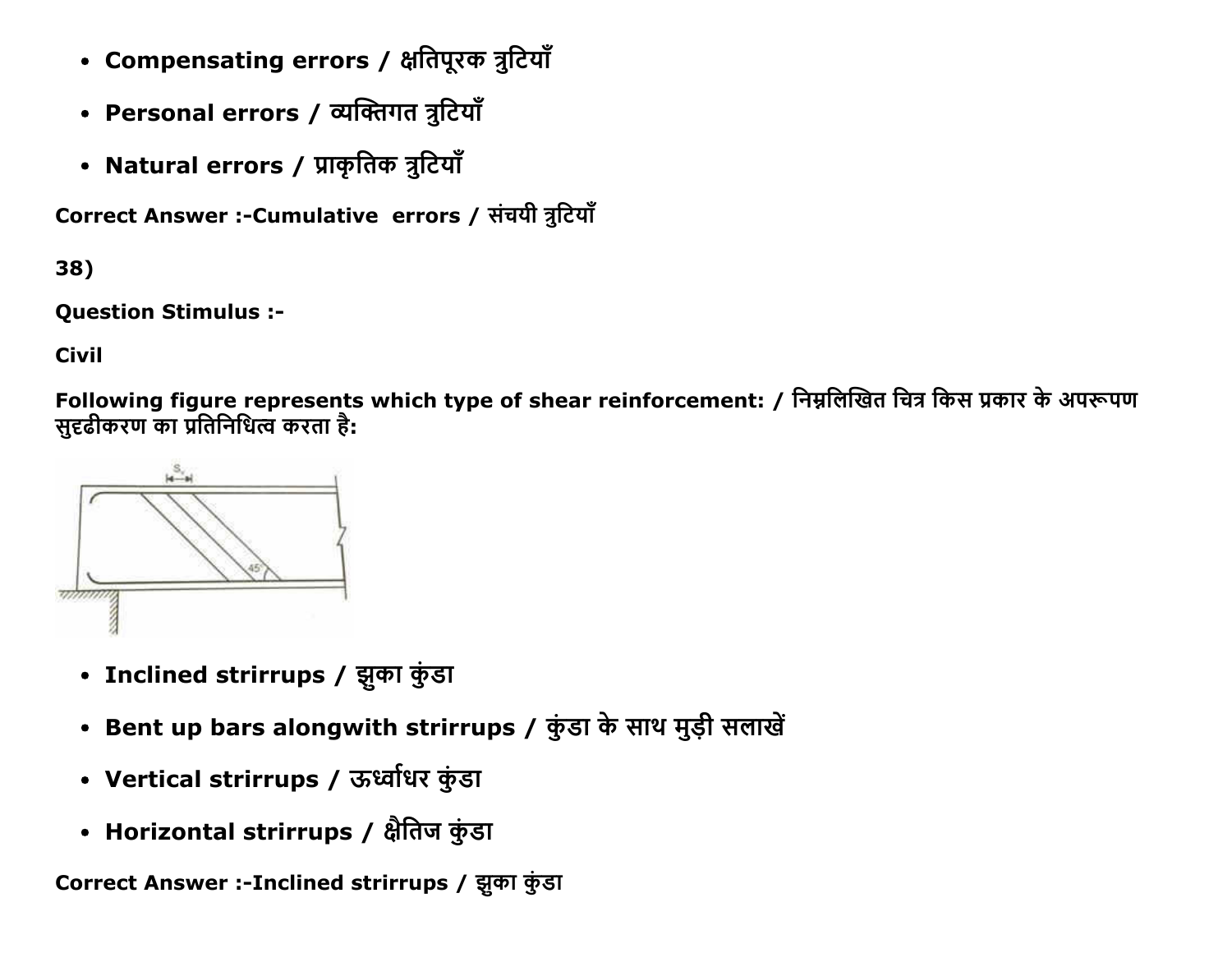39)

**Question Stimulus :-**

**Civil** 

is the result from lifting of warm moisture laden air masses due to topographic<br>barriers. / \_\_\_\_\_\_\_\_\_\_\_\_\_\_\_\_\_\_\_\_\_ स्थलाकृतिक बाधाओं के कारण गर्म नमी लदे हवा के द्रव्यमान के उठने के परिणामस्वरूप होती है।

- Convective precipitation / संवहनी वर्षा
- Orographic precipitation / पर्वतीय वर्षा
- Cyclonic precipitation / चक्रवाती वर्षा
- Hydrography precipitation / जलारेख वर्षा

Correct Answer :- Orographic precipitation / पर्वतीय वर्षा

40)

**Question Stimulus :-**

**Civil** 

Which term is defined as the depression or gutter formed by the inter section of two slopes in a<br>pitched rafters? / एक खड़े शहतीर में दो ढलानों के प्रतिच्छेदन द्वारा निर्मित गड्ढें या गटर को किस शब्द के रूप में परिभाषित किया गया है?

- Hip / कमर
- Eves / कंगनी
- Purlins / शहतीर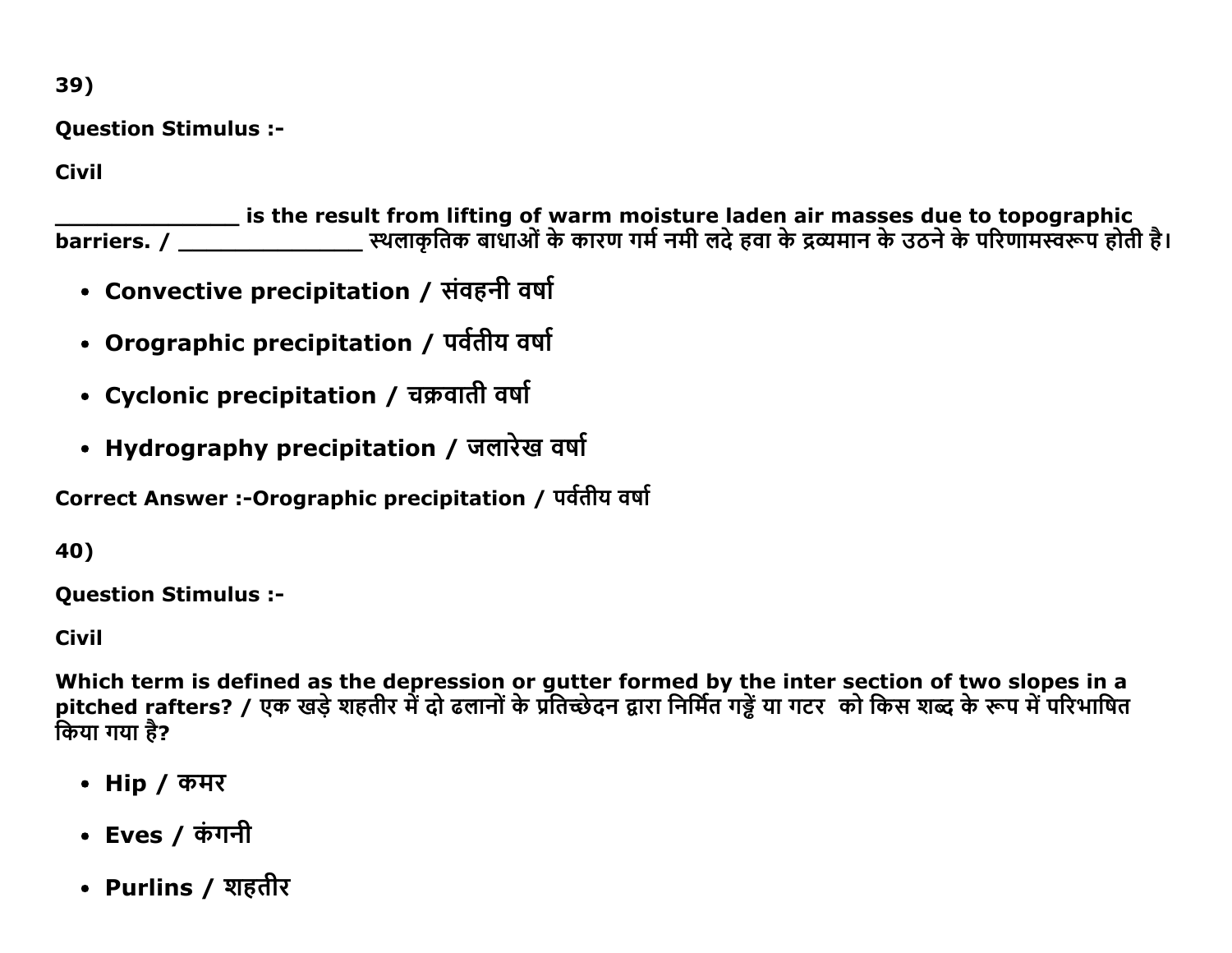• Valley / घाटी

Correct Answer :-Valley / घाटी

41)

Question Stimulus :

Civil

A beam fixed at one end and free at the other end is known as: / एक छोर पर स्थापित और दूसरे छोर पर मुक्त धरनी (बीम) को किस रूप में जाना जाता है:

- Fixed beam / स्थिर धरनी
- Continous beam / निरंतर धरनी
- Cantilever beam / भुजोत्तोलक धरनी
- Overhanging beam / प्रलम्बित धरनी

Correct Answer :-Cantilever beam / भुजोत्तोलक धरनी

42)

Question Stimulus :

Civil

The operation measuring distance with the help of a tape is called as: / एक टेप की सहायता से प्रचालन की दरी मापने को क्या कहा जाता है:

- Indirect ranging / परोक्ष क्रम से रखना
- Direct ranging / प्रत्यक्ष क्रम से रखना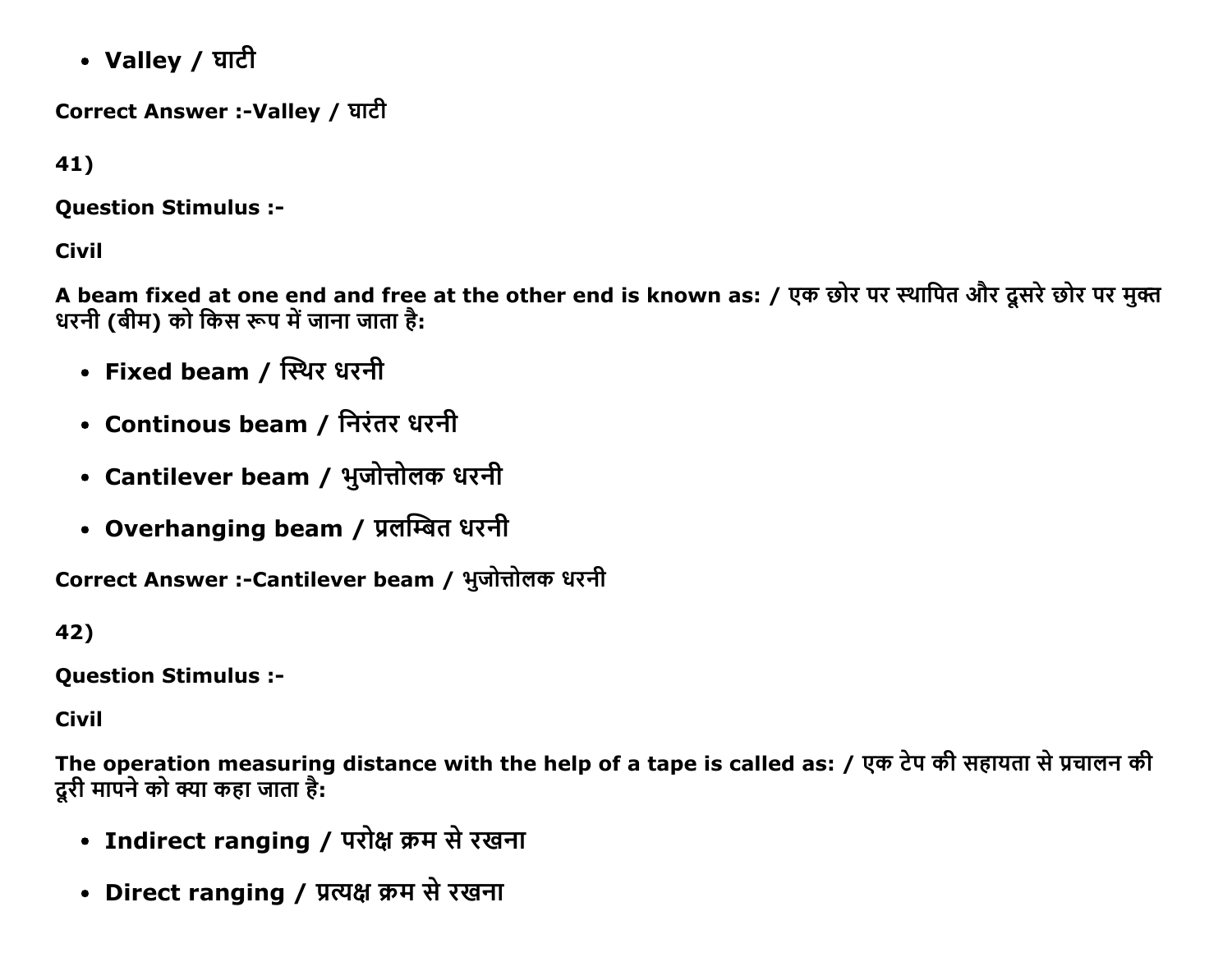- Chaining / श्रृंखलन
- Offsetting / पूरा करना

Correct Answer :- Chaining / श्रृंखलन

43)

**Question Stimulus :-**

**Civil** 

The forces whose lines of action lie on the same plane are known as: / वह बल जिसके कार्य की रेखाएं एक ही तल अवस्थित होती है, उसे जाना जाता है:

- Concurrent forces / समवर्ती बल
- Coplaner forces / समतलीय बल
- Coplaner concurrent forces / समतलीय समवर्ती बल
- Coplaner non concurrent forces / समतलीय गैर-समवर्ती बल

Correct Answer :-Coplaner forces / समतलीय बल

44)

**Question Stimulus :-**

**Civil** 

When two or more footings are connected by a beam, it is called as: / दो या दो से अधिक आधार एक धरनी से जुड़ता हैं, तो इसे कहा जाता है:

• Strap footing / पट्टा आधार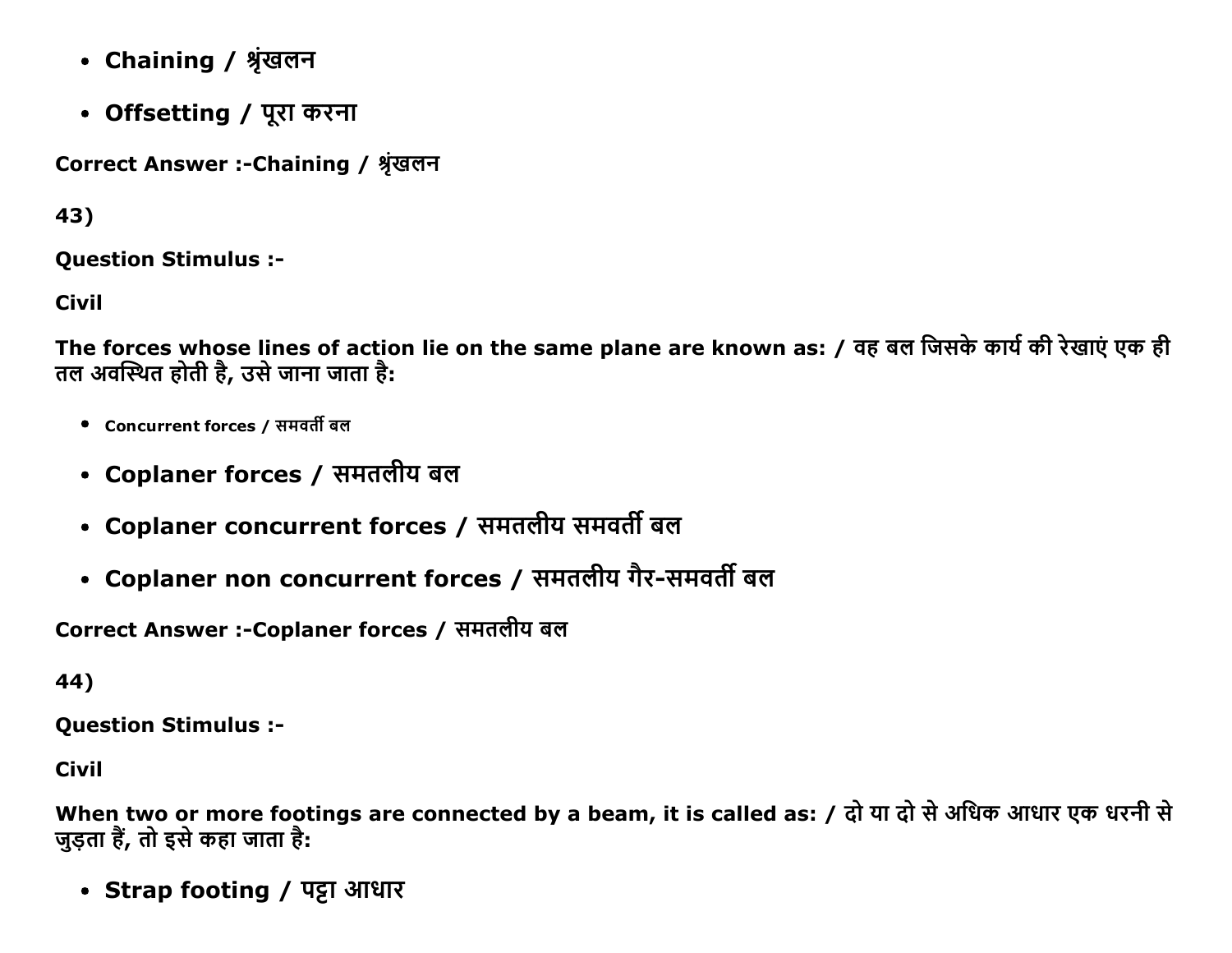- Spread footing / विस्तृत आधार
- Combined footing / संयुक्त आधार
- Raft footing / बेड़ा आधार

Correct Answer :- Strap footing / पट्टा आधार

45)

**Question Stimulus :-**

**CANCELLED** 

**Civil** 

Given symbol indicate which type of operation in Building Drawing: / दिया गया प्रतीक भवन के आरेखन में किस प्रकार के संचालन का संकेत करता है:

- Fan regulator / पंखा नियामक
- Batten lamp holder / दीपक धारक पटरा
- Light pendent / हल्का निलम्बी
- Light bracket / हल्का ब्रैकेट

Correct Answer :- Light bracket / हल्का ब्रैकेट

46)

**Question Stimulus :-**

**Civil**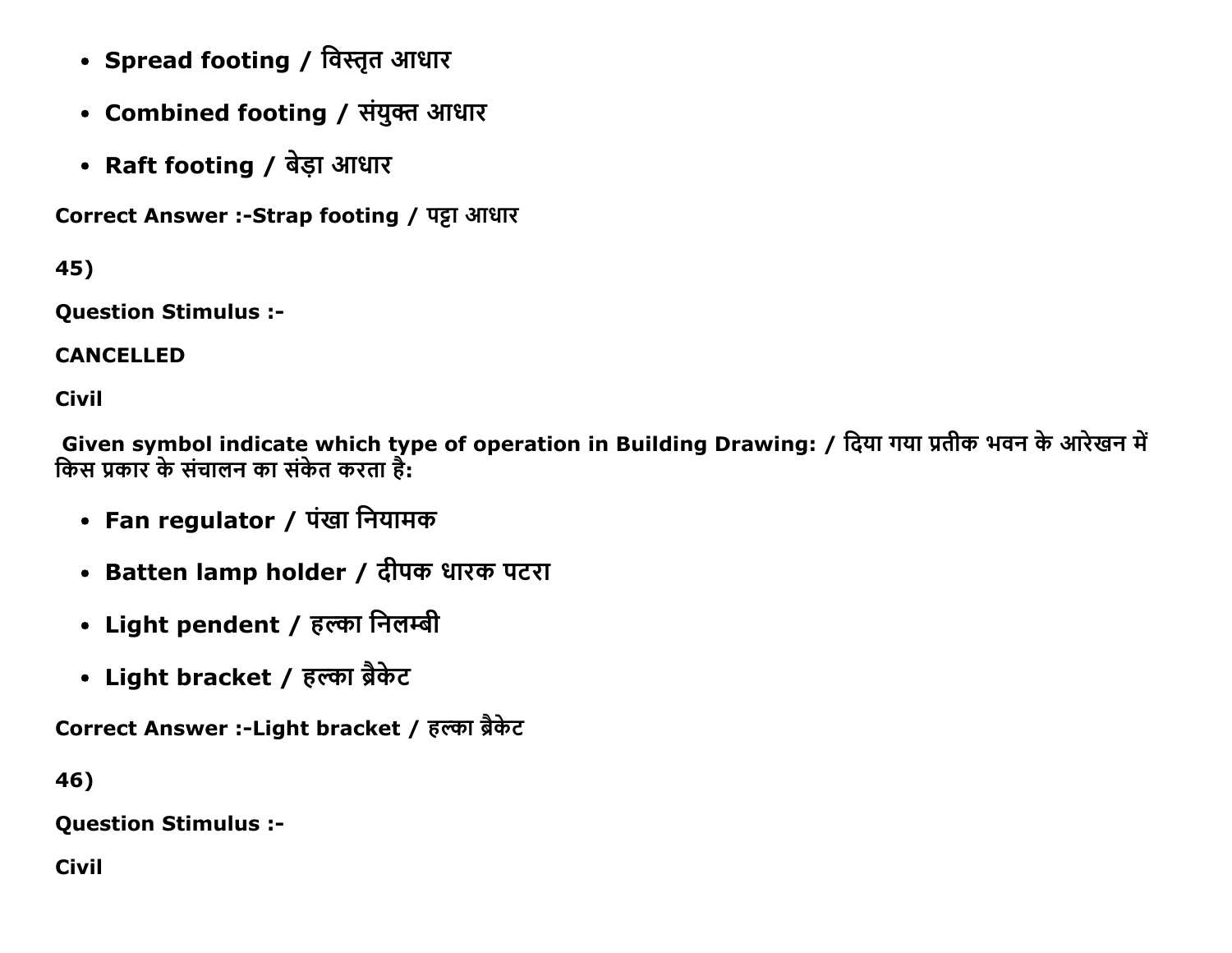What is defined as the maximum displacement of a body from the mean position? / माध्य स्थिति से किस पिंड के अधिकतम विस्थापन को कैसे परिभाषित किया जाता है?

- Periodic time / आवधिक समय
- Angular acceleration / कोणीय त्वरण
- Amplitude / आयाम
- Centripetal accerleration / केन्द्राभिमुख त्वरण

Correct Answer :- Amplitude / आयाम

47)

**Ouestion Stimulus :-**

**Civil** 

In a sewage treatment what is chlorinated and then disposed off from the secondary settling tank? --- में उँटेन्स्ट्रेंड में उम्मान्सर मान्ने कि आउँस्मान्सर्वे मान्ने साला माइन्टेंडचे उसे मध्यम से निपटारा किया जाता है?<br>/ सीवेज उपचार में, किसे क्लोरीनयुक्त करने के बाद माध्यमिक निपटान के टैंक के माध्यम से निपटारा किया ज

- Effluent / बहिःस्त्रावी
- Flocs / फ्लोक
- Sludge / कीचड़
- Grit / बजरी

Correct Answer :-Effluent / बहिःस्त्रावी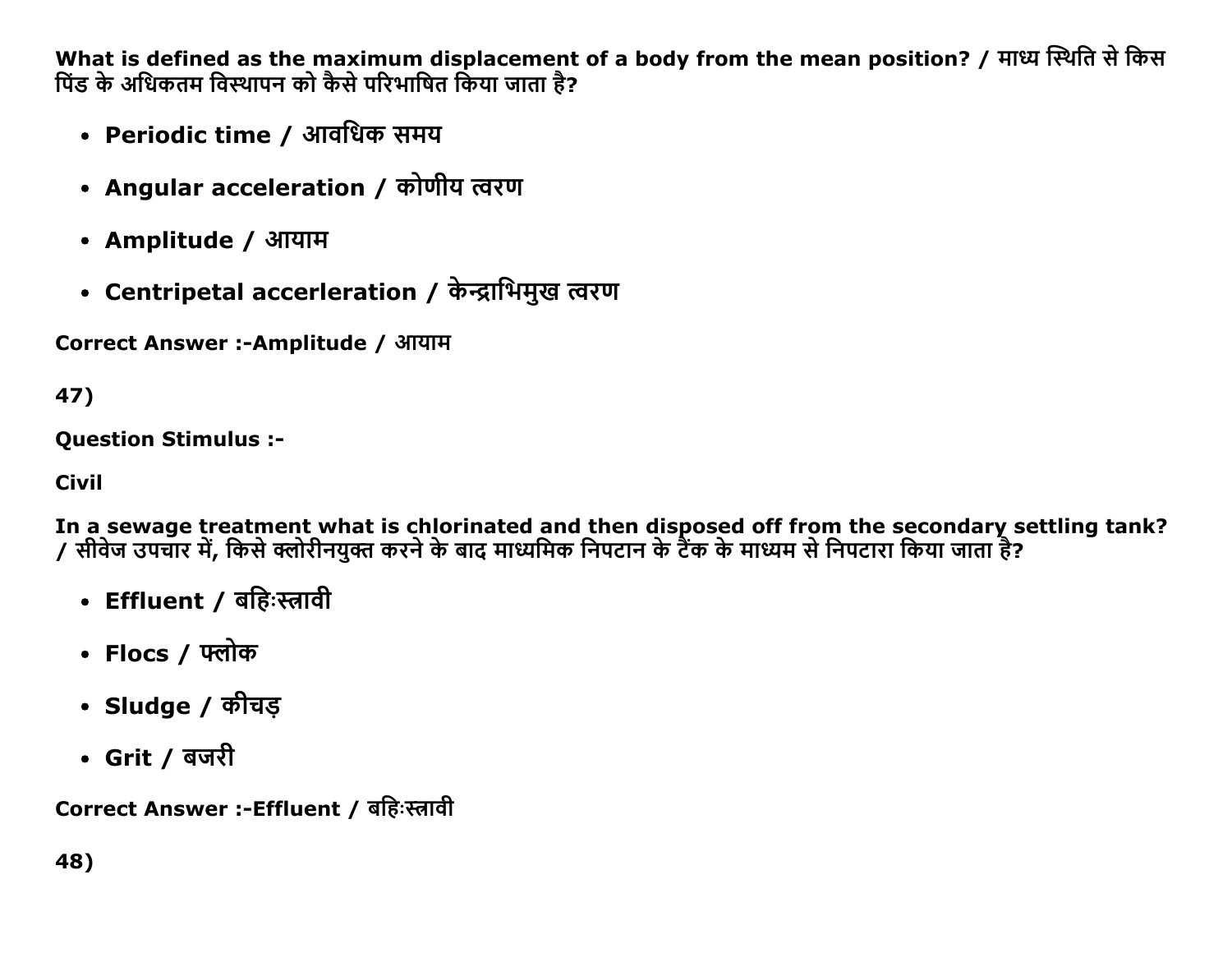### **Question Stimulus :-**

**Civil** 

A flow in which the quantity of liquid flowing per second is NOT constant is called as: / एक प्रवाह जिसमें प्रति सेकंड प्रवाहित होने वाले तरल पदार्थ की मात्रा स्थिर नहीं रहेती हैं, उसे कहा जाता है:

- Unsteady flow / अस्थिर प्रवाह
- Steady flow / निरंतर प्रवाह
- Turbulent flow / अशांत प्रवाह
- Compressible flow / संपीड्य प्रवाह

Correct Answer :-Unsteady flow / अस्थिर प्रवाह

49)

**Question Stimulus :-**

**Civil** 

The estimated value of a built up property at the end of its useful life without being dismantled is known as: / एक निर्मित संपत्ति को बिना ध्वस्त किए हुए इसके उपयोगी जीवन के अंत में इसके अनुमानित मूल्य को किस रूप में जाना जाता है

- Salvage value / निस्तारण मूल्य
- Scrap value / अवशिष्ट मूल्य
- Deprication / मूल्यहास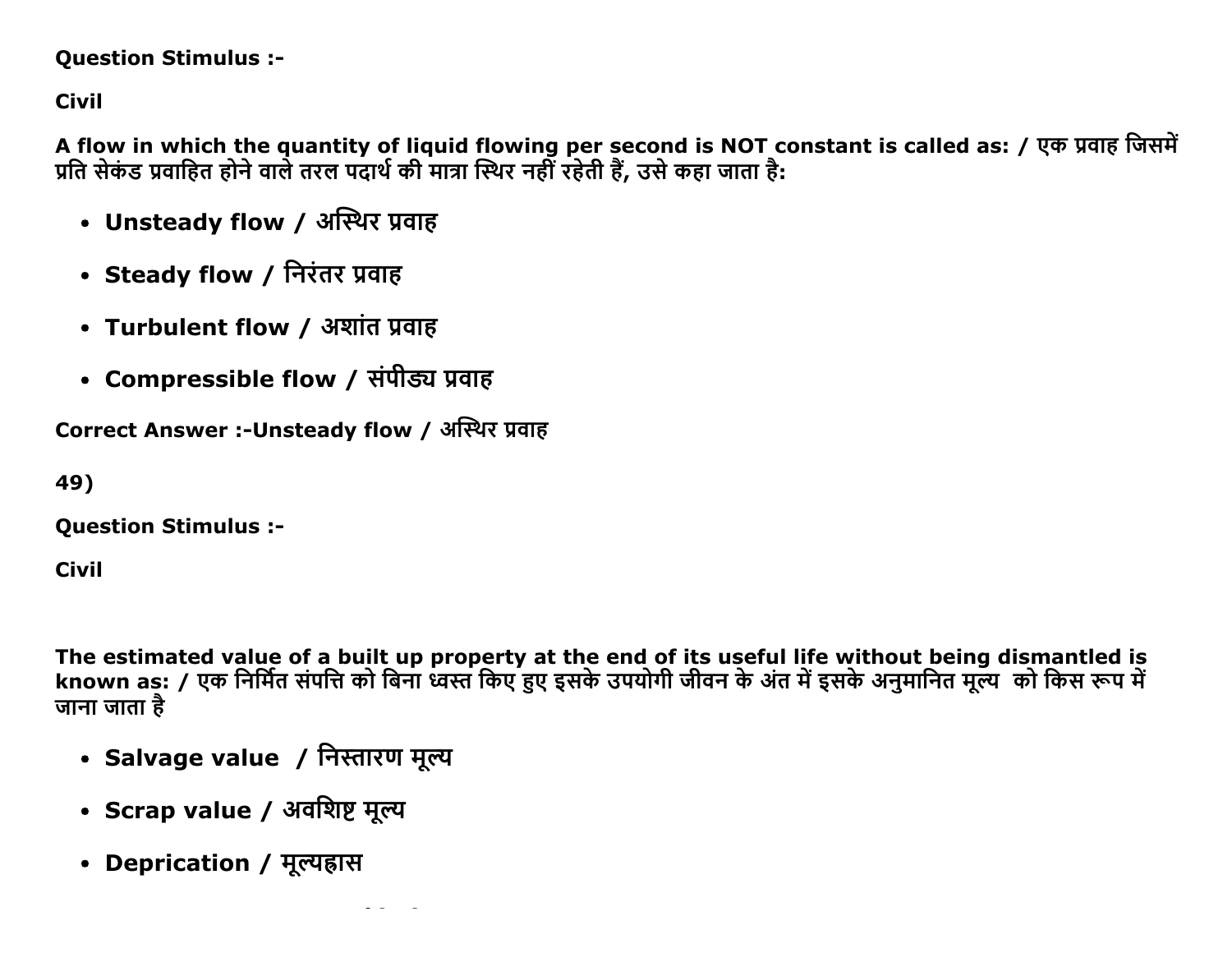• Floor area ratio / फर्श के क्षेत्रफल का अनुपात

Correct Answer :-Salvage value / निस्तारण मूल्य

50)

Question Stimulus :

Civil

Co-efficient of friction is the ratio of:-

घर्षण के गणांक का अनपात है:-



- Force of friction to normal reaction between two bodies / दो पिंडों के बीच सामान्य प्रतिक्रिया के लिए घर्षण बल
- Force of limiting friction to reaction between two bodies / दो पिंडों के बीच प्रतिक्रिया के लिए सीमित घर्षण बल
- Force of friction to reaction between two bodies / दो पिंडों के बीच प्रतिक्रिया के लिए घर्षण बल
- Force of limiting friction to normal reaction between two bodies / दो पिंडों के बीच सामान्य प्रतिक्रिया के लिए घर्षण को सीमित करने का बल

Correct Answer :-Force of limiting friction to normal reaction between two bodies / दो पिंडों के बीच सामान्य प्रतिक्रिया के लिए घर्षण को सीमित करने का बल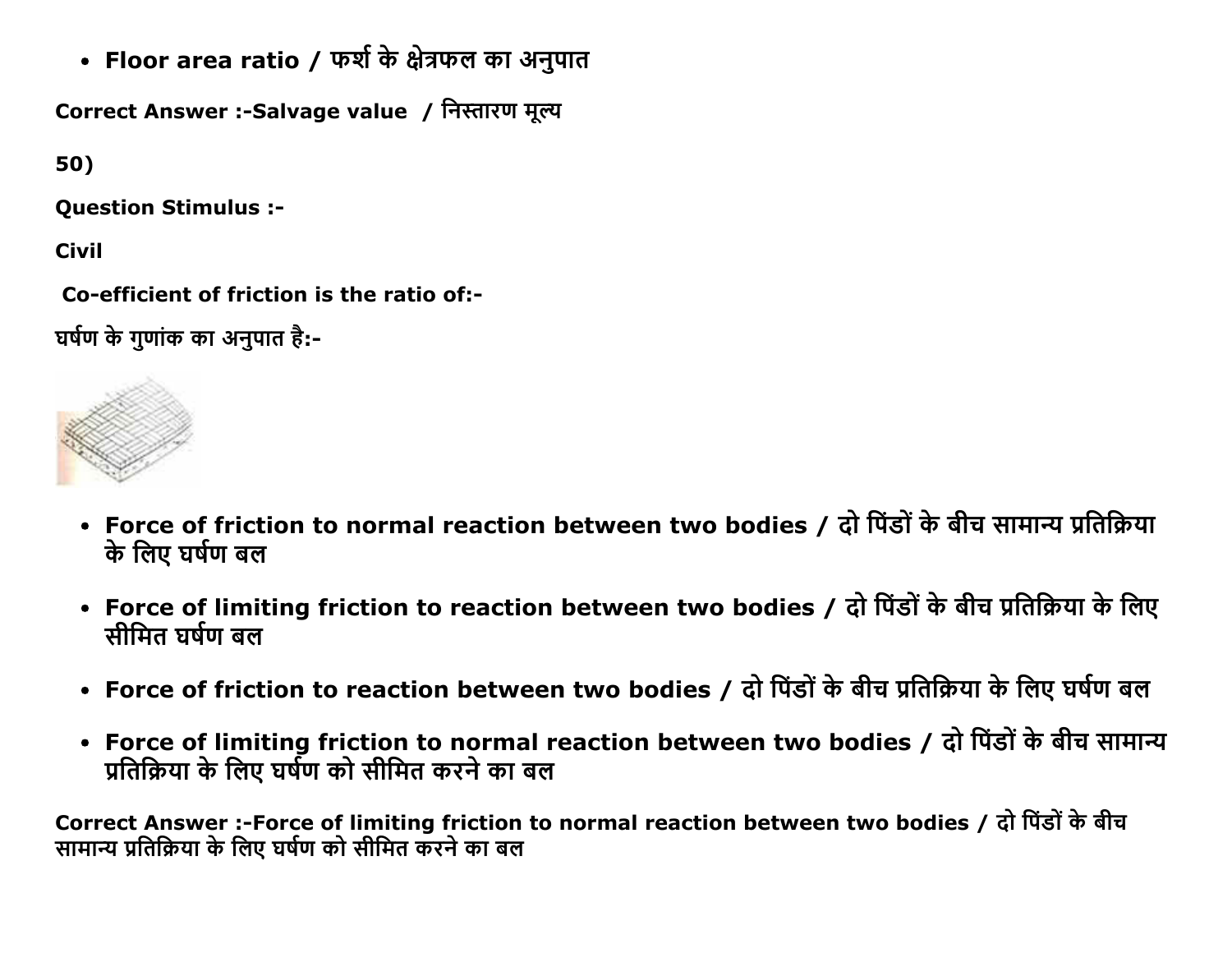51)

### **Question Stimulus :-**

**Civil** 

Porosity of soil mass is mathematically represented by which of the equation? / मृदा के द्रव्यमान की सरंध्रता को किस गणितीय समीकरण द्वारा अभिव्यक्त किया जाता है?

 $\cdot$  e = V<sub>v</sub> / V<sub>s</sub>

- $\bullet$  n = V<sub>v</sub> / V
- $\bullet$  s = V<sub>v</sub> / V<sub>s</sub>
- $n_a = V_a / V \times 100$

Correct Answer :-  $n = V_v / V$ 

# 52)

**Question Stimulus :-**

**Civil** 

In which stage the mild steel material behaves as per the hooke's law? / किस अवस्था में नरम स्टील की सामग्री हुक के नियम के अनुसार व्यवहार करती है?

- Elastic limit / प्रत्यास्थ सीमा
- Yield point / पराभव बिंदु
- Limit of proportionality / समानता (अनुरूपता) की सीमा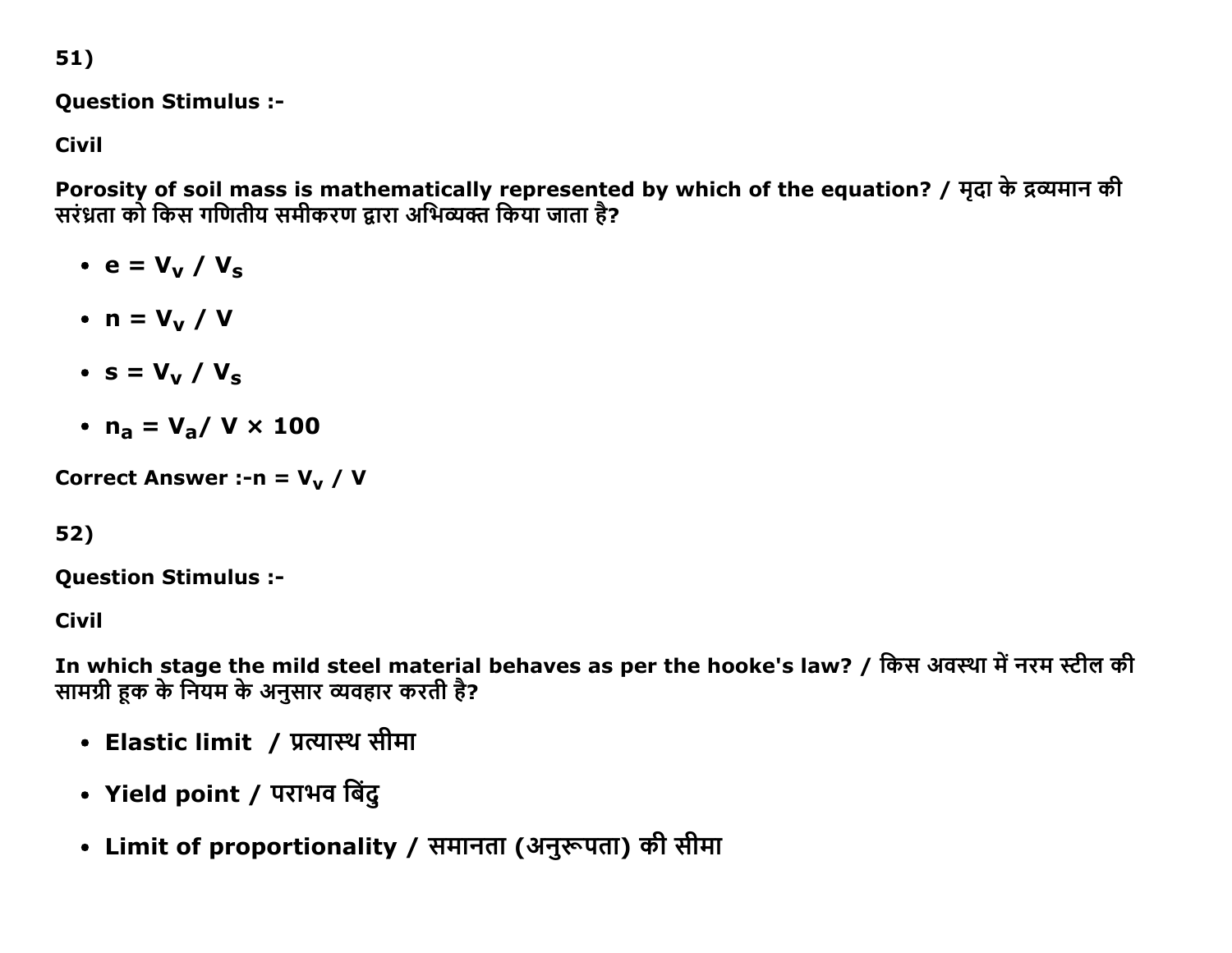• Ultimate load point / परम भार बिंदु

Correct Answer :-Limit of proportionality / समानता (अनुरूपता) की सीमा

53)

**Question Stimulus :-**

**Civil** 

is a beam that supports the brick work over opening of door, window and passage.<br>/ \_\_\_\_\_\_\_\_\_\_\_\_ एक धरनी है जो दरवाजा, खिड़की और गलियारे के ऊपर खुलने वाले स्थान पर ईंट के चिनाई का समर्थन करता हैं।

- Beam / धरनी
- Roof / छत
- Lintel / सिरदल पट्टा
- Plinth / कुर्सी

Correct Answer :-Lintel / सिरदल पट्टा

54)

**Question Stimulus :-**

**Civil** 

The ratio of inertia force to the viscous force is known as: / जड़त्वीय बल से स्यानता बल के अनुपात को किस रूप में जाना जाता है:

- Froudes number / फ्रॉड की संख्या
- Reynolds number / रेनॉल्ड्स संख्या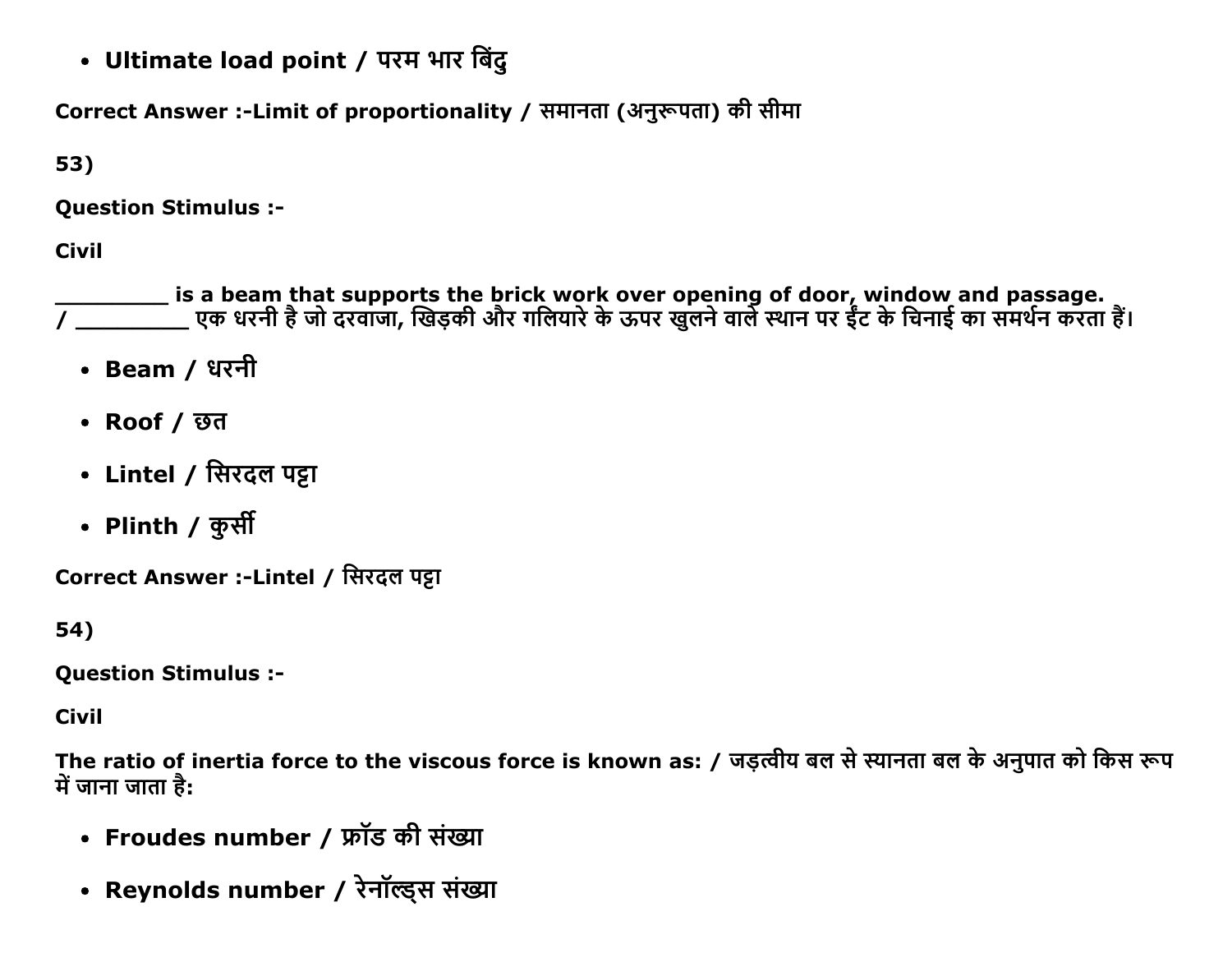- Webers number / वेबर की संख्या
- Eulers number / यूलर संख्या

Correct Answer :- Reynolds number / रेनॉल्ड्स संख्या

55)

**Ouestion Stimulus :-**

**Civil** 

The defects caused by severe frost or by severe heat of the sun is known as: / गंभीर पाला से या सूर्य की प्रचंड गर्मी के कारण उत्पन्न गंभीर दोषों को क्या कहा जाता है:

- Ring shake / रिंग कंपकंपी
- Cup shake / कप कंपकंपी
- Heart shake / दिल की कंपकंपी
- Star shake / सितारों की कंपकंपी

Correct Answer :-Star shake / सितारों की कंपकंपी

56)

**Question Stimulus :-**

Civil

Which types of sheets are used for roof covering? / किस प्रकार चादरों का उपयोग छत को कवर करने के लिए किया जाता हैं?

• Corrugated sheets / नालीदार चादरों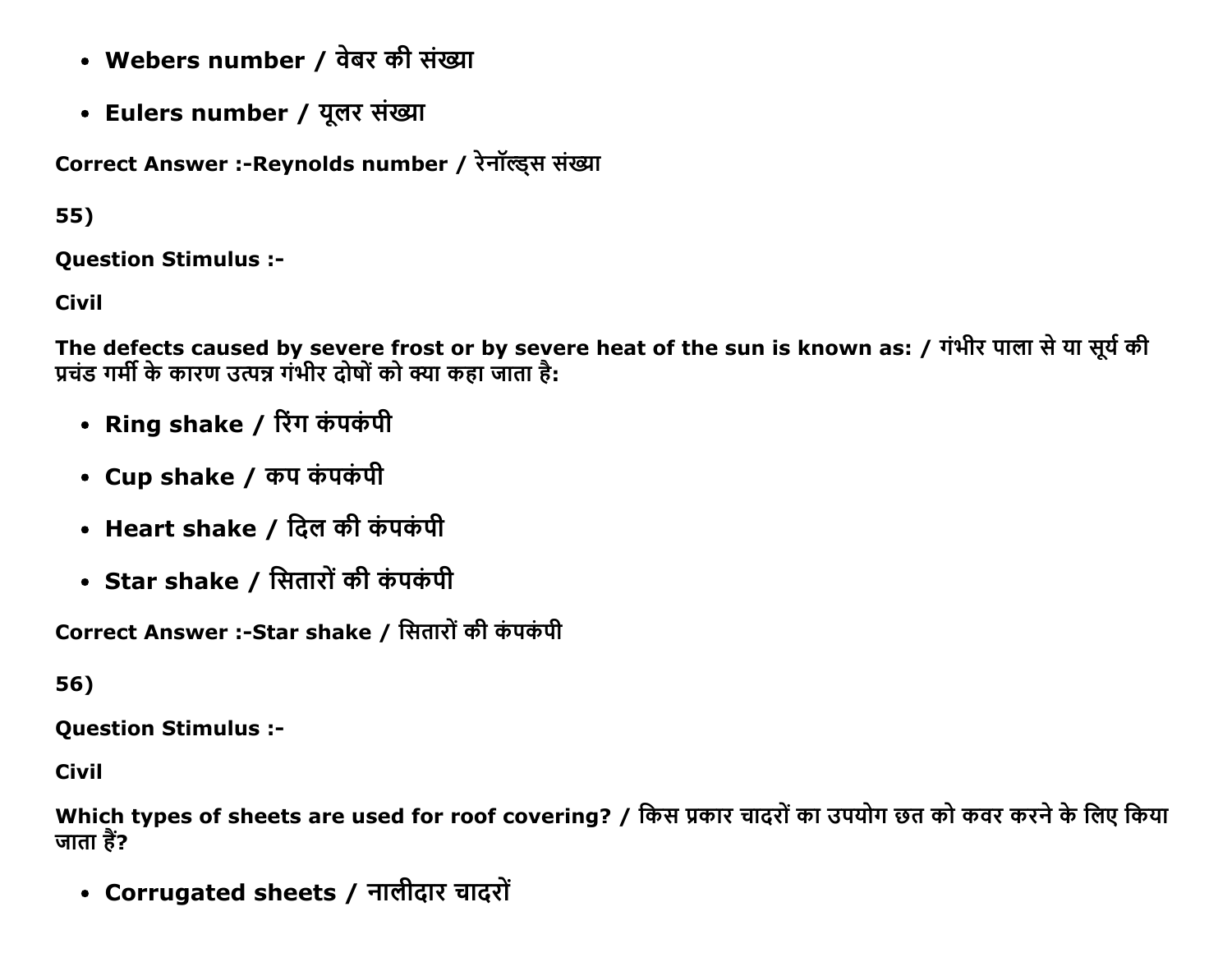- Plates / प्लेट
- I-sections / आई-अनुभाग
- Ribbed tor steel bars / धारीदार कूट इस्पात का सलाख

Correct Answer :-Corrugated sheets / नालीदार चादरों

57)

**Question Stimulus :-**

**Civil** 

What is used to find the moment of inertia of a body experimentally? / प्रायौगिक रूप से किसी पिंड का जड़त्व आघूर्ण ज्ञात करने के लिए किसका उपयोग किया जाता है?

- Centre of pendulum / लोलक के केंद्र
- Torsional pendulum / मरोड़ी लोलक
- Compound pendulum / यौगिक लोलक
- Simple pendulum / सरल लोलक

Correct Answer :-Torsional pendulum / मरोड़ी लोलक

58)

**Question Stimulus :-**

**CANCELLED** 

**Civil**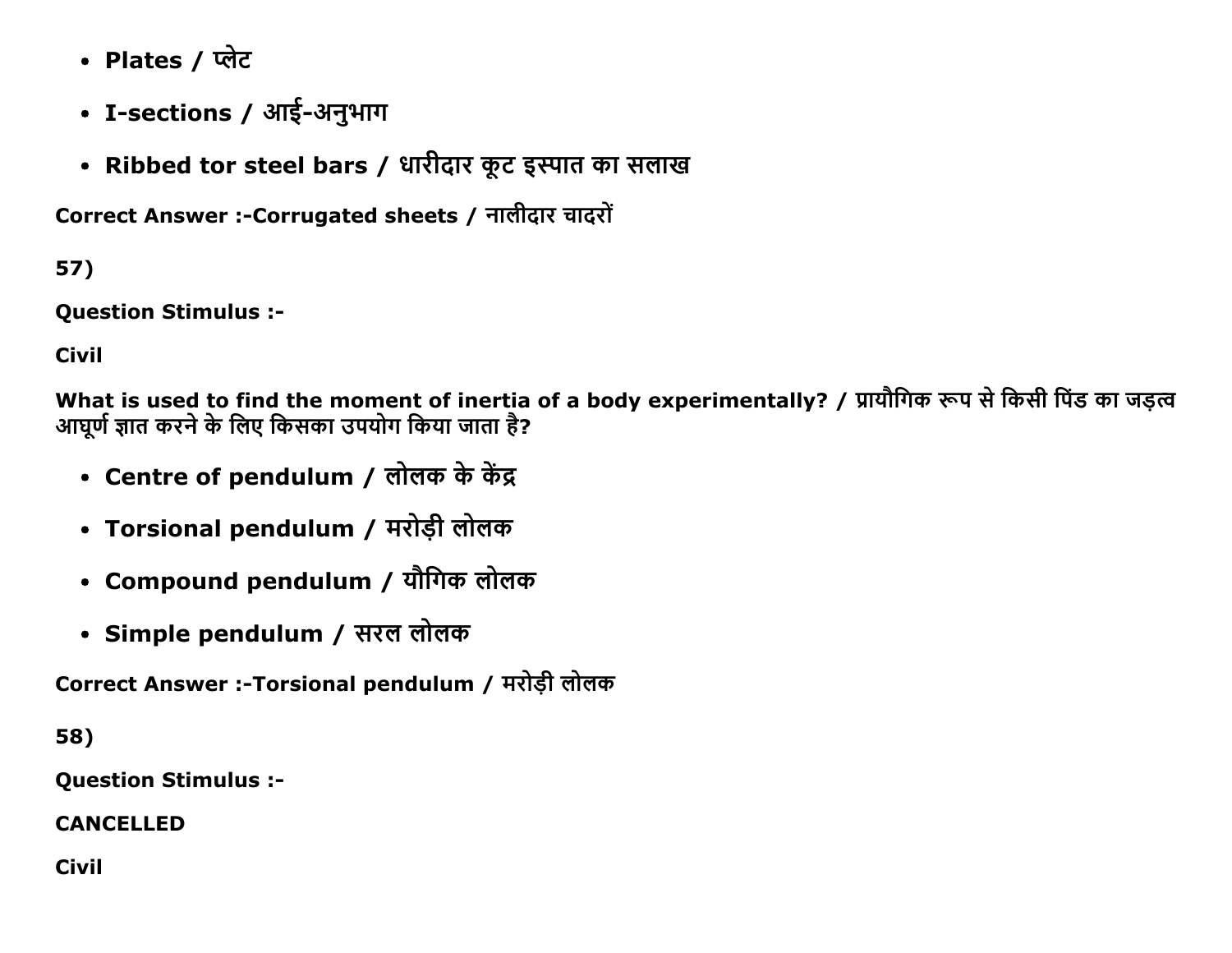In which type of concrete there is absence of capillary passages and there is no transmission of<br>water by capillary action: / किस प्रकार के कंक्रीट में केशिकीय मार्ग अनुपस्थित रहता है और केशिकीय बल के कारण पानी का कोई संचरण नहीं होता है:

- No fines concrete / कोई बेहतर कंक्रीट नहीं
- Pre cast concrete / पहले से तैयार कंक्रीट
- Light weight concrete / हल्का कंक्रीट
- Pre stressed concrete / पूर्व- बलाघातित कंक्रीट

Correct Answer :-No fines concrete / कोई बेहतर कंक्रीट नहीं

59)

**Ouestion Stimulus :-**

**Civil** 

is a machine which converts the kinetic energy of the water into pressure  $\mathbf{A}$ energy before the water leaves its casing. / \_\_\_\_\_\_\_\_\_\_\_\_\_<br>ऊर्जा में परिणत कर देता है, इससे पहले कि पानी इसके आवरण को छोड़ दे।

- Reciporcating pump / प्रत्यागामी पंप
- Draft tube / मरौदा नली
- Centrifugal pump / केन्द्रापसारक पम्प
- Cavitation / कोटरन

Correct Answer :-Centrifugal pump / केन्द्रापसारक पम्प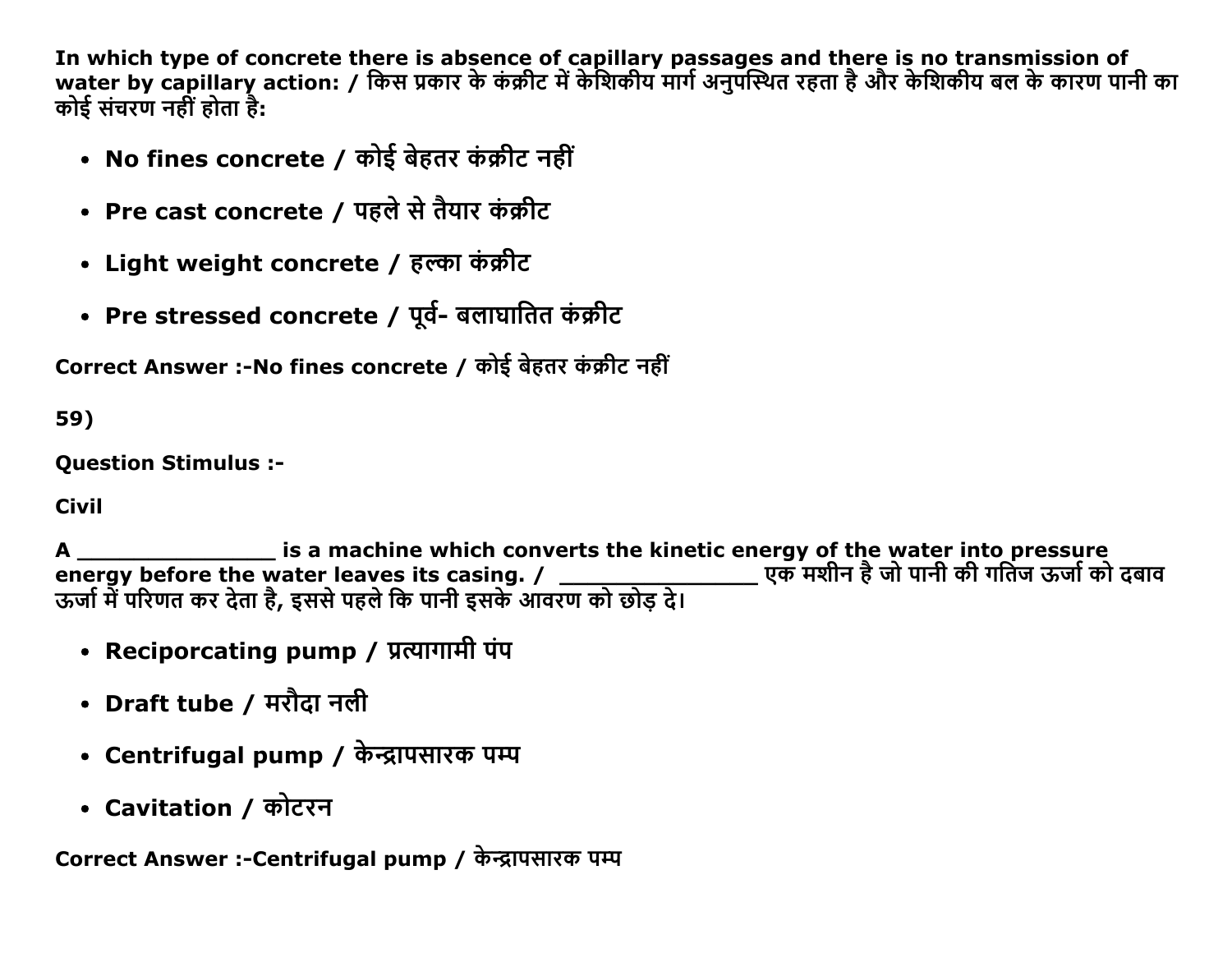60)

**Ouestion Stimulus :-**

**Civil** 

What is indicated by valve 6 of rapid sand filter? / तेजी से रेत फिल्टर का वाल्व 6 ने क्या संकेत देता है?

- Wash water storage tank valve /धोने के पानी के भंडारण टैंक वाल्व
- Inlet valve / प्रवेश द्वार का कपाट (इनलेट वाल्व)
- Filtered water storage tank valve / छनित पानी के भंडारण टैंक का द्वार
- Compressed air valve / संपीड़ित हवा का द्वार (वाल्व)

Correct Answer :-Wash water storage tank valve /धोने के पानी के भंडारण टैंक वाल्व

61)

**Question Stimulus :-**

Civil

The time required for full dissipation of pore water pressure will depend on: / रंध्न से पानी के दबाव के पूर्ण रूप से निसृत होने के लिए आवश्यक समय किस पर निर्भर करता है?

- Thickness of soil sample only / केवल मिट्टी के नमूने की मोटाई
- Co-efficient of permeability of soil only / केवल मिट्टी के पारगम्यता गुणांक
- Both of the above / उपरोक्त दोनों
- None of the above / उपरोक्त में से कोई नहीं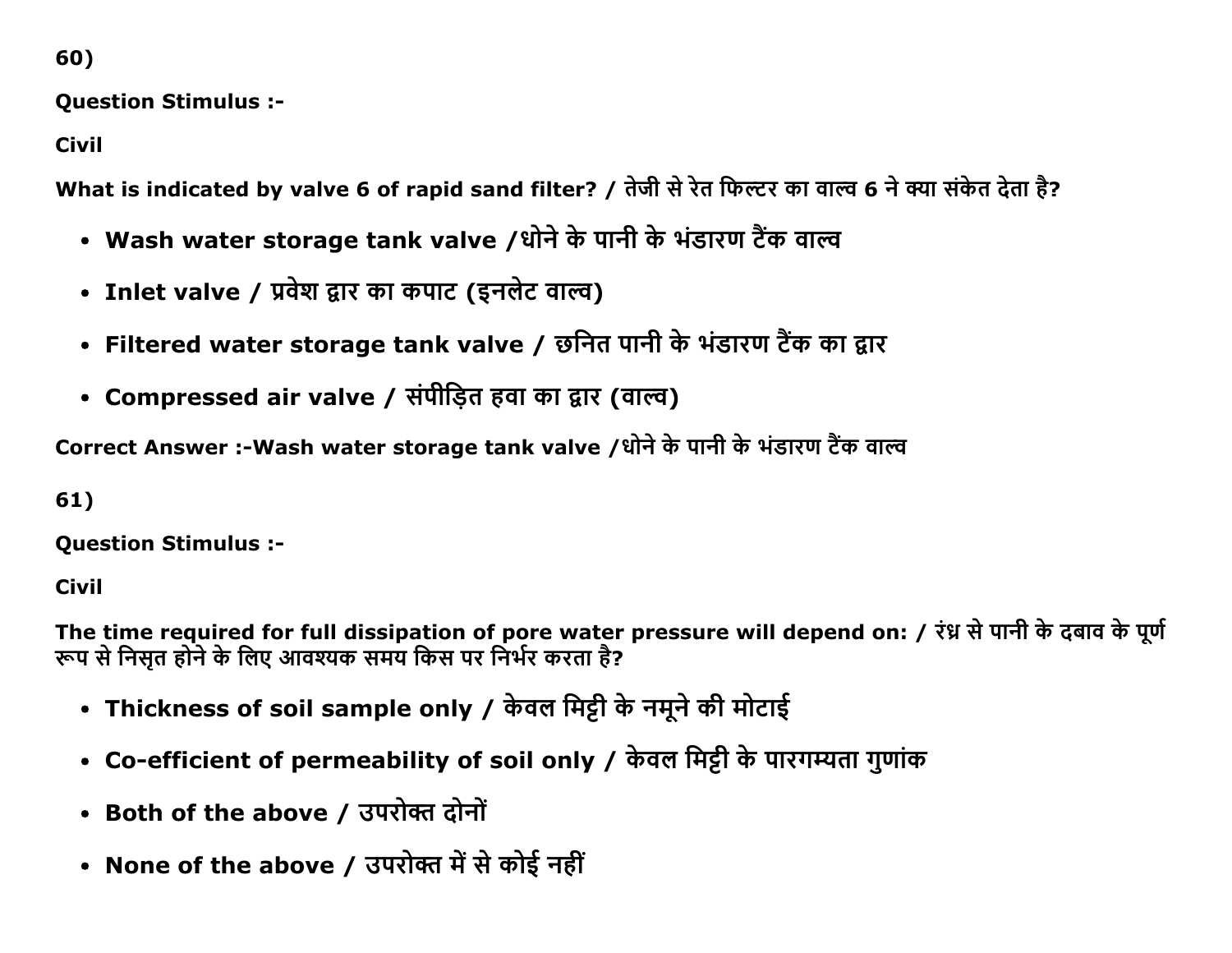Correct Answer :-Both of the above / उपरोक्त दोनों

62)

**Question Stimulus :-**

**Civil** 

The self-weight of the structure along with all the super imposed loads permanently attached to the<br>structure is called as: / संरचना के स्व-भार के साथ-साथ स्थायी रूप से संरचना के संलग्न सभी आरोपित भार को क्या कहा जाता है:

- Bearing stress / धारण करने वाला प्रतिबल
- Dead load / स्तब्ध भार
- Live load / सक्रिय भार
- Working stress / कार्यकारी प्रतिबल

Correct Answer :-Dead load / स्तब्ध भार

63)

**Question Stimulus :-**

**Civil** 

The capacity of soil to resist shearing stresses is known as: / अपरूपण प्रतिबल का विरोध करने के लिए मिट्री की क्षमता को क्या कहते है:

- Consolidation and swelling / एकीकरण और फुलाव
- Compressibility / संपीडयता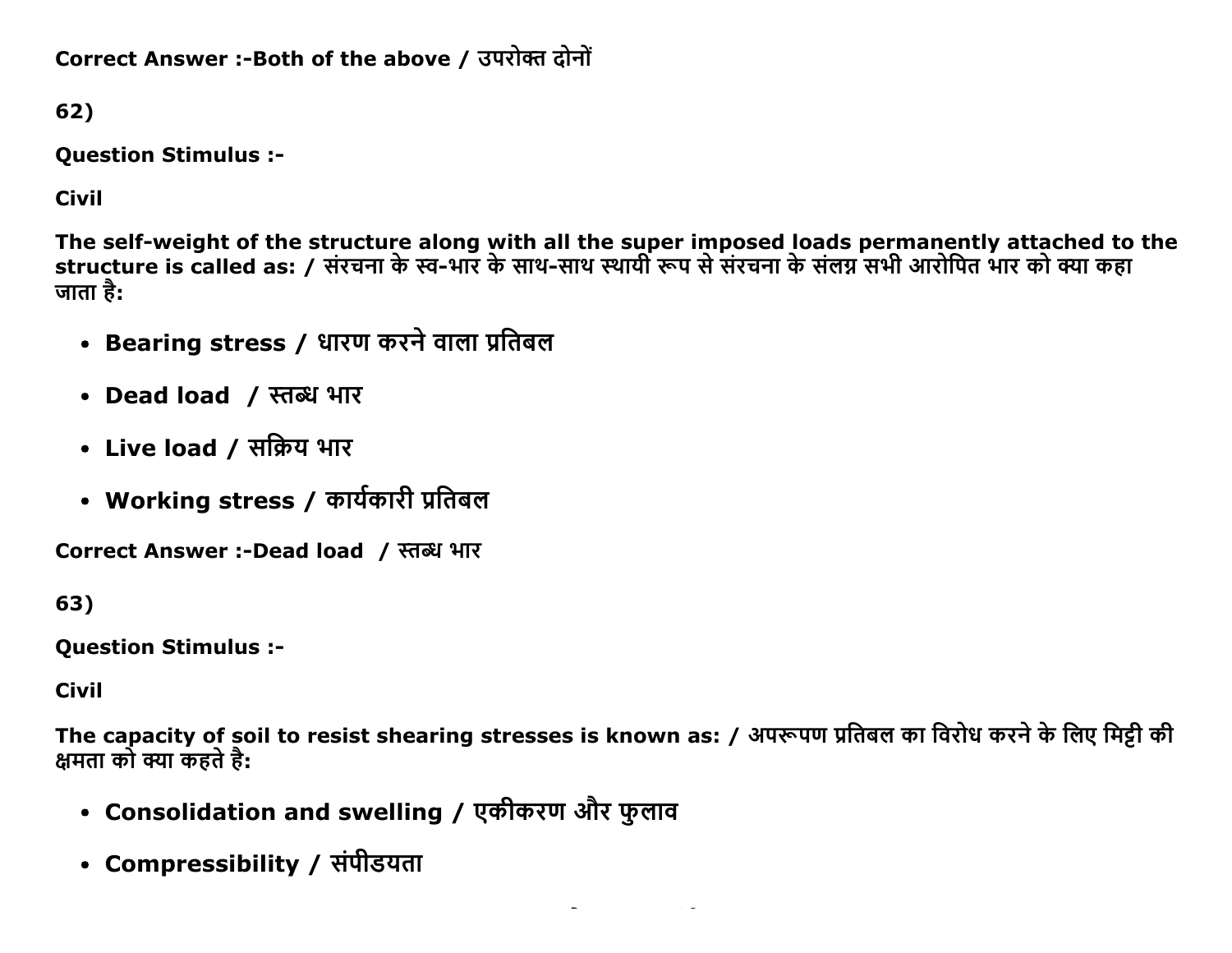- Cohesion and Thixotrophy / सामंजस्य और कंपानुवर्तिता
- Plasticity / सुघट्यता

Correct Answer :-Cohesion and Thixotrophy / सामंजस्य और कंपानवर्तिता

64)

**Question Stimulus :-**

**Civil** 

Find the floor area ratio of building with total plinth area 565.70 m<sup>2</sup> / कुल कुर्सी क्षेत्रफल 565.70 m<sup>2</sup> वाले एक भवन के फर्श का क्षेत्रफल का अनुपात ज्ञात करें

Given: plot area = 35 m  $\times$  45 m. / दिया गया है: भूखंड का क्षेत्रफल = 35 एम  $\times$  45 एम

- $.0.359$
- $0.360$
- $.0.361$
- $.0.362$

**Correct Answer:-0.359** 

65)

**Question Stimulus :-**

**Civil** 

The rise given to the centre way with reference to its edge is called as: / इसके किनारे के संदर्भ में केंद्र मे दिए गए उभार को क्या कहा जाता है: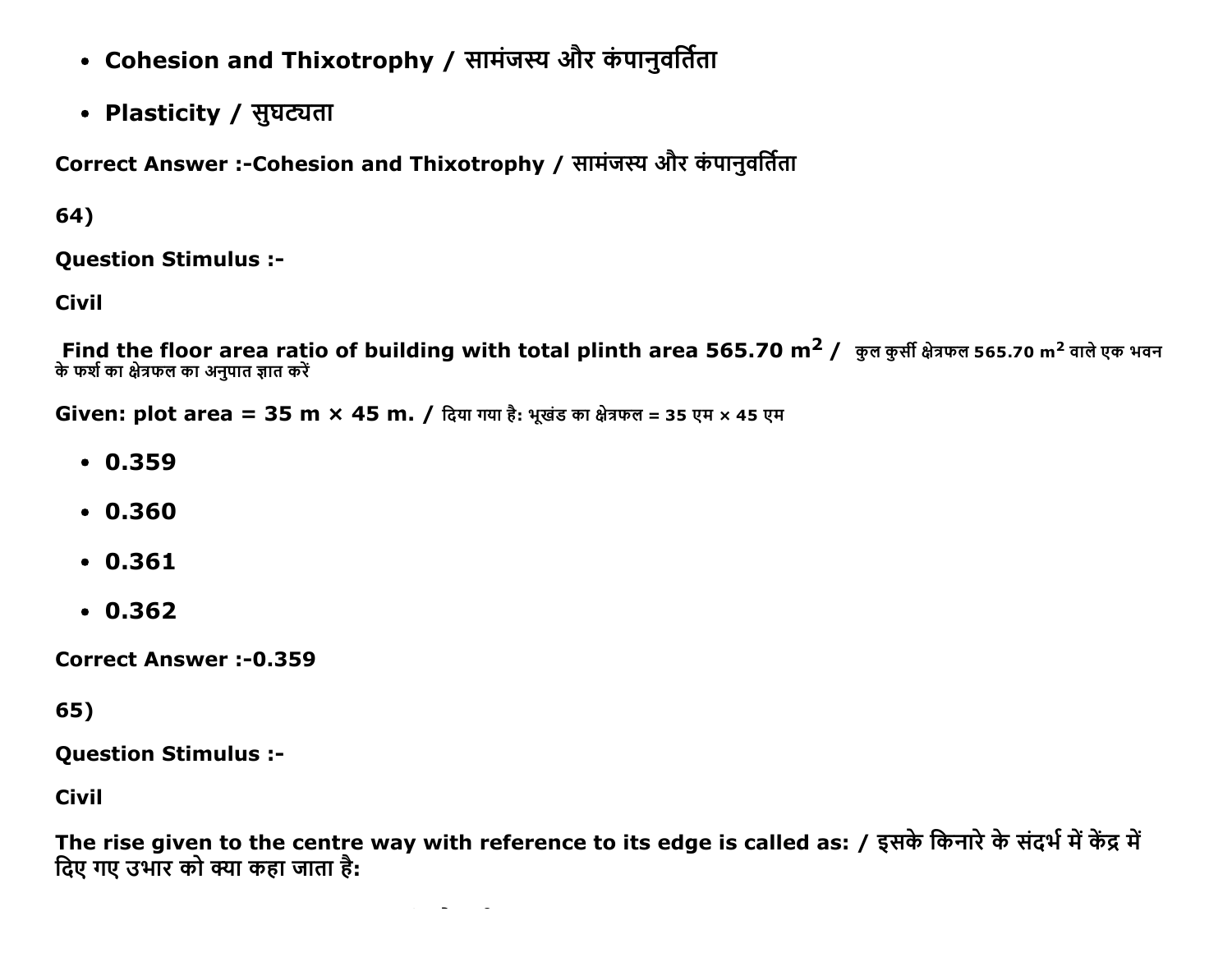- Shoulder width / आधार की चौड़ाई
- Camber / वक्रता
- Carriage way / मालवाहक मार्ग
- Road way width / सड़क के मार्ग की चौड़ाई

Correct Answer :- Camber / वक्रता

66)

**Ouestion Stimulus :-**

**Civil** 

Which type of gradient is normally adopted in the design or roads? / सड़कों के निर्माण में सामान्य रूप से किस प्रकार के ढाल का उपयोग किया जाता है?

- Exception gradient / विशिष्ट ढाल
- Floating gradient / तैरने वाले ढाल
- Average gradient / औसत ढाल
- Ruling gradient / प्रधान ढाल

Correct Answer :-Ruling gradient / प्रधान ढाल

67)

**Question Stimulus :-**

**Civil**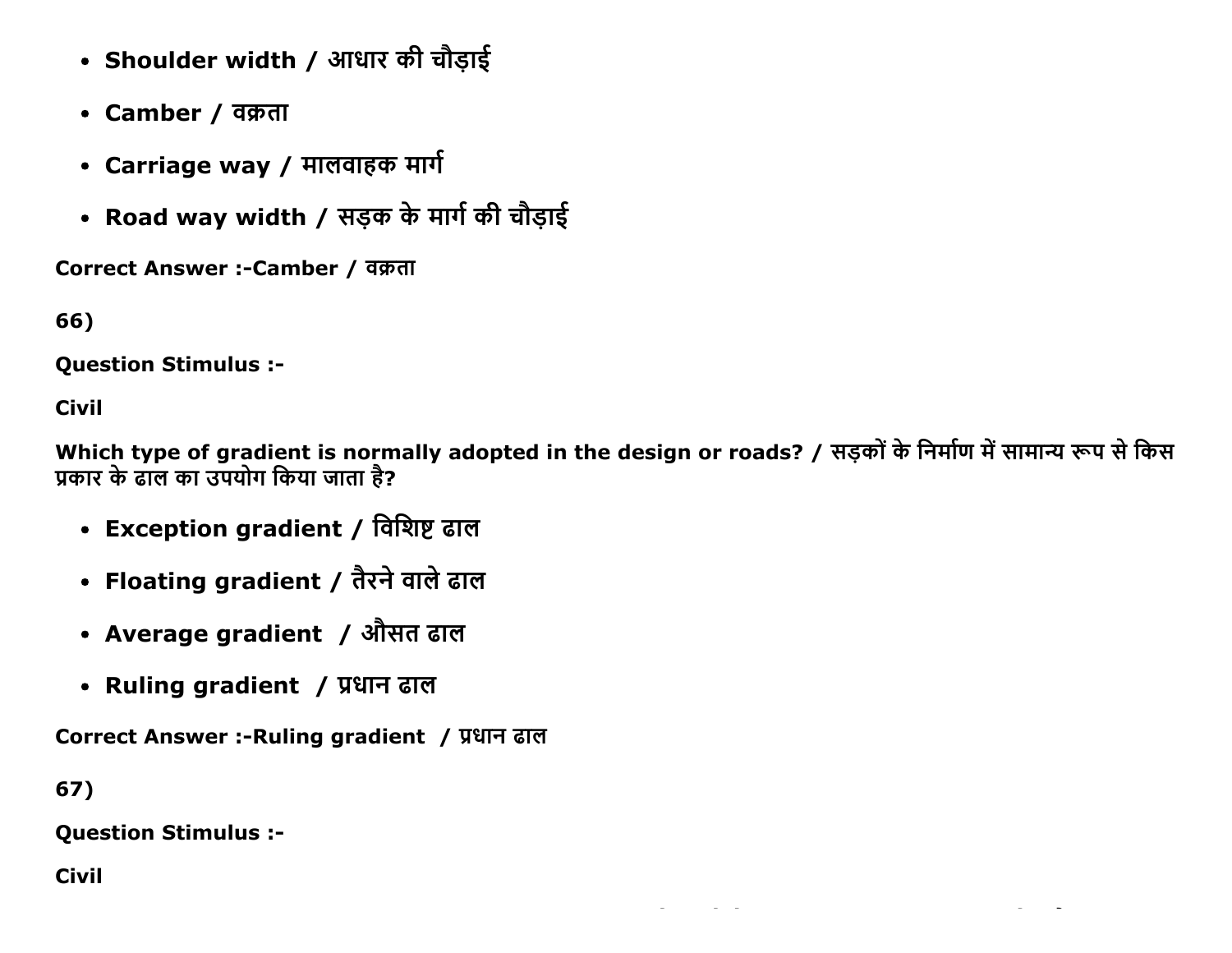What is grain size of cobble soil particle? / पथरीली मिट्टी के कणों में रवा (अणु) का आकार कितना होता है?

- 20 mm to 300 mm / 300 मिमी से 20 मिमी
- 4.75 mm to 20 mm / 20 मिमी से 4.75 मिमी
- 4.75 mm to 80 mm / 80 मिमी से 4.75 मिमी
- 80 mm to 300 mm / 300 मिमी से 80 मिमी

Correct Answer :-80 mm to 300 mm / 300 मिमी से 80 मिमी

68)

Question Stimulus :

Civil

How correction for sag is given by: / शिथिलता के लिए सुधार किसके द्वारा दिया जाता है:

$$
\bullet \ \mathsf{C}_a = \mathsf{L} \times \mathsf{c} \mathbin{/} \mathsf{I}
$$

- $C_t = a (T_m T_o) L$
- $C_v = h^2 / 2l$
- $C_s = w^2L^2 / 24 P^2$

Correct Answer :- $C_s = w^2L^2 / 24 P^2$ 

69)

Question Stimulus :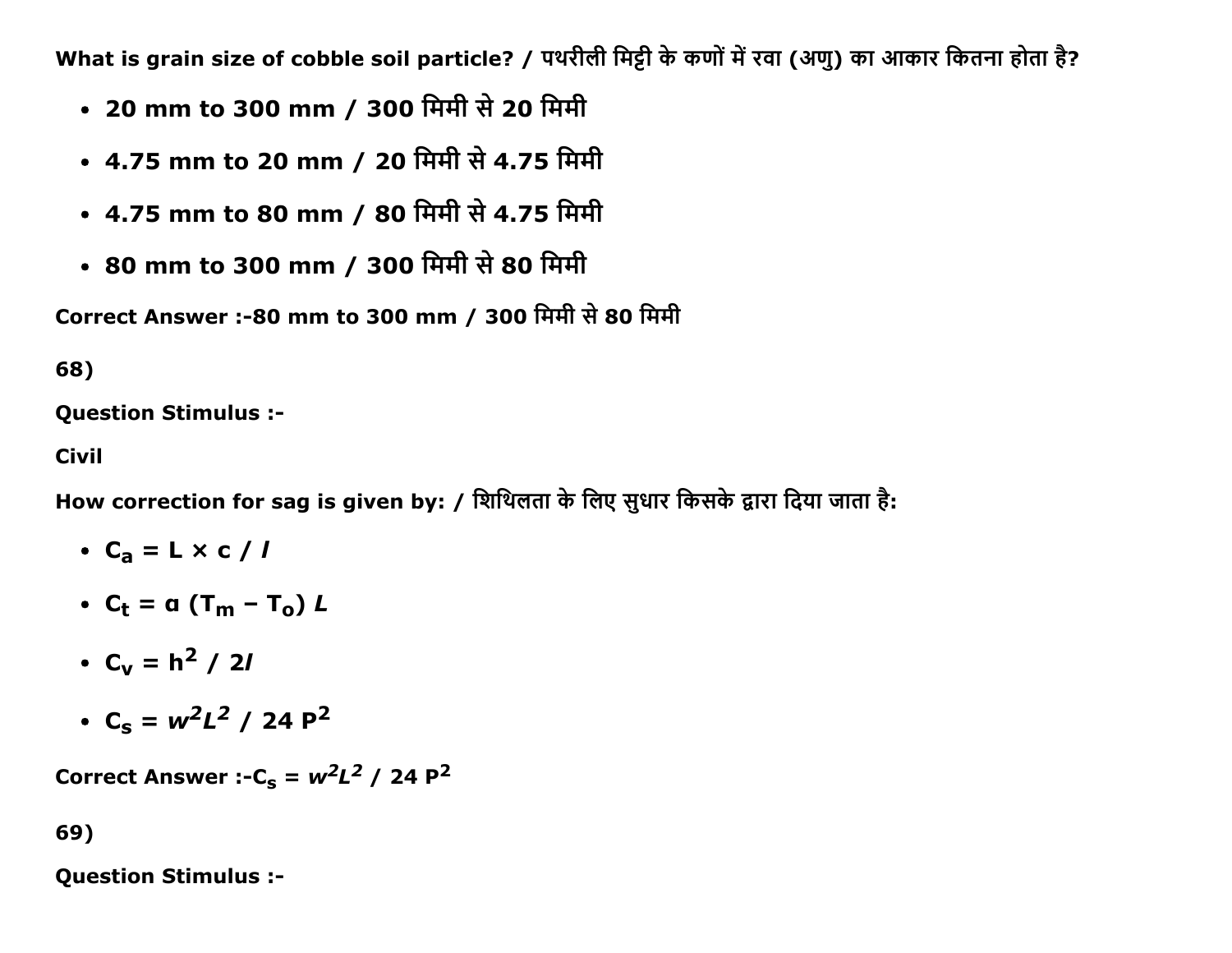## **Civil**

A beam supporting wall directly over door or windows is called as: / दरवाज़े या खिड़कियों के ऊपर दीवार को सहारा देने वाले धरणी को क्या कहा जाता है:

- Lintel / सरदल
- Girder / शहतीर
- Joist / धरन
- Trimmer / समाकर्तित्र

Correct Answer :-Lintel / सरदल

70)

**Ouestion Stimulus :-**

**Civil** 

Find the intensity of stress if a steel rod of 26.9 mm diameter and 4.5 m long is subjected to an axial pull of 55 KN: / तनाव की तीव्रता ज्ञात करें, यदि 26.9 मिमी व्यास और 4.5 मीटर लंबा एक स्टील का रॉड 55 केएन के एक अक्षीय खींचाव के अधीन है:

- 96.77N/mm<sup>2</sup> / 96.77N/ मिलीमीटर <sup>2</sup>
- 97.77N/mm<sup>2</sup> / 97.77N/ मिलीमीटर <sup>2</sup>
- 98.77N/mm<sup>2</sup> / 98.77N/ मिलीमीटर <sup>2</sup>
- 99.77N/mm<sup>2</sup> / 99.77N/ मिलीमीटर <sup>2</sup>

Correct Answer :-96.77N/mm<sup>2</sup> / 96.77N/ मिलीमीटर <sup>2</sup>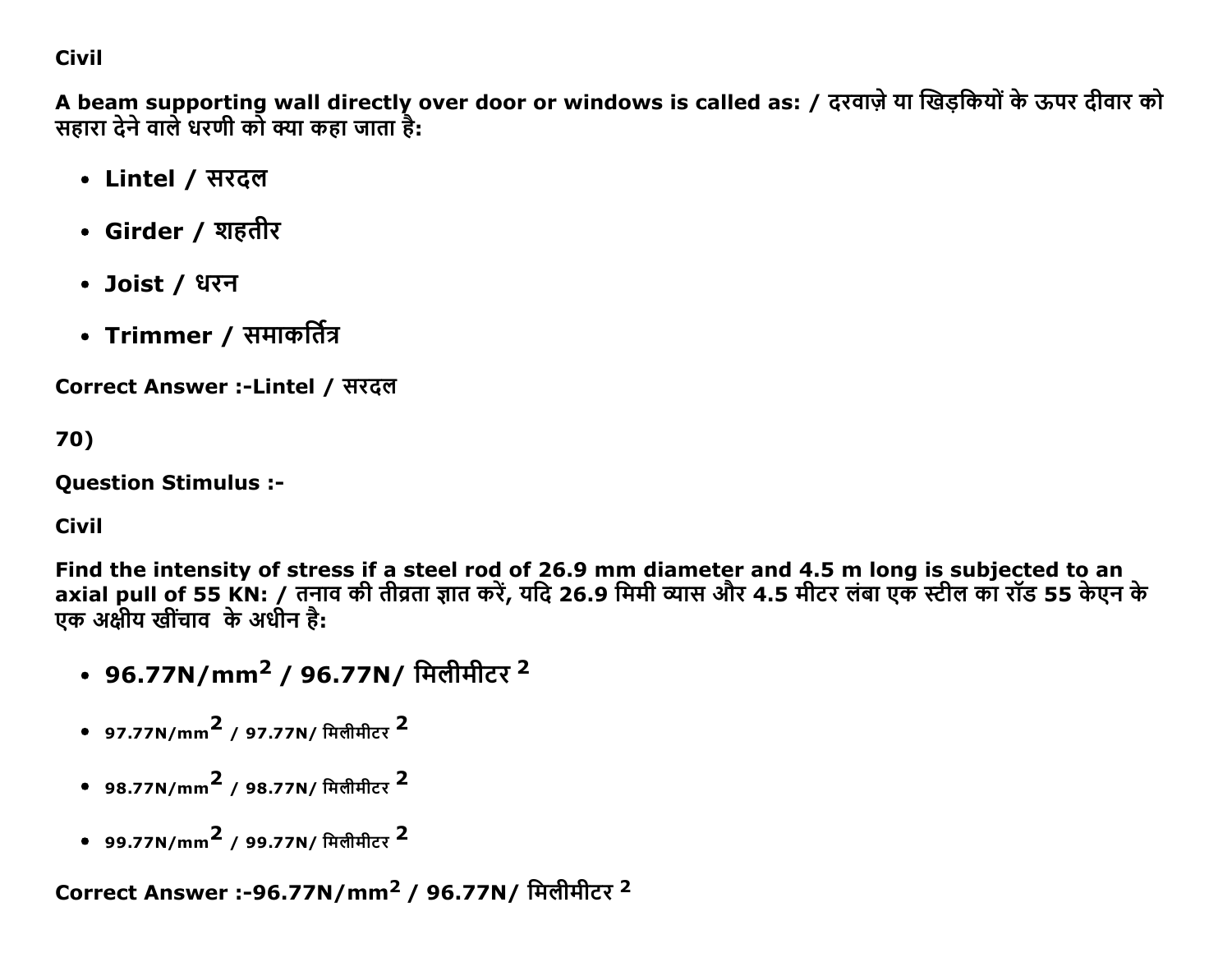$71)$ 

**Question Stimulus :-**

**Civil** 

What area of a building is the total area of floor in between walls? / एक भवन की दीवारों के बीच में कितना क्षेत्र फर्श का कुल क्षेत्रफल है?

- Floor area / फर्श का क्षेत्रफल
- Plinth area / कुर्सी का क्षेत्रफल
- Carpet area / फर्श क्षेत्र
- Circulation area / संचरण क्षेत्र

Correct Answer :-Floor area / फर्श का क्षेत्रफल

72)

**Question Stimulus :-**

**Civil** 

It is the product of elastic stress and the area of a flowing liquid: / यह प्रत्यास्थ तनाव और प्रवाहित तरल के क्षेत्र का उत्पाद है:

- Pressure force / दबाव बल
- Elastic force / लोचदार बल
- Gravity force / गुरुत्वाकर्षण बल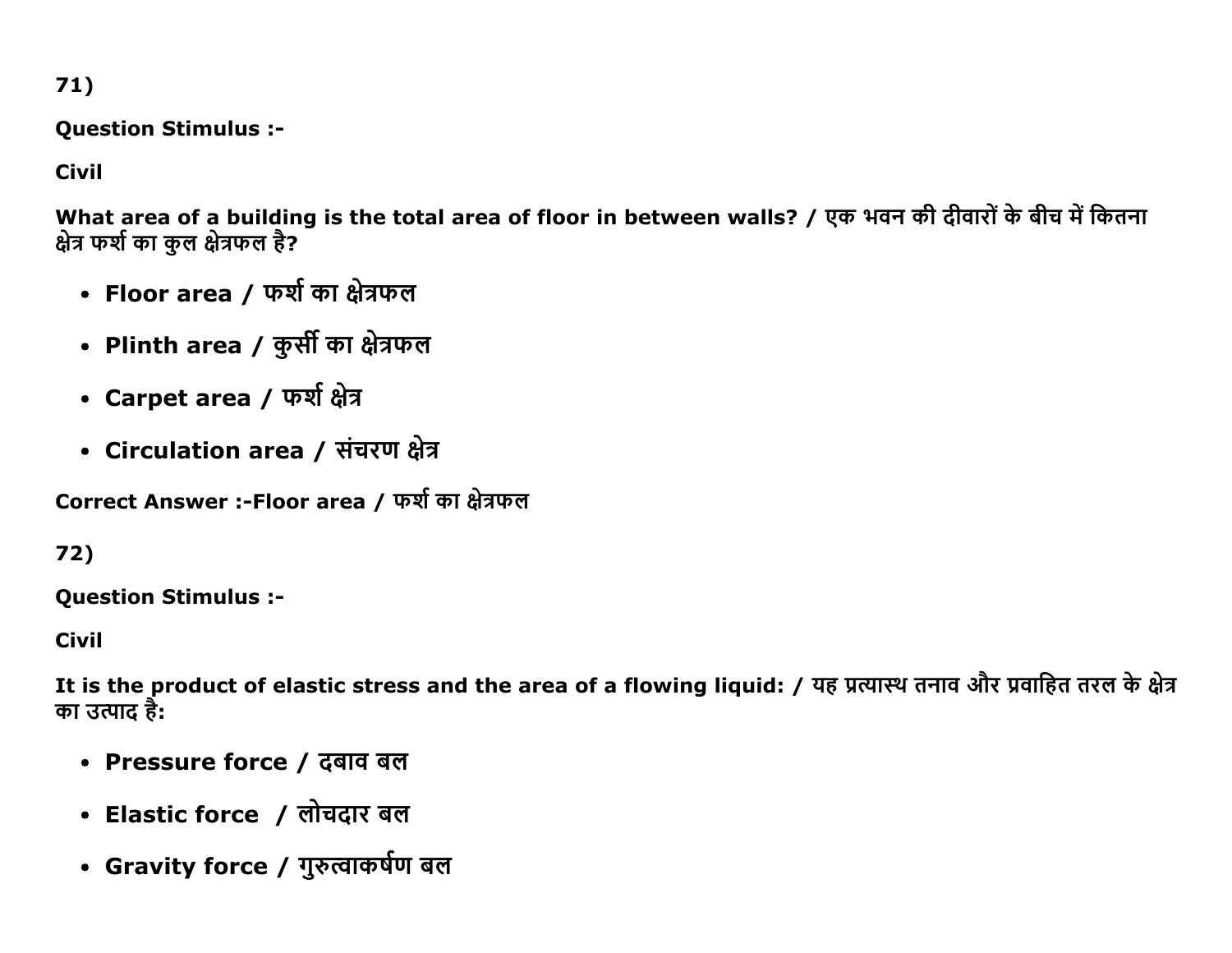• Viscous force / स्यानता बल

Correct Answer :-Elastic force / लोचदार बल

73)

**Question Stimulus :-**

### **CANCELLED**

**Civil** 

Which type of piles are driven at an inclination to resist large horizontal or inclined force? / विशाल<br>क्षैतिज या नत बल का विरोध करने के लिए किस प्रकार के ढेर का संचालन झुकाव पर किया जाता हैं?

- Compaction piles / संघनन ढेर
- Batter piles / लपसी का ढेर
- Fender piles / आघात से बचाव के लिए ढेर
- Sheet piles / चादर का ढेर

Correct Answer :- Batter piles / लपसी का ढेर

74)

**Question Stimulus :-**

**Civil** 

| The compression flange should be prevented from | . / संपीडित किनारे को | होने से |
|-------------------------------------------------|-----------------------|---------|
| रोका जाना चाहिए।                                |                       |         |

• buckling / आकुंचित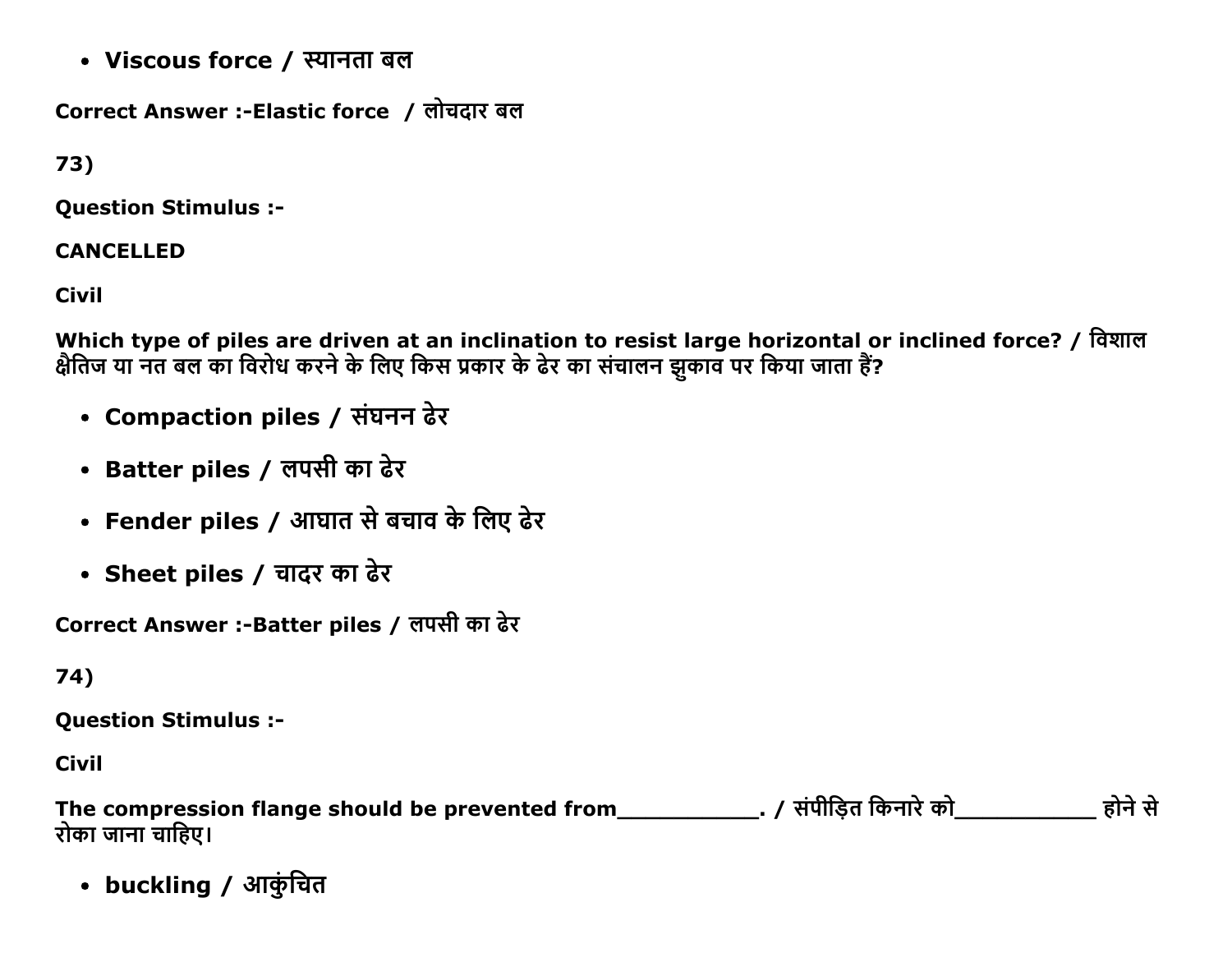- bearing stress / बियरिंग तनाव
- Deflection / विक्षेप
- bending momeny / बंकन आघूर्ण

Correct Answer :-buckling / आकुंचित

 $75)$ 

**Question Stimulus :-**

**Civil** 

A horizontal layer of bricks or stones is termed as a \_\_\_\_\_\_\_\_\_\_. / ईंट या पत्थर का एक क्षैतिज परत को कहा जाता है।

- Course / पाठयक्रम
- Header / शीर्षक
- Stretcher / स्ट्रेचर
- Bed / बिस्तर

Correct Answer :-Course / पाठयक्रम

76)

**Question Stimulus :-**

**Civil** 

The perpendicular or the oblique distance of the object from the survey line is called as: / सर्वेक्षण रेखा से वस्तु की तिर्यक या लंबवत दूरी को क्या कहा जाता है: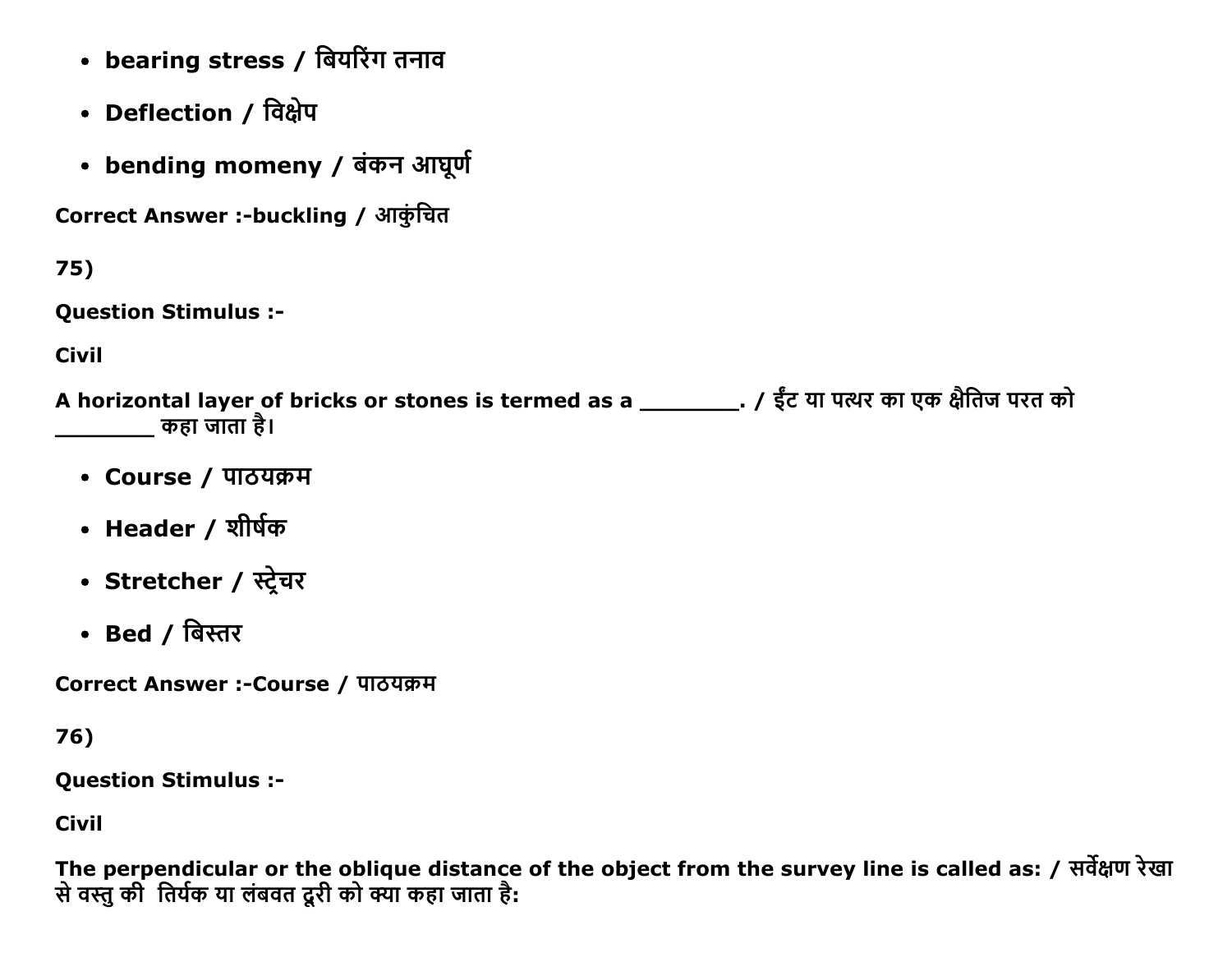- Tie line / बद्धक रेखा
- Base line / आधार रेखा
- Check line / जाँच रेखा
- Offset / समंजन

Correct Answer :- Offset / समंजन

77)

Question Stimulus :

Civil

What is defined as the ratio of ultimate tensile stress to the working or permissible stress? / कार्यकारी या अनुमन्य तनाव से परम तन्यता तनाव के अनुपात के रूप में किसे परिभाषित किया गया है ?

- Bulk modulus / आयतन प्रत्यास्थता गुणांक
- Modulus of rigidity / कठोरता के मापांक
- Shear modulus / अपरूपण मापांक
- Factor of safety / सुरक्षा गुणक

Correct Answer :-Factor of safety / सुरक्षा गुणक

78)

Question Stimulus :

Civil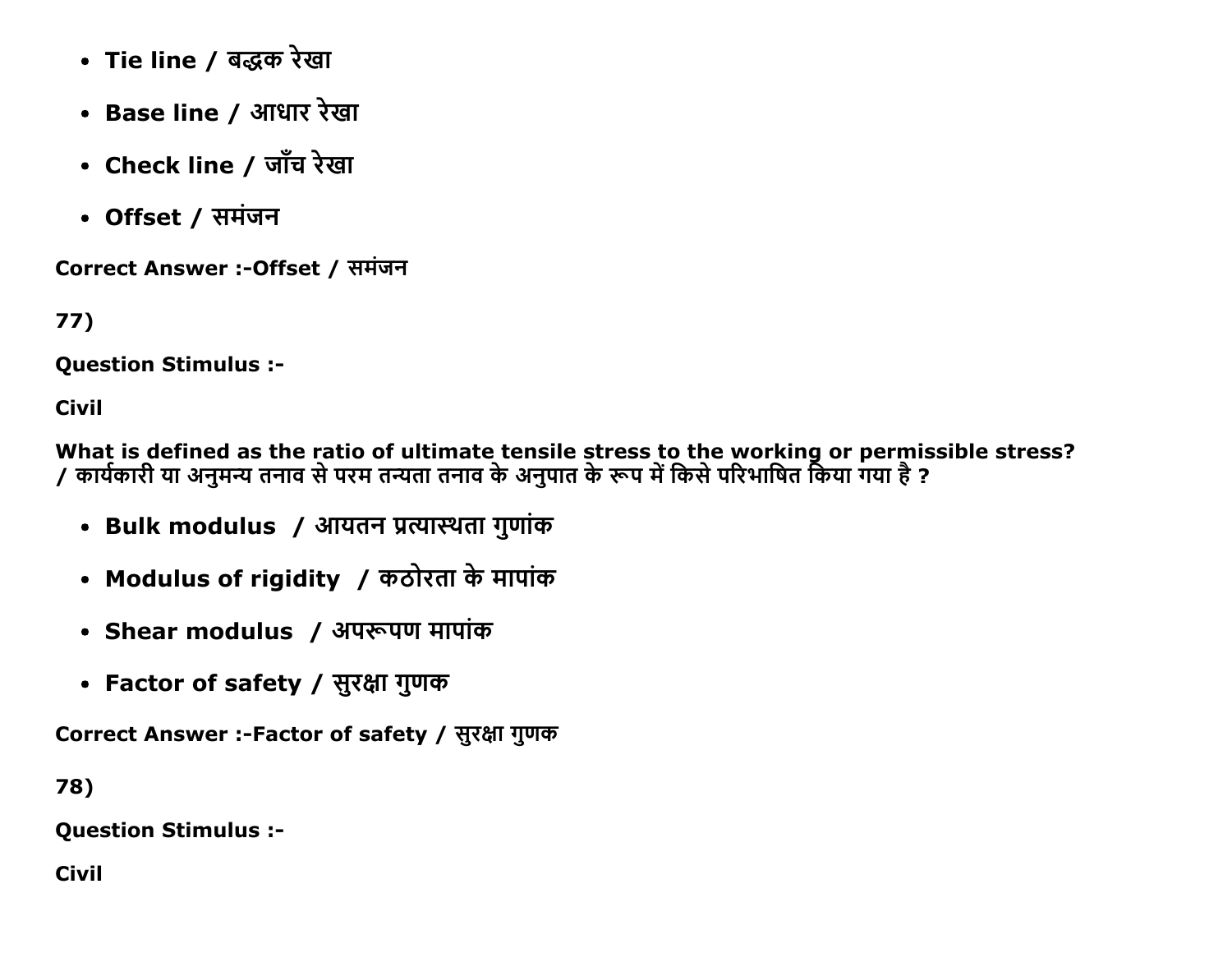Which valve is installed on the delivery side of the pumping set in order to prevent the back flow when the pump is stopped? / पंप को बंद करने पर पानी की वापस लौट कर आने वाले प्रवाह को रोकने के लिए कौन सा वाल्व पंप सेट का वितरण पक्ष की ओर स्थापित किया जाता है?

- Sluice valve / स्लूस वाल्व
- Blow off valve / ब्लो ऑफ वाल्व
- Check valve / चेक वाल्व
- Pressure relief valve / प्रेशर रिलीफ वाल्व

Correct Answer :- Check valve / चेक वाल्व

79)

**Ouestion Stimulus :-**

#### **Civil**

Find the area of footing if to design a rectangular footing of uniform thickness for an axially loaded column of size 300 mm × 600 mm. / 600 मिर्मी × 300 मिमी अक्षीय रूप से भरे हुए स्तंभ के लिए समान मोटाई के एक आयताकार आधार का निर्माण करने के लिए आधार क्षेत्र ज्ञात करें।

Given w<sub>c</sub> + w<sub>f</sub> = 1300 kN / दिया गया है कि w<sub>c</sub> + wf = 1300 केएन

q<sub>u</sub> = 150 kN/m<sup>2</sup> / q<sub>u</sub> = 150 केएन/मी<sup>2</sup>

- 8.66 m<sup>2</sup> / 8.66 मी<sup>2</sup>
- 8.77 m<sup>2</sup> / 8.77  $\hat{\pi}$ <sup>2</sup>
- 8.99 m<sup>2</sup> / 8.99  $\hat{\pi}$ <sup>2</sup>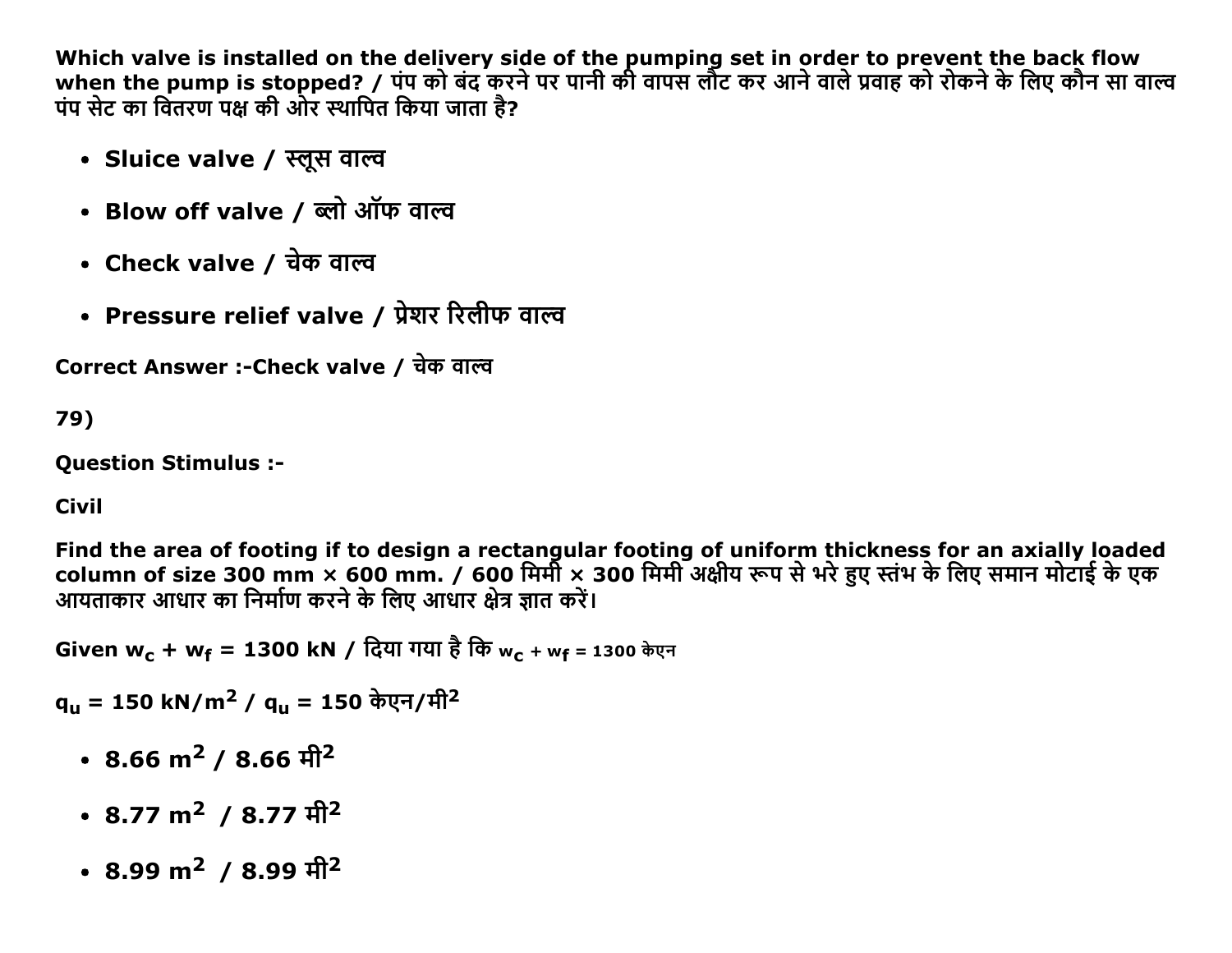• 8.88 m<sup>2</sup> / 8.88  $\hat{\pi}$ <sup>2</sup>

Correct Answer :-8.66 m<sup>2</sup> / 8.66  $\hat{\pi}^2$ 

80)

**Question Stimulus :-**

**Civil** 

Which survey is used for fixing boundaries of fields? / कौन-सा सर्वेक्षण खेतों की सीमाओं के निर्धारण के लिए किया जाता है?

- Cadastral surveys / जमाबन्दी सर्वेक्षण
- Topographical surveys / स्थलाकृतिक सर्वेक्षण
- City surveys / शहर का सर्वेक्षण
- Engineering surveys / अभियान्त्रिकी सर्वेक्षण

Correct Answer :- Cadastral surveys / जमाबन्दी सर्वेक्षण

81)

**Ouestion Stimulus :-**

**CANCELLED** 

**Civil** 

In which type of bond all the bricks are laid as towards the face of the wall? / सभी ईंटो के दीवार को चेहरे की ओर किस बंधन में रखा जाता है?

• Stracher bond / स्ट्रेचर बंधन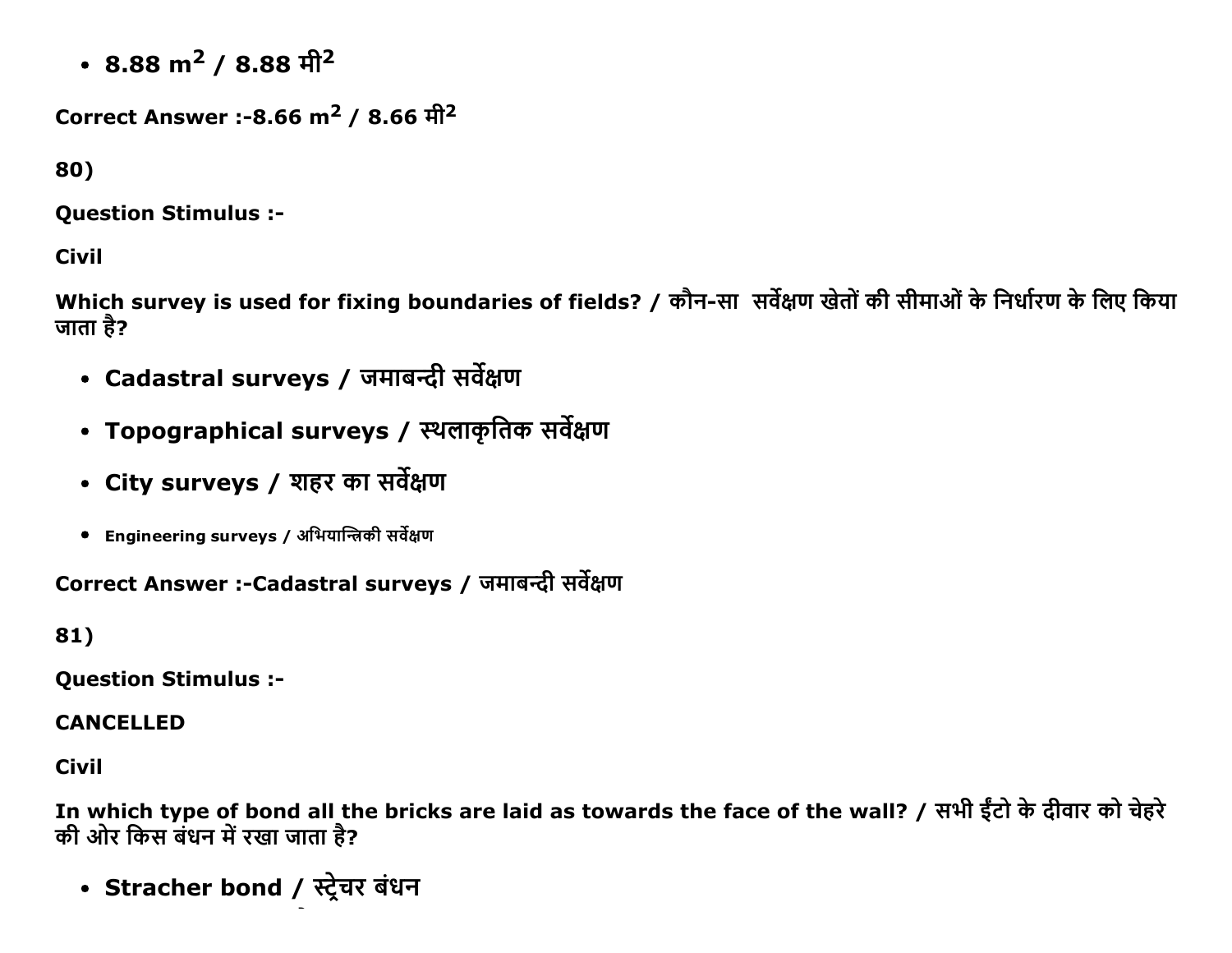- Header bond / हैडर बंधन
- English bond / अंग्रेजी बंधन
- Flemish bond / फ्लेमिश बंधन

Correct Answer :-Header bond / हैडर बंधन

82)

**Question Stimulus :-**

**Civil** 

A fluid whose viscosity changes with the rate of deformation is known as: / एक द्रव जिसकी स्यानता विरूपण की दर के साथ बदलती है, उसे जाना जाता है:

- Newtonian fluid / न्यूटोनियन द्रव
- Laminar flow / स्तरीय प्रवाह
- Turbulent flow / अशांत प्रवाह
- Non newtonian fluid / गैर न्यूटोनियन द्रव

Correct Answer :-Non - newtonian fluid / गैर - न्यूटोनियन द्रव

83)

**Question Stimulus :-**

**Civil** 

The piles used to protect concrete deck from the abrasion or impact is known as: / घर्षण या प्रभाव से कंक्रीट डेक की रक्षा करने के लिए उपयोग किए जाने वाले ढेर को जाना जाता है: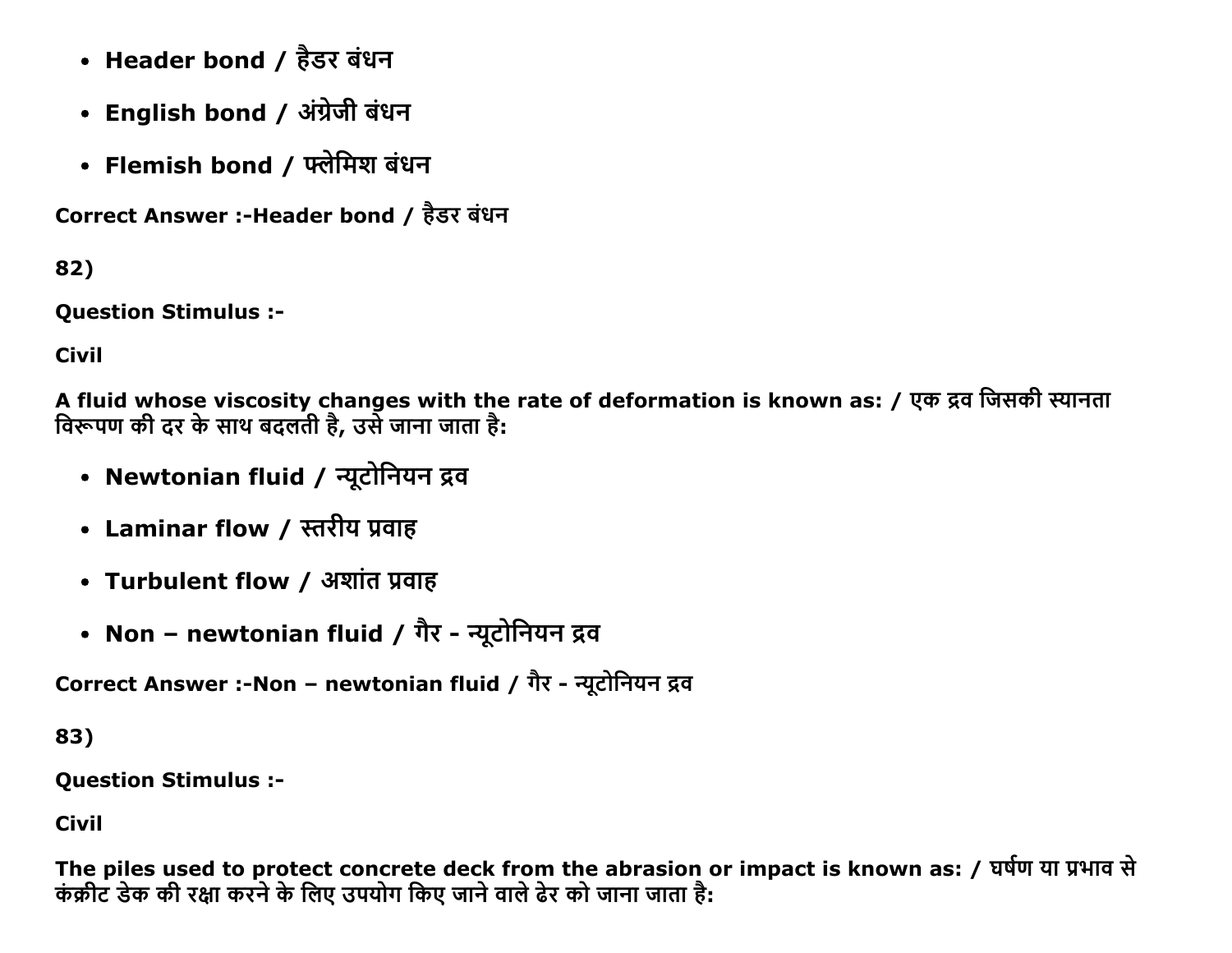- Fender piles / आघात से बचाव के ढेर
- Sheet piles / चादर का ढेर
- Batter piles / पीटने वाले ढेर
- Compaction piles / संघनन ढेर

Correct Answer :-Fender piles / आघात से बचाव के ढेर

84)

Question Stimulus :

Civil

Find the plinth area of building if a building built up area 350 m2 is constructed with a courtyard of 5.5 × 6.5 m inside the building: / भवन की कुर्सी का क्षेत्र ज्ञात करें यदि भवन के भीतर 5.5 × 6.5 मीटर के एक आंगन के ञ्चल 350मी2 निर्माण क्षेत्र का निर्माण किया गया है:

- 314.24 m<sup>2</sup> / 314.24 मी<sup>2</sup>
- 314.25 m<sup>2</sup> / 314.25  $\hat{\pi}$ <sup>2</sup>
- 314.26  $m^2$  / 314.26  $\hat{\pi}$ <sup>2</sup>
- 314.27 m<sup>2</sup> / 314.27  $\hat{\pi}$ <sup>2</sup>

```
Correct Answer :-314.25 m<sup>2</sup> / 314.25 \hat{\pi}^2
```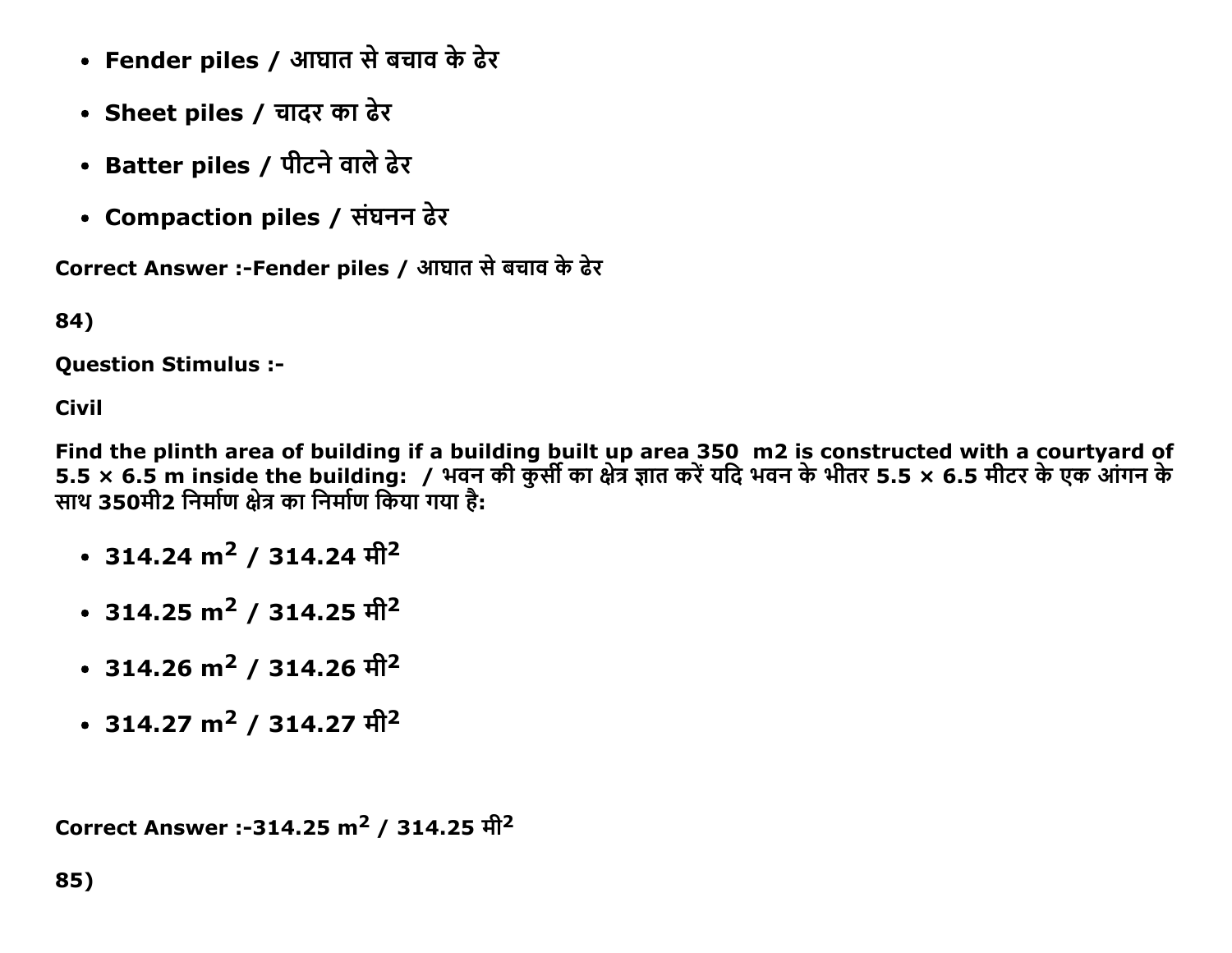#### **Question Stimulus :-**

**Civil** 

It is the ratio of load lifted to the effort applied: / इसे लागू करने के प्रयास का उठाए भार का अनुपात है

- Output of ratio / उत्पादन का अनुपात
- Input of machine / मशीन का आदान
- Mechanical advantage / यांत्रिक लाभ
- Velocity ratio / वेग का अनुपात

Correct Answer :-Mechanical advantage / यांत्रिक लाभ

86)

**Question Stimulus :-**

## **Civil**

The irrigation works constructed for regulating the supply of irrigation water is called as: / सिंचाई के पानी की आपूर्ति के विनियमन के लिए निर्मित सिंचाई निर्माण को कहा जाता है:

- Regulators / नियामक
- Escapes / पलायन
- Falls / जलप्रपात
- Canal outlet and modulus / नहर का निकास द्वार और मापांक

Correct Answer :-Regulators / नियामक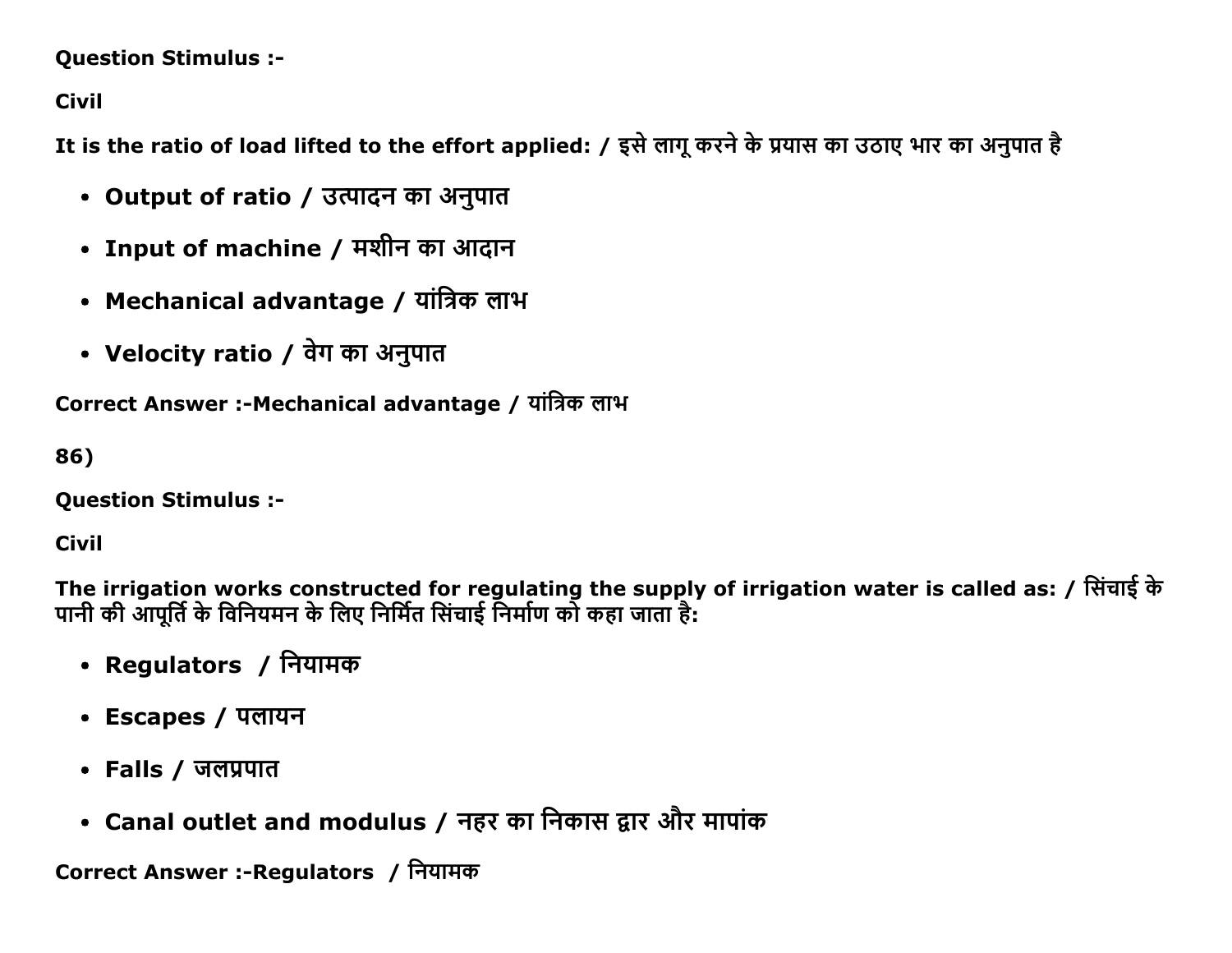87)

**Question Stimulus :-**

**Civil** 

Which type of construction provides 4 hours of fire resistance? / किस प्रकार का निर्माण 4 घंटे का अग्नि प्रतिरोध प्रदान करता है?

- Type  $-4/$  प्रकार 4
- Type  $-3/$   $\sqrt{37} 3$
- Type  $-2/$  *y* $\overline{q}$ *y* $\overline{r}$  2
- Type  $-1$  / प्रकार  $-1$

Correct Answer :-Type - 1 / प्रकार - 1

88)

**Question Stimulus :-**

**Civil** 

The measurement of materials for making concrete is known as: / कंक्रीट के निर्माण के लिए सामग्री के माप को किस रूप में जाना जाता है:

- Batching / बैचिंग
- Mixing / मिश्रण
- Placing / लगाना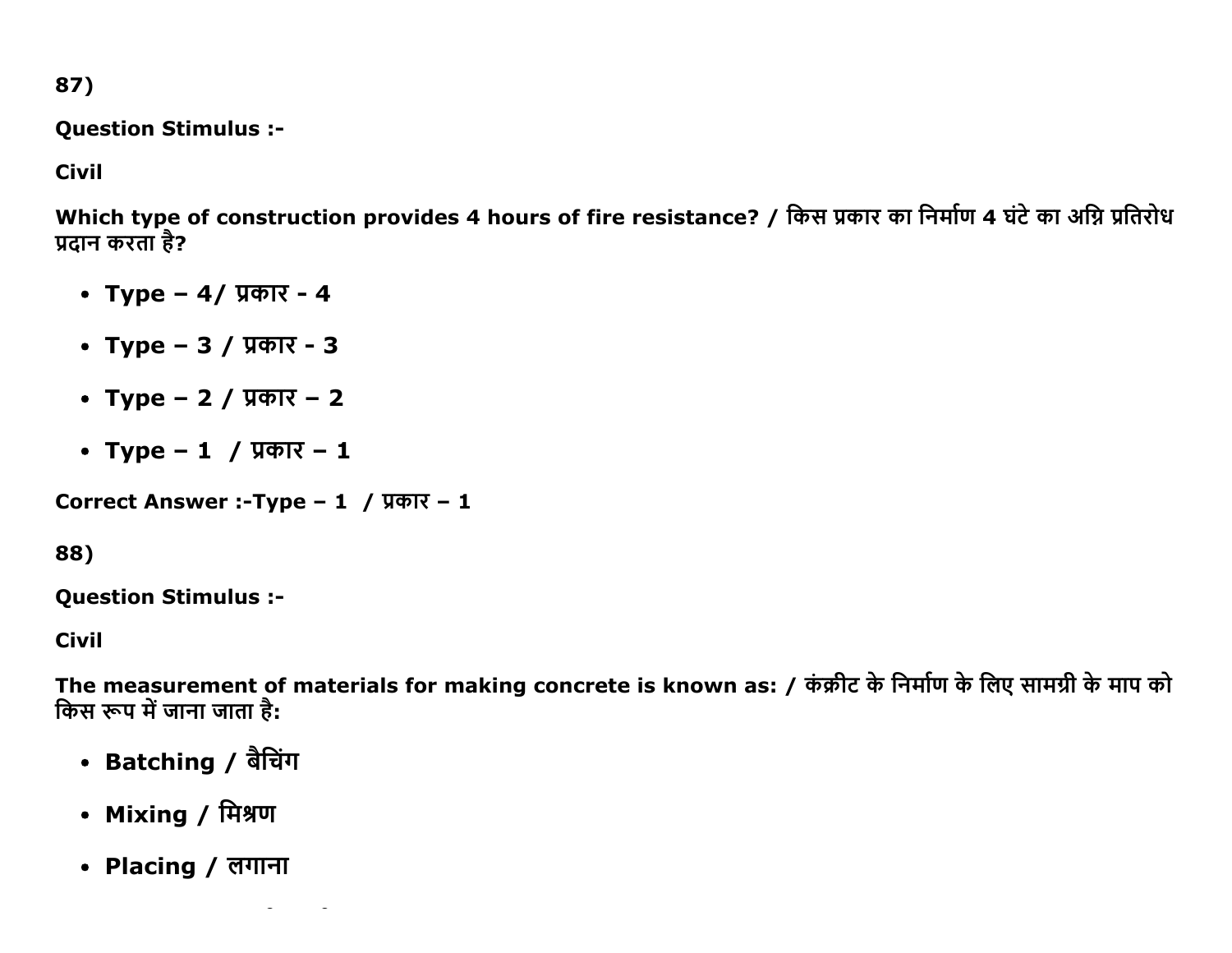• Curing / पकाई तराई

Correct Answer :-Batching / बैचिंग

89)

**Ouestion Stimulus :-**

**Civil** 

Which type of scaffolding is used for painting and repair works inside the room upto a height of 15 meters? / 15 मीटर की ऊंचाई तक कमरे के अंदर पेंटिंग और मरमत कार्यों के लिए किस प्रकार के मचान का प्रयोग किया जाता है?

- Patented scaffolding / पेटेंट मचान
- Steel scaffolding / इस्पात मचान
- Suspended scaffolding / निलंबित मचान
- Trestle scaffolding / टकटकी मचान

Correct Answer :- Trestle scaffolding / टकटकी मचान

90)

**Question Stimulus :-**

Civil

When a body of mass of inertia about a given axis is rotated about the axis with an angular velocity 

• torque / बल आघूर्ण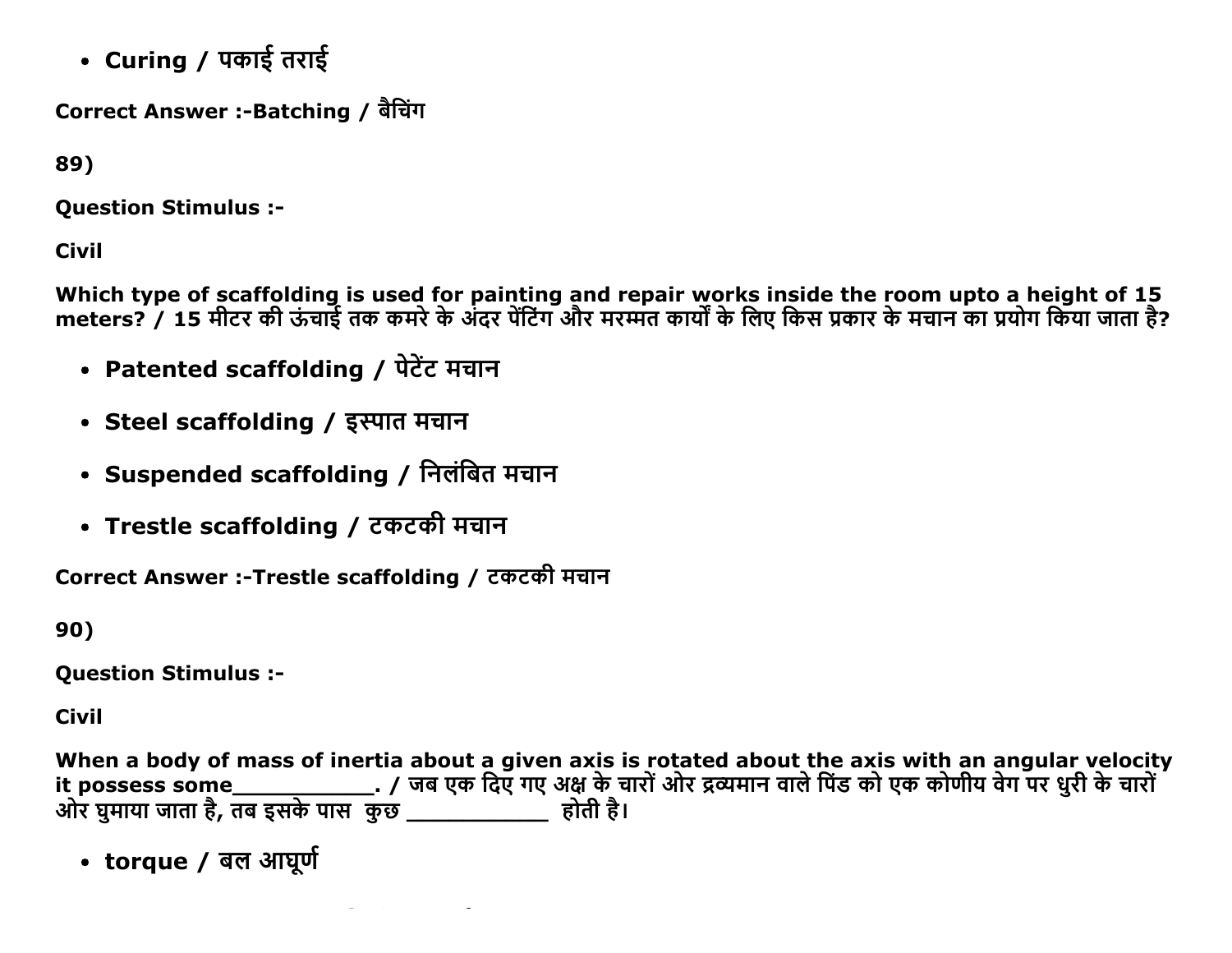- potential energy / स्थितिज ऊर्जा
- strain energy / तनाव ऊर्जा
- kinectic energy / गतिज ऊर्जा

Correct Answer :-kinectic energy / गतिज ऊर्जा

91)

Question Stimulus :

Civil

Which type of sewage carries the domestic and stormwater? / किस प्रकार का नाला घरेलू और तूफानी जल को ले जाता है?

- Combined sewer / संयुक्त नाला
- Storm sewer / तूफान नाला
- Sanitary sewer / स्वच्छता नाला
- House sewer / घरेलु नाला

Correct Answer :-Combined sewer / संयुक्त नाला

92)

Question Stimulus :

CANCELLED

Civil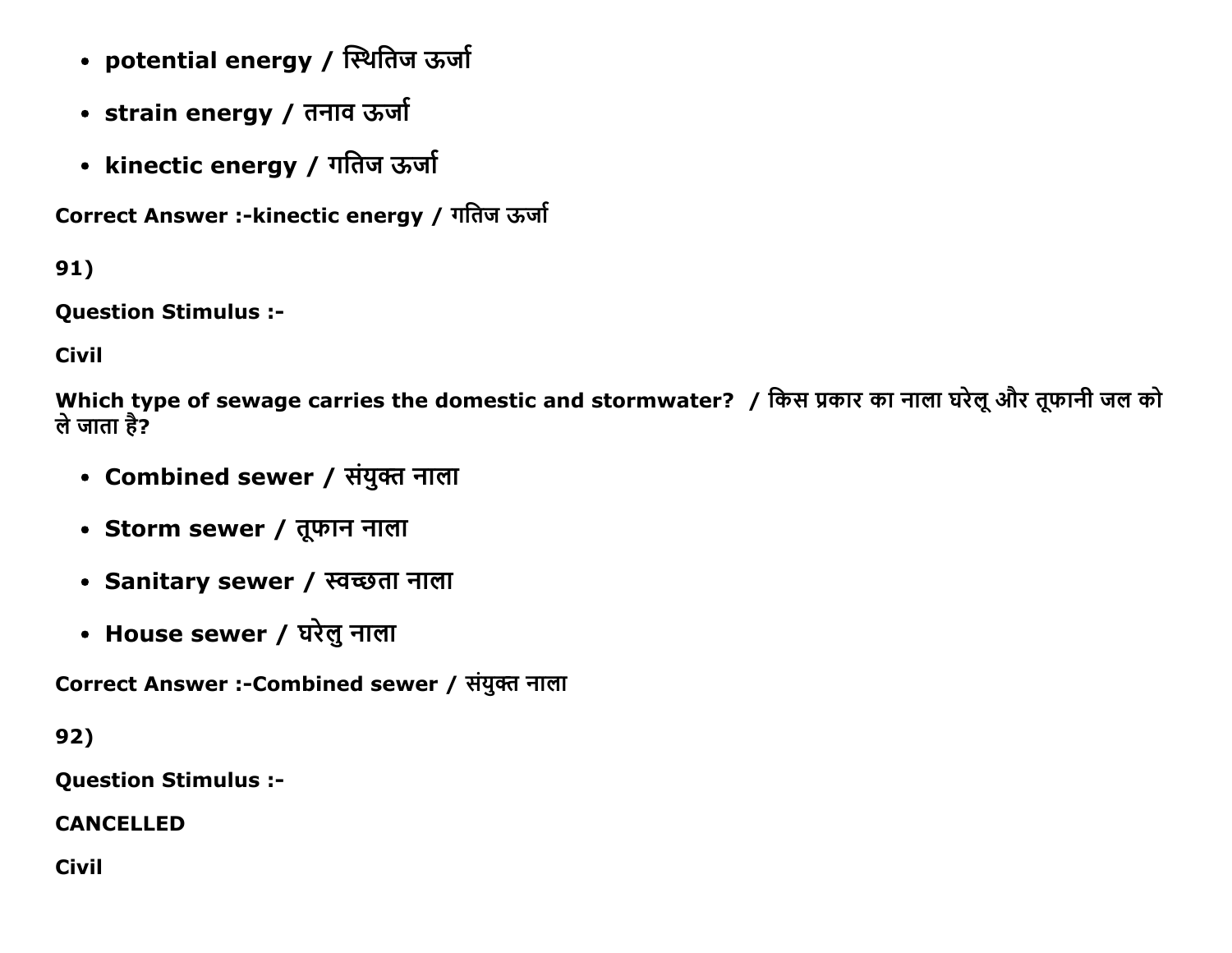This is a field method of determining rough value of the water content: / यह खेत में पानी के मात्रा का निर्धारण करने के लिए एक सामान्य विधि है

- Sand bath method / रेत स्नान विधि
- Calcium method / कैल्शियम विधि
- Pycnometer method / घनत्वमापी विधि
- Oven drying method / ओवन सुखाने की विधि

Correct Answer :-Sand bath method / रेत स्नान विधि

93)

**Ouestion Stimulus :-**

**Civil** 

is the energy possessed by a body for doing work by virtue of its position. , कार्य कार्य के लिसे कोई पिंड अपनी अपनी स्थिति के आधार पर कार्य करने के लिए संचित रखता हैं। बात वह उर्जा जिसे

- Potential energy / स्थितिज ऊर्जा
- Strain energy / विकृति ऊर्जा
- Kinetic energy / गतिज ऊर्जा
- Stress energy / तनाव ऊर्जा

Correct Answer :-Potential energy / स्थितिज ऊर्जा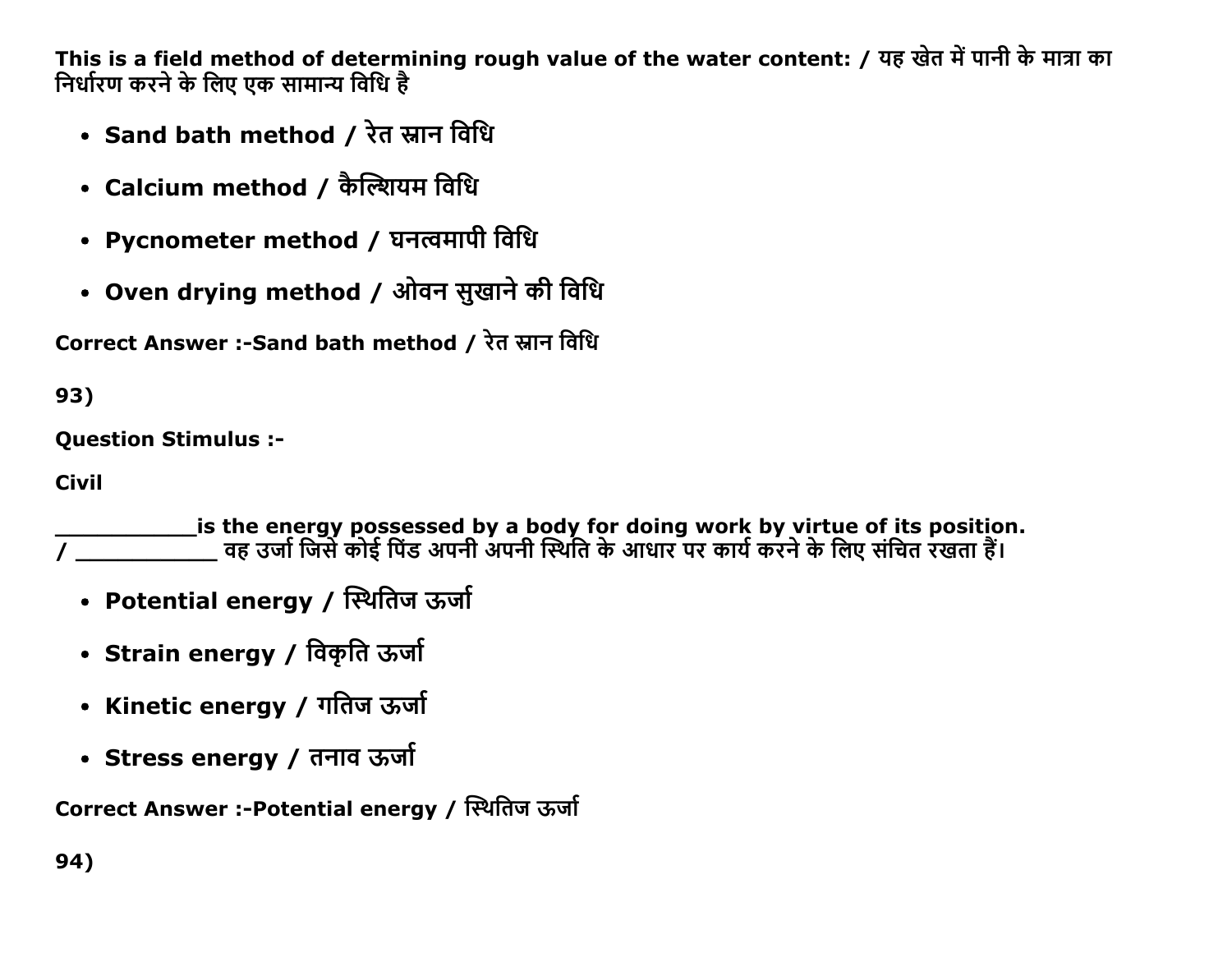## **Question Stimulus :-**

**Civil** 

What are used to mark the positions of the stations? / स्टेशन के स्थान को चिह्नित करने के लिए किसका उपयोग किया जाता हैं?

- Pegs / खूंटे
- Ranging rods / मुड़ा हुए छड़
- Offset rods / समंजन छड़
- Cross staff / विरोधी कर्मचारी

Correct Answer :-Pegs / खुंटे

95)

**Question Stimulus :-**

**Civil** 

Find the value of building if the plinth area 350  $m<sup>2</sup>$  and the cost of construction of a similar building in a similar locality is Rs. 1700/m<sup>2</sup>: / भवन के मूल्य का ज्ञात करें यदि कुर्सी का क्षेत्रफल 350मी<sup>2</sup> और एक समान इलाके में एक समान भवन के निर्माण की लागत 1700/मी<sup>2</sup> रुपये हैं।

- $-595003$
- $-595002$
- $595001$
- $595000$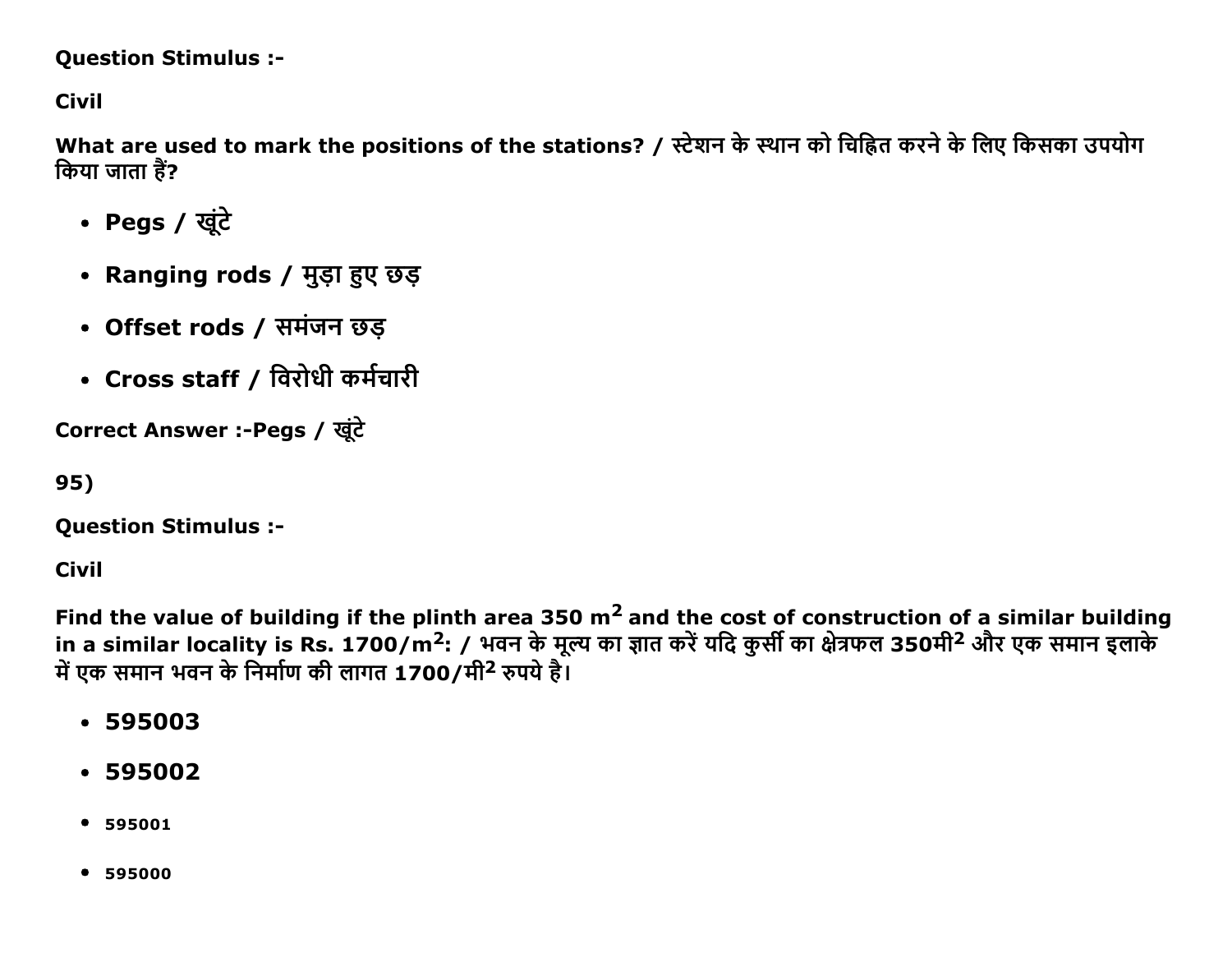**Correct Answer: -595000** 

96)

**Question Stimulus :-**

**Civil** 

Given mathematically equation  $\rho = M/V$  represents which terms used in Soil mechanics / दिया गया<br>गणितीय समीकरण  $\rho = \text{V} + \text{V}$ वी मृदा यांत्रिकी में उपयोग किए जाने वाले किस शब्द का प्रतिनिधित्व करता है:

- Density of soil / मिट्टी के घनत्व
- Water content / पानी की मात्रा
- Saturated density / संतृप्त घनत्व
- Buovant density / उत्प्लावन घनत्व

Correct Answer :-Density of soil / मिट्टी के घनत्व

97)

**Ouestion Stimulus :-**

**Civil** 

Which type of truss is also called as latticed roof truss? / किस प्रकार के कैंचीनुमा संरचना को लैटिस रूफ ट्स भी कहा जाता है?

- Bel-fast truss / बेलफ़ास्ट ट्स
- Mansard truss / मांसर्ड ट्रस
- Queen post truss / क्वीन पोस्ट ट्स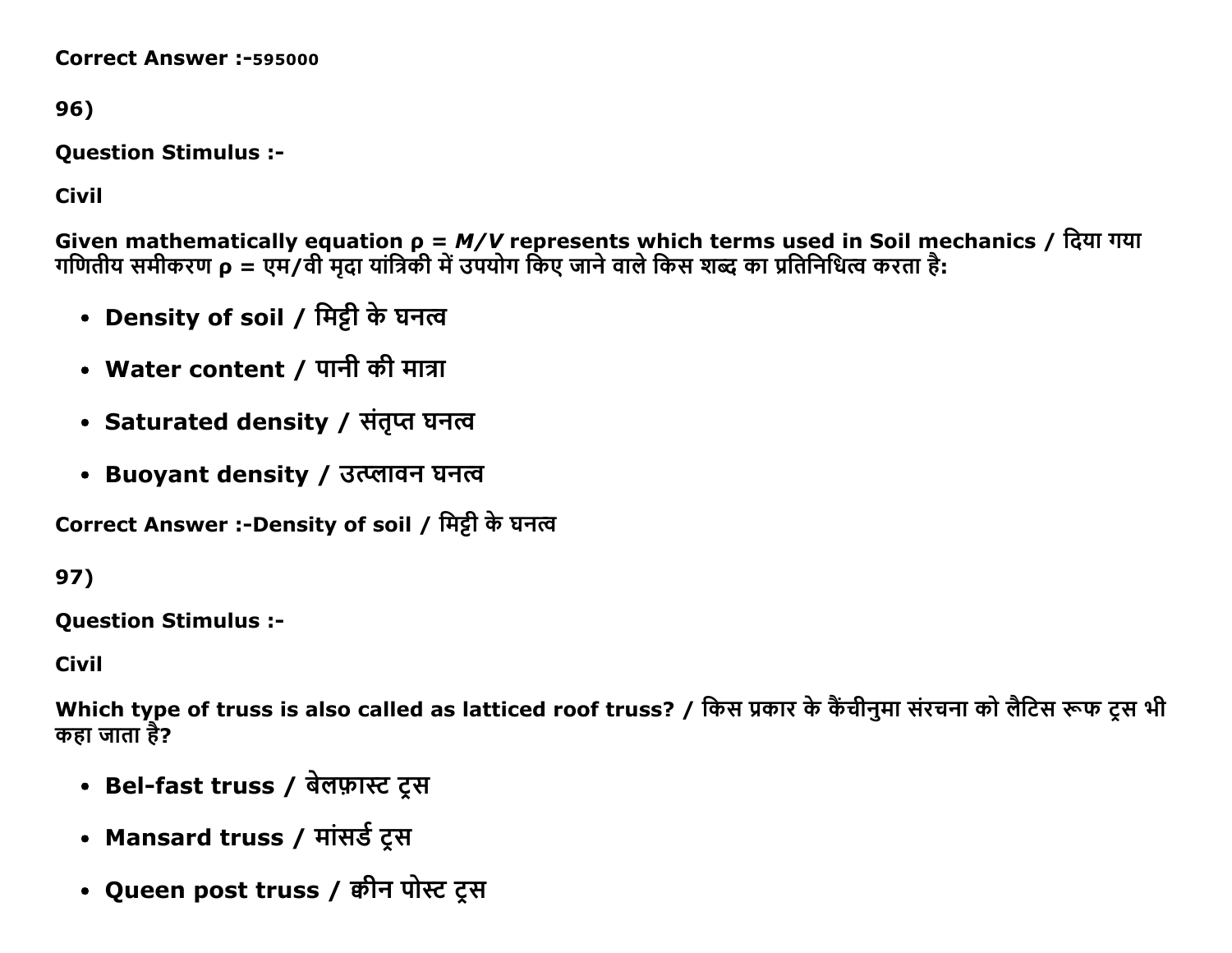• King post truss / किंग पोस्ट ट्स

Correct Answer :-Bel-fast truss / बेलफ़ास्ट ट्रस

98)

**Question Stimulus :-**

**Civil** 

What is the recommended value of the effective length if the end condition effectively held in position and restrained in direction at both ends? / प्रभावी लंबाई का अनुशंसित मान क्या है यदि दोनों सिरों पर अंत<br>स्थिति को प्रभावी ढंग से स्थिति में रखा और दिशा में रोक लिया जाता है?

- 0.80  $L / 0.80$  एल
- 1.2 *L* / 1.2 एल
- 0.65 *L* /0.65 एल
- 2.5 *L /* 2.5 एल

Correct Answer :- 0.65 L / 0.65 एल

99)

**Question Stimulus :-**

**Civil** 

It is defined as the total rise or fall between any two points chosen on the alignment divided by the horizontal distance between two points: / दो बिद्धओं के बीच क्षैतिज दूरी द्वारा विभाजित संरेखण पर चुने गए किन्हीं दो बिंदुओं पर इसे कुल वृद्धि या गिरावट के रूप में परिभाषित किया गया है:

• Ruling gradient / नियंत्रक प्रवणता